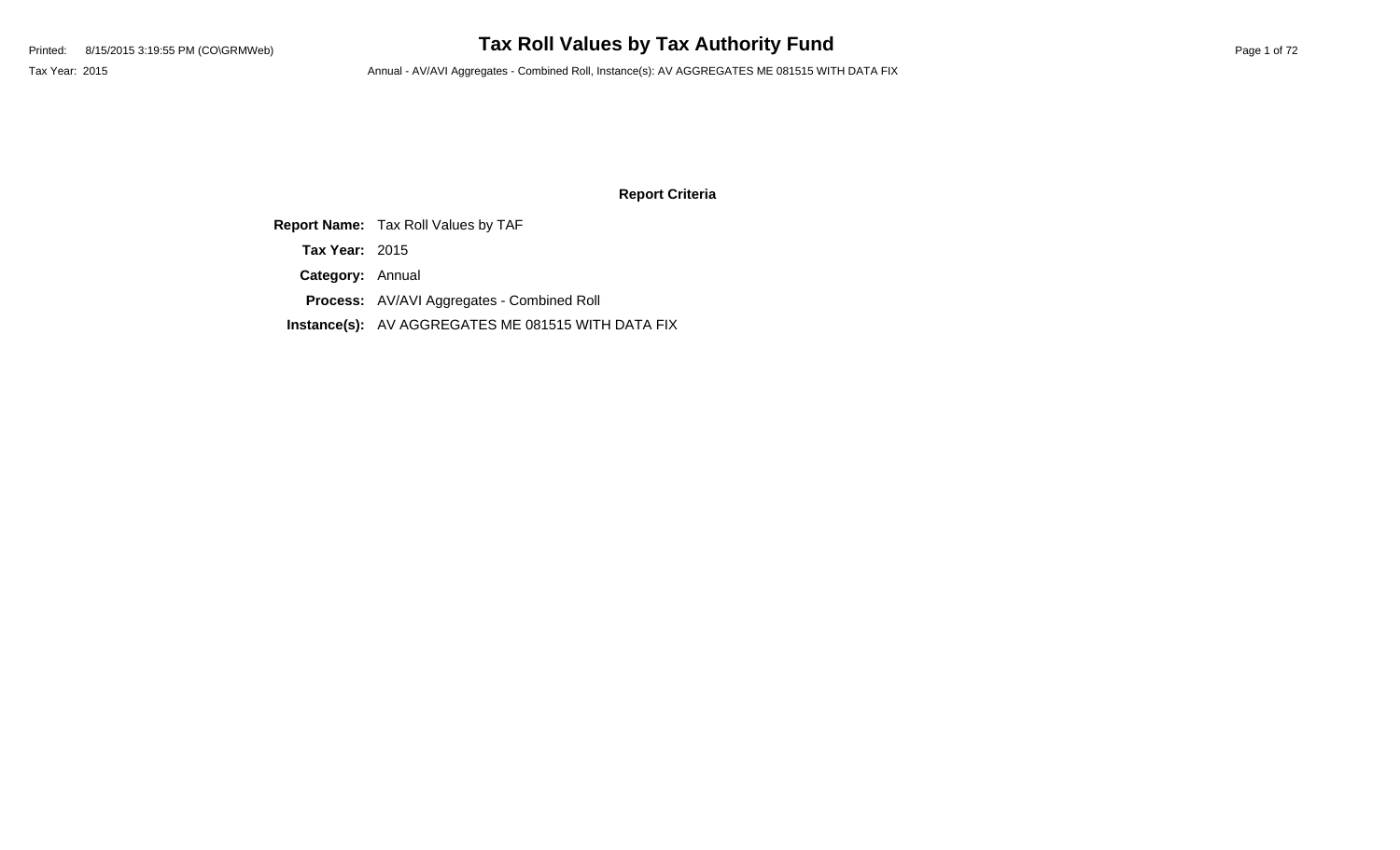### **TAF: 1998 A LAKESIDE SCHOOL DISTRICT BOND**

| <b>Value Type</b>    | <b>Secured Roll</b> | <b>SBE Roll</b> | <b>Combined Secured</b><br>& SBE | <b>Unsecured Roll</b><br><b>No Aircraft</b> | <b>Unsecured Roll</b><br><b>Aircraft Only</b> | <b>Total All Rolls</b> |
|----------------------|---------------------|-----------------|----------------------------------|---------------------------------------------|-----------------------------------------------|------------------------|
| LAND:                | 164, 151, 627       |                 | 164, 151, 627                    | 35,080                                      | υ                                             | 164,186,707            |
| <b>IMPROVEMENTS:</b> | 151,833,818         |                 | 151,833,818                      | 225,883                                     | $\Omega$                                      | 152,059,701            |
| PERSONAL PROP:       | 1,318,175           | 0               | 1,318,175                        | 395,013                                     | 0                                             | 1,713,188              |
| GROSS:               | 317,303,620         |                 | 317,303,620                      | 655,976                                     | $\Omega$                                      | 317,959,596            |
| -EXEMPTIONS:         | 4,505,150           | $\Omega$        | 4,505,150                        | 0                                           | $\Omega$                                      | 4,505,150              |
| <b>TAXABLE NET:</b>  | 312,798,470         |                 | 312,798,470                      | 655,976                                     | $\Omega$                                      | 313,454,446            |
| +HO EXEM:            | 1,946,000           |                 | 1,946,000                        | 0                                           | $\Omega$                                      | 1,946,000              |
| ADJUSTED NET:        | 314,744,470         | $\Omega$        | 314,744,470                      | 655,976                                     | 0                                             | 315,400,446            |
| PIN COUNT:           |                     |                 |                                  |                                             |                                               | 815                    |

### **TAF: 1998 A LOS GATOS HIGH SCHOOL BOND**

| <b>Value Type</b>    | <b>Secured Roll</b> | <b>SBE Roll</b> | <b>Combined Secured</b><br>& SBE | <b>Unsecured Roll</b><br><b>No Aircraft</b> | <b>Unsecured Roll</b><br><b>Aircraft Only</b> | <b>Total All Rolls</b> |
|----------------------|---------------------|-----------------|----------------------------------|---------------------------------------------|-----------------------------------------------|------------------------|
| LAND:                | 606,483,068         | 0               | 606,483,068                      | 35,080                                      | 0                                             | 606,518,148            |
| <b>IMPROVEMENTS:</b> | 562,986,936         | 0               | 562,986,936                      | 955,085                                     | 0                                             | 563,942,021            |
| PERSONAL PROP:       | 1,349,675           | 0               | 1,349,675                        | 1,479,190                                   | 0                                             | 2,828,865              |
| GROSS:               | 1,170,819,679       | 0               | 1,170,819,679                    | 2,469,355                                   | 0                                             | 1,173,289,034          |
| -EXEMPTIONS:         | 11,741,309          | 0               | 11,741,309                       |                                             | 0                                             | 11,741,309             |
| <b>TAXABLE NET:</b>  | 1,159,078,370       | 0               | 1,159,078,370                    | 2,469,355                                   | 0                                             | 1,161,547,725          |
| +HO EXEM:            | 7,648,200           | 0               | 7,648,200                        | 0                                           | 0                                             | 7,648,200              |
| <b>ADJUSTED NET:</b> | 1,166,726,570       | 0               | 1,166,726,570                    | 2,469,355                                   | 0                                             | 1,169,195,925          |
| PIN COUNT:           |                     |                 |                                  |                                             |                                               | 2,525                  |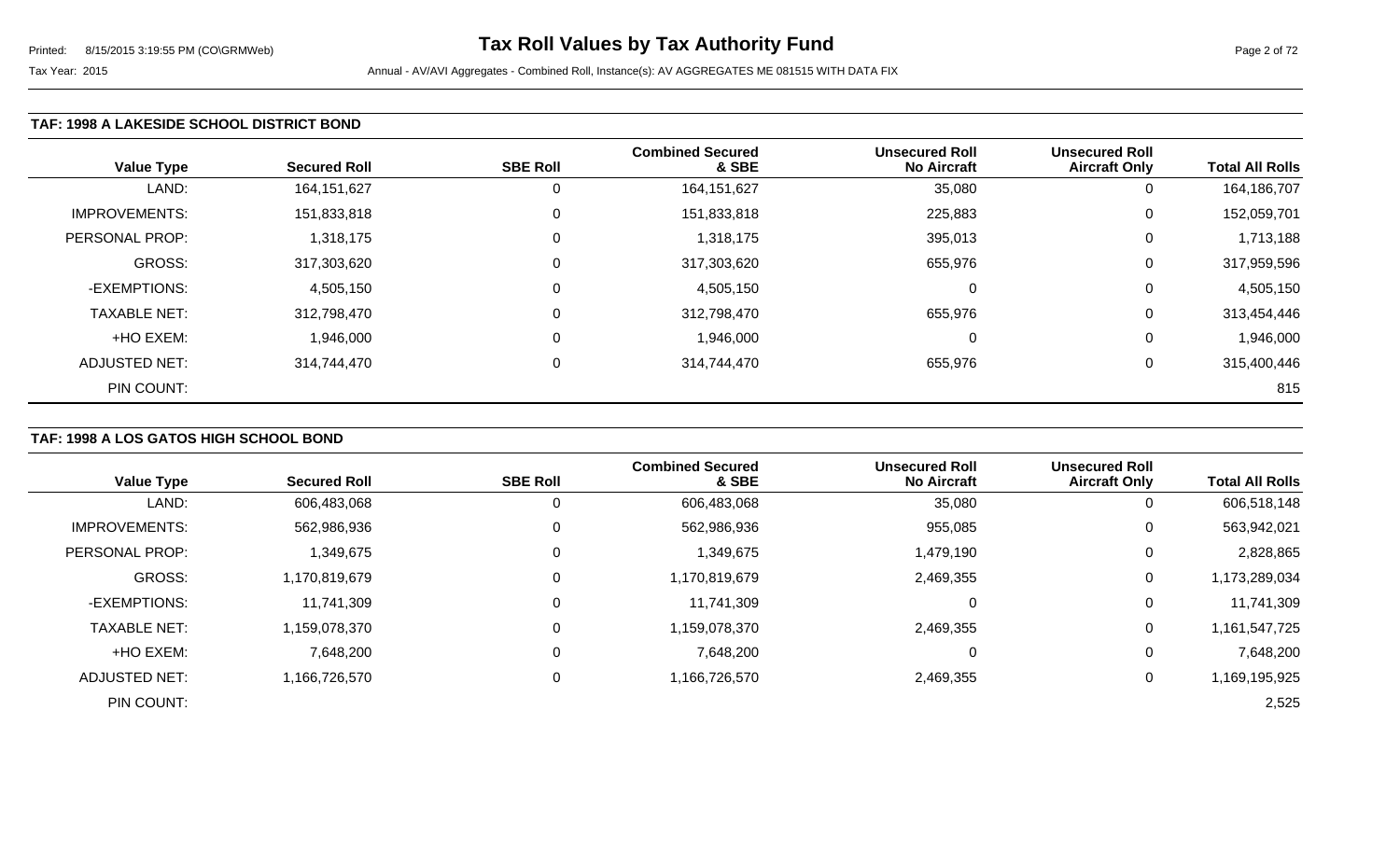### **TAF: 1998 C SANTA CRUZ CITY ELEM SCHOOL DISTRICT BOND**

|                      |                     |                 | <b>Combined Secured</b> | <b>Unsecured Roll</b> | <b>Unsecured Roll</b> |                        |
|----------------------|---------------------|-----------------|-------------------------|-----------------------|-----------------------|------------------------|
| <b>Value Type</b>    | <b>Secured Roll</b> | <b>SBE Roll</b> | & SBE                   | <b>No Aircraft</b>    | <b>Aircraft Only</b>  | <b>Total All Rolls</b> |
| LAND:                | 4,605,232,764       |                 | 4,605,232,764           | 11,748,020            | 0                     | 4,616,980,784          |
| <b>IMPROVEMENTS:</b> | 3,938,785,784       | $\Omega$        | 3,938,785,784           | 113,119,991           | 0                     | 4,051,905,775          |
| PERSONAL PROP:       | 44,376,921          | 0               | 44,376,921              | 149,672,964           | 0                     | 194,049,885            |
| <b>GROSS:</b>        | 8,588,395,469       | 0               | 8,588,395,469           | 274,540,975           | 0                     | 8,862,936,444          |
| -EXEMPTIONS:         | 251,548,340         |                 | 251,548,340             | 28,243,906            | 0                     | 279,792,245            |
| <b>TAXABLE NET:</b>  | 8,336,847,129       | $\mathbf 0$     | 8,336,847,129           | 246,297,069           | 0                     | 8,583,144,199          |
| +HO EXEM:            | 52,929,882          |                 | 52,929,882              | 103,119               | 0                     | 53,033,001             |
| ADJUSTED NET:        | 8,389,777,011       | 0               | 8,389,777,011           | 246,400,188           | 0                     | 8,636,177,200          |
| PIN COUNT:           |                     |                 |                         |                       |                       | 22,319                 |

# **TAF: 1998 C SANTA CRUZ CITY HIGH SCHOOL DISTRICT BOND**

|                       |                     |                 | <b>Combined Secured</b> | <b>Unsecured Roll</b> | <b>Unsecured Roll</b> |                        |
|-----------------------|---------------------|-----------------|-------------------------|-----------------------|-----------------------|------------------------|
| <b>Value Type</b>     | <b>Secured Roll</b> | <b>SBE Roll</b> | & SBE                   | <b>No Aircraft</b>    | <b>Aircraft Only</b>  | <b>Total All Rolls</b> |
| LAND:                 | 9,753,563,044       | 91,231          | 9,753,654,275           | 14,914,758            | 0                     | 9,768,569,033          |
| <b>IMPROVEMENTS:</b>  | 8,216,945,437       | 0               | 8,216,945,437           | 210,160,790           | $\mathbf 0$           | 8,427,106,227          |
| <b>PERSONAL PROP:</b> | 94,731,411          | $\mathbf 0$     | 94,731,411              | 267,802,576           | 92,817                | 362,626,804            |
| GROSS:                | 18,065,239,892      | 91,231          | 18,065,331,123          | 492,878,124           | 92,817                | 18,558,302,064         |
| -EXEMPTIONS:          | 616,778,695         | 0               | 616,778,695             | 51,465,700            | 0                     | 668,244,394            |
| <b>TAXABLE NET:</b>   | 17.448.461.197      | 91,231          | 17,448,552,428          | 441.412.424           | 92,817                | 17,890,057,670         |
| +HO EXEM:             | 114,583,788         | $\pmb{0}$       | 114,583,788             | 208,119               | 0                     | 114,791,907            |
| ADJUSTED NET:         | 17,563,044,985      | 91,231          | 17,563,136,216          | 441.620.543           | 92,817                | 18,004,849,577         |
| PIN COUNT:            |                     |                 |                         |                       |                       | 47,340                 |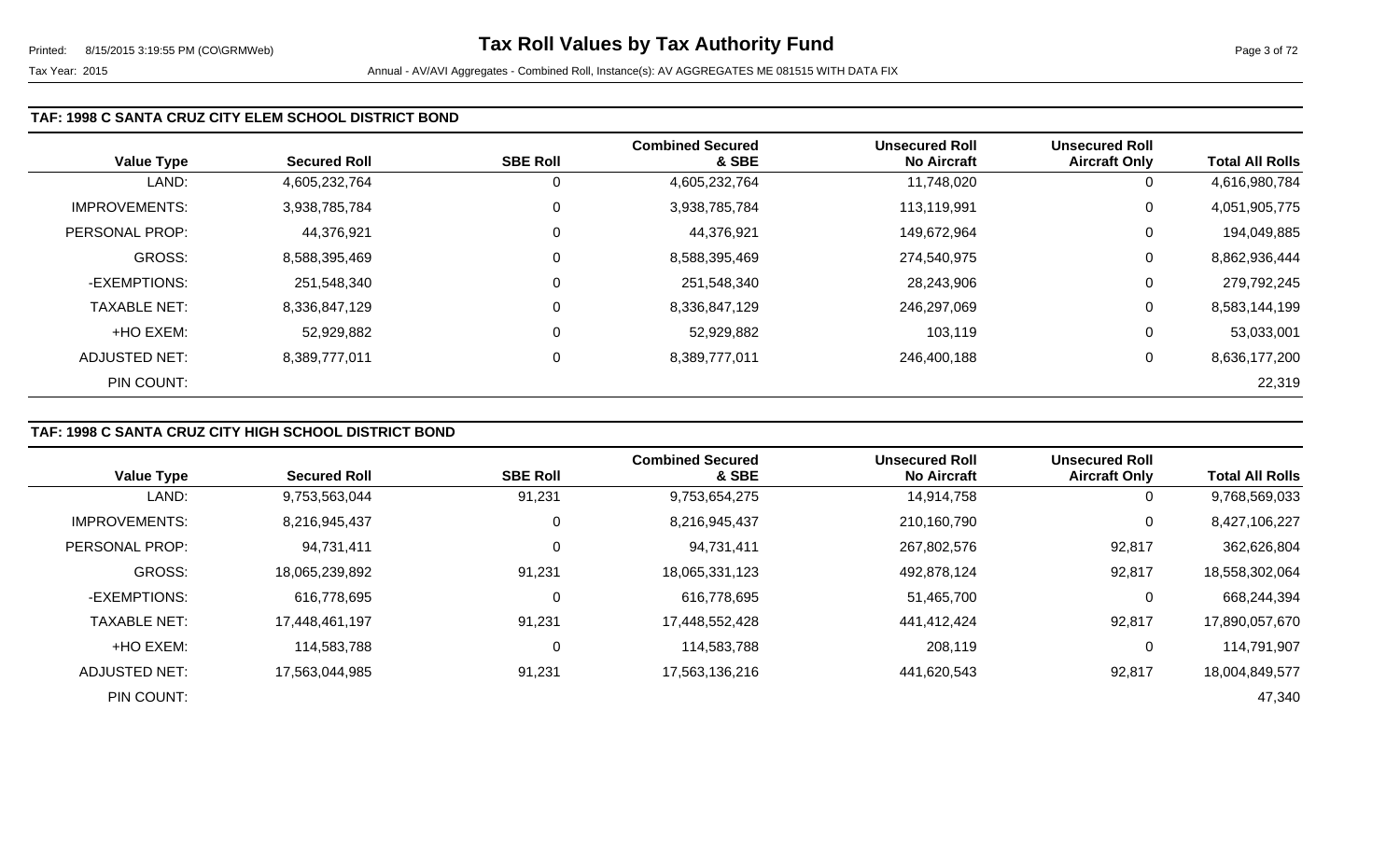#### **TAF: 1999 CITY OF SANTA CRUZ BOND**

| <b>Value Type</b>     | <b>Secured Roll</b> | <b>SBE Roll</b> | <b>Combined Secured</b><br>& SBE | <b>Unsecured Roll</b><br><b>No Aircraft</b> | <b>Unsecured Roll</b><br><b>Aircraft Only</b> | <b>Total All Rolls</b> |
|-----------------------|---------------------|-----------------|----------------------------------|---------------------------------------------|-----------------------------------------------|------------------------|
| LAND:                 | 4,405,409,505       | 0               | 4,405,409,505                    | 12,539,828                                  | U                                             | 4,417,949,333          |
| <b>IMPROVEMENTS:</b>  | 3,737,542,465       | $\mathbf 0$     | 3,737,542,465                    | 115,068,591                                 | 0                                             | 3,852,611,057          |
| <b>PERSONAL PROP:</b> | 43,907,557          | 0               | 43,907,557                       | 162,505,528                                 | U                                             | 206,413,084            |
| <b>GROSS:</b>         | 8,186,859,527       | 0               | 8,186,859,527                    | 290,113,947                                 | 0                                             | 8,476,973,474          |
| -EXEMPTIONS:          | 244,088,995         | 0               | 244,088,995                      | 29,902,402                                  | U                                             | 273,991,396            |
| <b>TAXABLE NET:</b>   | 7,942,770,532       | 0               | 7,942,770,532                    | 260,211,545                                 | 0                                             | 8,202,982,078          |
| +HO EXEM:             | 49,770,447          | 0               | 49,770,447                       | 201,119                                     | 0                                             | 49,971,566             |
| ADJUSTED NET:         | 7,992,540,979       | 0               | 7,992,540,979                    | 260,412,664                                 | 0                                             | 8,252,953,644          |
| PIN COUNT:            |                     |                 |                                  |                                             |                                               | 21,677                 |

### **TAF: 1999 REF 1991 BONNY DOON SCHOOL DISTRICT BOND**

|                       |                     |                 | <b>Combined Secured</b> | <b>Unsecured Roll</b> | <b>Unsecured Roll</b> |                        |
|-----------------------|---------------------|-----------------|-------------------------|-----------------------|-----------------------|------------------------|
| <b>Value Type</b>     | <b>Secured Roll</b> | <b>SBE Roll</b> | & SBE                   | <b>No Aircraft</b>    | <b>Aircraft Only</b>  | <b>Total All Rolls</b> |
| LAND:                 | 282,146,394         |                 | 282,146,394             | 65,297                | 0                     | 282,211,691            |
| <b>IMPROVEMENTS:</b>  | 266,138,296         |                 | 266,138,296             | 12,207,604            | 0                     | 278,345,900            |
| <b>PERSONAL PROP:</b> | 289,789             |                 | 289,789                 | 4,561,927             | 26,231                | 4,877,947              |
| <b>GROSS:</b>         | 548,574,479         |                 | 548,574,479             | 16,834,828            | 26,231                | 565,435,538            |
| -EXEMPTIONS:          | 11,119,398          |                 | 11,119,398              | 0                     | 0                     | 11,119,398             |
| <b>TAXABLE NET:</b>   | 537,455,081         |                 | 537,455,081             | 16,834,828            | 26,231                | 554,316,140            |
| +HO EXEM:             | 4,459,000           |                 | 4,459,000               | 0                     | 0                     | 4,459,000              |
| ADJUSTED NET:         | 541,914,081         |                 | 541,914,081             | 16,834,828            | 26,231                | 558,775,140            |
| PIN COUNT:            |                     |                 |                         |                       |                       | 1,398                  |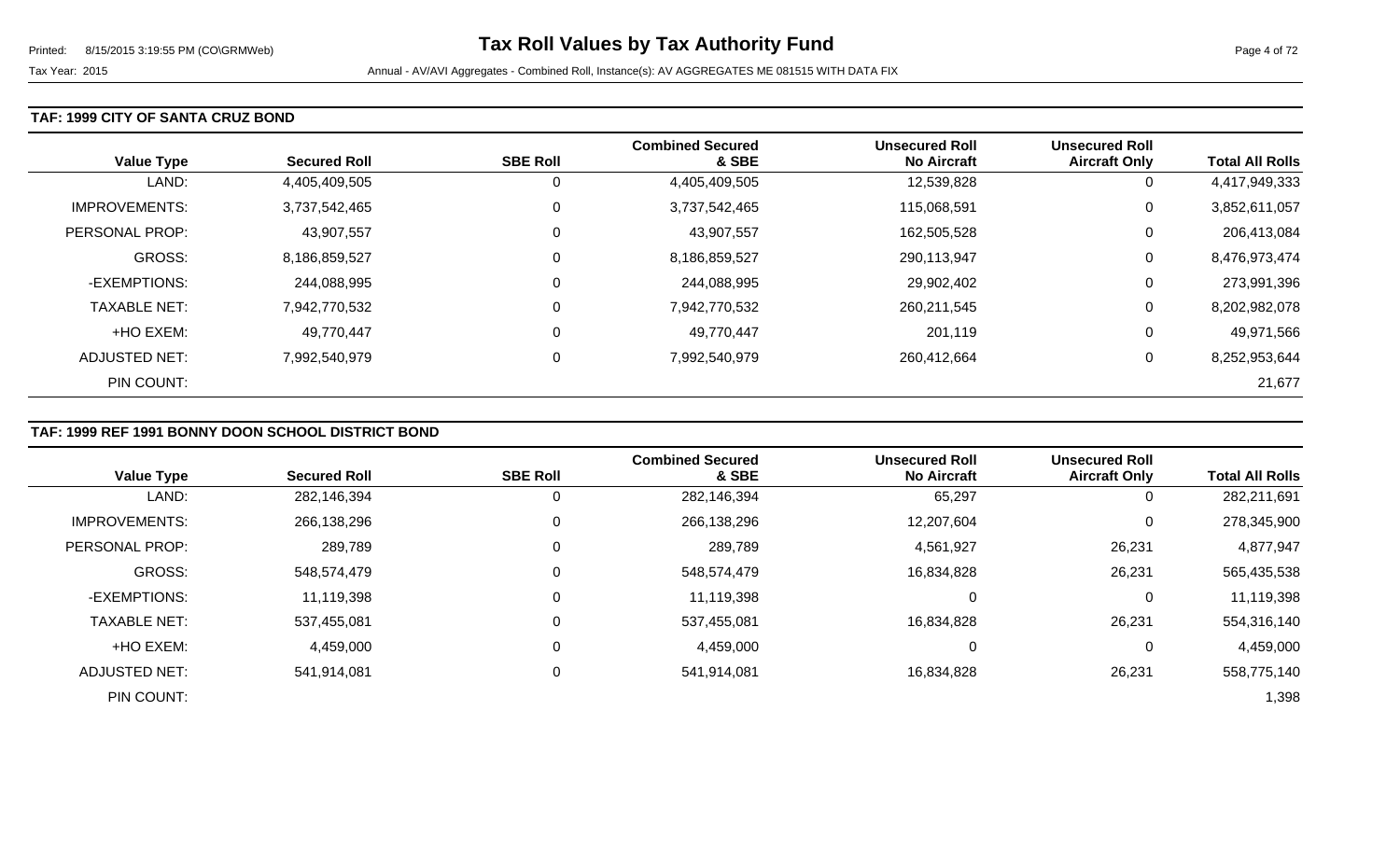| <b>Value Type</b>    | <b>Secured Roll</b> | <b>SBE Roll</b> | <b>Combined Secured</b><br>& SBE | <b>Unsecured Roll</b><br><b>No Aircraft</b> | <b>Unsecured Roll</b><br><b>Aircraft Only</b> | <b>Total All Rolls</b> |
|----------------------|---------------------|-----------------|----------------------------------|---------------------------------------------|-----------------------------------------------|------------------------|
| LAND:                | ,750,951,037        | 64,687          | 1,751,015,724                    | 598,506                                     | 0                                             | 1,751,614,230          |
| <b>IMPROVEMENTS:</b> | 1,555,294,820       | 0               | 1,555,294,820                    | 16,756,972                                  | $\overline{0}$                                | 1,572,051,792          |
| PERSONAL PROP:       | 8,968,392           | 0               | 8,968,392                        | 10,840,476                                  | 0                                             | 19,808,868             |
| <b>GROSS:</b>        | 3,315,214,249       | 64,687          | 3,315,278,936                    | 28,195,954                                  | 0                                             | 3,343,474,890          |
| -EXEMPTIONS:         | 123,660,049         | 0               | 123,660,049                      | 23,119                                      | $\overline{0}$                                | 123,683,168            |
| <b>TAXABLE NET:</b>  | 3,191,554,200       | 64,687          | 3,191,618,887                    | 28,172,835                                  | $\mathbf 0$                                   | 3,219,791,722          |
| +HO EXEM:            | 33,566,400          | 0               | 33,566,400                       |                                             | 0                                             | 33,566,400             |
| ADJUSTED NET:        | 3,225,120,600       | 64,687          | 3,225,185,287                    | 28,172,835                                  | 0                                             | 3,253,358,122          |
| PIN COUNT:           |                     |                 |                                  |                                             |                                               | 18,418                 |

# **TAF: 2000 B SAN LORENZO VALLEY SCHOOL DISTRICT BOND**

|                      |                     |                 | <b>Combined Secured</b> | <b>Unsecured Roll</b> | <b>Unsecured Roll</b> |                        |
|----------------------|---------------------|-----------------|-------------------------|-----------------------|-----------------------|------------------------|
| <b>Value Type</b>    | <b>Secured Roll</b> | <b>SBE Roll</b> | & SBE                   | <b>No Aircraft</b>    | <b>Aircraft Only</b>  | <b>Total All Rolls</b> |
| LAND:                | 1,750,951,037       | 64,687          | 1,751,015,724           | 598,506               | 0                     | 1,751,614,230          |
| <b>IMPROVEMENTS:</b> | 1,555,294,820       | 0               | 1,555,294,820           | 16,756,972            | 0                     | 1,572,051,792          |
| PERSONAL PROP:       | 8,968,392           | 0               | 8,968,392               | 10,840,476            | 0                     | 19,808,868             |
| <b>GROSS:</b>        | 3,315,214,249       | 64,687          | 3,315,278,936           | 28,195,954            | 0                     | 3,343,474,890          |
| -EXEMPTIONS:         | 123,660,049         | 0               | 123,660,049             | 23,119                | 0                     | 123,683,168            |
| <b>TAXABLE NET:</b>  | 3,191,554,200       | 64,687          | 3,191,618,887           | 28,172,835            | 0                     | 3,219,791,722          |
| +HO EXEM:            | 33,566,400          | $\mathbf 0$     | 33,566,400              | 0                     | 0                     | 33,566,400             |
| ADJUSTED NET:        | 3.225.120.600       | 64,687          | 3,225,185,287           | 28,172,835            | 0                     | 3,253,358,122          |
| PIN COUNT:           |                     |                 |                         |                       |                       | 18,418                 |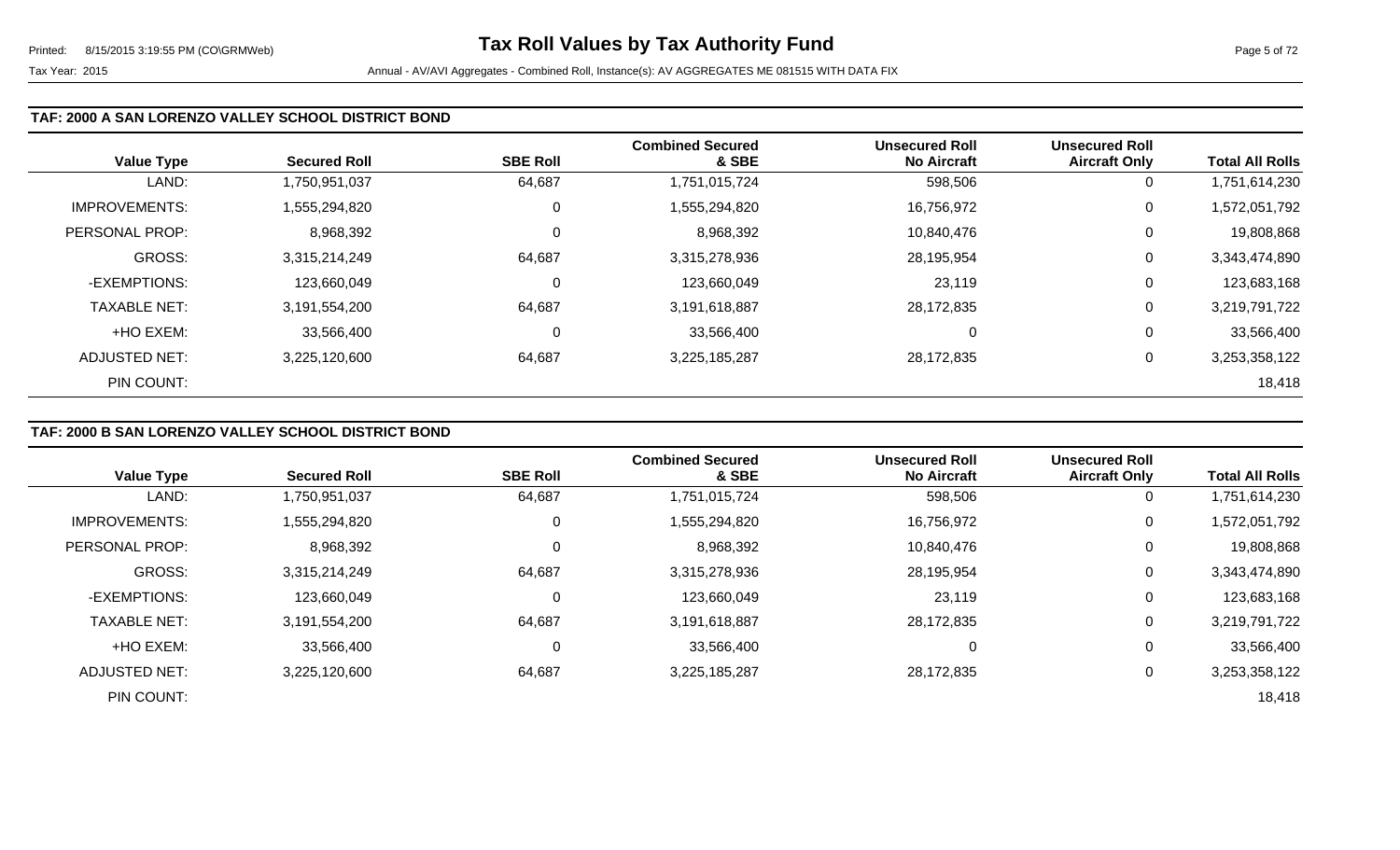### **TAF: 2000 C SAN LORENZO VALLEY SCHOOL DISTRICT BOND**

| <b>Value Type</b>    | <b>Secured Roll</b> | <b>SBE Roll</b> | <b>Combined Secured</b><br>& SBE | <b>Unsecured Roll</b><br><b>No Aircraft</b> | <b>Unsecured Roll</b><br><b>Aircraft Only</b> | <b>Total All Rolls</b> |
|----------------------|---------------------|-----------------|----------------------------------|---------------------------------------------|-----------------------------------------------|------------------------|
| LAND:                | 1,750,951,037       | 64,687          | 1,751,015,724                    | 598,506                                     | 0                                             | 1,751,614,230          |
| <b>IMPROVEMENTS:</b> | 1,555,294,820       | 0               | 1,555,294,820                    | 16,756,972                                  | 0                                             | 1,572,051,792          |
| PERSONAL PROP:       | 8,968,392           | $\Omega$        | 8,968,392                        | 10,840,476                                  | 0                                             | 19,808,868             |
| <b>GROSS:</b>        | 3,315,214,249       | 64,687          | 3,315,278,936                    | 28,195,954                                  | 0                                             | 3,343,474,890          |
| -EXEMPTIONS:         | 123,660,049         | $\Omega$        | 123,660,049                      | 23,119                                      | 0                                             | 123,683,168            |
| <b>TAXABLE NET:</b>  | 3,191,554,200       | 64,687          | 3,191,618,887                    | 28,172,835                                  | $\mathbf 0$                                   | 3,219,791,722          |
| +HO EXEM:            | 33,566,400          | $\mathbf 0$     | 33,566,400                       | 0                                           | 0                                             | 33,566,400             |
| ADJUSTED NET:        | 3,225,120,600       | 64,687          | 3,225,185,287                    | 28,172,835                                  | 0                                             | 3,253,358,122          |
| PIN COUNT:           |                     |                 |                                  |                                             |                                               | 18,418                 |

### **TAF: 2002 A AROMAS/SAN JUAN SCHOOL DISTRICT BOND**

| <b>Value Type</b>    | <b>Secured Roll</b> | <b>SBE Roll</b> | <b>Combined Secured</b><br>& SBE | <b>Unsecured Roll</b><br><b>No Aircraft</b> | <b>Unsecured Roll</b><br><b>Aircraft Only</b> | <b>Total All Rolls</b> |
|----------------------|---------------------|-----------------|----------------------------------|---------------------------------------------|-----------------------------------------------|------------------------|
| LAND:                | 17,352,540          |                 | 17,352,540                       |                                             | 0                                             | 17,352,540             |
| <b>IMPROVEMENTS:</b> | 5,013,475           |                 | 5,013,475                        | 48,793                                      | 0                                             | 5,062,268              |
| PERSONAL PROP:       | 91,975              |                 | 91,975                           | 914,234                                     | 0                                             | 1,006,209              |
| <b>GROSS:</b>        | 22,457,990          |                 | 22,457,990                       | 963,027                                     | 0                                             | 23,421,017             |
| -EXEMPTIONS:         | 431,613             |                 | 431,613                          |                                             | 0                                             | 431,613                |
| <b>TAXABLE NET:</b>  | 22,026,377          |                 | 22,026,377                       | 963,027                                     | 0                                             | 22,989,404             |
| +HO EXEM:            | 63,000              |                 | 63,000                           |                                             | 0                                             | 63,000                 |
| <b>ADJUSTED NET:</b> | 22,089,377          |                 | 22,089,377                       | 963,027                                     | 0                                             | 23,052,404             |
| PIN COUNT:           |                     |                 |                                  |                                             |                                               | 79                     |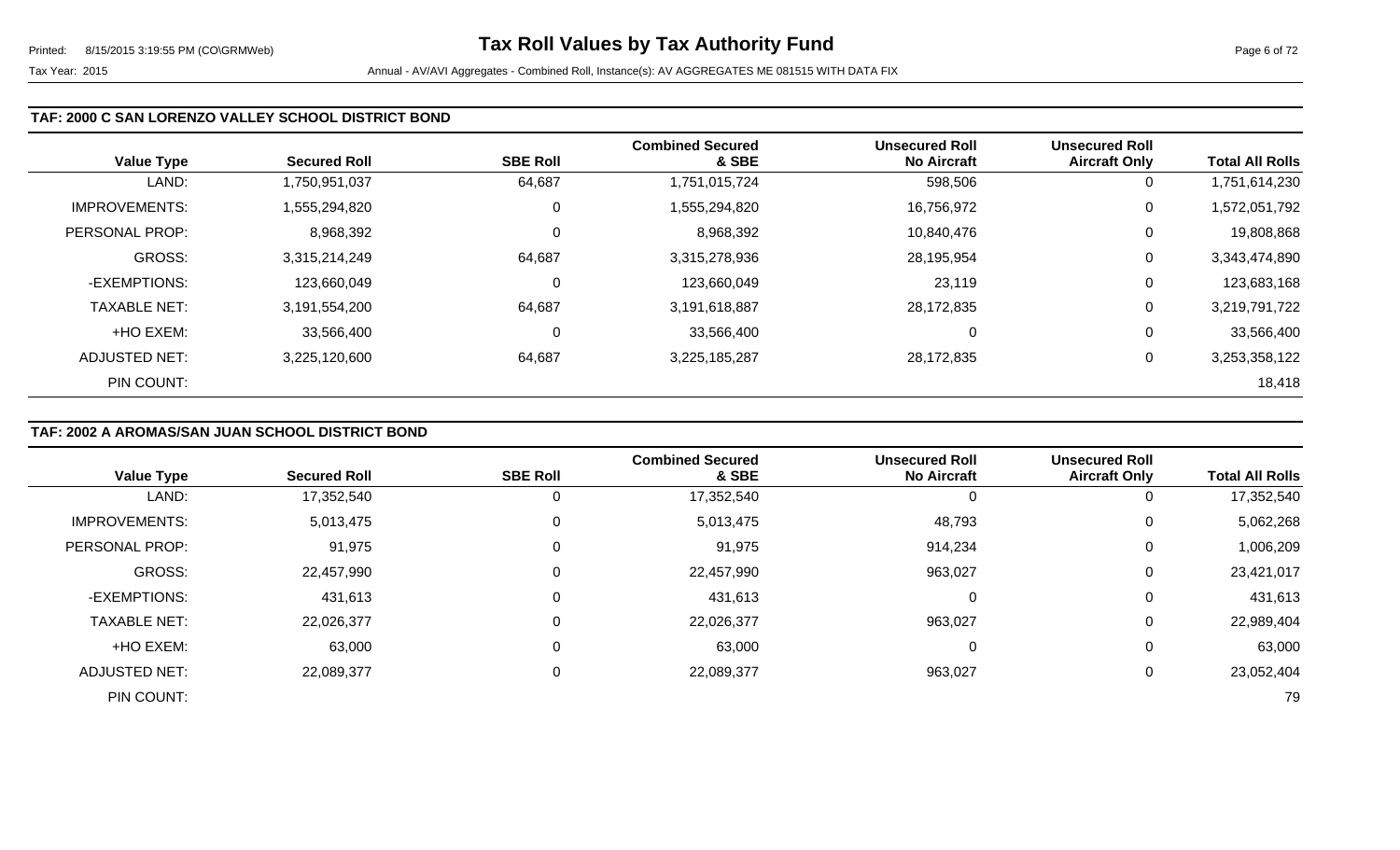#### **TAF: 2002 A LOMA PRIETA SCHOOL DISTRICT BOND**

| <b>Value Type</b>    | <b>Secured Roll</b> | <b>SBE Roll</b> | <b>Combined Secured</b><br>& SBE | <b>Unsecured Roll</b><br><b>No Aircraft</b> | <b>Unsecured Roll</b><br><b>Aircraft Only</b> | <b>Total All Rolls</b> |
|----------------------|---------------------|-----------------|----------------------------------|---------------------------------------------|-----------------------------------------------|------------------------|
| LAND:                | 442,331,441         | 0               | 442,331,441                      |                                             | 0                                             | 442,331,441            |
| <b>IMPROVEMENTS:</b> | 411,153,118         | $\mathbf 0$     | 411,153,118                      | 729,202                                     | 0                                             | 411,882,320            |
| PERSONAL PROP:       | 31,500              | $\Omega$        | 31,500                           | 1,084,177                                   | 0                                             | 1,115,677              |
| <b>GROSS:</b>        | 853,516,059         | 0               | 853,516,059                      | 1,813,379                                   | 0                                             | 855,329,438            |
| -EXEMPTIONS:         | 7,236,159           | $\Omega$        | 7,236,159                        | ∩                                           | 0                                             | 7,236,159              |
| <b>TAXABLE NET:</b>  | 846,279,900         | 0               | 846,279,900                      | 1,813,379                                   | 0                                             | 848,093,279            |
| +HO EXEM:            | 5,702,200           | 0               | 5,702,200                        | 0                                           | 0                                             | 5,702,200              |
| ADJUSTED NET:        | 851,982,100         | 0               | 851,982,100                      | 1,813,379                                   | 0                                             | 853,795,479            |
| PIN COUNT:           |                     |                 |                                  |                                             |                                               | 1,710                  |

### **TAF: 2002 A SOQUEL ELEM SCHOOL DISTRICT BOND**

|                      |                     |                 | <b>Combined Secured</b> | <b>Unsecured Roll</b> | <b>Unsecured Roll</b> |                        |
|----------------------|---------------------|-----------------|-------------------------|-----------------------|-----------------------|------------------------|
| <b>Value Type</b>    | <b>Secured Roll</b> | <b>SBE Roll</b> | & SBE                   | <b>No Aircraft</b>    | <b>Aircraft Only</b>  | <b>Total All Rolls</b> |
| LAND:                | 2,669,912,159       | 0               | 2,669,912,159           | 1,115,024             |                       | 2,671,027,183          |
| <b>IMPROVEMENTS:</b> | 2,318,939,715       | 0               | 2,318,939,715           | 54,082,341            | 0                     | 2,373,022,056          |
| PERSONAL PROP:       | 44,085,583          | 0               | 44,085,583              | 68,238,022            | 66,586                | 112,390,191            |
| <b>GROSS:</b>        | 5,032,937,457       | 0               | 5,032,937,457           | 123,435,387           | 66,586                | 5,156,439,430          |
| -EXEMPTIONS:         | 278,719,083         | 0               | 278,719,083             | 19,225,865            |                       | 297,944,948            |
| <b>TAXABLE NET:</b>  | 4,754,218,374       | 0               | 4,754,218,374           | 104,209,522           | 66,586                | 4,858,494,482          |
| +HO EXEM:            | 31,360,364          | 0               | 31,360,364              | 7,000                 | 0                     | 31,367,364             |
| <b>ADJUSTED NET:</b> | 4,785,578,738       | 0               | 4,785,578,738           | 104,216,522           | 66,586                | 4,889,861,846          |
| PIN COUNT:           |                     |                 |                         |                       |                       | 12,666                 |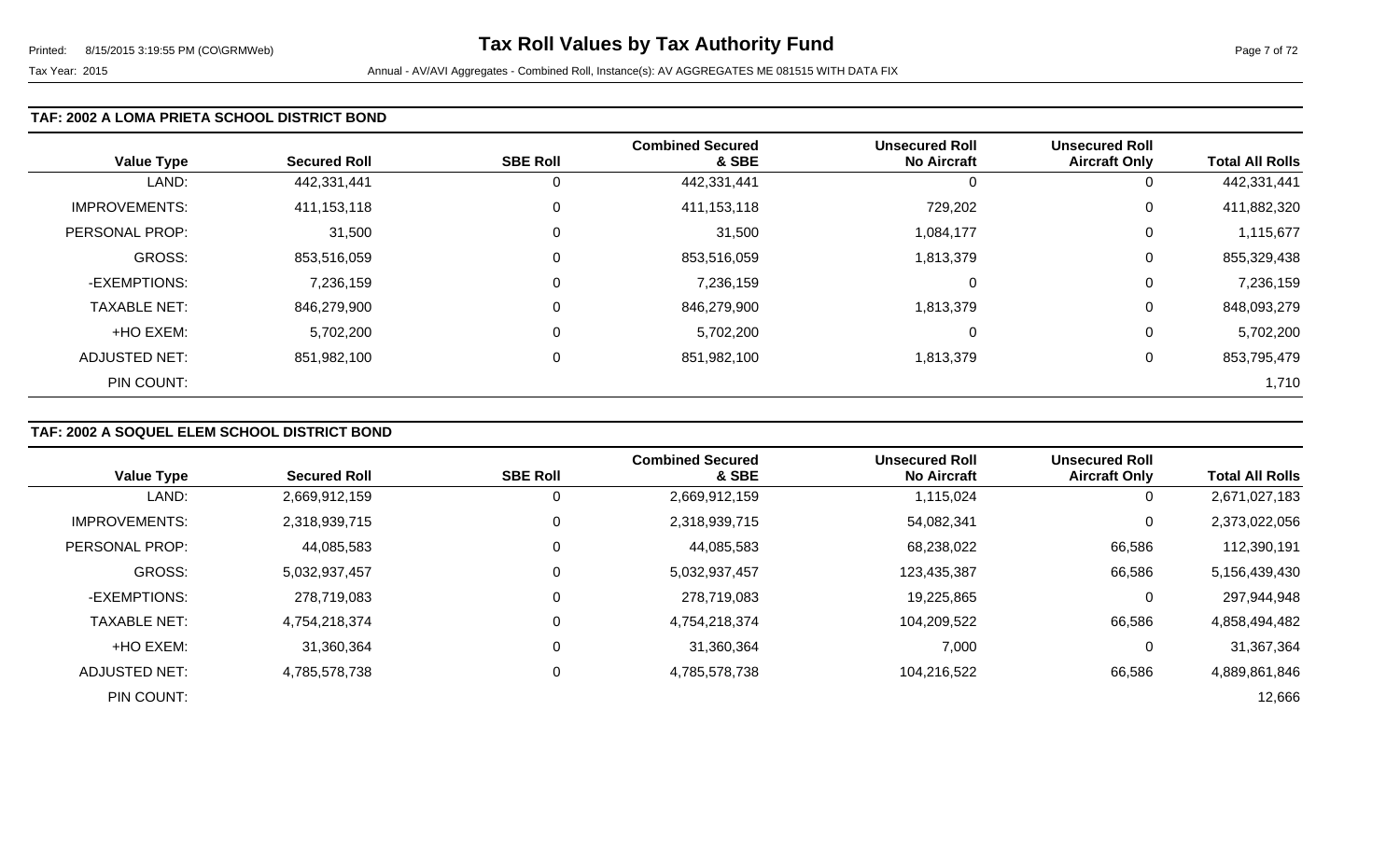#### **TAF: 2002 B PAJARO VALLEY SCHOOL DISTRICT BOND**

| <b>Value Type</b>     | <b>Secured Roll</b> | <b>SBE Roll</b> | <b>Combined Secured</b><br>& SBE | <b>Unsecured Roll</b><br><b>No Aircraft</b> | <b>Unsecured Roll</b><br><b>Aircraft Only</b> | <b>Total All Rolls</b> |
|-----------------------|---------------------|-----------------|----------------------------------|---------------------------------------------|-----------------------------------------------|------------------------|
| LAND:                 | 6,887,405,203       | 123,397         | 6,887,528,600                    | 5,400,430                                   | 0                                             | 6,892,929,030          |
| <b>IMPROVEMENTS:</b>  | 5,883,372,025       | $\overline{0}$  | 5,883,372,025                    | 108,671,223                                 | 0                                             | 5,992,043,248          |
| <b>PERSONAL PROP:</b> | 77,493,075          | 0               | 77,493,075                       | 192,063,551                                 | 26,510,257                                    | 296,066,883            |
| GROSS:                | 12,848,270,303      | 123,397         | 12,848,393,700                   | 306,135,204                                 | 26,510,257                                    | 13,181,039,161         |
| -EXEMPTIONS:          | 498,114,607         | 0               | 498,114,607                      | 9,752,760                                   | 451,244                                       | 508,318,611            |
| <b>TAXABLE NET:</b>   | 12,350,155,696      | 123,397         | 12,350,279,093                   | 296,382,444                                 | 26,059,013                                    | 12,672,720,550         |
| +HO EXEM:             | 82,762,332          | 0               | 82,762,332                       | 0                                           | 0                                             | 82,762,332             |
| ADJUSTED NET:         | 12,432,918,028      | 123,397         | 12,433,041,425                   | 296,382,444                                 | 26,059,013                                    | 12,755,482,882         |
| PIN COUNT:            |                     |                 |                                  |                                             |                                               | 34,517                 |

# **TAF: 2002 B SOQUEL ELEM SCHOOL DISTRICT BOND**

|                      |                     |                 | <b>Combined Secured</b> | <b>Unsecured Roll</b> | <b>Unsecured Roll</b> |                        |
|----------------------|---------------------|-----------------|-------------------------|-----------------------|-----------------------|------------------------|
| <b>Value Type</b>    | <b>Secured Roll</b> | <b>SBE Roll</b> | & SBE                   | <b>No Aircraft</b>    | <b>Aircraft Only</b>  | <b>Total All Rolls</b> |
| LAND:                | 2,669,912,159       |                 | 2,669,912,159           | 1,115,024             | 0                     | 2,671,027,183          |
| <b>IMPROVEMENTS:</b> | 2,318,939,715       | 0               | 2,318,939,715           | 54,082,341            | 0                     | 2,373,022,056          |
| PERSONAL PROP:       | 44,085,583          | 0               | 44,085,583              | 68,238,022            | 66,586                | 112,390,191            |
| <b>GROSS:</b>        | 5,032,937,457       | $\Omega$        | 5,032,937,457           | 123,435,387           | 66,586                | 5,156,439,430          |
| -EXEMPTIONS:         | 278,719,083         | 0               | 278,719,083             | 19,225,865            | 0                     | 297,944,948            |
| <b>TAXABLE NET:</b>  | 4,754,218,374       | $\Omega$        | 4,754,218,374           | 104,209,522           | 66,586                | 4,858,494,482          |
| +HO EXEM:            | 31,360,364          | $\Omega$        | 31,360,364              | 7,000                 | $\overline{0}$        | 31,367,364             |
| <b>ADJUSTED NET:</b> | 4,785,578,738       | 0               | 4,785,578,738           | 104,216,522           | 66,586                | 4,889,861,846          |
| PIN COUNT:           |                     |                 |                         |                       |                       | 12,666                 |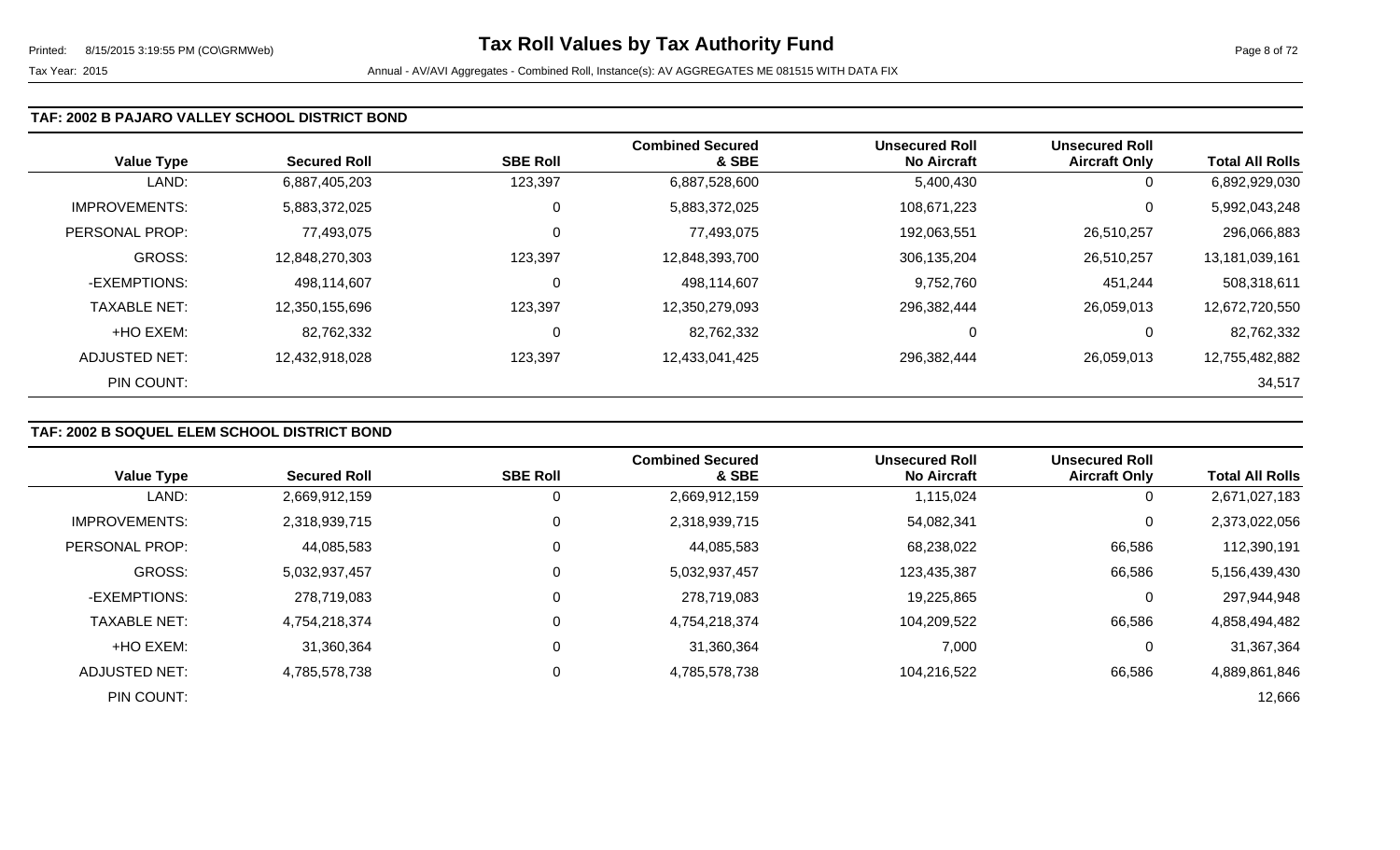### **TAF: 2002 C SOQUEL ELEM SCHOOL DISTRICT BOND**

| <b>Value Type</b>    | <b>Secured Roll</b> | <b>SBE Roll</b> | <b>Combined Secured</b><br>& SBE | <b>Unsecured Roll</b><br><b>No Aircraft</b> | <b>Unsecured Roll</b><br><b>Aircraft Only</b> | <b>Total All Rolls</b> |
|----------------------|---------------------|-----------------|----------------------------------|---------------------------------------------|-----------------------------------------------|------------------------|
| LAND:                | 2,669,912,159       |                 | 2,669,912,159                    | 1,115,024                                   | 0                                             | 2,671,027,183          |
| <b>IMPROVEMENTS:</b> | 2,318,939,715       | 0               | 2,318,939,715                    | 54,082,341                                  | 0                                             | 2,373,022,056          |
| PERSONAL PROP:       | 44,085,583          | 0               | 44,085,583                       | 68,238,022                                  | 66,586                                        | 112,390,191            |
| <b>GROSS:</b>        | 5,032,937,457       |                 | 5,032,937,457                    | 123,435,387                                 | 66,586                                        | 5,156,439,430          |
| -EXEMPTIONS:         | 278,719,083         | 0               | 278,719,083                      | 19,225,865                                  | 0                                             | 297,944,948            |
| <b>TAXABLE NET:</b>  | 4,754,218,374       | 0               | 4,754,218,374                    | 104,209,522                                 | 66,586                                        | 4,858,494,482          |
| +HO EXEM:            | 31,360,364          | 0               | 31,360,364                       | 7,000                                       | 0                                             | 31,367,364             |
| ADJUSTED NET:        | 4,785,578,738       | 0               | 4,785,578,738                    | 104,216,522                                 | 66,586                                        | 4,889,861,846          |
| PIN COUNT:           |                     |                 |                                  |                                             |                                               | 12,666                 |

### **TAF: 2003 A REF 1992 A LIVE OAK SCHOOL DISTRICT BOND**

|                       | <b>Secured Roll</b> | <b>SBE Roll</b> | <b>Combined Secured</b><br>& SBE | <b>Unsecured Roll</b><br><b>No Aircraft</b> | <b>Unsecured Roll</b> | <b>Total All Rolls</b> |
|-----------------------|---------------------|-----------------|----------------------------------|---------------------------------------------|-----------------------|------------------------|
| <b>Value Type</b>     |                     |                 |                                  |                                             | <b>Aircraft Only</b>  |                        |
| LAND:                 | 1,863,331,181       | 83,608          | 1,863,414,789                    | 1,902,325                                   | 0                     | 1,865,317,114          |
| <b>IMPROVEMENTS:</b>  | 1,392,357,722       | 0               | 1,392,357,722                    | 25,997,111                                  | $\mathbf 0$           | 1,418,354,833          |
| <b>PERSONAL PROP:</b> | 4,581,440           | 0               | 4,581,440                        | 41,062,062                                  | 0                     | 45,643,502             |
| <b>GROSS:</b>         | 3,260,270,343       | 83,608          | 3,260,353,951                    | 68,961,498                                  | 0                     | 3,329,315,449          |
| -EXEMPTIONS:          | 63,190,927          | $\mathbf 0$     | 63,190,927                       | 3,989,183                                   | 0                     | 67,180,110             |
| <b>TAXABLE NET:</b>   | 3,197,079,416       | 83,608          | 3,197,163,024                    | 64,972,315                                  | 0                     | 3,262,135,339          |
| +HO EXEM:             | 21,287,295          | $\mathbf 0$     | 21,287,295                       | 98,000                                      | 0                     | 21,385,295             |
| ADJUSTED NET:         | 3,218,366,711       | 83,608          | 3,218,450,319                    | 65,070,315                                  | 0                     | 3,283,520,634          |
| PIN COUNT:            |                     |                 |                                  |                                             |                       | 8,965                  |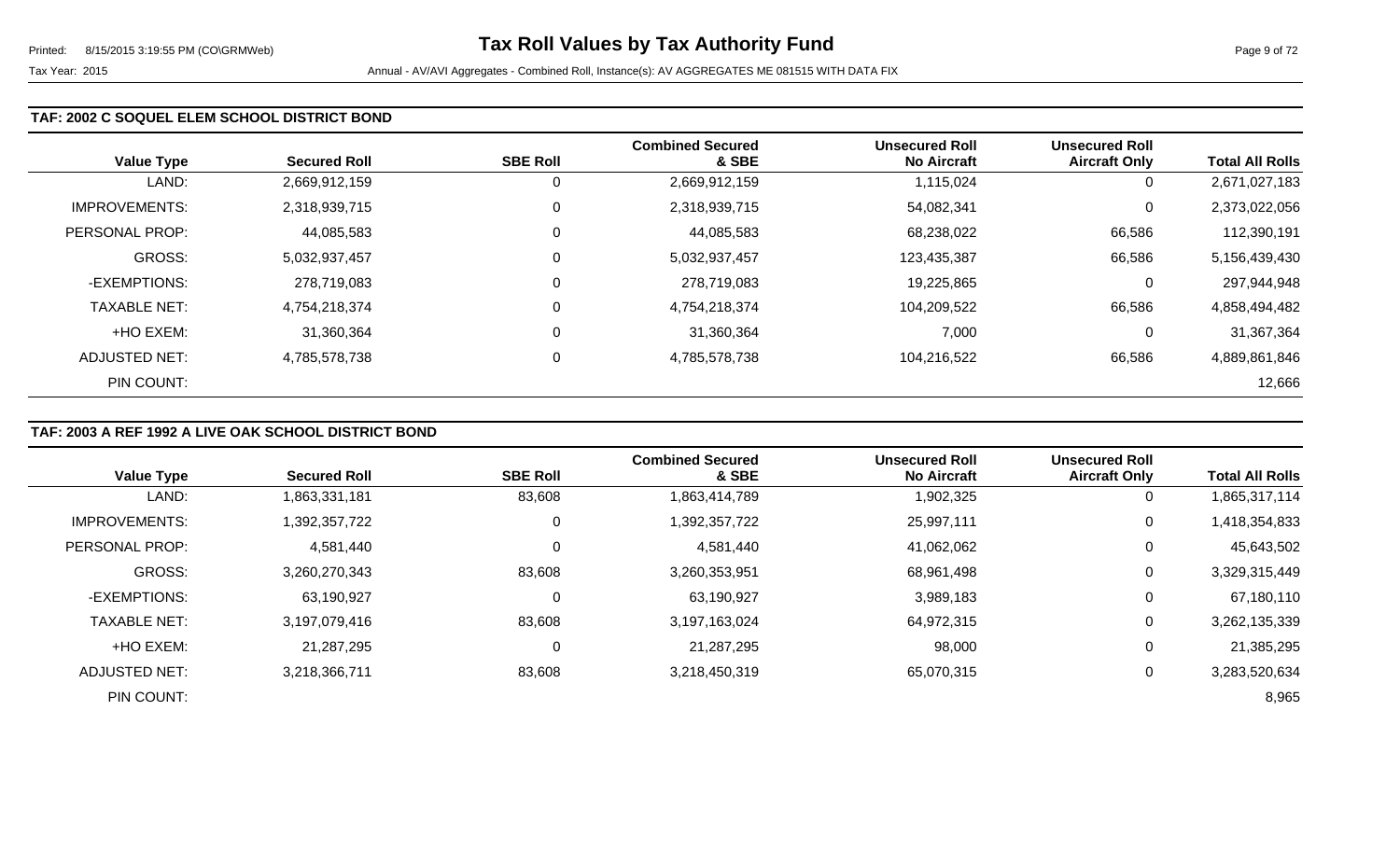#### **TAF: 2003 B REF 1992 B LIVE OAK SCHOOL DISTRICT BOND**

| <b>Value Type</b>    | <b>Secured Roll</b> | <b>SBE Roll</b> | <b>Combined Secured</b><br>& SBE | <b>Unsecured Roll</b><br><b>No Aircraft</b> | <b>Unsecured Roll</b><br><b>Aircraft Only</b> | <b>Total All Rolls</b> |
|----------------------|---------------------|-----------------|----------------------------------|---------------------------------------------|-----------------------------------------------|------------------------|
| LAND:                | 1,863,331,181       | 83,608          | 1,863,414,789                    | 1,902,325                                   | 0                                             | 1,865,317,114          |
| <b>IMPROVEMENTS:</b> | 1,392,357,722       | 0               | 1,392,357,722                    | 25,997,111                                  | 0                                             | 1,418,354,833          |
| PERSONAL PROP:       | 4,581,440           | 0               | 4,581,440                        | 41,062,062                                  | 0                                             | 45,643,502             |
| <b>GROSS:</b>        | 3,260,270,343       | 83,608          | 3,260,353,951                    | 68,961,498                                  | 0                                             | 3,329,315,449          |
| -EXEMPTIONS:         | 63,190,927          | 0               | 63,190,927                       | 3,989,183                                   | 0                                             | 67,180,110             |
| <b>TAXABLE NET:</b>  | 3,197,079,416       | 83,608          | 3,197,163,024                    | 64,972,315                                  | 0                                             | 3,262,135,339          |
| +HO EXEM:            | 21,287,295          | 0               | 21,287,295                       | 98,000                                      | 0                                             | 21,385,295             |
| ADJUSTED NET:        | 3,218,366,711       | 83,608          | 3,218,450,319                    | 65,070,315                                  | 0                                             | 3,283,520,634          |
| PIN COUNT:           |                     |                 |                                  |                                             |                                               | 8,965                  |

# **TAF: 2003 REF 1994 A SCOTTS VALLEY SCHOOL DISTRICT BOND**

|                      |                     |                 | <b>Combined Secured</b> | <b>Unsecured Roll</b> | <b>Unsecured Roll</b> |                        |
|----------------------|---------------------|-----------------|-------------------------|-----------------------|-----------------------|------------------------|
| <b>Value Type</b>    | <b>Secured Roll</b> | <b>SBE Roll</b> | & SBE                   | <b>No Aircraft</b>    | <b>Aircraft Only</b>  | <b>Total All Rolls</b> |
| LAND:                | 1,803,595,611       | 17,300          | 1,803,612,911           | 297,225               | $\overline{0}$        | 1,803,910,136          |
| <b>IMPROVEMENTS:</b> | 1,785,483,688       | 0               | 1,785,483,688           | 29,640,851            | 0                     | 1,815,124,539          |
| PERSONAL PROP:       | 5,740,698           | 0               | 5,740,698               | 48,313,381            | 0                     | 54,054,079             |
| <b>GROSS:</b>        | 3,594,819,997       | 17,300          | 3,594,837,297           | 78,251,457            | $\overline{0}$        | 3,673,088,754          |
| -EXEMPTIONS:         | 71,183,495          | $\Omega$        | 71,183,495              | 870,453               | 0                     | 72,053,948             |
| <b>TAXABLE NET:</b>  | 3,523,636,502       | 17,300          | 3,523,653,802           | 77,381,004            | 0                     | 3,601,034,806          |
| +HO EXEM:            | 25,048,800          | 0               | 25,048,800              | 0                     | 0                     | 25,048,800             |
| <b>ADJUSTED NET:</b> | 3,548,685,302       | 17,300          | 3,548,702,602           | 77,381,004            | 0                     | 3,626,083,606          |
| PIN COUNT:           |                     |                 |                         |                       |                       | 8,447                  |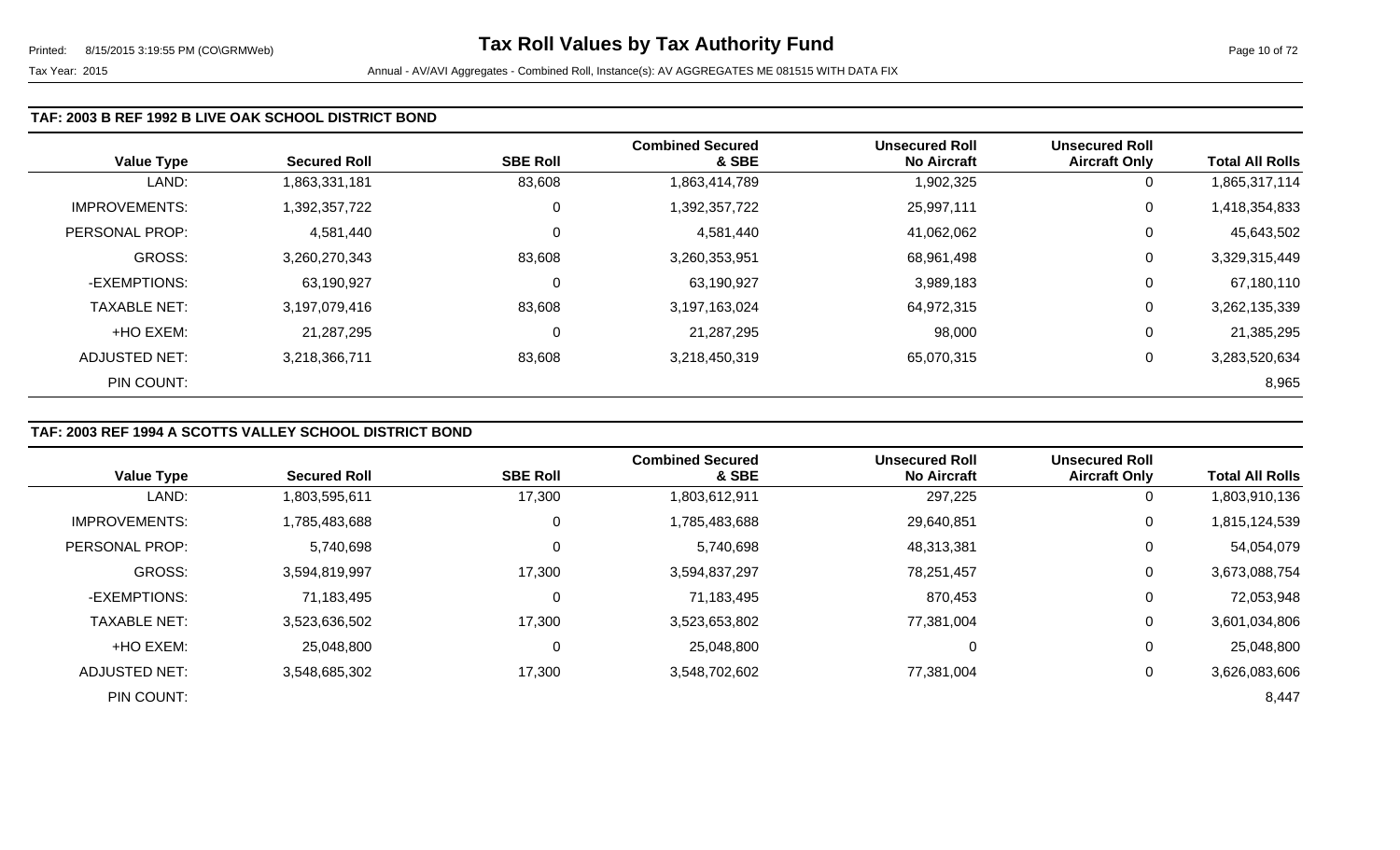#### **TAF: 2004 A LIVE OAK SCHOOL DISTRICT BOND**

| <b>Value Type</b>    | <b>Secured Roll</b> | <b>SBE Roll</b> | <b>Combined Secured</b><br>& SBE | <b>Unsecured Roll</b><br><b>No Aircraft</b> | <b>Unsecured Roll</b><br><b>Aircraft Only</b> | <b>Total All Rolls</b> |
|----------------------|---------------------|-----------------|----------------------------------|---------------------------------------------|-----------------------------------------------|------------------------|
| LAND:                | 1,863,331,181       | 83,608          | 1,863,414,789                    | 1,902,325                                   | 0                                             | 1,865,317,114          |
| <b>IMPROVEMENTS:</b> | 1,392,357,722       | 0               | 1,392,357,722                    | 25,997,111                                  | 0                                             | 1,418,354,833          |
| PERSONAL PROP:       | 4,581,440           | 0               | 4,581,440                        | 41.062.062                                  | 0                                             | 45,643,502             |
| <b>GROSS:</b>        | 3,260,270,343       | 83,608          | 3,260,353,951                    | 68,961,498                                  | 0                                             | 3,329,315,449          |
| -EXEMPTIONS:         | 63,190,927          | 0               | 63,190,927                       | 3,989,183                                   | 0                                             | 67,180,110             |
| <b>TAXABLE NET:</b>  | 3,197,079,416       | 83,608          | 3,197,163,024                    | 64,972,315                                  | 0                                             | 3,262,135,339          |
| +HO EXEM:            | 21,287,295          | 0               | 21,287,295                       | 98,000                                      | 0                                             | 21,385,295             |
| ADJUSTED NET:        | 3,218,366,711       | 83,608          | 3,218,450,319                    | 65,070,315                                  | 0                                             | 3,283,520,634          |
| PIN COUNT:           |                     |                 |                                  |                                             |                                               | 8,965                  |

### **TAF: 2004 B LIVE OAK SCHOOL DISTRICT BOND**

|                       | <b>Secured Roll</b> | <b>SBE Roll</b> | <b>Combined Secured</b><br>& SBE | <b>Unsecured Roll</b><br><b>No Aircraft</b> | <b>Unsecured Roll</b> | <b>Total All Rolls</b> |
|-----------------------|---------------------|-----------------|----------------------------------|---------------------------------------------|-----------------------|------------------------|
| <b>Value Type</b>     |                     |                 |                                  |                                             | <b>Aircraft Only</b>  |                        |
| LAND:                 | 1,863,331,181       | 83,608          | 1,863,414,789                    | 1,902,325                                   | υ                     | 1,865,317,114          |
| <b>IMPROVEMENTS:</b>  | 1,392,357,722       | 0               | 1,392,357,722                    | 25,997,111                                  | 0                     | 1,418,354,833          |
| <b>PERSONAL PROP:</b> | 4,581,440           | 0               | 4,581,440                        | 41,062,062                                  | 0                     | 45,643,502             |
| <b>GROSS:</b>         | 3,260,270,343       | 83,608          | 3,260,353,951                    | 68,961,498                                  | $\Omega$              | 3,329,315,449          |
| -EXEMPTIONS:          | 63,190,927          | 0               | 63,190,927                       | 3,989,183                                   | 0                     | 67,180,110             |
| <b>TAXABLE NET:</b>   | 3,197,079,416       | 83,608          | 3,197,163,024                    | 64,972,315                                  | $\Omega$              | 3,262,135,339          |
| +HO EXEM:             | 21,287,295          | 0               | 21,287,295                       | 98,000                                      | 0                     | 21,385,295             |
| ADJUSTED NET:         | 3,218,366,711       | 83,608          | 3,218,450,319                    | 65,070,315                                  |                       | 3,283,520,634          |
| PIN COUNT:            |                     |                 |                                  |                                             |                       | 8,965                  |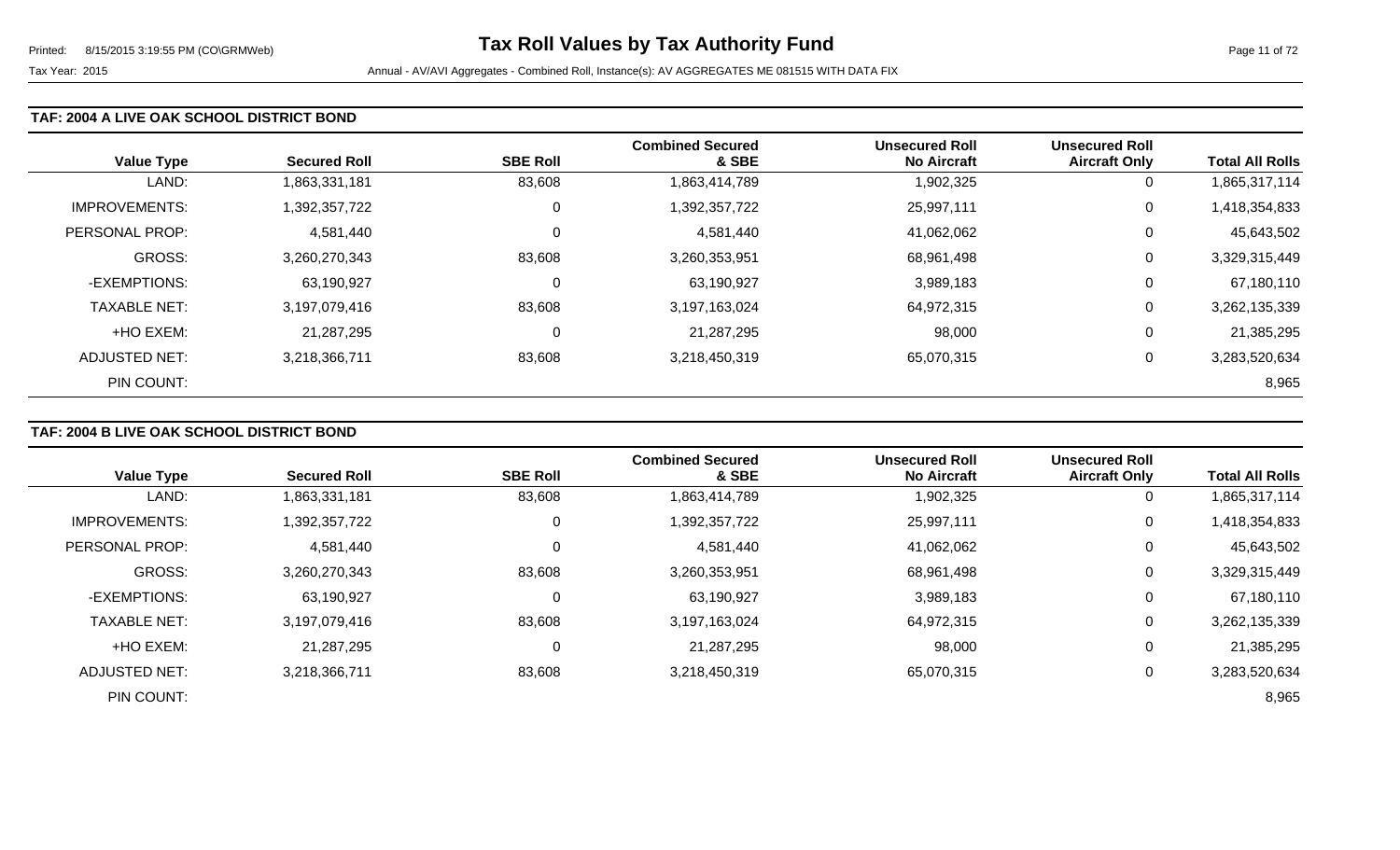|                      |                     |                 | <b>Combined Secured</b> | <b>Unsecured Roll</b> | <b>Unsecured Roll</b> |                        |
|----------------------|---------------------|-----------------|-------------------------|-----------------------|-----------------------|------------------------|
| <b>Value Type</b>    | <b>Secured Roll</b> | <b>SBE Roll</b> | & SBE                   | <b>No Aircraft</b>    | <b>Aircraft Only</b>  | <b>Total All Rolls</b> |
| LAND:                | 1,803,595,611       | 17,300          | 1,803,612,911           | 297,225               | U                     | 1,803,910,136          |
| <b>IMPROVEMENTS:</b> | 1,785,483,688       | 0               | 1,785,483,688           | 29,640,851            | 0                     | 1,815,124,539          |
| PERSONAL PROP:       | 5,740,698           | 0               | 5,740,698               | 48,313,381            | 0                     | 54,054,079             |
| <b>GROSS:</b>        | 3,594,819,997       | 17,300          | 3,594,837,297           | 78,251,457            | 0                     | 3,673,088,754          |
| -EXEMPTIONS:         | 71,183,495          | 0               | 71,183,495              | 870,453               | 0                     | 72,053,948             |
| <b>TAXABLE NET:</b>  | 3,523,636,502       | 17,300          | 3,523,653,802           | 77,381,004            | 0                     | 3,601,034,806          |
| +HO EXEM:            | 25,048,800          | $\mathbf 0$     | 25,048,800              | 0                     | 0                     | 25,048,800             |
| <b>ADJUSTED NET:</b> | 3,548,685,302       | 17,300          | 3,548,702,602           | 77,381,004            | 0                     | 3,626,083,606          |
| PIN COUNT:           |                     |                 |                         |                       |                       | 8,447                  |

# **TAF: 2004 WEST VALLEY COLLEGE BOND**

|                      |                     |                 | <b>Combined Secured</b> | <b>Unsecured Roll</b> | <b>Unsecured Roll</b> |                        |
|----------------------|---------------------|-----------------|-------------------------|-----------------------|-----------------------|------------------------|
| <b>Value Type</b>    | <b>Secured Roll</b> | <b>SBE Roll</b> | & SBE                   | <b>No Aircraft</b>    | <b>Aircraft Only</b>  | <b>Total All Rolls</b> |
| LAND:                | 594,856,456         | 0               | 594,856,456             | 35,080                | 0                     | 594,891,536            |
| <b>IMPROVEMENTS:</b> | 553,088,721         | 0               | 553,088,721             | 955,085               | 0                     | 554,043,806            |
| PERSONAL PROP:       | 1,349,675           | 0               | 1,349,675               | 1,464,620             | 0                     | 2,814,295              |
| <b>GROSS:</b>        | 1,149,294,852       | $\Omega$        | 1,149,294,852           | 2,454,785             | 0                     | 1,151,749,637          |
| -EXEMPTIONS:         | 11,585,779          | 0               | 11,585,779              |                       | 0                     | 11,585,779             |
| <b>TAXABLE NET:</b>  | 1,137,709,073       | $\Omega$        | 1,137,709,073           | 2,454,785             | 0                     | 1,140,163,858          |
| +HO EXEM:            | 7,494,200           | 0               | 7,494,200               | 0                     | 0                     | 7,494,200              |
| <b>ADJUSTED NET:</b> | 1,145,203,273       | 0               | 1,145,203,273           | 2,454,785             | 0                     | 1,147,658,058          |
| PIN COUNT:           |                     |                 |                         |                       |                       | 2,473                  |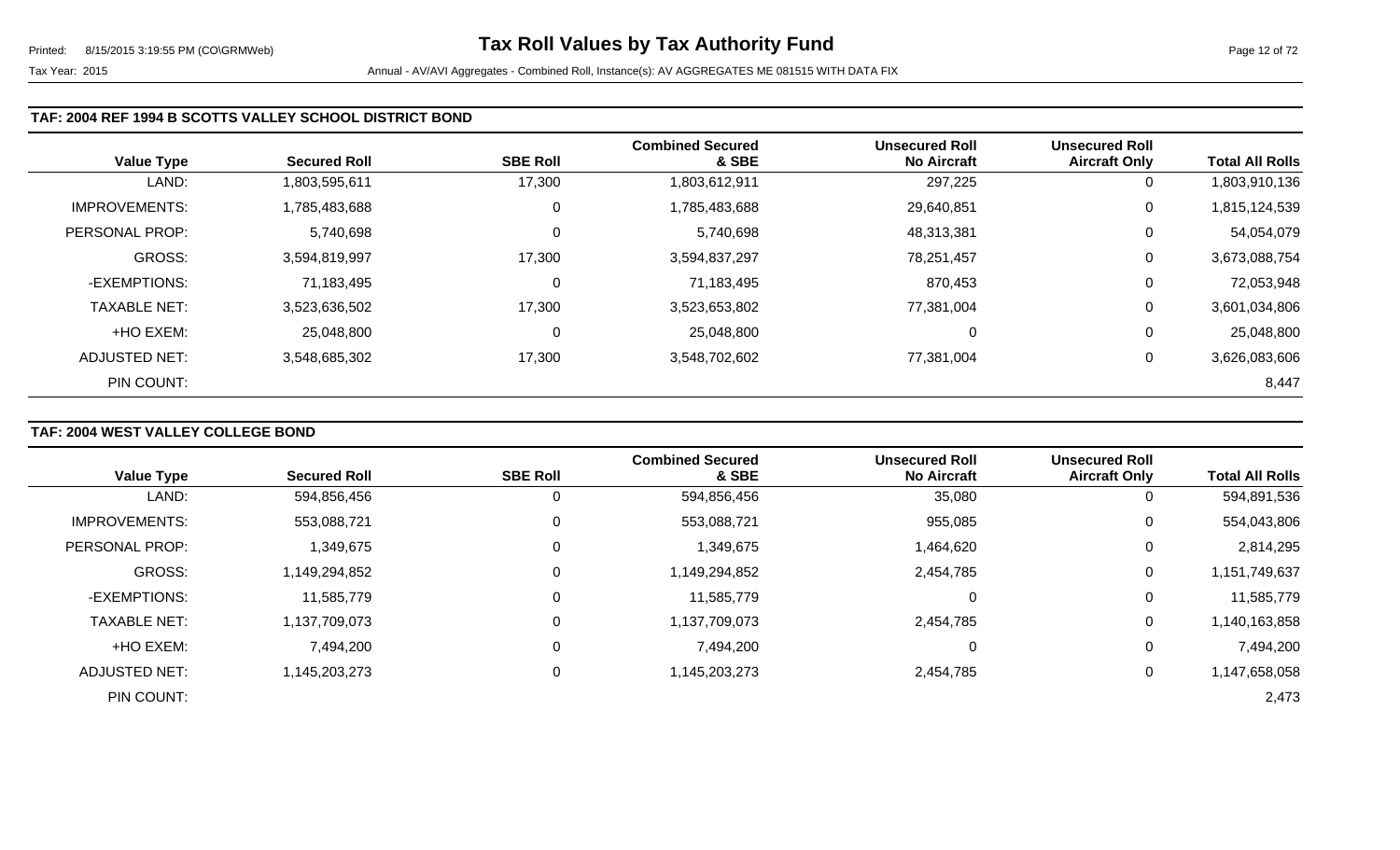### **TAF: 2005 REF 1998 SANTA CRUZ CITY ELEM SCHOOL DISTRICT BOND**

| <b>Value Type</b>    | <b>Secured Roll</b> | <b>SBE Roll</b> | <b>Combined Secured</b><br>& SBE | <b>Unsecured Roll</b><br><b>No Aircraft</b> | <b>Unsecured Roll</b><br><b>Aircraft Only</b> | <b>Total All Rolls</b> |
|----------------------|---------------------|-----------------|----------------------------------|---------------------------------------------|-----------------------------------------------|------------------------|
| LAND:                | 4,605,232,764       | 0               | 4,605,232,764                    | 11,748,020                                  | 0                                             | 4,616,980,784          |
| <b>IMPROVEMENTS:</b> | 3,938,785,784       | 0               | 3,938,785,784                    | 113,119,991                                 | 0                                             | 4,051,905,775          |
| PERSONAL PROP:       | 44,376,921          | 0               | 44,376,921                       | 149,672,964                                 | 0                                             | 194,049,885            |
| <b>GROSS:</b>        | 8,588,395,469       | 0               | 8,588,395,469                    | 274,540,975                                 | 0                                             | 8,862,936,444          |
| -EXEMPTIONS:         | 251,548,340         | 0               | 251,548,340                      | 28,243,906                                  | 0                                             | 279,792,245            |
| <b>TAXABLE NET:</b>  | 8,336,847,129       | 0               | 8,336,847,129                    | 246,297,069                                 | 0                                             | 8,583,144,199          |
| +HO EXEM:            | 52,929,882          | 0               | 52,929,882                       | 103,119                                     | 0                                             | 53,033,001             |
| <b>ADJUSTED NET:</b> | 8,389,777,011       | 0               | 8,389,777,011                    | 246,400,188                                 | 0                                             | 8,636,177,200          |
| PIN COUNT:           |                     |                 |                                  |                                             |                                               | 22,319                 |

### **TAF: 2005 REF 1998 SANTA CRUZ CITY HIGH SCHOOL DISTRICT BOND**

|                      |                     |                 | <b>Combined Secured</b> | <b>Unsecured Roll</b> | <b>Unsecured Roll</b> |                        |
|----------------------|---------------------|-----------------|-------------------------|-----------------------|-----------------------|------------------------|
| <b>Value Type</b>    | <b>Secured Roll</b> | <b>SBE Roll</b> | & SBE                   | <b>No Aircraft</b>    | <b>Aircraft Only</b>  | <b>Total All Rolls</b> |
| LAND:                | 9,753,563,044       | 91,231          | 9,753,654,275           | 14,914,758            | 0                     | 9,768,569,033          |
| <b>IMPROVEMENTS:</b> | 8,216,945,437       |                 | 8,216,945,437           | 210,160,790           | 0                     | 8,427,106,227          |
| PERSONAL PROP:       | 94,731,411          |                 | 94,731,411              | 267,802,576           | 92,817                | 362,626,804            |
| <b>GROSS:</b>        | 18,065,239,892      | 91,231          | 18,065,331,123          | 492,878,124           | 92,817                | 18,558,302,064         |
| -EXEMPTIONS:         | 616,778,695         |                 | 616,778,695             | 51,465,700            | 0                     | 668,244,394            |
| <b>TAXABLE NET:</b>  | 17,448,461,197      | 91,231          | 17,448,552,428          | 441,412,424           | 92,817                | 17,890,057,670         |
| +HO EXEM:            | 114,583,788         |                 | 114,583,788             | 208,119               | 0                     | 114,791,907            |
| ADJUSTED NET:        | 17,563,044,985      | 91,231          | 17,563,136,216          | 441,620,543           | 92,817                | 18,004,849,577         |
| PIN COUNT:           |                     |                 |                         |                       |                       | 47,340                 |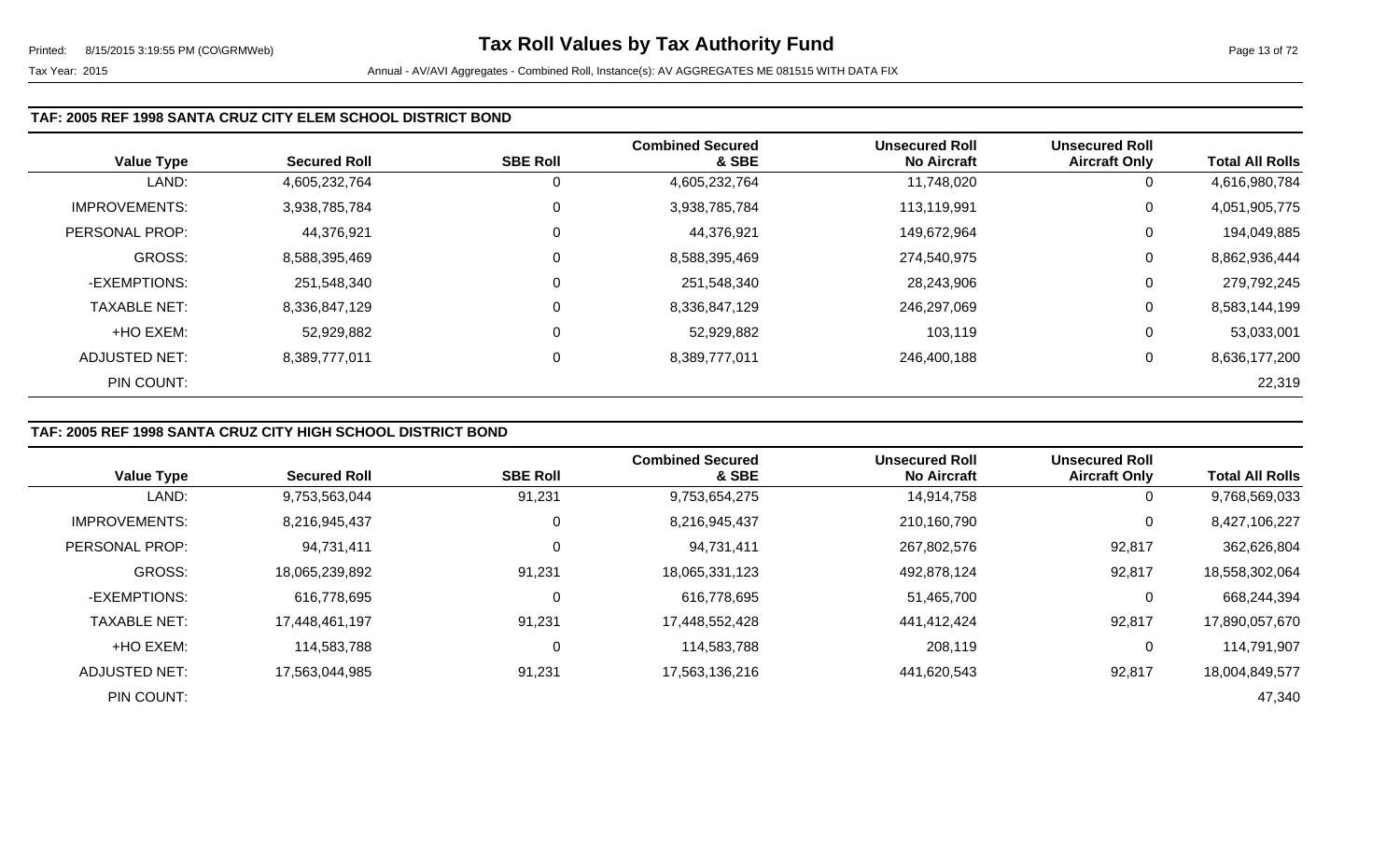### **TAF: 2005 REF 2002 A PAJARO VALLEY SCHOOL DISTRICT BOND**

| <b>Value Type</b>    | <b>Secured Roll</b> | <b>SBE Roll</b> | <b>Combined Secured</b><br>& SBE | <b>Unsecured Roll</b><br><b>No Aircraft</b> | <b>Unsecured Roll</b><br><b>Aircraft Only</b> | <b>Total All Rolls</b> |
|----------------------|---------------------|-----------------|----------------------------------|---------------------------------------------|-----------------------------------------------|------------------------|
| LAND:                | 6,887,405,203       | 123,397         | 6,887,528,600                    | 5,400,430                                   | 0                                             | 6,892,929,030          |
| <b>IMPROVEMENTS:</b> | 5,883,372,025       | 0               | 5,883,372,025                    | 108,671,223                                 | 0                                             | 5,992,043,248          |
| PERSONAL PROP:       | 77,493,075          | 0               | 77,493,075                       | 192,063,551                                 | 26,510,257                                    | 296,066,883            |
| <b>GROSS:</b>        | 12,848,270,303      | 123,397         | 12,848,393,700                   | 306,135,204                                 | 26,510,257                                    | 13,181,039,161         |
| -EXEMPTIONS:         | 498,114,607         | 0               | 498,114,607                      | 9,752,760                                   | 451,244                                       | 508,318,611            |
| <b>TAXABLE NET:</b>  | 12,350,155,696      | 123,397         | 12,350,279,093                   | 296,382,444                                 | 26,059,013                                    | 12,672,720,550         |
| +HO EXEM:            | 82,762,332          | $\Omega$        | 82,762,332                       | 0                                           | 0                                             | 82,762,332             |
| ADJUSTED NET:        | 12,432,918,028      | 123,397         | 12,433,041,425                   | 296,382,444                                 | 26,059,013                                    | 12,755,482,882         |
| PIN COUNT:           |                     |                 |                                  |                                             |                                               | 34,517                 |

# **TAF: 2008 A SAN LORENZO VALLEY SCHOOL DISTRICT BOND**

|                      |                     |                 | <b>Combined Secured</b> | <b>Unsecured Roll</b> | <b>Unsecured Roll</b> |                        |
|----------------------|---------------------|-----------------|-------------------------|-----------------------|-----------------------|------------------------|
| <b>Value Type</b>    | <b>Secured Roll</b> | <b>SBE Roll</b> | & SBE                   | <b>No Aircraft</b>    | <b>Aircraft Only</b>  | <b>Total All Rolls</b> |
| LAND:                | 1,750,951,037       | 64,687          | 1,751,015,724           | 598,506               | 0                     | 1,751,614,230          |
| <b>IMPROVEMENTS:</b> | 1,555,294,820       |                 | 1,555,294,820           | 16,756,972            | 0                     | 1,572,051,792          |
| PERSONAL PROP:       | 8,968,392           |                 | 8,968,392               | 10,840,476            | 0                     | 19,808,868             |
| <b>GROSS:</b>        | 3,315,214,249       | 64,687          | 3,315,278,936           | 28,195,954            | 0                     | 3,343,474,890          |
| -EXEMPTIONS:         | 123,660,049         | 0               | 123,660,049             | 23,119                | 0                     | 123,683,168            |
| <b>TAXABLE NET:</b>  | 3,191,554,200       | 64,687          | 3,191,618,887           | 28,172,835            | 0                     | 3,219,791,722          |
| +HO EXEM:            | 33,566,400          | 0               | 33,566,400              | 0                     | 0                     | 33,566,400             |
| ADJUSTED NET:        | 3,225,120,600       | 64,687          | 3,225,185,287           | 28,172,835            | $\overline{0}$        | 3,253,358,122          |
| PIN COUNT:           |                     |                 |                         |                       |                       | 18,418                 |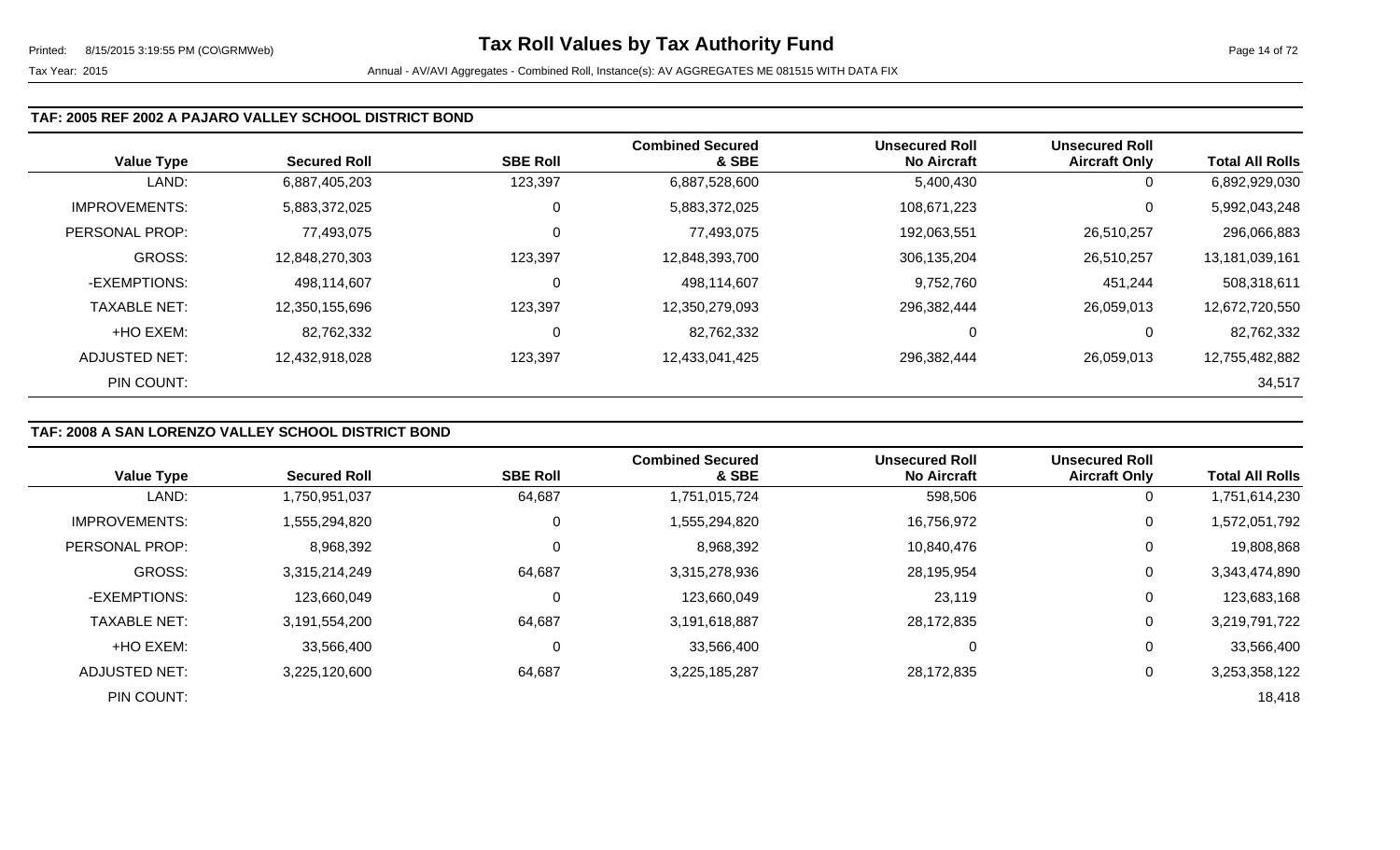### **TAF: 2008 B SAN LORENZO VALLEY SCHOOL DISTRICT BOND**

| <b>Value Type</b>    | <b>Secured Roll</b> | <b>SBE Roll</b> | <b>Combined Secured</b><br>& SBE | <b>Unsecured Roll</b><br><b>No Aircraft</b> | <b>Unsecured Roll</b><br><b>Aircraft Only</b> | <b>Total All Rolls</b> |
|----------------------|---------------------|-----------------|----------------------------------|---------------------------------------------|-----------------------------------------------|------------------------|
| LAND:                | 1,750,951,037       | 64,687          | 1,751,015,724                    | 598,506                                     | 0                                             | 1,751,614,230          |
| <b>IMPROVEMENTS:</b> | 1,555,294,820       | 0               | 1,555,294,820                    | 16,756,972                                  | 0                                             | 1,572,051,792          |
| PERSONAL PROP:       | 8,968,392           | $\Omega$        | 8,968,392                        | 10,840,476                                  | 0                                             | 19,808,868             |
| <b>GROSS:</b>        | 3,315,214,249       | 64,687          | 3,315,278,936                    | 28,195,954                                  | 0                                             | 3,343,474,890          |
| -EXEMPTIONS:         | 123,660,049         | 0               | 123,660,049                      | 23,119                                      | 0                                             | 123,683,168            |
| <b>TAXABLE NET:</b>  | 3,191,554,200       | 64,687          | 3,191,618,887                    | 28,172,835                                  | 0                                             | 3,219,791,722          |
| +HO EXEM:            | 33,566,400          | 0               | 33,566,400                       | 0                                           | 0                                             | 33,566,400             |
| <b>ADJUSTED NET:</b> | 3,225,120,600       | 64,687          | 3,225,185,287                    | 28,172,835                                  | 0                                             | 3,253,358,122          |
| PIN COUNT:           |                     |                 |                                  |                                             |                                               | 18,418                 |

# **TAF: 2011 REF 2000 A SAN LORENZO VALLEY SCHOOL DISTRICT BOND**

|                      | <b>Secured Roll</b> | <b>SBE Roll</b> | <b>Combined Secured</b><br>& SBE | <b>Unsecured Roll</b><br><b>No Aircraft</b> | <b>Unsecured Roll</b><br><b>Aircraft Only</b> | <b>Total All Rolls</b> |
|----------------------|---------------------|-----------------|----------------------------------|---------------------------------------------|-----------------------------------------------|------------------------|
| <b>Value Type</b>    |                     |                 |                                  |                                             |                                               |                        |
| LAND:                | 1,750,951,037       | 64,687          | 1,751,015,724                    | 598,506                                     | 0                                             | 1,751,614,230          |
| <b>IMPROVEMENTS:</b> | 1,555,294,820       | 0               | 1,555,294,820                    | 16,756,972                                  | 0                                             | 1,572,051,792          |
| PERSONAL PROP:       | 8,968,392           |                 | 8,968,392                        | 10,840,476                                  | 0                                             | 19,808,868             |
| <b>GROSS:</b>        | 3,315,214,249       | 64,687          | 3,315,278,936                    | 28,195,954                                  | 0                                             | 3,343,474,890          |
| -EXEMPTIONS:         | 123,660,049         |                 | 123,660,049                      | 23,119                                      | 0                                             | 123,683,168            |
| <b>TAXABLE NET:</b>  | 3,191,554,200       | 64,687          | 3,191,618,887                    | 28,172,835                                  | 0                                             | 3,219,791,722          |
| +HO EXEM:            | 33,566,400          |                 | 33,566,400                       | 0                                           | 0                                             | 33,566,400             |
| <b>ADJUSTED NET:</b> | 3,225,120,600       | 64,687          | 3,225,185,287                    | 28,172,835                                  | 0                                             | 3,253,358,122          |
| PIN COUNT:           |                     |                 |                                  |                                             |                                               | 18,418                 |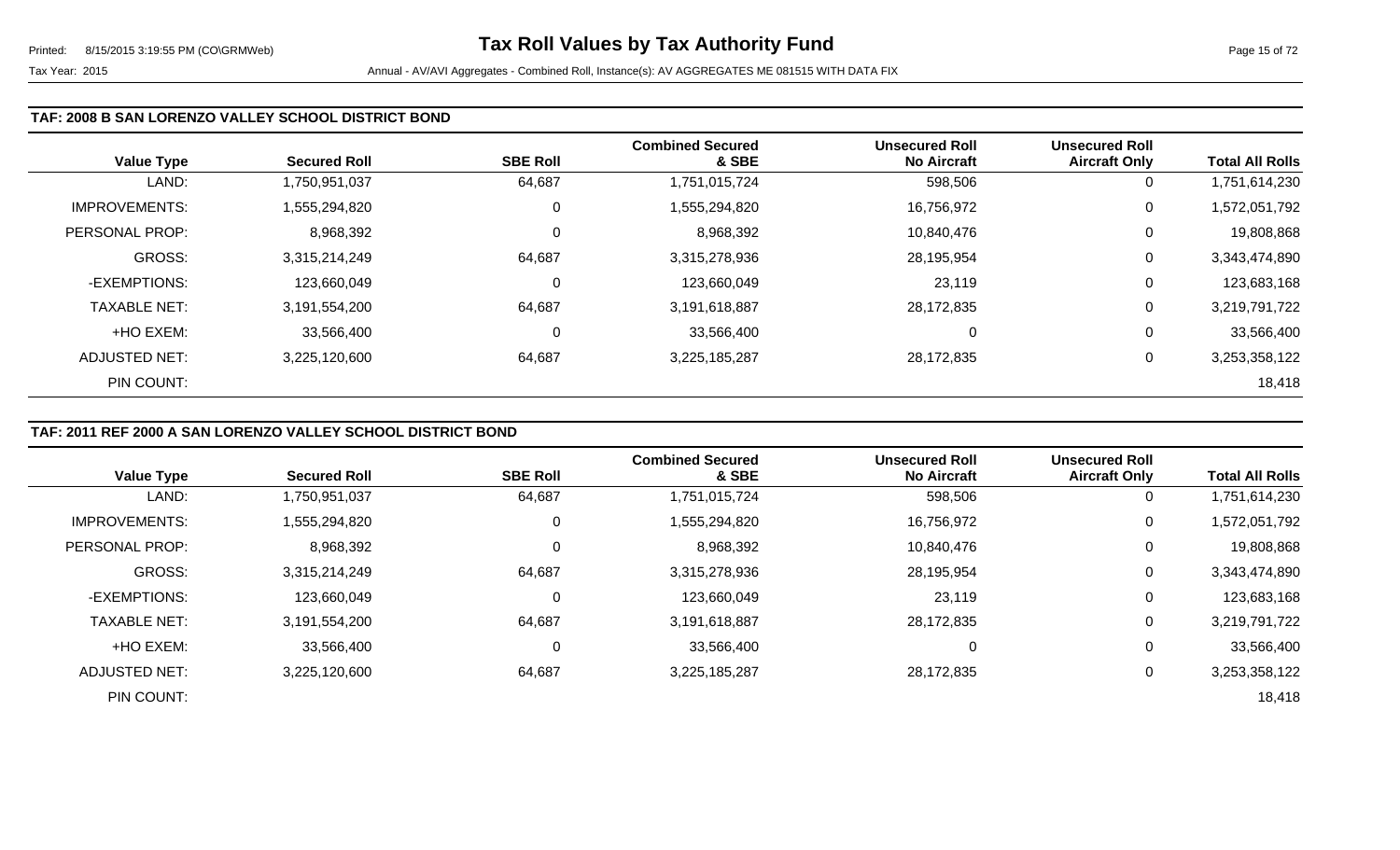### **TAF: 2012 A PAJARO VALLEY SCHOOL DISTRICT BOND**

| <b>Value Type</b>    | <b>Secured Roll</b> | <b>SBE Roll</b> | <b>Combined Secured</b><br>& SBE | <b>Unsecured Roll</b><br><b>No Aircraft</b> | <b>Unsecured Roll</b><br><b>Aircraft Only</b> | <b>Total All Rolls</b> |
|----------------------|---------------------|-----------------|----------------------------------|---------------------------------------------|-----------------------------------------------|------------------------|
| LAND:                | 6,887,405,203       | 123,397         | 6,887,528,600                    | 5,400,430                                   | 0                                             | 6,892,929,030          |
| <b>IMPROVEMENTS:</b> | 5,883,372,025       | 0               | 5,883,372,025                    | 108,671,223                                 | 0                                             | 5,992,043,248          |
| PERSONAL PROP:       | 77,493,075          | 0               | 77,493,075                       | 192,063,551                                 | 26,510,257                                    | 296,066,883            |
| <b>GROSS:</b>        | 12,848,270,303      | 123,397         | 12,848,393,700                   | 306,135,204                                 | 26,510,257                                    | 13,181,039,161         |
| -EXEMPTIONS:         | 498,114,607         | 0               | 498,114,607                      | 9,752,760                                   | 451,244                                       | 508,318,611            |
| <b>TAXABLE NET:</b>  | 12,350,155,696      | 123,397         | 12,350,279,093                   | 296,382,444                                 | 26,059,013                                    | 12,672,720,550         |
| +HO EXEM:            | 82,762,332          | 0               | 82,762,332                       | 0                                           | 0                                             | 82,762,332             |
| <b>ADJUSTED NET:</b> | 12,432,918,028      | 123,397         | 12,433,041,425                   | 296,382,444                                 | 26,059,013                                    | 12,755,482,882         |
| PIN COUNT:           |                     |                 |                                  |                                             |                                               | 34,517                 |

### **TAF: 2012 B PAJARO VALLEY SCHOOL DISTRICT BOND**

|                      |                     |                 | <b>Combined Secured</b> | <b>Unsecured Roll</b> | <b>Unsecured Roll</b> |                        |
|----------------------|---------------------|-----------------|-------------------------|-----------------------|-----------------------|------------------------|
| <b>Value Type</b>    | <b>Secured Roll</b> | <b>SBE Roll</b> | & SBE                   | <b>No Aircraft</b>    | <b>Aircraft Only</b>  | <b>Total All Rolls</b> |
| LAND:                | 6,887,405,203       | 123,397         | 6,887,528,600           | 5,400,430             | 0                     | 6,892,929,030          |
| <b>IMPROVEMENTS:</b> | 5,883,372,025       | 0               | 5,883,372,025           | 108,671,223           | 0                     | 5,992,043,248          |
| PERSONAL PROP:       | 77,493,075          | 0               | 77,493,075              | 192,063,551           | 26,510,257            | 296,066,883            |
| GROSS:               | 12.848.270.303      | 123,397         | 12,848,393,700          | 306,135,204           | 26,510,257            | 13,181,039,161         |
| -EXEMPTIONS:         | 498,114,607         | 0               | 498,114,607             | 9,752,760             | 451,244               | 508,318,611            |
| <b>TAXABLE NET:</b>  | 12,350,155,696      | 123,397         | 12,350,279,093          | 296,382,444           | 26,059,013            | 12,672,720,550         |
| +HO EXEM:            | 82,762,332          | 0               | 82,762,332              | 0                     | $\mathbf{0}$          | 82,762,332             |
| ADJUSTED NET:        | 12,432,918,028      | 123,397         | 12,433,041,425          | 296,382,444           | 26,059,013            | 12,755,482,882         |
| PIN COUNT:           |                     |                 |                         |                       |                       | 34,517                 |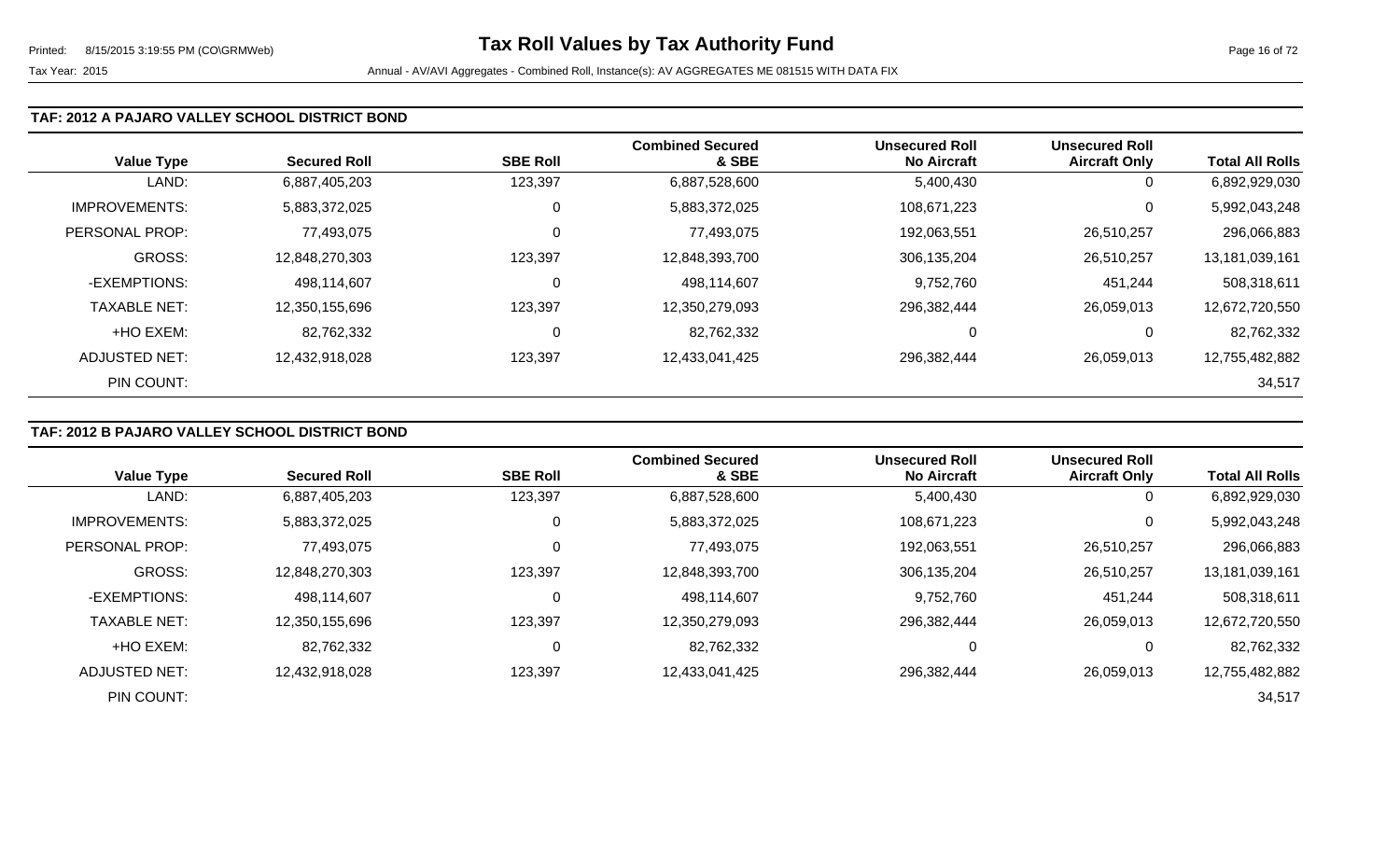#### **TAF: 2012 PACIFIC SCHOOL BOND**

| <b>Value Type</b>    | <b>Secured Roll</b> | <b>SBE Roll</b> | <b>Combined Secured</b><br>& SBE | <b>Unsecured Roll</b><br><b>No Aircraft</b> | <b>Unsecured Roll</b><br><b>Aircraft Only</b> | <b>Total All Rolls</b> |
|----------------------|---------------------|-----------------|----------------------------------|---------------------------------------------|-----------------------------------------------|------------------------|
| LAND:                | 63,981,475          | 7,623           | 63,989,098                       | 84,092                                      | 0                                             | 64,073,190             |
| <b>IMPROVEMENTS:</b> | 52,042,982          | 0               | 52,042,982                       | 1,009,486                                   | 0                                             | 53,052,468             |
| PERSONAL PROP:       | 712,235             | 0               | 712,235                          | 2,560,960                                   | 0                                             | 3,273,195              |
| <b>GROSS:</b>        | 116,736,692         | 7,623           | 116,744,315                      | 3,654,538                                   | 0                                             | 120,398,853            |
| -EXEMPTIONS:         | 3,685,979           | $\mathbf 0$     | 3,685,979                        | 1,904                                       | 0                                             | 3,687,883              |
| <b>TAXABLE NET:</b>  | 113,050,713         | 7,623           | 113,058,336                      | 3,652,634                                   | 0                                             | 116,710,970            |
| +HO EXEM:            | 753,247             | 0               | 753,247                          | $\Omega$                                    | 0                                             | 753,247                |
| <b>ADJUSTED NET:</b> | 113,803,960         | 7,623           | 113,811,583                      | 3,652,634                                   | 0                                             | 117,464,217            |
| PIN COUNT:           |                     |                 |                                  |                                             |                                               | 658                    |

# **TAF: 2012 WEST VALLEY COLLEGE BOND**

|                      |                     |                 | <b>Combined Secured</b> | <b>Unsecured Roll</b> | <b>Unsecured Roll</b> |                        |
|----------------------|---------------------|-----------------|-------------------------|-----------------------|-----------------------|------------------------|
| <b>Value Type</b>    | <b>Secured Roll</b> | <b>SBE Roll</b> | & SBE                   | <b>No Aircraft</b>    | <b>Aircraft Only</b>  | <b>Total All Rolls</b> |
| LAND:                | 594,856,456         | 0               | 594,856,456             | 35,080                | $\overline{0}$        | 594,891,536            |
| <b>IMPROVEMENTS:</b> | 553,088,721         | 0               | 553,088,721             | 955,085               | 0                     | 554,043,806            |
| PERSONAL PROP:       | 1,349,675           | 0               | 1,349,675               | 1,464,620             | 0                     | 2,814,295              |
| <b>GROSS:</b>        | 1,149,294,852       | $\Omega$        | 1,149,294,852           | 2,454,785             | 0                     | 1,151,749,637          |
| -EXEMPTIONS:         | 11,585,779          | 0               | 11,585,779              |                       | 0                     | 11,585,779             |
| <b>TAXABLE NET:</b>  | 1,137,709,073       | $\Omega$        | 1,137,709,073           | 2,454,785             | 0                     | 1,140,163,858          |
| +HO EXEM:            | 7,494,200           | 0               | 7,494,200               |                       | 0                     | 7,494,200              |
| ADJUSTED NET:        | 1,145,203,273       | 0               | 1,145,203,273           | 2,454,785             | 0                     | 1,147,658,058          |
| PIN COUNT:           |                     |                 |                         |                       |                       | 2,473                  |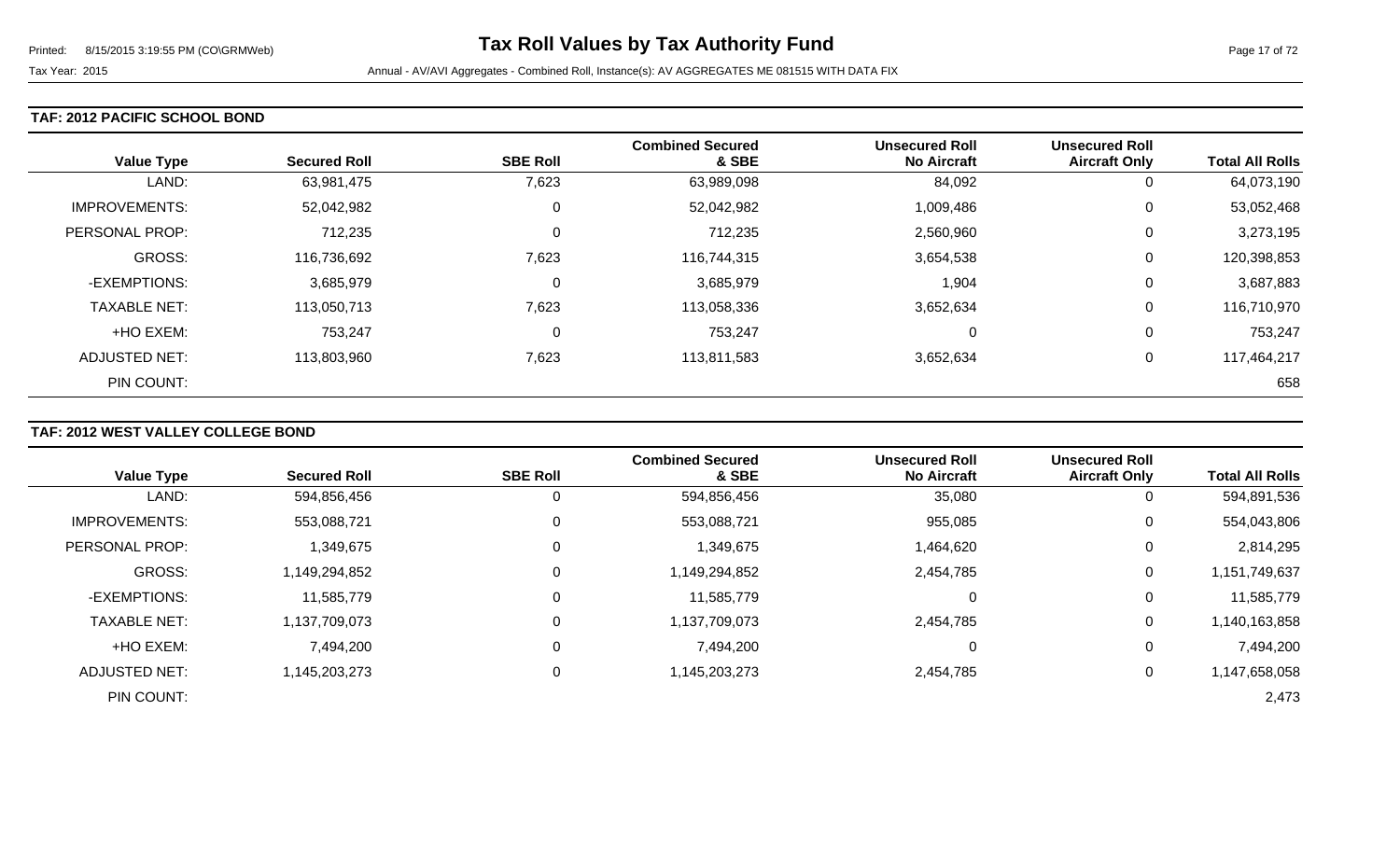### **TAF: 2013 A REF 2002 PAJARO VALLEY SCHOOL DISTRICT BOND**

| <b>Value Type</b>    | <b>Secured Roll</b> | <b>SBE Roll</b> | <b>Combined Secured</b><br>& SBE | <b>Unsecured Roll</b><br><b>No Aircraft</b> | <b>Unsecured Roll</b><br><b>Aircraft Only</b> | <b>Total All Rolls</b> |
|----------------------|---------------------|-----------------|----------------------------------|---------------------------------------------|-----------------------------------------------|------------------------|
| LAND:                | 6,887,405,203       | 123,397         | 6,887,528,600                    | 5,400,430                                   | 0                                             | 6,892,929,030          |
| <b>IMPROVEMENTS:</b> | 5,883,372,025       | 0               | 5,883,372,025                    | 108,671,223                                 | 0                                             | 5,992,043,248          |
| PERSONAL PROP:       | 77,493,075          |                 | 77,493,075                       | 192,063,551                                 | 26,510,257                                    | 296,066,883            |
| <b>GROSS:</b>        | 12,848,270,303      | 123,397         | 12,848,393,700                   | 306,135,204                                 | 26,510,257                                    | 13,181,039,161         |
| -EXEMPTIONS:         | 498,114,607         | C               | 498,114,607                      | 9,752,760                                   | 451,244                                       | 508,318,611            |
| <b>TAXABLE NET:</b>  | 12,350,155,696      | 123,397         | 12,350,279,093                   | 296,382,444                                 | 26,059,013                                    | 12,672,720,550         |
| +HO EXEM:            | 82,762,332          | 0               | 82,762,332                       | 0                                           | 0                                             | 82,762,332             |
| ADJUSTED NET:        | 12,432,918,028      | 123,397         | 12,433,041,425                   | 296,382,444                                 | 26,059,013                                    | 12,755,482,882         |
| PIN COUNT:           |                     |                 |                                  |                                             |                                               | 34,517                 |

# **TAF: 2013 B REF 2002 PAJARO VALLEY SCHOOL DISTRICT BOND**

|                      |                     |                 | <b>Combined Secured</b> | <b>Unsecured Roll</b> | <b>Unsecured Roll</b> |                        |
|----------------------|---------------------|-----------------|-------------------------|-----------------------|-----------------------|------------------------|
| <b>Value Type</b>    | <b>Secured Roll</b> | <b>SBE Roll</b> | & SBE                   | <b>No Aircraft</b>    | <b>Aircraft Only</b>  | <b>Total All Rolls</b> |
| LAND:                | 6,887,405,203       | 123,397         | 6,887,528,600           | 5,400,430             | 0                     | 6,892,929,030          |
| <b>IMPROVEMENTS:</b> | 5,883,372,025       | 0               | 5,883,372,025           | 108,671,223           | 0                     | 5,992,043,248          |
| PERSONAL PROP:       | 77,493,075          | 0               | 77,493,075              | 192,063,551           | 26,510,257            | 296,066,883            |
| GROSS:               | 12,848,270,303      | 123,397         | 12,848,393,700          | 306,135,204           | 26,510,257            | 13,181,039,161         |
| -EXEMPTIONS:         | 498,114,607         | 0               | 498,114,607             | 9,752,760             | 451,244               | 508,318,611            |
| <b>TAXABLE NET:</b>  | 12,350,155,696      | 123,397         | 12,350,279,093          | 296,382,444           | 26,059,013            | 12,672,720,550         |
| +HO EXEM:            | 82,762,332          | 0               | 82,762,332              |                       | $\overline{0}$        | 82,762,332             |
| ADJUSTED NET:        | 12,432,918,028      | 123,397         | 12,433,041,425          | 296,382,444           | 26,059,013            | 12,755,482,882         |
| PIN COUNT:           |                     |                 |                         |                       |                       | 34,517                 |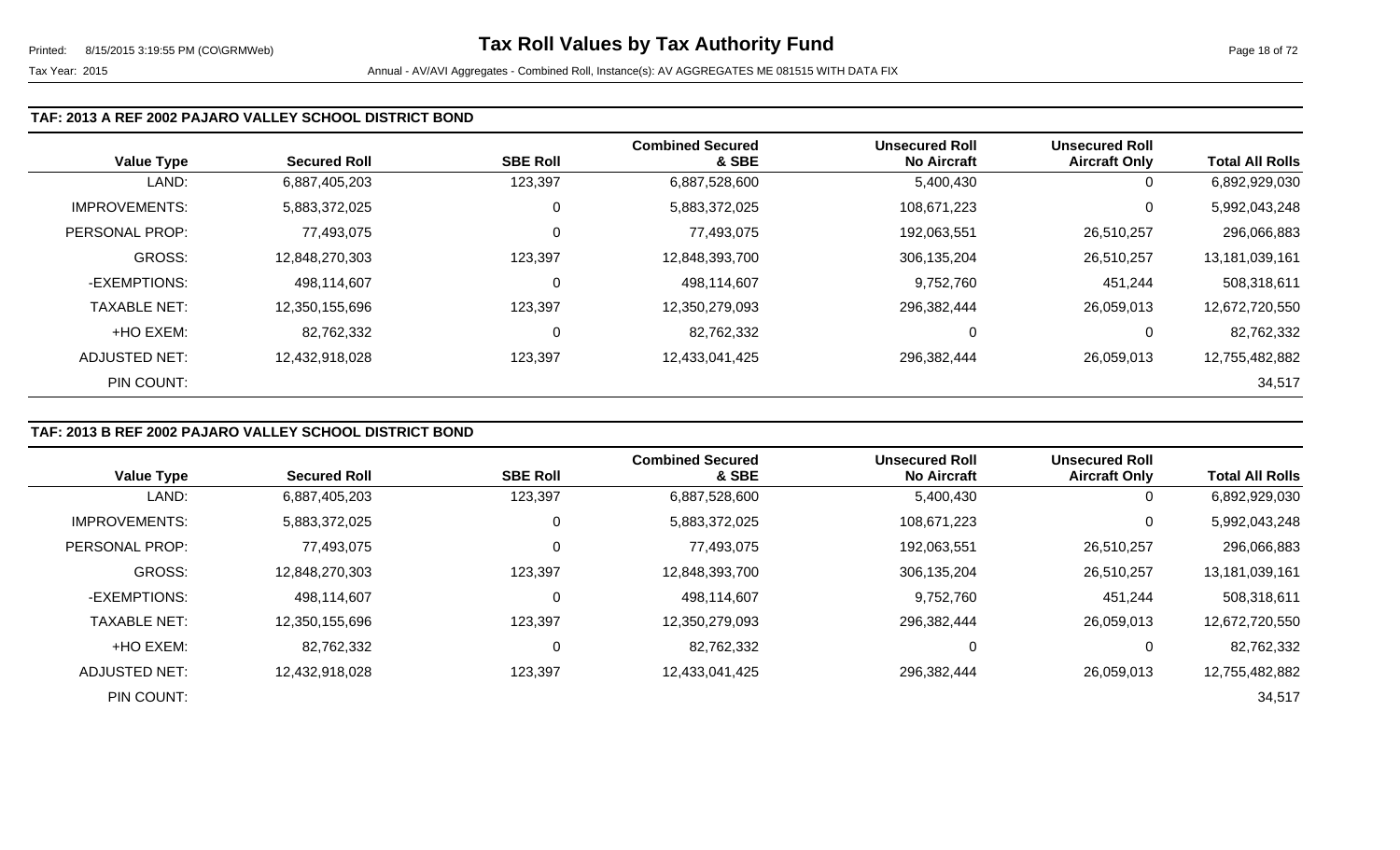### **TAF: 2013 REF 2002 A SOQUEL ELEM SCHOOL DISTRICT BOND**

|                      |                     |                 | <b>Combined Secured</b> | <b>Unsecured Roll</b> | <b>Unsecured Roll</b> |                        |
|----------------------|---------------------|-----------------|-------------------------|-----------------------|-----------------------|------------------------|
| <b>Value Type</b>    | <b>Secured Roll</b> | <b>SBE Roll</b> | & SBE                   | <b>No Aircraft</b>    | <b>Aircraft Only</b>  | <b>Total All Rolls</b> |
| LAND:                | 2,669,912,159       |                 | 2,669,912,159           | 1,115,024             | 0                     | 2,671,027,183          |
| <b>IMPROVEMENTS:</b> | 2,318,939,715       | $\Omega$        | 2,318,939,715           | 54,082,341            | 0                     | 2,373,022,056          |
| PERSONAL PROP:       | 44,085,583          | 0               | 44,085,583              | 68,238,022            | 66,586                | 112,390,191            |
| <b>GROSS:</b>        | 5,032,937,457       | 0               | 5,032,937,457           | 123,435,387           | 66,586                | 5,156,439,430          |
| -EXEMPTIONS:         | 278,719,083         |                 | 278,719,083             | 19,225,865            | 0                     | 297,944,948            |
| <b>TAXABLE NET:</b>  | 4,754,218,374       | $\mathbf 0$     | 4,754,218,374           | 104,209,522           | 66,586                | 4,858,494,482          |
| +HO EXEM:            | 31,360,364          | $\mathbf 0$     | 31,360,364              | 7,000                 | 0                     | 31,367,364             |
| ADJUSTED NET:        | 4,785,578,738       | 0               | 4,785,578,738           | 104,216,522           | 66,586                | 4,889,861,846          |
| PIN COUNT:           |                     |                 |                         |                       |                       | 12,666                 |

### **TAF: 2013 REF 2005 SANTA CRUZ CITY ELEM SCHOOL DISTRICT BOND**

|                      |                     |                 | <b>Combined Secured</b> | <b>Unsecured Roll</b> | <b>Unsecured Roll</b> |                        |
|----------------------|---------------------|-----------------|-------------------------|-----------------------|-----------------------|------------------------|
| <b>Value Type</b>    | <b>Secured Roll</b> | <b>SBE Roll</b> | & SBE                   | <b>No Aircraft</b>    | <b>Aircraft Only</b>  | <b>Total All Rolls</b> |
| LAND:                | 4,605,232,764       | 0               | 4,605,232,764           | 11,748,020            | $\overline{0}$        | 4,616,980,784          |
| <b>IMPROVEMENTS:</b> | 3,938,785,784       | 0               | 3,938,785,784           | 113,119,991           | $\mathbf 0$           | 4,051,905,775          |
| PERSONAL PROP:       | 44,376,921          | 0               | 44,376,921              | 149,672,964           | 0                     | 194,049,885            |
| <b>GROSS:</b>        | 8,588,395,469       | 0               | 8,588,395,469           | 274,540,975           | 0                     | 8,862,936,444          |
| -EXEMPTIONS:         | 251,548,340         | $\Omega$        | 251,548,340             | 28,243,906            | 0                     | 279,792,245            |
| <b>TAXABLE NET:</b>  | 8,336,847,129       | 0               | 8,336,847,129           | 246,297,069           | 0                     | 8,583,144,199          |
| +HO EXEM:            | 52,929,882          | $\Omega$        | 52,929,882              | 103,119               | 0                     | 53,033,001             |
| ADJUSTED NET:        | 8,389,777,011       | 0               | 8,389,777,011           | 246,400,188           | 0                     | 8,636,177,200          |
| PIN COUNT:           |                     |                 |                         |                       |                       | 22,319                 |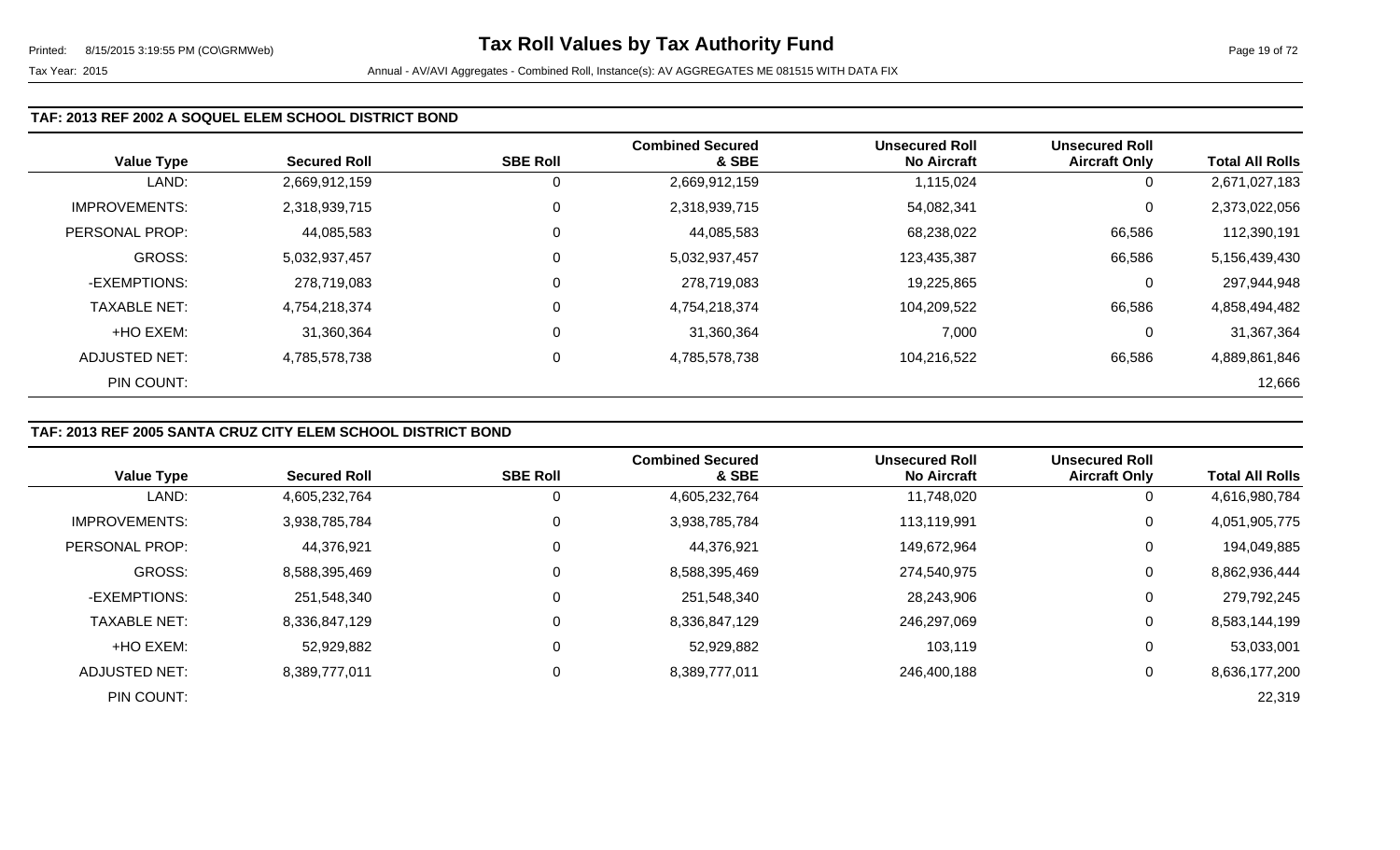### **TAF: 2013 REF 2005 SANTA CRUZ CITY HIGH SCHOOL DISTRICT BOND**

|                      |                     |                 | <b>Combined Secured</b> | <b>Unsecured Roll</b> | <b>Unsecured Roll</b> |                        |
|----------------------|---------------------|-----------------|-------------------------|-----------------------|-----------------------|------------------------|
| <b>Value Type</b>    | <b>Secured Roll</b> | <b>SBE Roll</b> | & SBE                   | <b>No Aircraft</b>    | <b>Aircraft Only</b>  | <b>Total All Rolls</b> |
| LAND:                | 9,753,563,044       | 91,231          | 9,753,654,275           | 14,914,758            | 0                     | 9,768,569,033          |
| <b>IMPROVEMENTS:</b> | 8,216,945,437       | 0               | 8,216,945,437           | 210,160,790           | 0                     | 8,427,106,227          |
| PERSONAL PROP:       | 94,731,411          | 0               | 94,731,411              | 267,802,576           | 92,817                | 362,626,804            |
| <b>GROSS:</b>        | 18,065,239,892      | 91,231          | 18,065,331,123          | 492,878,124           | 92,817                | 18,558,302,064         |
| -EXEMPTIONS:         | 616,778,695         | 0               | 616,778,695             | 51,465,700            | 0                     | 668,244,394            |
| <b>TAXABLE NET:</b>  | 17,448,461,197      | 91,231          | 17,448,552,428          | 441,412,424           | 92,817                | 17,890,057,670         |
| +HO EXEM:            | 114,583,788         | 0               | 114,583,788             | 208,119               | 0                     | 114,791,907            |
| ADJUSTED NET:        | 17,563,044,985      | 91,231          | 17,563,136,216          | 441,620,543           | 92,817                | 18,004,849,577         |
| PIN COUNT:           |                     |                 |                         |                       |                       | 47,340                 |

# **TAF: 2013 REF SCOTTS VALLEY USD BOND**

| <b>Value Type</b>    | <b>Secured Roll</b> | <b>SBE Roll</b> | <b>Combined Secured</b><br>& SBE | <b>Unsecured Roll</b><br><b>No Aircraft</b> | <b>Unsecured Roll</b><br><b>Aircraft Only</b> | <b>Total All Rolls</b> |
|----------------------|---------------------|-----------------|----------------------------------|---------------------------------------------|-----------------------------------------------|------------------------|
| LAND:                | 1,803,595,611       | 17,300          | 1,803,612,911                    | 297,225                                     | 0                                             | 1,803,910,136          |
| <b>IMPROVEMENTS:</b> | 1,785,483,688       | $\mathbf 0$     | 1,785,483,688                    | 29,640,851                                  | 0                                             | 1,815,124,539          |
| PERSONAL PROP:       | 5,740,698           | 0               | 5,740,698                        | 48,313,381                                  | 0                                             | 54,054,079             |
| <b>GROSS:</b>        | 3,594,819,997       | 17,300          | 3,594,837,297                    | 78,251,457                                  | 0                                             | 3,673,088,754          |
| -EXEMPTIONS:         | 71,183,495          | 0               | 71,183,495                       | 870,453                                     | 0                                             | 72,053,948             |
| <b>TAXABLE NET:</b>  | 3,523,636,502       | 17,300          | 3,523,653,802                    | 77,381,004                                  | $\mathbf 0$                                   | 3,601,034,806          |
| +HO EXEM:            | 25,048,800          | 0               | 25,048,800                       | 0                                           | 0                                             | 25,048,800             |
| ADJUSTED NET:        | 3,548,685,302       | 17,300          | 3,548,702,602                    | 77,381,004                                  | 0                                             | 3,626,083,606          |
| PIN COUNT:           |                     |                 |                                  |                                             |                                               | 8,447                  |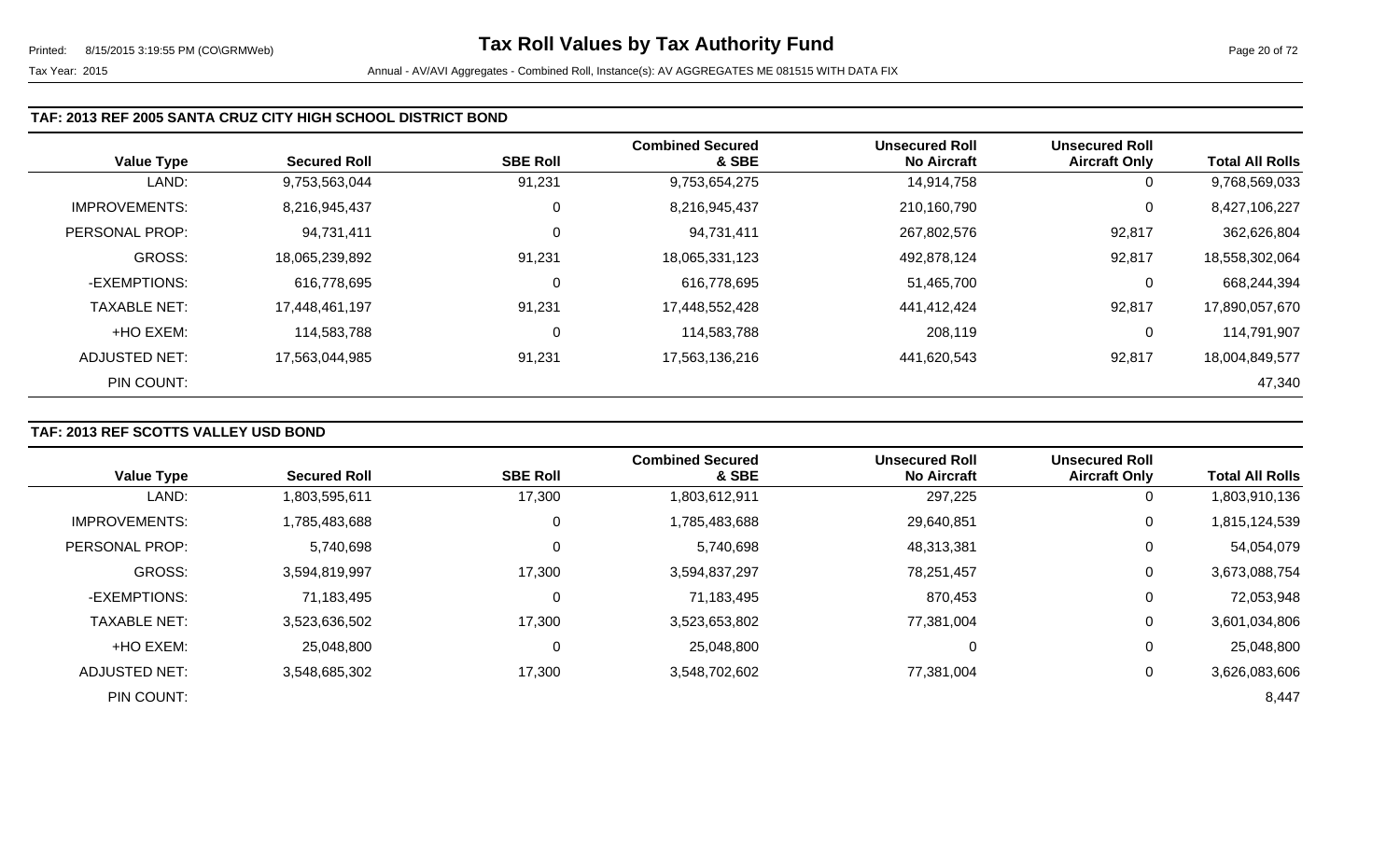### **TAF: 2014 A SCOTTS VALLEY GO BOND**

| <b>Value Type</b>    | <b>Secured Roll</b> | <b>SBE Roll</b> | <b>Combined Secured</b><br>& SBE | <b>Unsecured Roll</b><br><b>No Aircraft</b> | <b>Unsecured Roll</b><br><b>Aircraft Only</b> | <b>Total All Rolls</b> |
|----------------------|---------------------|-----------------|----------------------------------|---------------------------------------------|-----------------------------------------------|------------------------|
| LAND:                | 1,803,595,611       | 17,300          | 1,803,612,911                    | 297,225                                     | 0                                             | 1,803,910,136          |
| <b>IMPROVEMENTS:</b> | 1,785,483,688       | 0               | 1,785,483,688                    | 29,640,851                                  | 0                                             | 1,815,124,539          |
| PERSONAL PROP:       | 5,740,698           | 0               | 5,740,698                        | 48,313,381                                  | 0                                             | 54,054,079             |
| <b>GROSS:</b>        | 3,594,819,997       | 17,300          | 3,594,837,297                    | 78,251,457                                  | 0                                             | 3,673,088,754          |
| -EXEMPTIONS:         | 71,183,495          | 0               | 71,183,495                       | 870,453                                     | 0                                             | 72,053,948             |
| <b>TAXABLE NET:</b>  | 3,523,636,502       | 17,300          | 3,523,653,802                    | 77,381,004                                  | 0                                             | 3,601,034,806          |
| +HO EXEM:            | 25,048,800          | 0               | 25,048,800                       | 0                                           | 0                                             | 25,048,800             |
| ADJUSTED NET:        | 3,548,685,302       | 17,300          | 3,548,702,602                    | 77.381.004                                  | 0                                             | 3,626,083,606          |
| PIN COUNT:           |                     |                 |                                  |                                             |                                               | 8,447                  |

# **TAF: 2014 LOS GATOS-SARATOGA USD DS BOND**

|                       |                     |                 | <b>Combined Secured</b> | <b>Unsecured Roll</b> | <b>Unsecured Roll</b> |                        |
|-----------------------|---------------------|-----------------|-------------------------|-----------------------|-----------------------|------------------------|
| <b>Value Type</b>     | <b>Secured Roll</b> | <b>SBE Roll</b> | & SBE                   | <b>No Aircraft</b>    | <b>Aircraft Only</b>  | <b>Total All Rolls</b> |
| LAND:                 | 606,483,068         | 0               | 606,483,068             | 35,080                | O                     | 606,518,148            |
| <b>IMPROVEMENTS:</b>  | 562,986,936         | 0               | 562,986,936             | 955,085               | 0                     | 563,942,021            |
| <b>PERSONAL PROP:</b> | 1,349,675           | 0               | 1,349,675               | 1,479,190             | 0                     | 2,828,865              |
| <b>GROSS:</b>         | 1,170,819,679       | 0               | 1,170,819,679           | 2,469,355             | 0                     | 1,173,289,034          |
| -EXEMPTIONS:          | 11,741,309          | 0               | 11,741,309              | υ                     | 0                     | 11,741,309             |
| <b>TAXABLE NET:</b>   | 1,159,078,370       | 0               | 1,159,078,370           | 2,469,355             | 0                     | 1,161,547,725          |
| +HO EXEM:             | 7,648,200           | 0               | 7,648,200               | 0                     | 0                     | 7,648,200              |
| ADJUSTED NET:         | 1,166,726,570       | 0               | 1,166,726,570           | 2,469,355             | 0                     | 1,169,195,925          |
| PIN COUNT:            |                     |                 |                         |                       |                       | 2,525                  |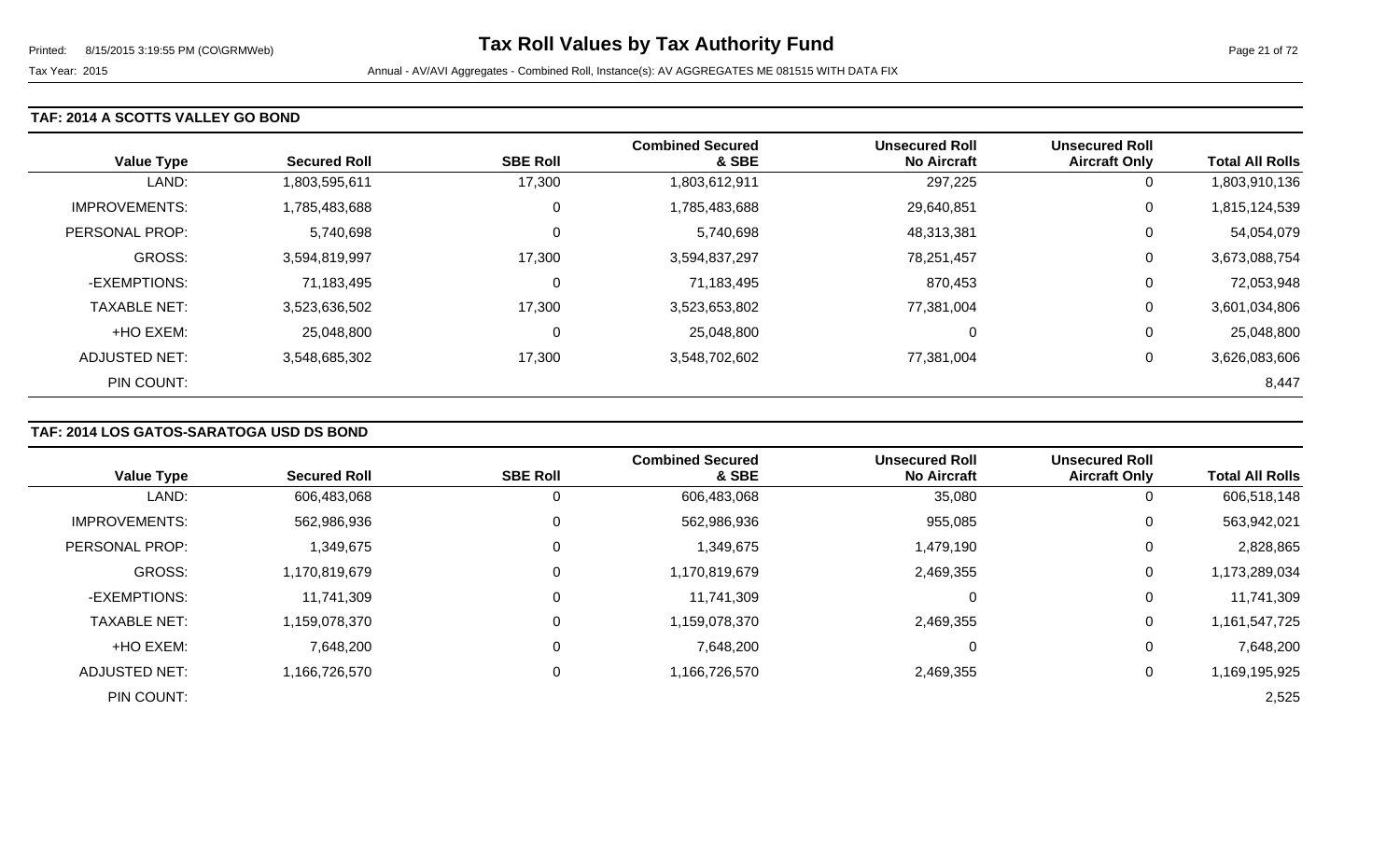### **TAF: 2014 REF LIVE OAK SCHOOL DISTRICT BOND**

| <b>Value Type</b>    | <b>Secured Roll</b> | <b>SBE Roll</b> | <b>Combined Secured</b><br>& SBE | <b>Unsecured Roll</b><br><b>No Aircraft</b> | <b>Unsecured Roll</b><br><b>Aircraft Only</b> | <b>Total All Rolls</b> |
|----------------------|---------------------|-----------------|----------------------------------|---------------------------------------------|-----------------------------------------------|------------------------|
| LAND:                | 1,863,331,181       | 83,608          | 1,863,414,789                    | 1,902,325                                   | 0                                             | 1,865,317,114          |
| <b>IMPROVEMENTS:</b> | 1,392,357,722       | 0               | 1,392,357,722                    | 25,997,111                                  | 0                                             | 1,418,354,833          |
| PERSONAL PROP:       | 4,581,440           | 0               | 4,581,440                        | 41,062,062                                  | 0                                             | 45,643,502             |
| <b>GROSS:</b>        | 3,260,270,343       | 83,608          | 3,260,353,951                    | 68,961,498                                  | 0                                             | 3,329,315,449          |
| -EXEMPTIONS:         | 63,190,927          | 0               | 63,190,927                       | 3,989,183                                   | 0                                             | 67,180,110             |
| <b>TAXABLE NET:</b>  | 3,197,079,416       | 83,608          | 3,197,163,024                    | 64,972,315                                  | 0                                             | 3,262,135,339          |
| +HO EXEM:            | 21,287,295          | 0               | 21,287,295                       | 98,000                                      | 0                                             | 21,385,295             |
| ADJUSTED NET:        | 3,218,366,711       | 83,608          | 3,218,450,319                    | 65,070,315                                  | 0                                             | 3,283,520,634          |
| PIN COUNT:           |                     |                 |                                  |                                             |                                               | 8,965                  |

# **TAF: 642501 CABRILLO COMM COL DIST GENERAL**

|                      |                     |                 | <b>Combined Secured</b> | <b>Unsecured Roll</b> | <b>Unsecured Roll</b> |                        |
|----------------------|---------------------|-----------------|-------------------------|-----------------------|-----------------------|------------------------|
| <b>Value Type</b>    | <b>Secured Roll</b> | <b>SBE Roll</b> | & SBE                   | <b>No Aircraft</b>    | <b>Aircraft Only</b>  | <b>Total All Rolls</b> |
| LAND:                | 20,224,494,047      | 296,615         | 20,224,790,662          | 21,210,919            | 0                     | 20,246,001,581         |
| <b>IMPROVEMENTS:</b> | 17,456,007,660      | 0               | 17,456,007,660          | 365,278,630           | 0                     | 17,821,286,290         |
| PERSONAL PROP:       | 187,025,551         | $\Omega$        | 187,025,551             | 519,948,787           | 26,603,074            | 733,577,412            |
| <b>GROSS:</b>        | 37,867,527,258      | 296,615         | 37,867,823,873          | 906,438,336           | 26,603,074            | 38,800,865,283         |
| -EXEMPTIONS:         | 1,310,323,989       | $\Omega$        | 1,310,323,989           | 62,112,032            | 451,244               | 1,372,887,265          |
| <b>TAXABLE NET:</b>  | 36,557,203,269      | 296,615         | 36,557,499,884          | 844,326,304           | 26,151,830            | 37,427,978,018         |
| +HO EXEM:            | 256,178,320         | 0               | 256,178,320             | 208,119               | 0                     | 256,386,439            |
| <b>ADJUSTED NET:</b> | 36,813,381,589      | 296,615         | 36,813,678,204          | 844,534,423           | 26,151,830            | 37,684,364,457         |
| PIN COUNT:           |                     |                 |                         |                       |                       | 108,853                |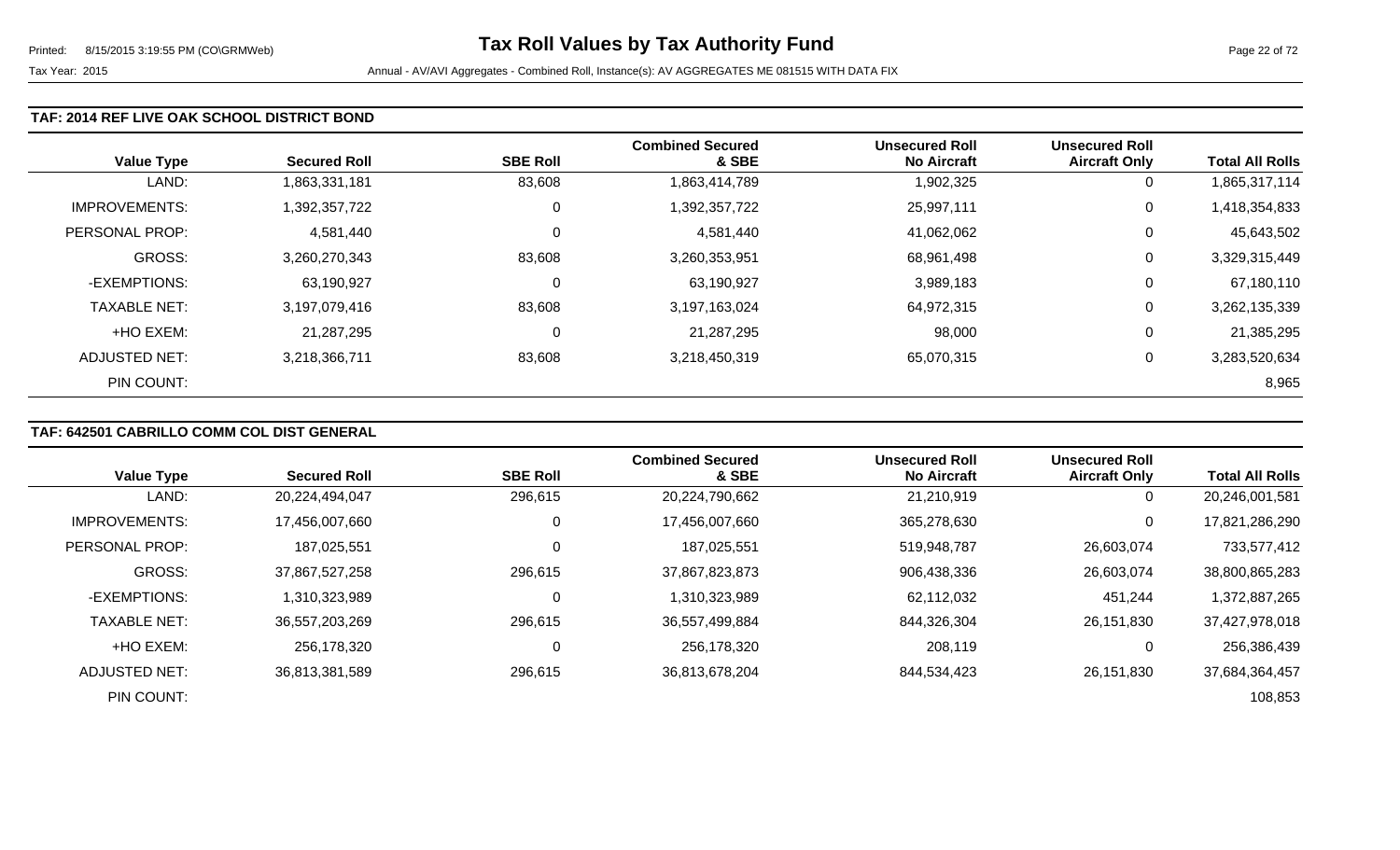#### **TAF: 642581 CABRILLO COL GO DS 1998 Series B**

| <b>Value Type</b>    | <b>Secured Roll</b> | <b>SBE Roll</b> | <b>Combined Secured</b><br>& SBE | <b>Unsecured Roll</b><br><b>No Aircraft</b> | <b>Unsecured Roll</b><br><b>Aircraft Only</b> | <b>Total All Rolls</b> |
|----------------------|---------------------|-----------------|----------------------------------|---------------------------------------------|-----------------------------------------------|------------------------|
| LAND:                | 20,224,494,047      | 296,615         | 20,224,790,662                   | 21.210.919                                  | 0                                             | 20,246,001,581         |
| <b>IMPROVEMENTS:</b> | 17,456,007,660      | 0               | 17,456,007,660                   | 365,278,630                                 | 0                                             | 17,821,286,290         |
| PERSONAL PROP:       | 187.025.551         | 0               | 187,025,551                      | 519,948,787                                 | 26,603,074                                    | 733,577,412            |
| <b>GROSS:</b>        | 37,867,527,258      | 296,615         | 37,867,823,873                   | 906,438,336                                 | 26,603,074                                    | 38,800,865,283         |
| -EXEMPTIONS:         | 1,310,323,989       | 0               | 1,310,323,989                    | 62,112,032                                  | 451,244                                       | 1,372,887,265          |
| <b>TAXABLE NET:</b>  | 36,557,203,269      | 296,615         | 36,557,499,884                   | 844,326,304                                 | 26,151,830                                    | 37,427,978,018         |
| +HO EXEM:            | 256,178,320         | 0               | 256,178,320                      | 208,119                                     | 0                                             | 256,386,439            |
| ADJUSTED NET:        | 36,813,381,589      | 296,615         | 36,813,678,204                   | 844,534,423                                 | 26,151,830                                    | 37,684,364,457         |
| PIN COUNT:           |                     |                 |                                  |                                             |                                               | 108,853                |

# **TAF: 642582 CABRILLO COL GO DS 1998 Series C**

|                      |                     |                 | <b>Combined Secured</b> | <b>Unsecured Roll</b> | <b>Unsecured Roll</b> |                        |
|----------------------|---------------------|-----------------|-------------------------|-----------------------|-----------------------|------------------------|
| <b>Value Type</b>    | <b>Secured Roll</b> | <b>SBE Roll</b> | & SBE                   | <b>No Aircraft</b>    | <b>Aircraft Only</b>  | <b>Total All Rolls</b> |
| LAND:                | 20,224,494,047      | 296,615         | 20,224,790,662          | 21,210,919            | 0                     | 20,246,001,581         |
| <b>IMPROVEMENTS:</b> | 17,456,007,660      | 0               | 17,456,007,660          | 365,278,630           | 0                     | 17,821,286,290         |
| PERSONAL PROP:       | 187,025,551         | 0               | 187,025,551             | 519,948,787           | 26,603,074            | 733,577,412            |
| GROSS:               | 37,867,527,258      | 296,615         | 37,867,823,873          | 906,438,336           | 26,603,074            | 38,800,865,283         |
| -EXEMPTIONS:         | 1,310,323,989       | 0               | 1,310,323,989           | 62,112,032            | 451,244               | 1,372,887,265          |
| <b>TAXABLE NET:</b>  | 36,557,203,269      | 296,615         | 36,557,499,884          | 844,326,304           | 26,151,830            | 37,427,978,018         |
| +HO EXEM:            | 256,178,320         | 0               | 256,178,320             | 208,119               | 0                     | 256,386,439            |
| ADJUSTED NET:        | 36,813,381,589      | 296,615         | 36,813,678,204          | 844,534,423           | 26.151.830            | 37,684,364,457         |
| PIN COUNT:           |                     |                 |                         |                       |                       | 108,853                |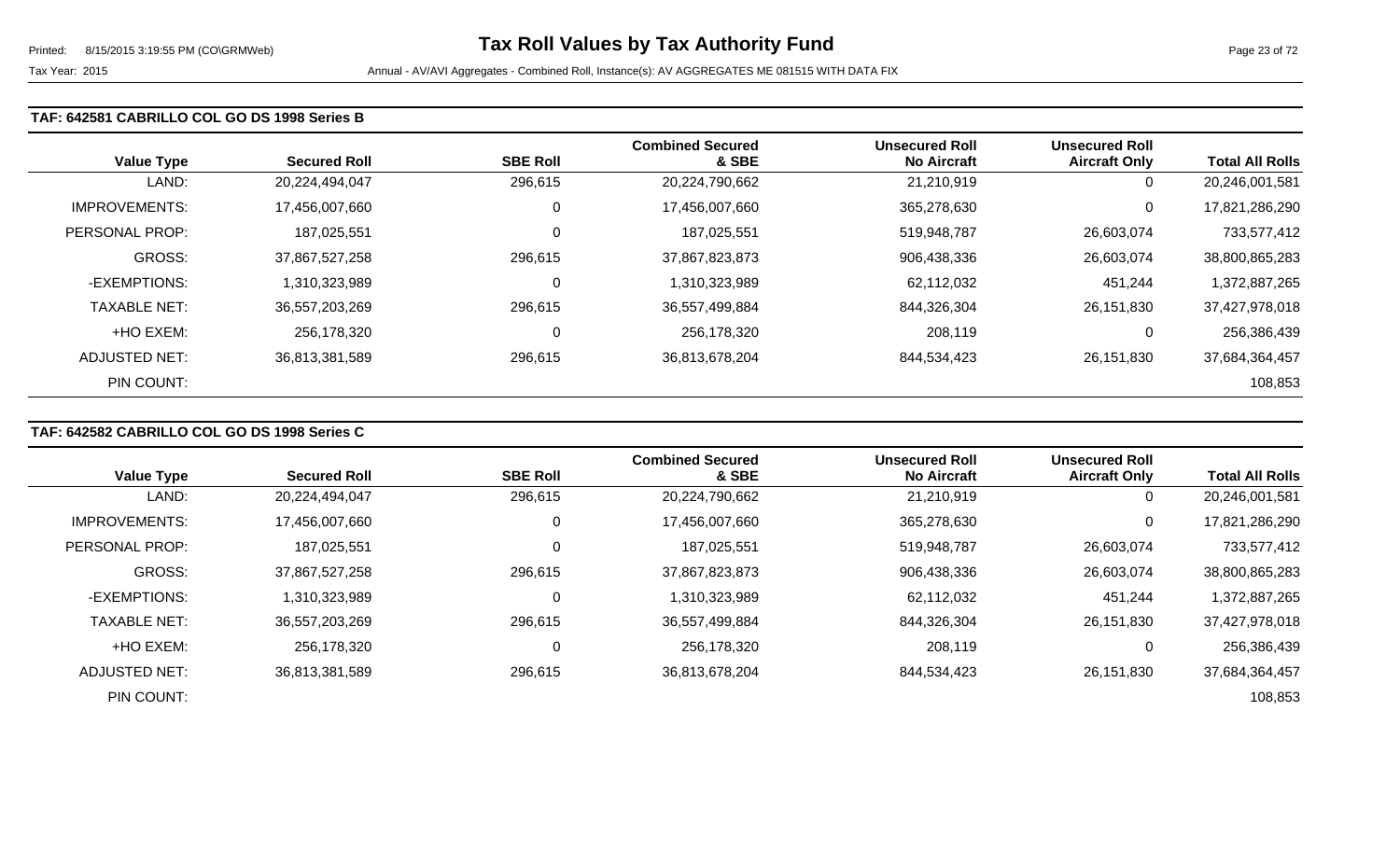#### **TAF: 642583 CABRILLO COL GO DS 1998 Series D**

| <b>Value Type</b>    | <b>Secured Roll</b> | <b>SBE Roll</b> | <b>Combined Secured</b><br>& SBE | <b>Unsecured Roll</b><br><b>No Aircraft</b> | <b>Unsecured Roll</b><br><b>Aircraft Only</b> | <b>Total All Rolls</b> |
|----------------------|---------------------|-----------------|----------------------------------|---------------------------------------------|-----------------------------------------------|------------------------|
| LAND:                | 20,224,494,047      | 296,615         | 20,224,790,662                   | 21,210,919                                  | 0                                             | 20,246,001,581         |
| <b>IMPROVEMENTS:</b> | 17,456,007,660      | 0               | 17,456,007,660                   | 365,278,630                                 | 0                                             | 17,821,286,290         |
| PERSONAL PROP:       | 187,025,551         | 0               | 187,025,551                      | 519,948,787                                 | 26,603,074                                    | 733,577,412            |
| GROSS:               | 37,867,527,258      | 296,615         | 37,867,823,873                   | 906,438,336                                 | 26,603,074                                    | 38,800,865,283         |
| -EXEMPTIONS:         | 1,310,323,989       | 0               | 1,310,323,989                    | 62,112,032                                  | 451,244                                       | 1,372,887,265          |
| <b>TAXABLE NET:</b>  | 36,557,203,269      | 296,615         | 36,557,499,884                   | 844,326,304                                 | 26,151,830                                    | 37,427,978,018         |
| +HO EXEM:            | 256,178,320         | 0               | 256,178,320                      | 208,119                                     | 0                                             | 256,386,439            |
| ADJUSTED NET:        | 36,813,381,589      | 296,615         | 36,813,678,204                   | 844,534,423                                 | 26,151,830                                    | 37,684,364,457         |
| PIN COUNT:           |                     |                 |                                  |                                             |                                               | 108,853                |

# **TAF: 642584 CABRILLO COL GO DS 2004 Series A**

|                      |                     |                 | <b>Combined Secured</b> | <b>Unsecured Roll</b> | <b>Unsecured Roll</b> |                        |
|----------------------|---------------------|-----------------|-------------------------|-----------------------|-----------------------|------------------------|
| <b>Value Type</b>    | <b>Secured Roll</b> | <b>SBE Roll</b> | & SBE                   | <b>No Aircraft</b>    | <b>Aircraft Only</b>  | <b>Total All Rolls</b> |
| LAND:                | 20,224,494,047      | 296,615         | 20,224,790,662          | 21,210,919            | 0                     | 20,246,001,581         |
| <b>IMPROVEMENTS:</b> | 17,456,007,660      | 0               | 17,456,007,660          | 365,278,630           | 0                     | 17,821,286,290         |
| PERSONAL PROP:       | 187,025,551         |                 | 187,025,551             | 519,948,787           | 26,603,074            | 733,577,412            |
| <b>GROSS:</b>        | 37,867,527,258      | 296,615         | 37,867,823,873          | 906,438,336           | 26,603,074            | 38,800,865,283         |
| -EXEMPTIONS:         | 1,310,323,989       | 0               | 1,310,323,989           | 62,112,032            | 451,244               | 1,372,887,265          |
| <b>TAXABLE NET:</b>  | 36,557,203,269      | 296,615         | 36,557,499,884          | 844,326,304           | 26,151,830            | 37,427,978,018         |
| +HO EXEM:            | 256,178,320         | 0               | 256,178,320             | 208,119               | 0                     | 256,386,439            |
| ADJUSTED NET:        | 36,813,381,589      | 296,615         | 36,813,678,204          | 844,534,423           | 26,151,830            | 37,684,364,457         |
| PIN COUNT:           |                     |                 |                         |                       |                       | 108,853                |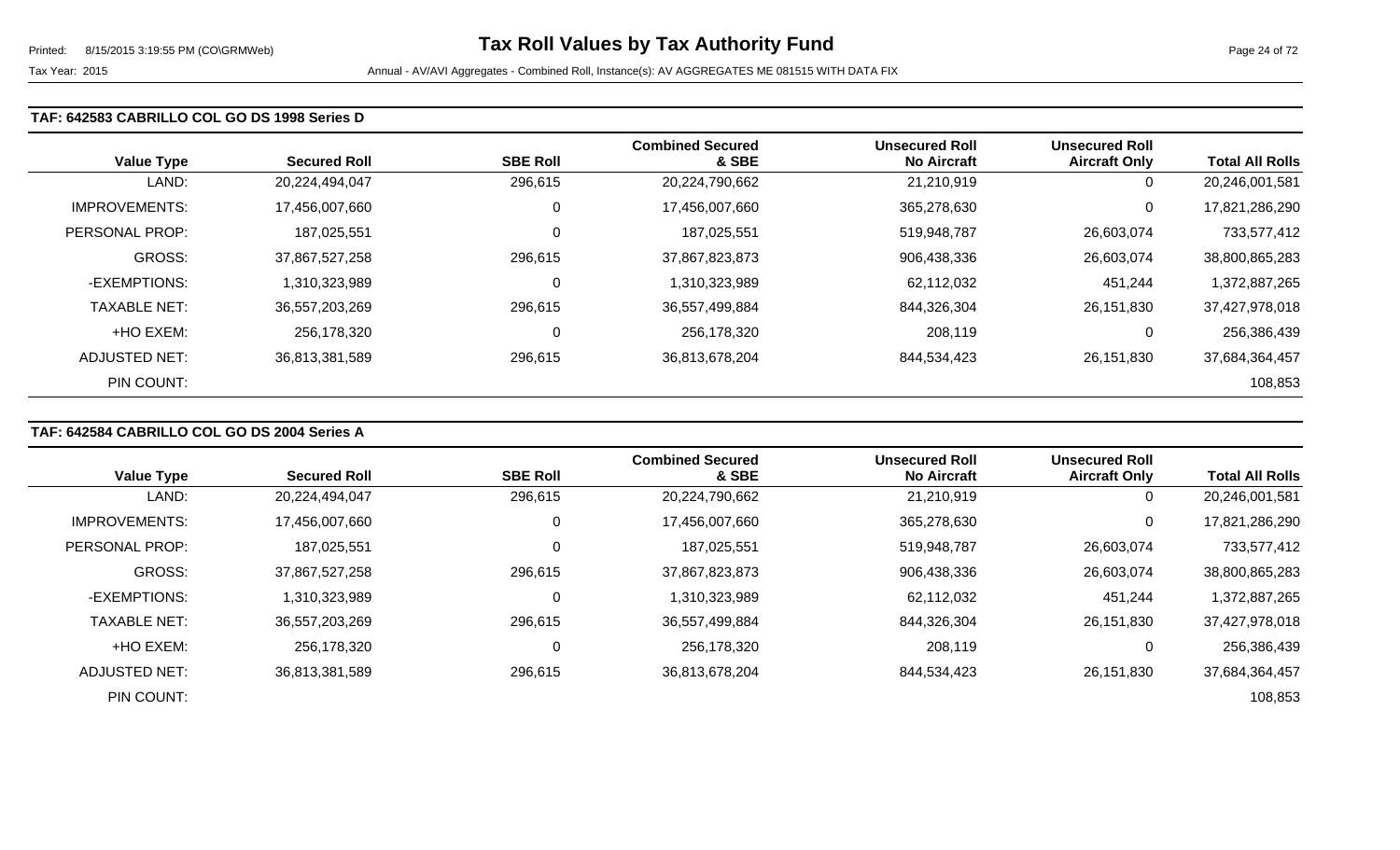#### **TAF: 642585 CABRILLO COL GO DS 1998 Refund 04**

| <b>Value Type</b>    | <b>Secured Roll</b> | <b>SBE Roll</b> | <b>Combined Secured</b><br>& SBE | <b>Unsecured Roll</b><br><b>No Aircraft</b> | <b>Unsecured Roll</b><br><b>Aircraft Only</b> | <b>Total All Rolls</b> |
|----------------------|---------------------|-----------------|----------------------------------|---------------------------------------------|-----------------------------------------------|------------------------|
| LAND:                | 20,224,494,047      | 296,615         | 20,224,790,662                   | 21,210,919                                  | 0                                             | 20,246,001,581         |
| <b>IMPROVEMENTS:</b> | 17,456,007,660      | 0               | 17,456,007,660                   | 365,278,630                                 | 0                                             | 17,821,286,290         |
| PERSONAL PROP:       | 187,025,551         | 0               | 187,025,551                      | 519,948,787                                 | 26,603,074                                    | 733,577,412            |
| <b>GROSS:</b>        | 37,867,527,258      | 296,615         | 37,867,823,873                   | 906,438,336                                 | 26,603,074                                    | 38,800,865,283         |
| -EXEMPTIONS:         | 1,310,323,989       | 0               | 1,310,323,989                    | 62,112,032                                  | 451,244                                       | 1,372,887,265          |
| <b>TAXABLE NET:</b>  | 36,557,203,269      | 296,615         | 36,557,499,884                   | 844,326,304                                 | 26,151,830                                    | 37,427,978,018         |
| +HO EXEM:            | 256,178,320         | 0               | 256,178,320                      | 208,119                                     | 0                                             | 256,386,439            |
| <b>ADJUSTED NET:</b> | 36,813,381,589      | 296,615         | 36,813,678,204                   | 844,534,423                                 | 26,151,830                                    | 37,684,364,457         |
| PIN COUNT:           |                     |                 |                                  |                                             |                                               | 108,853                |

# **TAF: 642586 CABRILLO COL GO DS 2004 Series B**

|                      |                     |                 | <b>Combined Secured</b> | <b>Unsecured Roll</b> | <b>Unsecured Roll</b> |                        |
|----------------------|---------------------|-----------------|-------------------------|-----------------------|-----------------------|------------------------|
| <b>Value Type</b>    | <b>Secured Roll</b> | <b>SBE Roll</b> | & SBE                   | <b>No Aircraft</b>    | <b>Aircraft Only</b>  | <b>Total All Rolls</b> |
| LAND:                | 20,224,494,047      | 296,615         | 20,224,790,662          | 21,210,919            | 0                     | 20,246,001,581         |
| <b>IMPROVEMENTS:</b> | 17,456,007,660      | 0               | 17,456,007,660          | 365,278,630           | $\mathbf 0$           | 17,821,286,290         |
| PERSONAL PROP:       | 187,025,551         |                 | 187,025,551             | 519,948,787           | 26,603,074            | 733,577,412            |
| GROSS:               | 37,867,527,258      | 296,615         | 37,867,823,873          | 906,438,336           | 26,603,074            | 38,800,865,283         |
| -EXEMPTIONS:         | 1,310,323,989       |                 | 1,310,323,989           | 62,112,032            | 451,244               | 1,372,887,265          |
| <b>TAXABLE NET:</b>  | 36,557,203,269      | 296,615         | 36,557,499,884          | 844,326,304           | 26.151.830            | 37,427,978,018         |
| +HO EXEM:            | 256,178,320         | C               | 256,178,320             | 208,119               | 0                     | 256,386,439            |
| ADJUSTED NET:        | 36,813,381,589      | 296,615         | 36,813,678,204          | 844,534,423           | 26.151.830            | 37,684,364,457         |
| PIN COUNT:           |                     |                 |                         |                       |                       | 108,853                |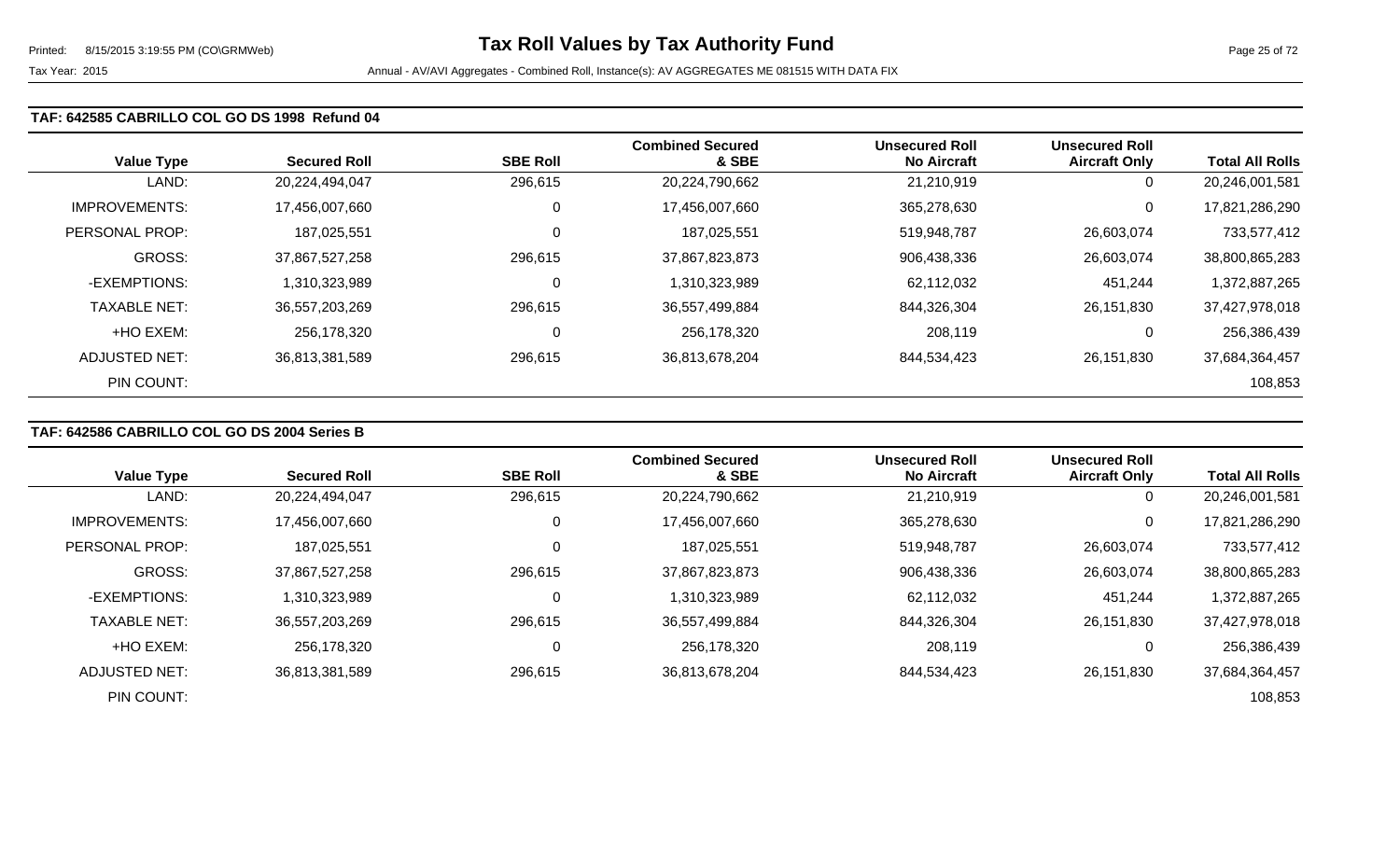### **TAF: 642587 CABRILLO COL DS 2004A Refunded 2012**

| <b>Value Type</b>    | <b>Secured Roll</b> | <b>SBE Roll</b> | <b>Combined Secured</b><br>& SBE | <b>Unsecured Roll</b><br><b>No Aircraft</b> | <b>Unsecured Roll</b><br><b>Aircraft Only</b> | <b>Total All Rolls</b> |
|----------------------|---------------------|-----------------|----------------------------------|---------------------------------------------|-----------------------------------------------|------------------------|
| LAND:                | 20,224,494,047      | 296,615         | 20,224,790,662                   | 21,210,919                                  | 0                                             | 20,246,001,581         |
| <b>IMPROVEMENTS:</b> | 17,456,007,660      | 0               | 17,456,007,660                   | 365,278,630                                 | 0                                             | 17,821,286,290         |
| PERSONAL PROP:       | 187,025,551         | $\Omega$        | 187,025,551                      | 519,948,787                                 | 26,603,074                                    | 733,577,412            |
| GROSS:               | 37,867,527,258      | 296,615         | 37,867,823,873                   | 906,438,336                                 | 26,603,074                                    | 38,800,865,283         |
| -EXEMPTIONS:         | 1,310,323,989       |                 | 1,310,323,989                    | 62,112,032                                  | 451,244                                       | 1,372,887,265          |
| <b>TAXABLE NET:</b>  | 36,557,203,269      | 296,615         | 36,557,499,884                   | 844,326,304                                 | 26,151,830                                    | 37,427,978,018         |
| +HO EXEM:            | 256,178,320         |                 | 256,178,320                      | 208,119                                     | 0                                             | 256,386,439            |
| ADJUSTED NET:        | 36,813,381,589      | 296,615         | 36,813,678,204                   | 844,534,423                                 | 26,151,830                                    | 37,684,364,457         |
| PIN COUNT:           |                     |                 |                                  |                                             |                                               | 108,853                |

### **TAF: APTOS LA SELVA FPD**

| <b>Value Type</b>    | <b>Secured Roll</b> | <b>SBE Roll</b> | <b>Combined Secured</b><br>& SBE | <b>Unsecured Roll</b><br><b>No Aircraft</b> | <b>Unsecured Roll</b><br><b>Aircraft Only</b> | <b>Total All Rolls</b> |
|----------------------|---------------------|-----------------|----------------------------------|---------------------------------------------|-----------------------------------------------|------------------------|
| LAND:                | 3,618,684,712       | 90,982          | 3,618,775,694                    | 338,662                                     | 0                                             | 3,619,114,356          |
|                      |                     |                 |                                  |                                             |                                               |                        |
| <b>IMPROVEMENTS:</b> | 2,633,717,231       | 0               | 2,633,717,231                    | 12,981,815                                  | 0                                             | 2,646,699,046          |
| PERSONAL PROP:       | 6,460,650           | 0               | 6,460,650                        | 18,072,165                                  | 0                                             | 24,532,815             |
| <b>GROSS:</b>        | 6,258,862,593       | 90,982          | 6,258,953,575                    | 31,392,642                                  | 0                                             | 6,290,346,217          |
| -EXEMPTIONS:         | 112,201,411         | 0               | 112,201,411                      | 1,557,477                                   | 0                                             | 113,758,888            |
| <b>TAXABLE NET:</b>  | 6,146,661,182       | 90,982          | 6,146,752,164                    | 29,835,165                                  | 0                                             | 6,176,587,329          |
| +HO EXEM:            | 34,524,029          | 0               | 34,524,029                       |                                             | 0                                             | 34,524,029             |
| ADJUSTED NET:        | 6,181,185,211       | 90,982          | 6,181,276,193                    | 29,835,165                                  | 0                                             | 6,211,111,358          |
| PIN COUNT:           |                     |                 |                                  |                                             |                                               | 13,531                 |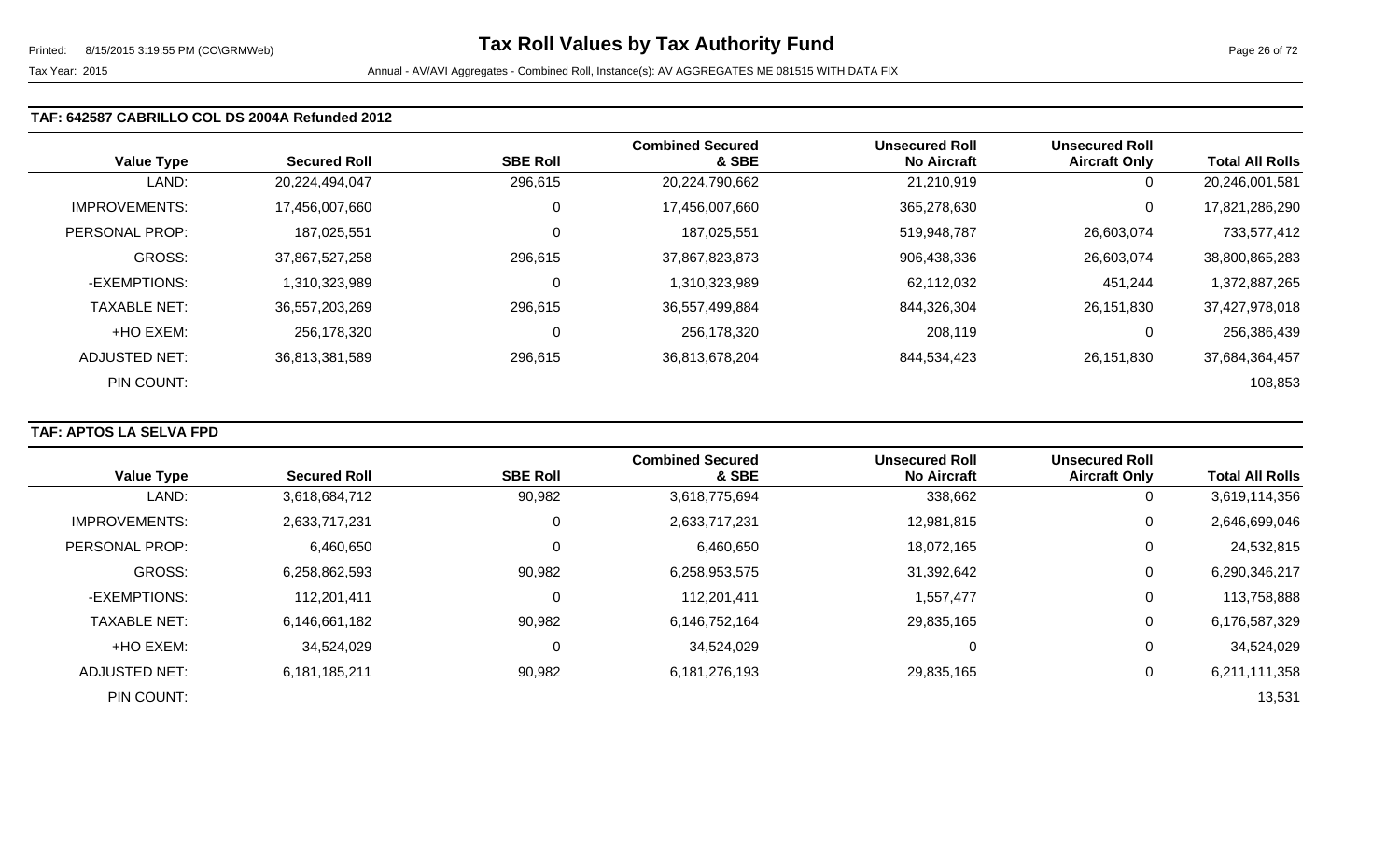#### **TAF: AROMAS FIRE PROT DIST TR GENL**

|                      |                     |                 | <b>Combined Secured</b> | <b>Unsecured Roll</b> | <b>Unsecured Roll</b> |                        |
|----------------------|---------------------|-----------------|-------------------------|-----------------------|-----------------------|------------------------|
| <b>Value Type</b>    | <b>Secured Roll</b> | <b>SBE Roll</b> | & SBE                   | <b>No Aircraft</b>    | <b>Aircraft Only</b>  | <b>Total All Rolls</b> |
| LAND:                | 17,900,498          | 0               | 17,900,498              | -0                    | 0                     | 17,900,498             |
| <b>IMPROVEMENTS:</b> | 5,018,459           | 0               | 5,018,459               | 48,793                | 0                     | 5,067,252              |
| PERSONAL PROP:       | 91,975              | 0               | 91,975                  | 914,234               | 0                     | 1,006,209              |
| <b>GROSS:</b>        | 23,010,932          | 0               | 23,010,932              | 963,027               | 0                     | 23,973,959             |
| -EXEMPTIONS:         | 431,613             | $\Omega$        | 431,613                 | $\Omega$              | 0                     | 431,613                |
| <b>TAXABLE NET:</b>  | 22,579,319          | 0               | 22,579,319              | 963,027               | 0                     | 23,542,346             |
| +HO EXEM:            | 63,000              | $\mathbf 0$     | 63,000                  | 0                     | 0                     | 63,000                 |
| <b>ADJUSTED NET:</b> | 22,642,319          | 0               | 22,642,319              | 963,027               | 0                     | 23,605,346             |
| PIN COUNT:           |                     |                 |                         |                       |                       | 82                     |

# **TAF: AROMAS/SAN JUAN JOINT USD GENERAL**

|                       |                     |                 | <b>Combined Secured</b> | <b>Unsecured Roll</b> | <b>Unsecured Roll</b> |                        |
|-----------------------|---------------------|-----------------|-------------------------|-----------------------|-----------------------|------------------------|
| <b>Value Type</b>     | <b>Secured Roll</b> | <b>SBE Roll</b> | & SBE                   | <b>No Aircraft</b>    | <b>Aircraft Only</b>  | <b>Total All Rolls</b> |
| LAND:                 | 17,352,540          |                 | 17,352,540              |                       | 0                     | 17,352,540             |
| <b>IMPROVEMENTS:</b>  | 5,013,475           |                 | 5,013,475               | 48,793                | 0                     | 5,062,268              |
| <b>PERSONAL PROP:</b> | 91,975              |                 | 91,975                  | 914,234               | 0                     | 1,006,209              |
| GROSS:                | 22,457,990          |                 | 22,457,990              | 963,027               | 0                     | 23,421,017             |
| -EXEMPTIONS:          | 431,613             |                 | 431,613                 | 0                     | 0                     | 431,613                |
| <b>TAXABLE NET:</b>   | 22,026,377          |                 | 22,026,377              | 963,027               | 0                     | 22,989,404             |
| +HO EXEM:             | 63,000              |                 | 63,000                  |                       | 0                     | 63,000                 |
| <b>ADJUSTED NET:</b>  | 22,089,377          |                 | 22,089,377              | 963,027               | 0                     | 23,052,404             |
| PIN COUNT:            |                     |                 |                         |                       |                       | 79                     |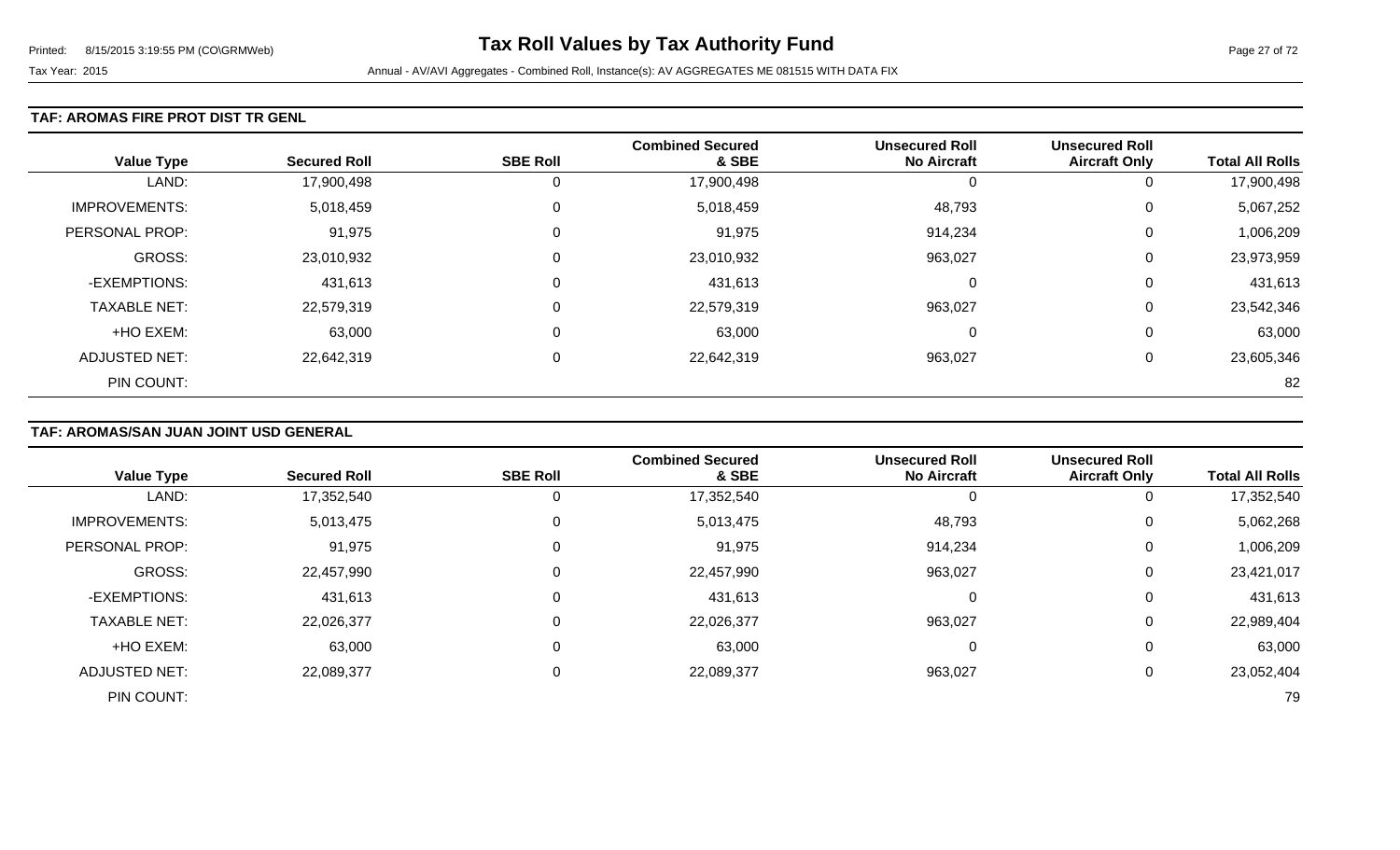### **TAF: BEN LOMOND FIRE PROT DIST**

| <b>Value Type</b>     | <b>Secured Roll</b> | <b>SBE Roll</b> | <b>Combined Secured</b><br>& SBE | <b>Unsecured Roll</b><br><b>No Aircraft</b> | <b>Unsecured Roll</b><br><b>Aircraft Only</b> | <b>Total All Rolls</b> |
|-----------------------|---------------------|-----------------|----------------------------------|---------------------------------------------|-----------------------------------------------|------------------------|
| LAND:                 | 343,491,594         | 0               | 343,491,594                      | 11,814                                      | 0                                             | 343,503,408            |
| <b>IMPROVEMENTS:</b>  | 304,285,893         | $\mathbf 0$     | 304,285,893                      | 689,228                                     | 0                                             | 304,975,121            |
| <b>PERSONAL PROP:</b> | 869,840             | $\mathbf 0$     | 869,840                          | 1,329,765                                   | 0                                             | 2,199,605              |
| GROSS:                | 648,647,327         | $\mathbf 0$     | 648,647,327                      | 2,030,807                                   | 0                                             | 650,678,134            |
| -EXEMPTIONS:          | 12,700,131          | $\mathbf 0$     | 12,700,131                       | 15,000                                      | 0                                             | 12,715,131             |
| <b>TAXABLE NET:</b>   | 635,947,196         | $\mathbf 0$     | 635,947,196                      | 2,015,807                                   | 0                                             | 637,963,003            |
| +HO EXEM:             | 7,106,400           | $\mathbf 0$     | 7,106,400                        | 0                                           | 0                                             | 7,106,400              |
| ADJUSTED NET:         | 643,053,596         | 0               | 643,053,596                      | 2,015,807                                   | 0                                             | 645,069,403            |
| PIN COUNT:            |                     |                 |                                  |                                             |                                               | 2,816                  |

# **TAF: BLDR CREEK REC & PARK DIST**

|                       |                     | <b>SBE Roll</b> | <b>Combined Secured</b><br>& SBE | <b>Unsecured Roll</b><br><b>No Aircraft</b> | <b>Unsecured Roll</b> |                        |
|-----------------------|---------------------|-----------------|----------------------------------|---------------------------------------------|-----------------------|------------------------|
| <b>Value Type</b>     | <b>Secured Roll</b> |                 |                                  |                                             | <b>Aircraft Only</b>  | <b>Total All Rolls</b> |
| LAND:                 | 677,063,976         | O               | 677,063,976                      |                                             | 0                     | 677,063,976            |
| <b>IMPROVEMENTS:</b>  | 590,273,760         | 0               | 590,273,760                      | 857,994                                     | 0                     | 591,131,754            |
| <b>PERSONAL PROP:</b> | 452,606             | 0               | 452,606                          | 2,793,758                                   | 0                     | 3,246,364              |
| <b>GROSS:</b>         | 1,267,790,342       | 0               | 1,267,790,342                    | 3,651,752                                   | 0                     | 1,271,442,094          |
| -EXEMPTIONS:          | 30,170,737          | 0               | 30,170,737                       | 8,119                                       | 0                     | 30,178,856             |
| <b>TAXABLE NET:</b>   | 1,237,619,605       | $\mathbf{0}$    | 1,237,619,605                    | 3,643,633                                   | 0                     | 1,241,263,238          |
| +HO EXEM:             | 13,022,800          | $\mathbf 0$     | 13,022,800                       | 0                                           | 0                     | 13,022,800             |
| ADJUSTED NET:         | 1,250,642,405       | 0               | 1,250,642,405                    | 3,643,633                                   | 0                     | 1,254,286,038          |
| PIN COUNT:            |                     |                 |                                  |                                             |                       | 6,906                  |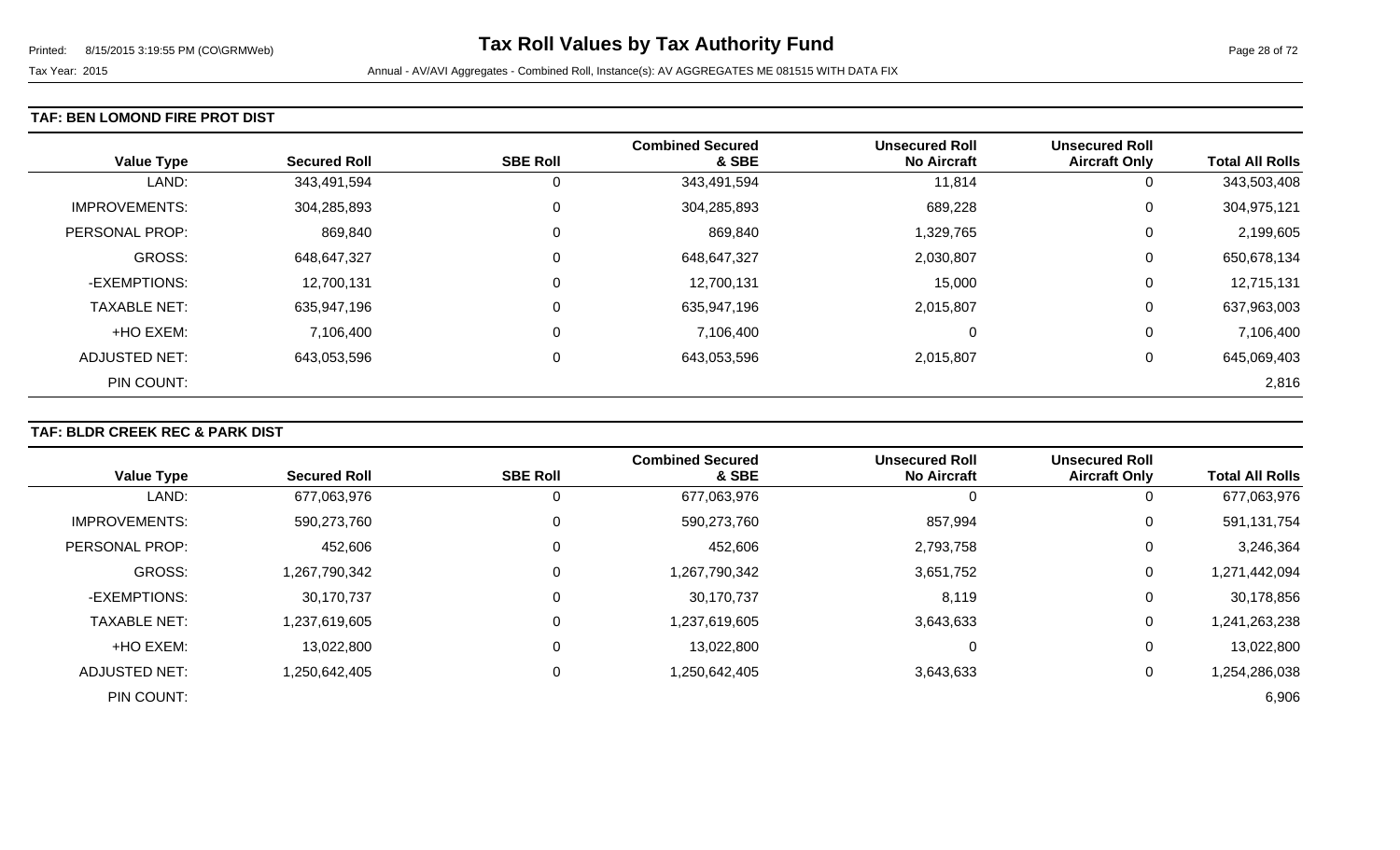### **TAF: BONNY DOON SCH DIST GENL**

| <b>Value Type</b>    | <b>Secured Roll</b> | <b>SBE Roll</b> | <b>Combined Secured</b><br>& SBE | <b>Unsecured Roll</b><br><b>No Aircraft</b> | <b>Unsecured Roll</b><br><b>Aircraft Only</b> | <b>Total All Rolls</b> |
|----------------------|---------------------|-----------------|----------------------------------|---------------------------------------------|-----------------------------------------------|------------------------|
| LAND:                | 282,146,394         | O               | 282,146,394                      | 65,297                                      | 0                                             | 282,211,691            |
| <b>IMPROVEMENTS:</b> | 266,138,296         | 0               | 266,138,296                      | 12,207,604                                  | 0                                             | 278,345,900            |
| PERSONAL PROP:       | 289,789             | 0               | 289,789                          | 4,561,927                                   | 26,231                                        | 4,877,947              |
| <b>GROSS:</b>        | 548,574,479         | 0               | 548,574,479                      | 16,834,828                                  | 26,231                                        | 565,435,538            |
| -EXEMPTIONS:         | 11,119,398          | 0               | 11,119,398                       |                                             | 0                                             | 11,119,398             |
| <b>TAXABLE NET:</b>  | 537,455,081         | 0               | 537,455,081                      | 16,834,828                                  | 26,231                                        | 554,316,140            |
| +HO EXEM:            | 4,459,000           | 0               | 4,459,000                        |                                             | 0                                             | 4,459,000              |
| ADJUSTED NET:        | 541,914,081         | 0               | 541,914,081                      | 16,834,828                                  | 26,231                                        | 558,775,140            |
| PIN COUNT:           |                     |                 |                                  |                                             |                                               | 1,398                  |

# **TAF: BOULDER CR CO SV AREA NO. 7**

|                      |                     |                 | <b>Combined Secured</b> | <b>Unsecured Roll</b> | <b>Unsecured Roll</b> |                        |
|----------------------|---------------------|-----------------|-------------------------|-----------------------|-----------------------|------------------------|
| <b>Value Type</b>    | <b>Secured Roll</b> | <b>SBE Roll</b> | & SBE                   | <b>No Aircraft</b>    | <b>Aircraft Only</b>  | <b>Total All Rolls</b> |
| LAND:                | 53,677,755          | 0               | 53,677,755              |                       | 0                     | 53,677,755             |
| <b>IMPROVEMENTS:</b> | 48,403,836          | 0               | 48,403,836              |                       | $\overline{0}$        | 48,403,836             |
| PERSONAL PROP:       |                     | 0               | 0                       | 140,995               | 0                     | 140,995                |
| GROSS:               | 102,081,591         | 0               | 102,081,591             | 140,995               | 0                     | 102,222,586            |
| -EXEMPTIONS:         | 1,083,796           | 0               | 1,083,796               | 0                     | 0                     | 1,083,796              |
| <b>TAXABLE NET:</b>  | 100,997,795         | 0               | 100,997,795             | 140,995               | 0                     | 101,138,790            |
| +HO EXEM:            | 891,800             | $\mathbf 0$     | 891,800                 | 0                     | 0                     | 891,800                |
| <b>ADJUSTED NET:</b> | 101,889,595         | 0               | 101,889,595             | 140,995               | 0                     | 102,030,590            |
| PIN COUNT:           |                     |                 |                         |                       |                       | 342                    |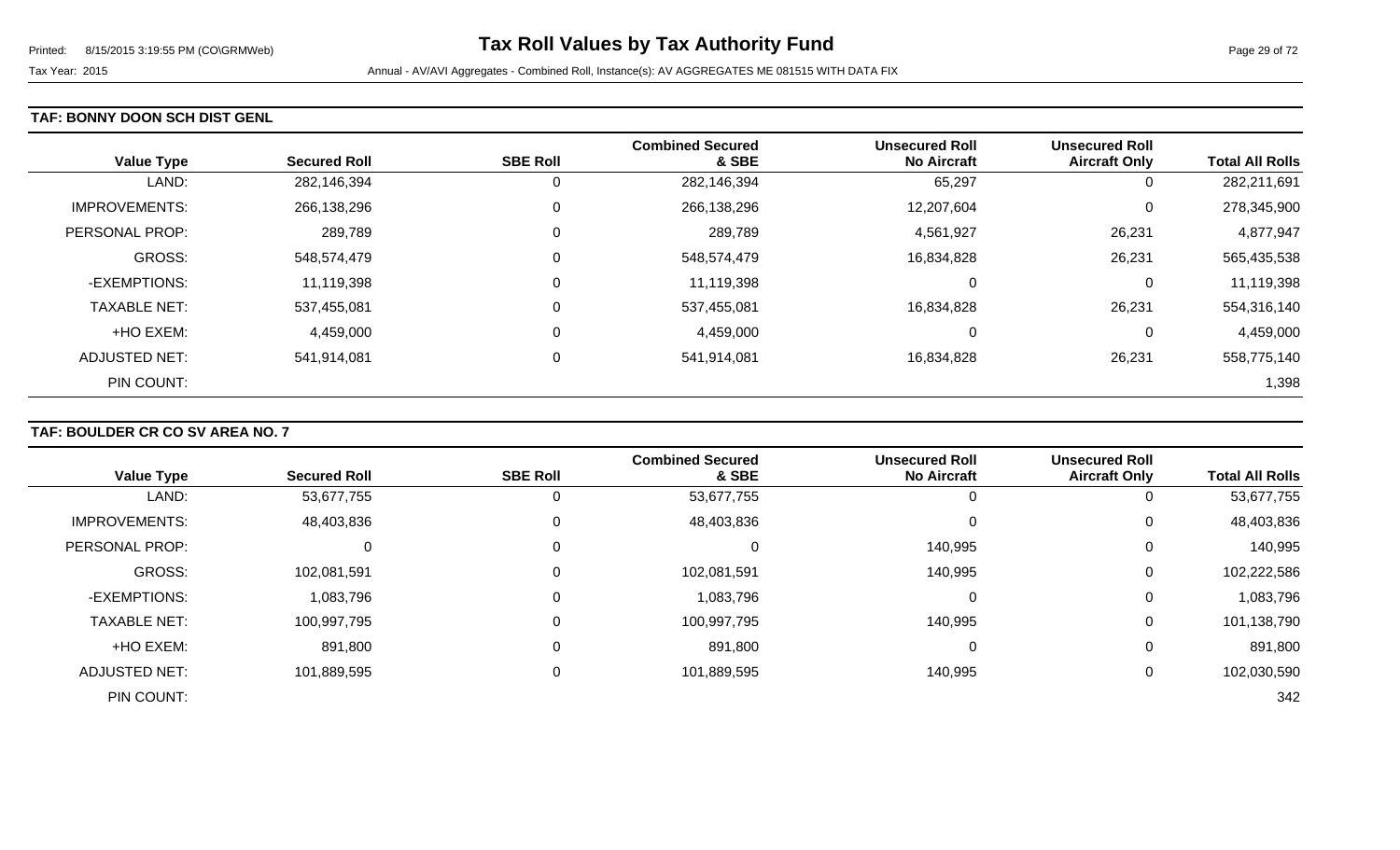#### **TAF: BOULDER CREEK FIRE PROT DIST**

| <b>Value Type</b>     | <b>Secured Roll</b> | <b>SBE Roll</b> | <b>Combined Secured</b><br>& SBE | <b>Unsecured Roll</b><br><b>No Aircraft</b> | <b>Unsecured Roll</b><br><b>Aircraft Only</b> | <b>Total All Rolls</b> |
|-----------------------|---------------------|-----------------|----------------------------------|---------------------------------------------|-----------------------------------------------|------------------------|
| LAND:                 | 677,129,715         | 0               | 677,129,715                      | C                                           | 0                                             | 677,129,715            |
| <b>IMPROVEMENTS:</b>  | 591,341,245         | $\mathbf 0$     | 591,341,245                      | 857,994                                     | 0                                             | 592,199,239            |
| <b>PERSONAL PROP:</b> | 452,606             | 0               | 452,606                          | 2,856,923                                   | 0                                             | 3,309,529              |
| <b>GROSS:</b>         | 1,268,923,566       | 0               | 1,268,923,566                    | 3,714,917                                   | 0                                             | 1,272,638,483          |
| -EXEMPTIONS:          | 30,153,191          | 0               | 30,153,191                       | 8,119                                       | 0                                             | 30,161,310             |
| <b>TAXABLE NET:</b>   | 1,238,770,375       | 0               | 1,238,770,375                    | 3,706,798                                   | 0                                             | 1,242,477,173          |
| +HO EXEM:             | 13,022,800          | $\mathbf 0$     | 13,022,800                       | 0                                           | 0                                             | 13,022,800             |
| ADJUSTED NET:         | 1,251,793,175       | 0               | 1,251,793,175                    | 3,706,798                                   | 0                                             | 1,255,499,973          |
| PIN COUNT:            |                     |                 |                                  |                                             |                                               | 6,873                  |

# **TAF: BRANCIFORTE FIRE PROT DIST**

|                      |                     |                 | <b>Combined Secured</b> | <b>Unsecured Roll</b> | <b>Unsecured Roll</b> |                        |
|----------------------|---------------------|-----------------|-------------------------|-----------------------|-----------------------|------------------------|
| <b>Value Type</b>    | <b>Secured Roll</b> | <b>SBE Roll</b> | & SBE                   | <b>No Aircraft</b>    | <b>Aircraft Only</b>  | <b>Total All Rolls</b> |
| LAND:                | 171,466,886         |                 | 171,466,886             | O                     | 0                     | 171,466,886            |
| <b>IMPROVEMENTS:</b> | 160,577,318         |                 | 160,577,318             | 134,035               | $\overline{0}$        | 160,711,353            |
| PERSONAL PROP:       | 563,952             |                 | 563,952                 | 658,316               | 0                     | 1,222,268              |
| <b>GROSS:</b>        | 332,608,156         |                 | 332,608,156             | 792,351               | 0                     | 333,400,507            |
| -EXEMPTIONS:         | 5,215,907           |                 | 5,215,907               | 0                     | 0                     | 5,215,907              |
| <b>TAXABLE NET:</b>  | 327,392,249         |                 | 327,392,249             | 792,351               | $\overline{0}$        | 328,184,600            |
| +HO EXEM:            | 2,492,000           |                 | 2,492,000               | 0                     | 0                     | 2,492,000              |
| <b>ADJUSTED NET:</b> | 329,884,249         |                 | 329,884,249             | 792,351               | 0                     | 330,676,600            |
| PIN COUNT:           |                     |                 |                         |                       |                       | 798                    |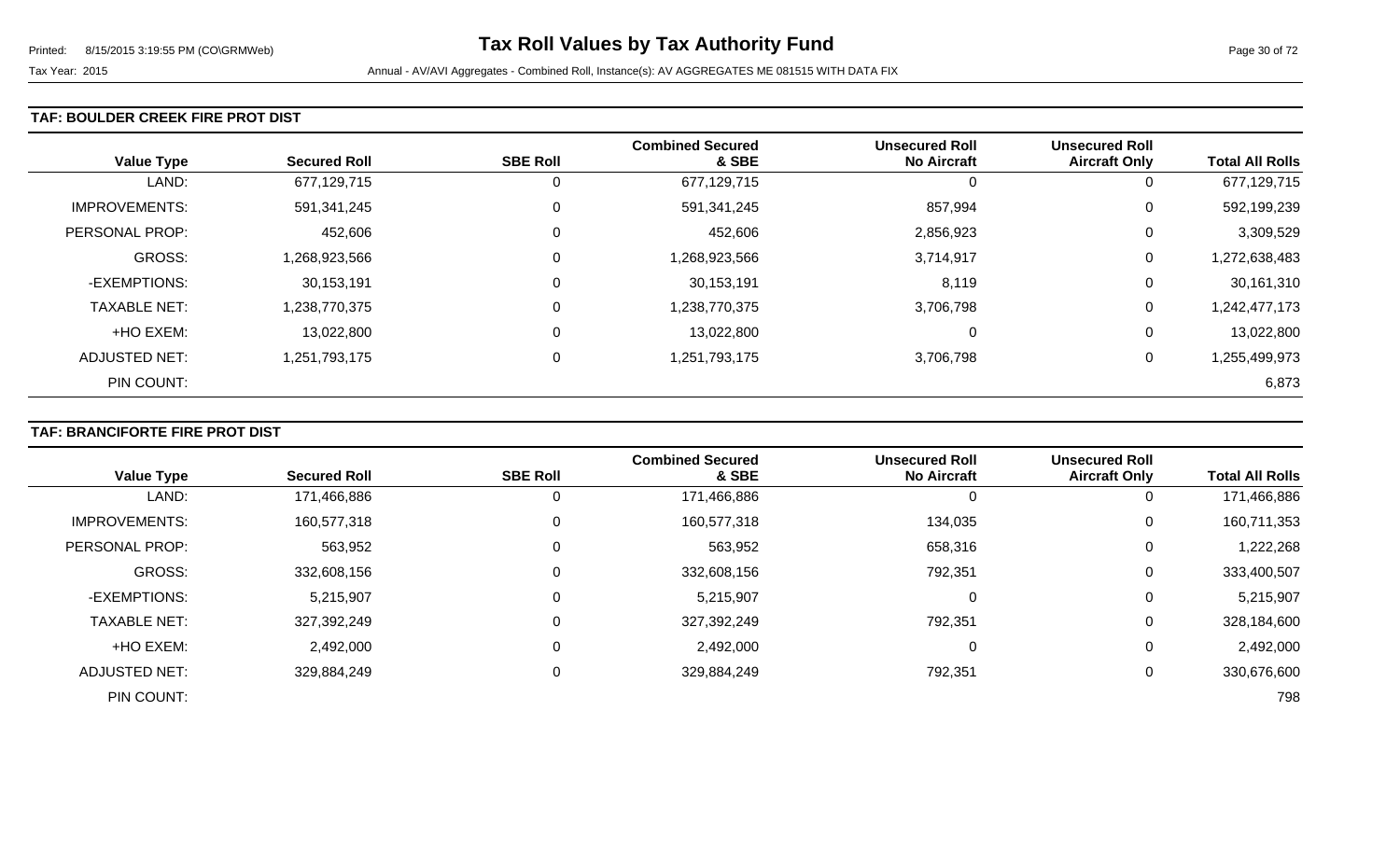Tax Year: 2015 **Annual - AV/AVI Aggregates - Combined Roll, Instance(s): AV AGGREGATES ME 081515 WITH DATA FIX** 

|  |  |  |  | TAF: CAPITOLA CITY TR |  |
|--|--|--|--|-----------------------|--|
|--|--|--|--|-----------------------|--|

| <b>Value Type</b>    | <b>Secured Roll</b> | <b>SBE Roll</b> | <b>Combined Secured</b><br>& SBE | <b>Unsecured Roll</b><br><b>No Aircraft</b> | <b>Unsecured Roll</b><br><b>Aircraft Only</b> | <b>Total All Rolls</b> |
|----------------------|---------------------|-----------------|----------------------------------|---------------------------------------------|-----------------------------------------------|------------------------|
| LAND:                | 1,147,704,952       | 83,608          | 1,147,788,560                    | 898,589                                     | 0                                             | 1,148,687,149          |
| <b>IMPROVEMENTS:</b> | 905,797,021         |                 | 905,797,021                      | 44,089,082                                  | 0                                             | 949,886,103            |
| PERSONAL PROP:       | 6,173,040           |                 | 6,173,040                        | 35,128,302                                  | 0                                             | 41,301,342             |
| GROSS:               | 2,059,675,013       | 83,608          | 2,059,758,621                    | 80,115,973                                  | 0                                             | 2,139,874,594          |
| -EXEMPTIONS:         | 43,675,023          |                 | 43,675,023                       | 2,934,737                                   | 0                                             | 46,609,760             |
| <b>TAXABLE NET:</b>  | 2,015,999,990       | 83,608          | 2,016,083,598                    | 77,181,236                                  | 0                                             | 2,093,264,834          |
| +HO EXEM:            | 10,034,699          |                 | 10,034,699                       | 7,000                                       | 0                                             | 10,041,699             |
| ADJUSTED NET:        | 2,026,034,689       | 83,608          | 2,026,118,297                    | 77,188,236                                  | 0                                             | 2,103,306,533          |
| PIN COUNT:           |                     |                 |                                  |                                             |                                               | 5,274                  |

# **TAF: CENTRAL FPD OF SANTA CRUZ COUNTY**

|                      |                     |                 | <b>Combined Secured</b> | <b>Unsecured Roll</b> | <b>Unsecured Roll</b> |                        |
|----------------------|---------------------|-----------------|-------------------------|-----------------------|-----------------------|------------------------|
| <b>Value Type</b>    | <b>Secured Roll</b> | <b>SBE Roll</b> | & SBE                   | <b>No Aircraft</b>    | <b>Aircraft Only</b>  | <b>Total All Rolls</b> |
| LAND:                | 4,622,324,166       | 83,608          | 4,622,407,774           | 1,526,799             | $\overline{0}$        | 4,623,934,573          |
| <b>IMPROVEMENTS:</b> | 3,790,858,627       | 0               | 3,790,858,627           | 80,689,627            | 0                     | 3,871,548,254          |
| PERSONAL PROP:       | 48,792,514          |                 | 48,792,514              | 95,431,168            | 66,586                | 144,290,268            |
| <b>GROSS:</b>        | 8,461,975,307       | 83,608          | 8,462,058,915           | 177,647,594           | 66,586                | 8,639,773,095          |
| -EXEMPTIONS:         | 344,771,634         |                 | 344,771,634             | 21,432,921            | 0                     | 366,204,555            |
| <b>TAXABLE NET:</b>  | 8,117,203,673       | 83,608          | 8,117,287,281           | 156,214,673           | 66,586                | 8,273,568,540          |
| +HO EXEM:            | 53,942,659          |                 | 53,942,659              | 7,000                 | 0                     | 53,949,659             |
| ADJUSTED NET:        | 8,171,146,332       | 83,608          | 8,171,229,940           | 156,221,673           | 66,586                | 8,327,518,199          |
| PIN COUNT:           |                     |                 |                         |                       |                       | 21,502                 |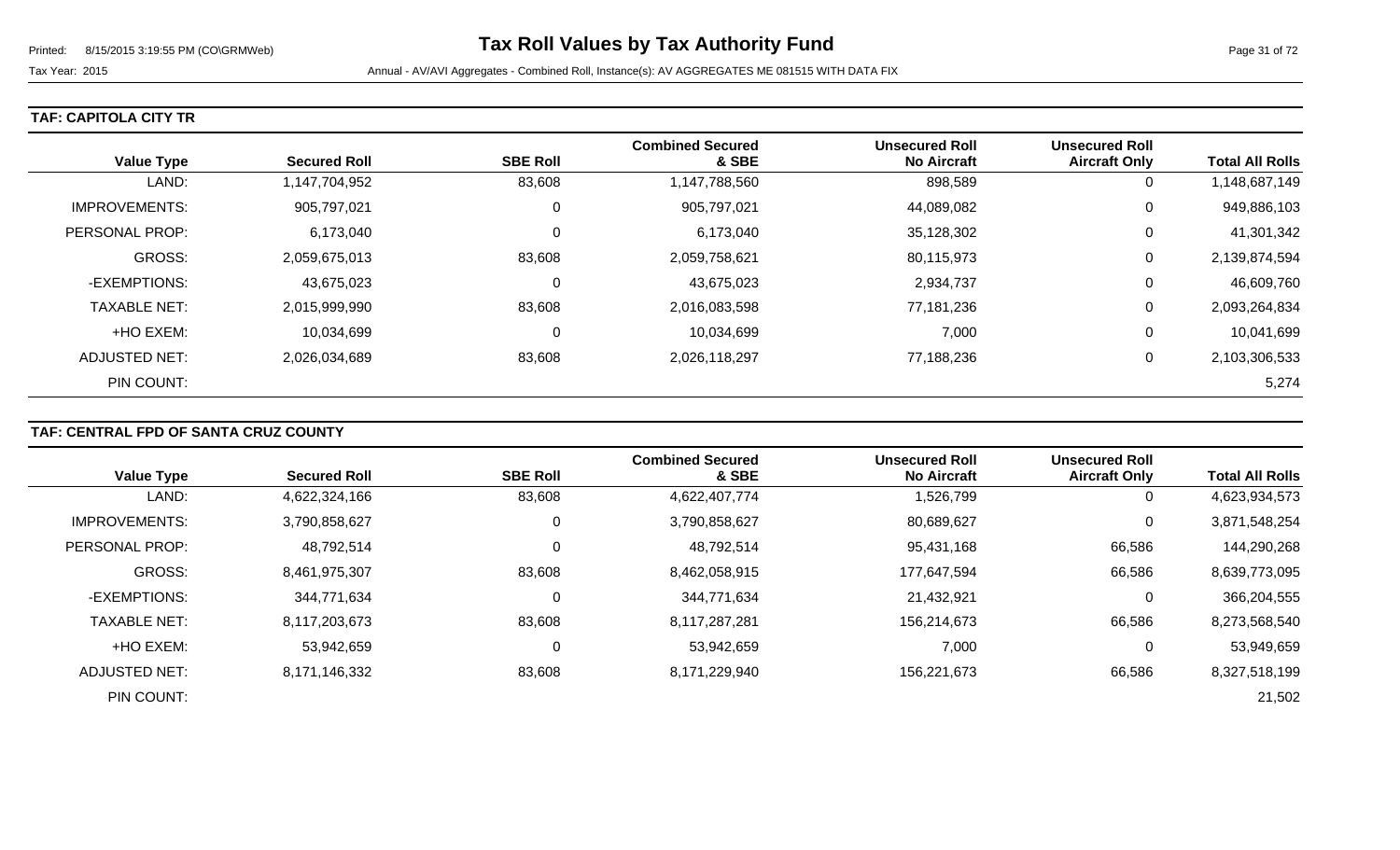### **TAF: CENTRAL WATER DIST GEN**

| <b>Value Type</b>    | <b>Secured Roll</b> | <b>SBE Roll</b> | <b>Combined Secured</b><br>& SBE | <b>Unsecured Roll</b><br><b>No Aircraft</b> | <b>Unsecured Roll</b><br><b>Aircraft Only</b> | <b>Total All Rolls</b> |
|----------------------|---------------------|-----------------|----------------------------------|---------------------------------------------|-----------------------------------------------|------------------------|
| LAND:                | 271,187,998         | 90,982          | 271,278,980                      | 0                                           | 0                                             | 271,278,980            |
| <b>IMPROVEMENTS:</b> | 268,868,546         | 0               | 268,868,546                      | 8,729                                       | 0                                             | 268,877,275            |
| PERSONAL PROP:       | 264,042             | 0               | 264,042                          | 1,180,623                                   | 0                                             | 1,444,665              |
| <b>GROSS:</b>        | 540,320,586         | 90,982          | 540,411,568                      | 1,189,352                                   | 0                                             | 541,600,920            |
| -EXEMPTIONS:         | 29,143,644          | 0               | 29,143,644                       | 0                                           | 0                                             | 29,143,644             |
| <b>TAXABLE NET:</b>  | 511,176,942         | 90,982          | 511,267,924                      | 1,189,352                                   | 0                                             | 512,457,276            |
| +HO EXEM:            | 4,354,000           | 0               | 4,354,000                        | 0                                           | 0                                             | 4,354,000              |
| <b>ADJUSTED NET:</b> | 515,530,942         | 90,982          | 515,621,924                      | 1,189,352                                   | 0                                             | 516,811,276            |
| PIN COUNT:           |                     |                 |                                  |                                             |                                               | 1,181                  |

# **TAF: CO HWY SAFETY SERV AREA #9-A**

|                      |                     |                 | <b>Combined Secured</b> | <b>Unsecured Roll</b> | <b>Unsecured Roll</b> |                        |
|----------------------|---------------------|-----------------|-------------------------|-----------------------|-----------------------|------------------------|
| <b>Value Type</b>    | <b>Secured Roll</b> | <b>SBE Roll</b> | & SBE                   | <b>No Aircraft</b>    | <b>Aircraft Only</b>  | <b>Total All Rolls</b> |
| LAND:                | 5,763,299,380       | 32,888          | 5,763,332,268           | 1,430,661             | 0                     | 5,764,762,929          |
| <b>IMPROVEMENTS:</b> | 4,768,395,138       | 0               | 4,768,395,138           | 39,131,167            | 0                     | 4,807,526,305          |
| PERSONAL PROP:       | 43,832,443          |                 | 43,832,443              | 71,247,493            | 0                     | 115,079,936            |
| <b>GROSS:</b>        | 10,575,526,961      | 32,888          | 10,575,559,849          | 111,809,321           | 0                     | 10,687,369,170         |
| -EXEMPTIONS:         | 487,497,582         |                 | 487,497,582             | 18,473,376            | 0                     | 505,970,958            |
| <b>TAXABLE NET:</b>  | 10,088,029,379      | 32,888          | 10,088,062,267          | 93,335,945            | 0                     | 10,181,398,212         |
| +HO EXEM:            | 84,270,007          |                 | 84,270,007              | 0                     | 0                     | 84,270,007             |
| ADJUSTED NET:        | 10,172,299,386      | 32,888          | 10,172,332,274          | 93,335,945            | 0                     | 10,265,668,219         |
| PIN COUNT:           |                     |                 |                         |                       |                       | 34,059                 |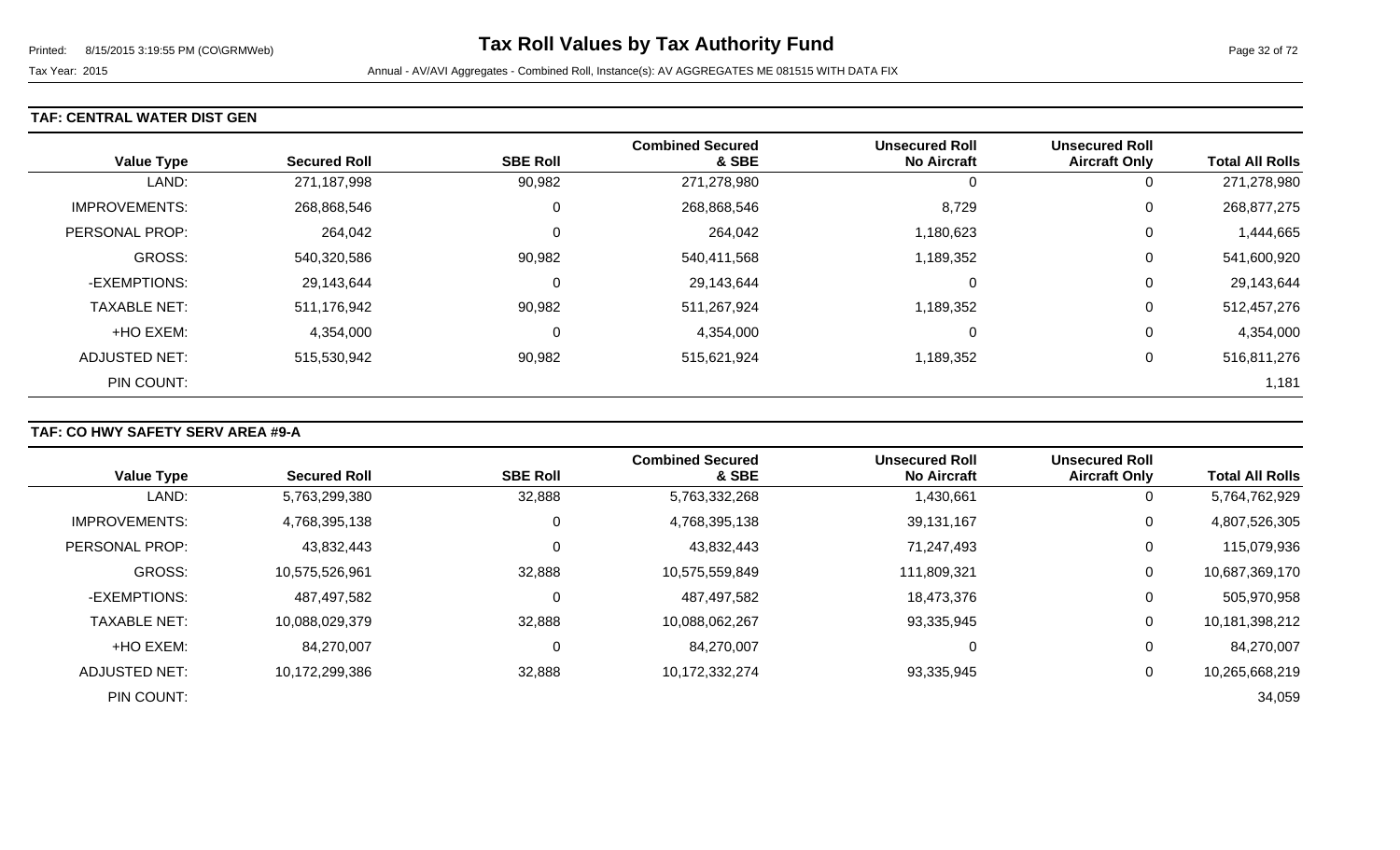### **TAF: CO HWY SAFETY SERVICE AREA #9**

| <b>Value Type</b>    | <b>Secured Roll</b> | <b>SBE Roll</b> | <b>Combined Secured</b><br>& SBE | <b>Unsecured Roll</b><br><b>No Aircraft</b> | <b>Unsecured Roll</b><br><b>Aircraft Only</b> | <b>Total All Rolls</b> |
|----------------------|---------------------|-----------------|----------------------------------|---------------------------------------------|-----------------------------------------------|------------------------|
| LAND:                | 12,501,594,515      | 181,887         | 12,501,776,402                   | 3,188,285                                   | 0                                             | 12,504,964,687         |
| <b>IMPROVEMENTS:</b> | 10,319,698,582      | 0               | 10,319,698,582                   | 96,578,010                                  | 0                                             | 10,416,276,592         |
| PERSONAL PROP:       | 82,256,147          | 0               | 82,256,147                       | 154,535,822                                 | 92,817                                        | 236,884,786            |
| <b>GROSS:</b>        | 22,903,549,244      | 181,887         | 22,903,731,131                   | 254,302,117                                 | 92,817                                        | 23,158,126,065         |
| -EXEMPTIONS:         | 800,410,808         | 0               | 800,410,808                      | 21,089,066                                  | 0                                             | 821,499,874            |
| <b>TAXABLE NET:</b>  | 22,103,138,436      | 181,887         | 22,103,320,323                   | 233,213,051                                 | 92,817                                        | 22,336,626,191         |
| +HO EXEM:            | 162,073,174         | 0               | 162,073,174                      | 0                                           | 0                                             | 162,073,174            |
| ADJUSTED NET:        | 22,265,211,610      | 181,887         | 22,265,393,497                   | 233,213,051                                 | 92,817                                        | 22,498,699,365         |
| PIN COUNT:           |                     |                 |                                  |                                             |                                               | 66,880                 |

# **TAF: CO HWY SAFETY SVC AREA #9-ZN B**

|                      |                     |                 | <b>Combined Secured</b> | <b>Unsecured Roll</b> | <b>Unsecured Roll</b> |                        |
|----------------------|---------------------|-----------------|-------------------------|-----------------------|-----------------------|------------------------|
| <b>Value Type</b>    | <b>Secured Roll</b> | <b>SBE Roll</b> | & SBE                   | <b>No Aircraft</b>    | <b>Aircraft Only</b>  | <b>Total All Rolls</b> |
| LAND:                | 1,784,111,805       | 0               | 1,784,111,805           | 411,775               | 0                     | 1,784,523,580          |
| <b>IMPROVEMENTS:</b> | 1,287,272,738       | 0               | 1,287,272,738           | 9,341,373             | $\mathbf 0$           | 1,296,614,111          |
| PERSONAL PROP:       | 1,424,027           | 0               | 1,424,027               | 16,664,501            | 0                     | 18,088,528             |
| <b>GROSS:</b>        | 3,072,808,570       | 0               | 3,072,808,570           | 26,417,649            | 0                     | 3,099,226,219          |
| -EXEMPTIONS:         | 50,948,194          | $\Omega$        | 50,948,194              | 2,202,214             | 0                     | 53,150,408             |
| <b>TAXABLE NET:</b>  | 3,021,860,376       | 0               | 3,021,860,376           | 24,215,435            | 0                     | 3,046,075,811          |
| +HO EXEM:            | 21,063,295          | $\mathbf{0}$    | 21,063,295              |                       | 0                     | 21,063,295             |
| <b>ADJUSTED NET:</b> | 3,042,923,671       | 0               | 3,042,923,671           | 24,215,435            | 0                     | 3,067,139,106          |
| PIN COUNT:           |                     |                 |                         |                       |                       | 8,094                  |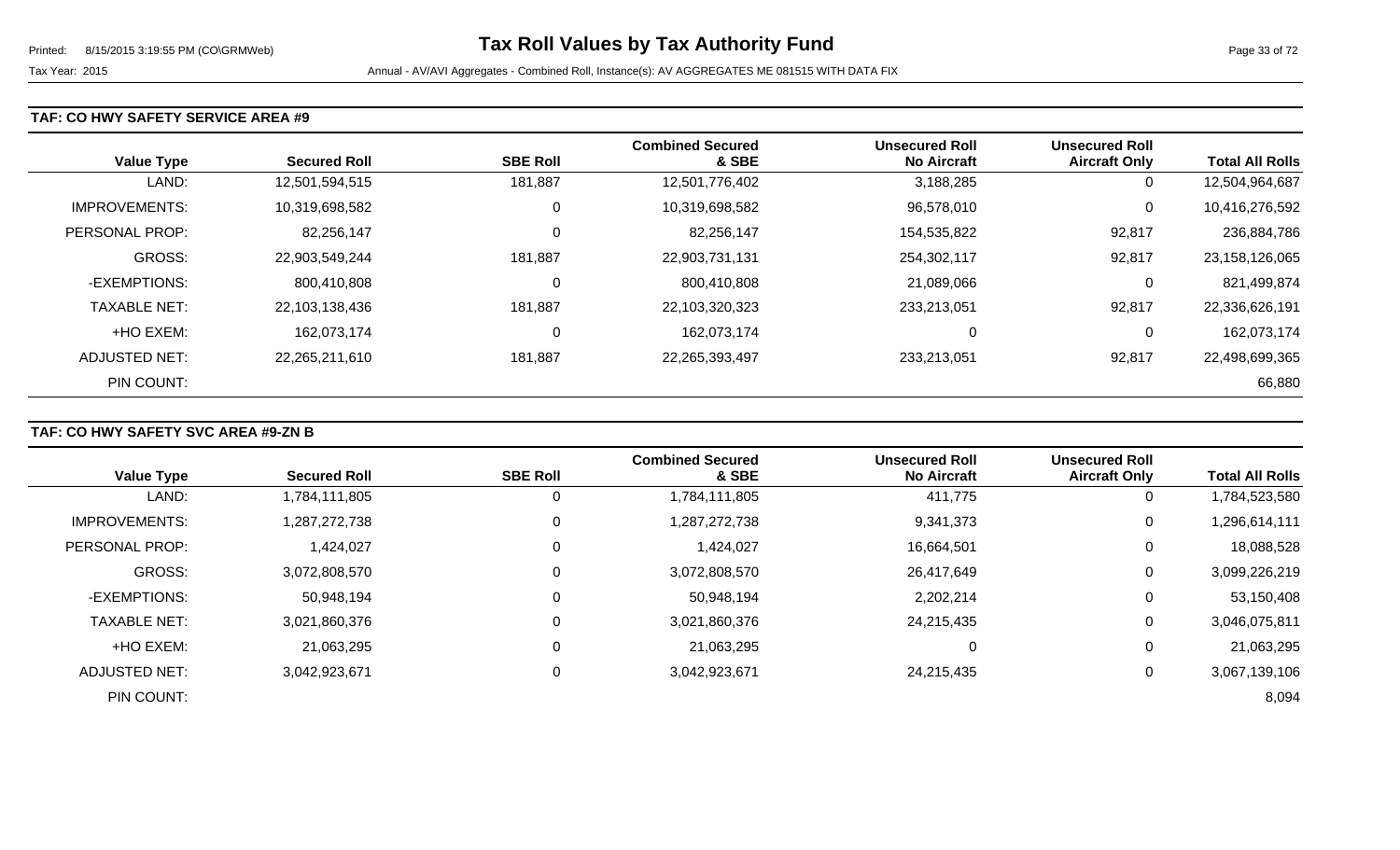#### **TAF: CO SCH SV SANTA CLARA**

| <b>Value Type</b>    | <b>Secured Roll</b> | <b>SBE Roll</b> | <b>Combined Secured</b><br>& SBE | <b>Unsecured Roll</b><br><b>No Aircraft</b> | <b>Unsecured Roll</b><br><b>Aircraft Only</b> | <b>Total All Rolls</b> |
|----------------------|---------------------|-----------------|----------------------------------|---------------------------------------------|-----------------------------------------------|------------------------|
| LAND:                | 606,483,068         | 0               | 606,483,068                      | 35,080                                      | 0                                             | 606,518,148            |
| <b>IMPROVEMENTS:</b> | 562,986,936         | 0               | 562,986,936                      | 955,085                                     | 0                                             | 563,942,021            |
| PERSONAL PROP:       | 1,349,675           | 0               | 1,349,675                        | 1,479,190                                   | 0                                             | 2,828,865              |
| GROSS:               | 1,170,819,679       | 0               | 1,170,819,679                    | 2,469,355                                   | 0                                             | 1,173,289,034          |
| -EXEMPTIONS:         | 11,741,309          | 0               | 11,741,309                       | 0                                           | 0                                             | 11,741,309             |
| <b>TAXABLE NET:</b>  | 1,159,078,370       | 0               | 1,159,078,370                    | 2,469,355                                   | 0                                             | 1,161,547,725          |
| +HO EXEM:            | 7,648,200           | 0               | 7,648,200                        | 0                                           | 0                                             | 7,648,200              |
| ADJUSTED NET:        | 1,166,726,570       | 0               | 1,166,726,570                    | 2,469,355                                   | 0                                             | 1,169,195,925          |
| PIN COUNT:           |                     |                 |                                  |                                             |                                               | 2,525                  |

# **TAF: COUNTY FIRE**

|                      |                     |                 | <b>Combined Secured</b> | <b>Unsecured Roll</b> | <b>Unsecured Roll</b> |                        |
|----------------------|---------------------|-----------------|-------------------------|-----------------------|-----------------------|------------------------|
| <b>Value Type</b>    | <b>Secured Roll</b> | <b>SBE Roll</b> | & SBE                   | <b>No Aircraft</b>    | <b>Aircraft Only</b>  | <b>Total All Rolls</b> |
| LAND:                | 1,805,097,861       | 8,918           | 1,805,106,779           | 1,240,802             | 0                     | 1,806,347,581          |
| <b>IMPROVEMENTS:</b> | 1,609,898,511       | 0               | 1,609,898,511           | 22,953,754            | 0                     | 1,632,852,265          |
| PERSONAL PROP:       | 10,536,359          | $\Omega$        | 10,536,359              | 34,976,651            | 26,231                | 45,539,241             |
| <b>GROSS:</b>        | 3,425,532,731       | 8,918           | 3,425,541,649           | 59,171,207            | 26,231                | 3,484,739,087          |
| -EXEMPTIONS:         | 93,893,872          |                 | 93,893,872              | 129,432               | 0                     | 94,023,304             |
| <b>TAXABLE NET:</b>  | 3,331,638,859       | 8,918           | 3,331,647,777           | 59,041,775            | 26,231                | 3,390,715,783          |
| +HO EXEM:            | 24,271,385          |                 | 24,271,385              | 0                     | 0                     | 24,271,385             |
| ADJUSTED NET:        | 3,355,910,244       | 8,918           | 3,355,919,162           | 59,041,775            | 26,231                | 3,414,987,168          |
| PIN COUNT:           |                     |                 |                         |                       |                       | 10,466                 |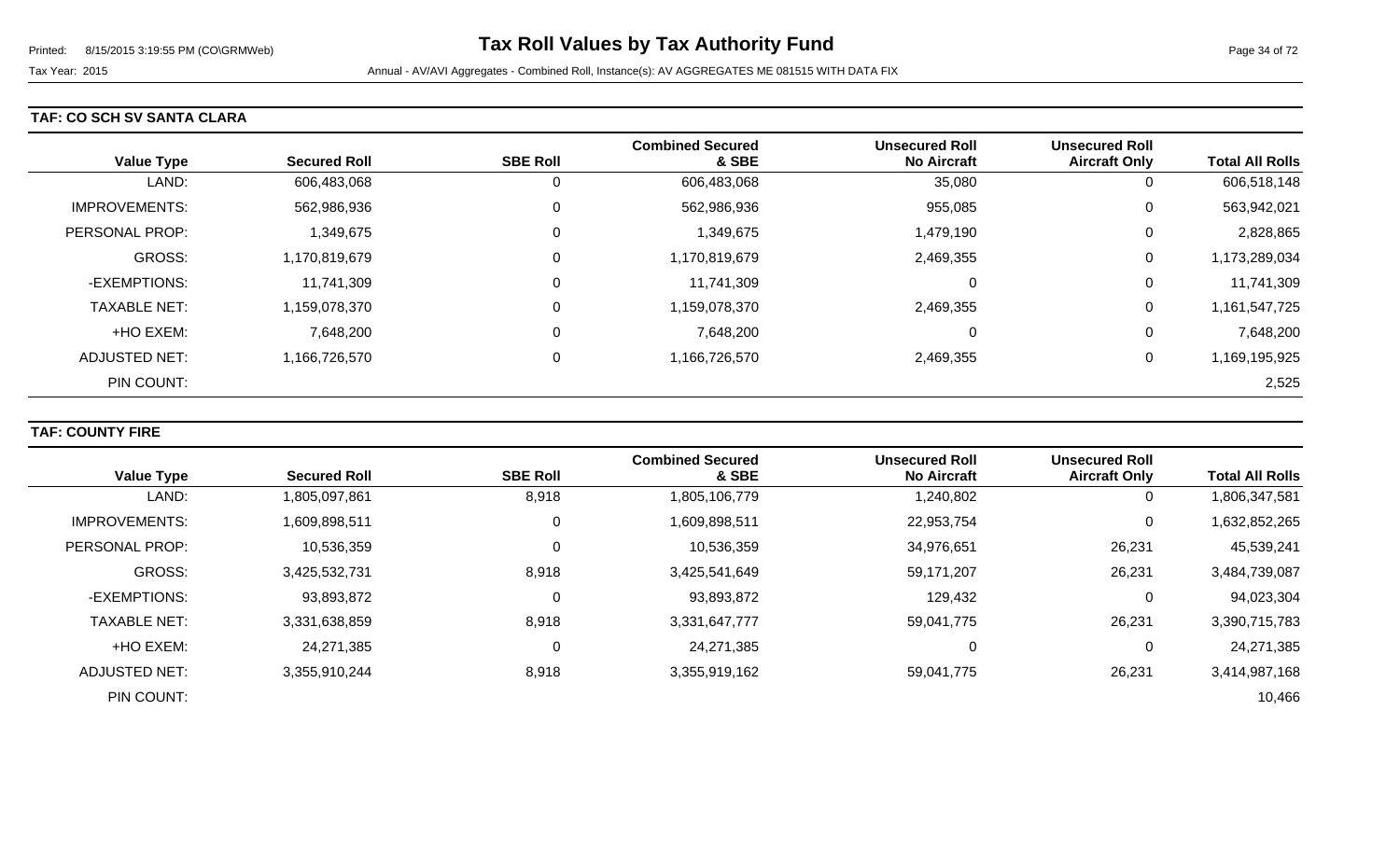### **TAF: COUNTY LIBRARY**

|                      |                     |                 | <b>Combined Secured</b> | <b>Unsecured Roll</b> | <b>Unsecured Roll</b> |                        |
|----------------------|---------------------|-----------------|-------------------------|-----------------------|-----------------------|------------------------|
| <b>Value Type</b>    | <b>Secured Roll</b> | <b>SBE Roll</b> | & SBE                   | <b>No Aircraft</b>    | <b>Aircraft Only</b>  | <b>Total All Rolls</b> |
| LAND:                | 15,752,667,100      | 265,495         | 15,752,932,595          | 5,554,493             | 0                     | 15,758,487,088         |
| <b>IMPROVEMENTS:</b> | 13,433,259,144      | 0               | 13,433,259,144          | 201,526,997           | 0                     | 13,634,786,141         |
| PERSONAL PROP:       | 108,448,930         | 0               | 108,448,930             | 276,722,605           | 92,817                | 385,264,352            |
| <b>GROSS:</b>        | 29,294,375,174      | 265,495         | 29,294,640,669          | 483,804,095           | 92,817                | 29,778,537,581         |
| -EXEMPTIONS:         | 968,927,020         | 0               | 968,927,020             | 30,711,605            | 0                     | 999,638,624            |
| <b>TAXABLE NET:</b>  | 28,325,448,154      | 265,495         | 28,325,713,649          | 453,092,490           | 92,817                | 28,778,898,957         |
| +HO EXEM:            | 207,110,673         | 0               | 207,110,673             | 7,000                 | 0                     | 207,117,673            |
| ADJUSTED NET:        | 28,532,558,827      | 265,495         | 28,532,824,322          | 453,099,490           | 92,817                | 28,986,016,630         |
| PIN COUNT:           |                     |                 |                         |                       |                       | 84,221                 |

# **TAF: COUNTY SCHOOL SERVICE**

|                      |                     |                 | <b>Combined Secured</b> | <b>Unsecured Roll</b> | <b>Unsecured Roll</b> |                        |
|----------------------|---------------------|-----------------|-------------------------|-----------------------|-----------------------|------------------------|
| <b>Value Type</b>    | <b>Secured Roll</b> | <b>SBE Roll</b> | & SBE                   | <b>No Aircraft</b>    | <b>Aircraft Only</b>  | <b>Total All Rolls</b> |
| LAND:                | 20,212,867,435      | 296,615         | 20,213,164,050          | 21,210,919            | 0                     | 20,234,374,969         |
| <b>IMPROVEMENTS:</b> | 17,446,109,445      | 0               | 17,446,109,445          | 365,278,630           | 0                     | 17,811,388,075         |
| PERSONAL PROP:       | 187,025,551         | 0               | 187,025,551             | 519,934,217           | 26,603,074            | 733,562,842            |
| <b>GROSS:</b>        | 37,846,002,431      | 296,615         | 37,846,299,046          | 906,423,766           | 26,603,074            | 38,779,325,886         |
| -EXEMPTIONS:         | 1,310,168,459       | $\Omega$        | 1,310,168,459           | 62,112,032            | 451,244               | 1,372,731,735          |
| <b>TAXABLE NET:</b>  | 36,535,833,972      | 296,615         | 36,536,130,587          | 844,311,734           | 26,151,830            | 37,406,594,151         |
| +HO EXEM:            | 256,024,320         | 0               | 256,024,320             | 208,119               | 0                     | 256,232,439            |
| ADJUSTED NET:        | 36,791,858,292      | 296,615         | 36,792,154,907          | 844,519,853           | 26.151.830            | 37,662,826,590         |
| PIN COUNT:           |                     |                 |                         |                       |                       | 108,801                |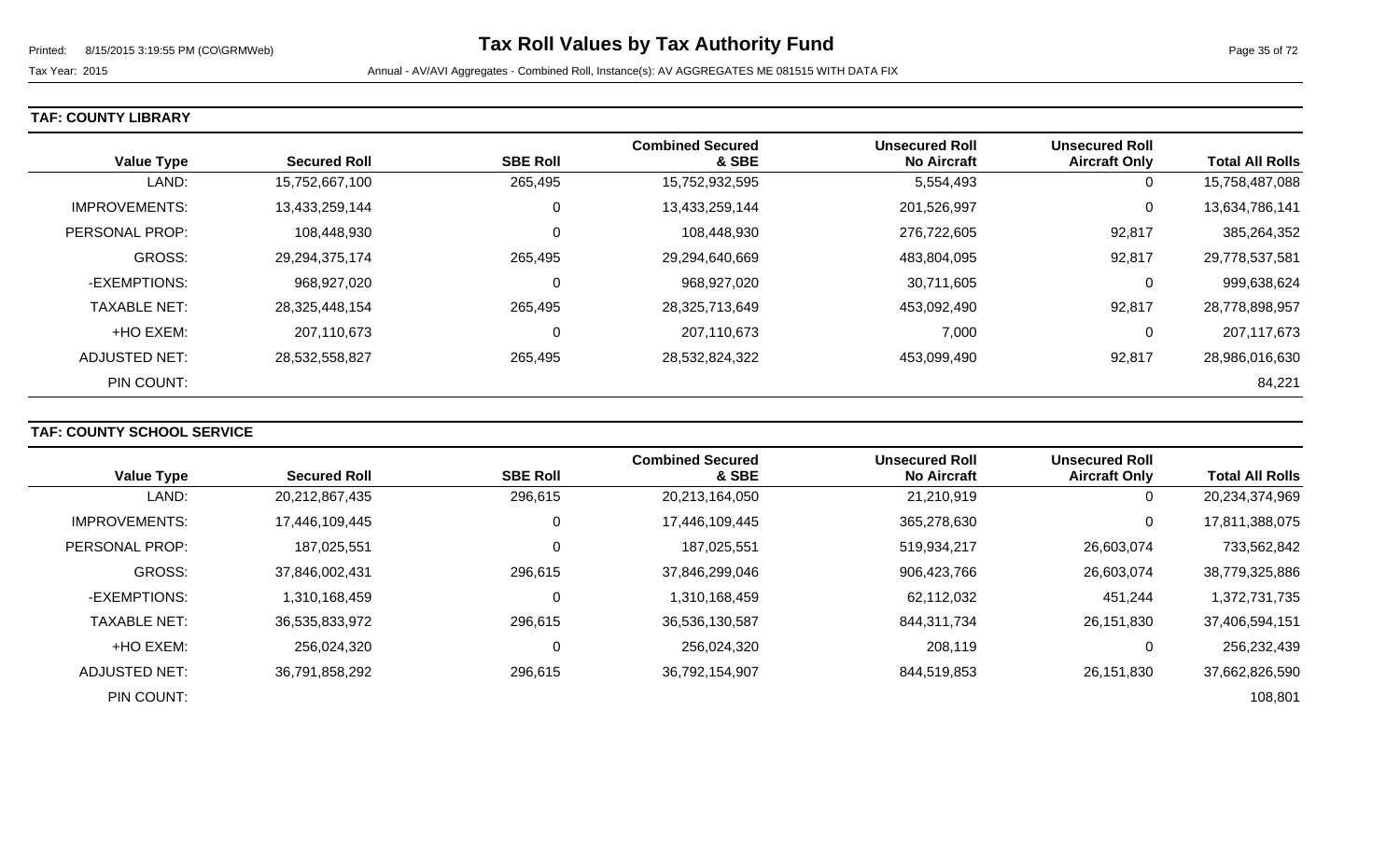### **TAF: DAVENPORT CO SAN DIST**

| <b>Value Type</b>    | <b>Secured Roll</b> | <b>SBE Roll</b> | <b>Combined Secured</b><br>& SBE | <b>Unsecured Roll</b><br><b>No Aircraft</b> | <b>Unsecured Roll</b><br><b>Aircraft Only</b> | <b>Total All Rolls</b> |
|----------------------|---------------------|-----------------|----------------------------------|---------------------------------------------|-----------------------------------------------|------------------------|
| LAND:                | 17,811,010          | 0               | 17,811,010                       | 0                                           | U                                             | 17,811,010             |
| <b>IMPROVEMENTS:</b> | 13,831,322          | 0               | 13,831,322                       | 326,591                                     | 0                                             | 14,157,913             |
| PERSONAL PROP:       | 2,000               | $\overline{0}$  | 2,000                            | 799,569                                     | 0                                             | 801,569                |
| <b>GROSS:</b>        | 31,644,332          | $\overline{0}$  | 31,644,332                       | 1,126,160                                   | 0                                             | 32,770,492             |
| -EXEMPTIONS:         | 580,746             | $\overline{0}$  | 580,746                          | 0                                           | 0                                             | 580,746                |
| <b>TAXABLE NET:</b>  | 31,063,586          | 0               | 31,063,586                       | 1,126,160                                   | 0                                             | 32,189,746             |
| +HO EXEM:            | 354,247             | $\mathbf 0$     | 354,247                          | 0                                           | 0                                             | 354,247                |
| ADJUSTED NET:        | 31,417,833          | 0               | 31,417,833                       | 1,126,160                                   | 0                                             | 32,543,993             |
| PIN COUNT:           |                     |                 |                                  |                                             |                                               | 144                    |

# **TAF: EDUCATION REVENUE AUGMENTATION FUND**

| <b>Value Type</b>     | <b>Secured Roll</b> | <b>SBE Roll</b> | <b>Combined Secured</b><br>& SBE | <b>Unsecured Roll</b><br><b>No Aircraft</b> | <b>Unsecured Roll</b><br><b>Aircraft Only</b> | <b>Total All Rolls</b> |
|-----------------------|---------------------|-----------------|----------------------------------|---------------------------------------------|-----------------------------------------------|------------------------|
| LAND:                 | 1,364,248,381       | 64,687          | 1,364,313,068                    | 32,233                                      | 0                                             | 1,364,345,301          |
| <b>IMPROVEMENTS:</b>  | 1,243,287,212       | 0               | 1,243,287,212                    | 1,600,083                                   | 0                                             | 1,244,887,295          |
| <b>PERSONAL PROP:</b> | 2,675,829           | 0               | 2,675,829                        | 5,283,946                                   | 0                                             | 7,959,775              |
| <b>GROSS:</b>         | 2,610,211,422       | 64,687          | 2,610,276,109                    | 6,916,262                                   | 0                                             | 2,617,192,371          |
| -EXEMPTIONS:          | 64,626,928          | 0               | 64,626,928                       | 23,119                                      | 0                                             | 64,650,047             |
| <b>TAXABLE NET:</b>   | 2,545,584,494       | 64,687          | 2,545,649,181                    | 6,893,143                                   | 0                                             | 2,552,542,324          |
| +HO EXEM:             | 27,405,000          | $\mathbf 0$     | 27,405,000                       | 0                                           | 0                                             | 27,405,000             |
| ADJUSTED NET:         | 2,572,989,494       | 64,687          | 2,573,054,181                    | 6,893,143                                   | 0                                             | 2,579,947,324          |
| PIN COUNT:            |                     |                 |                                  |                                             |                                               | 13,803                 |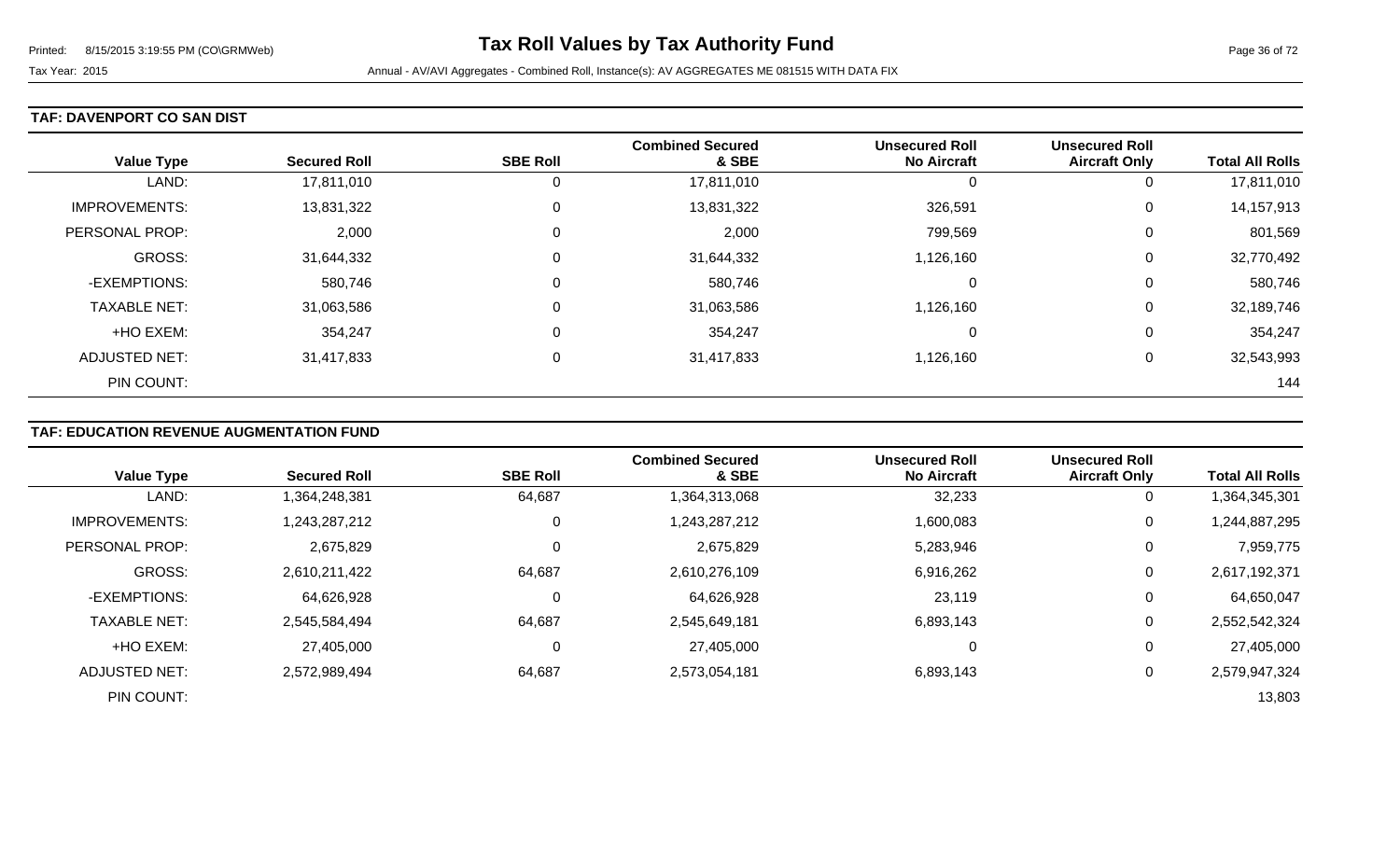#### **TAF: EMPIRE ACRES CO SV AREA #17**

| <b>Value Type</b>    | <b>Secured Roll</b> | <b>SBE Roll</b> | <b>Combined Secured</b><br>& SBE | <b>Unsecured Roll</b><br><b>No Aircraft</b> | <b>Unsecured Roll</b><br><b>Aircraft Only</b> | <b>Total All Rolls</b> |
|----------------------|---------------------|-----------------|----------------------------------|---------------------------------------------|-----------------------------------------------|------------------------|
| LAND:                | 10,178,286          |                 | 10,178,286                       |                                             | 0                                             | 10,178,286             |
| <b>IMPROVEMENTS:</b> | 9,509,474           | $\Omega$        | 9,509,474                        | $\bigcap$                                   | 0                                             | 9,509,474              |
| PERSONAL PROP:       | 0                   |                 | 0                                | 22,775                                      | 0                                             | 22,775                 |
| GROSS:               | 19,687,760          |                 | 19,687,760                       | 22,775                                      | 0                                             | 19,710,535             |
| -EXEMPTIONS:         | 210,458             | $\Omega$        | 210,458                          | 0                                           | 0                                             | 210,458                |
| <b>TAXABLE NET:</b>  | 19,477,302          |                 | 19,477,302                       | 22,775                                      | 0                                             | 19,500,077             |
| +HO EXEM:            | 210,000             |                 | 210,000                          | $\Omega$                                    | 0                                             | 210,000                |
| ADJUSTED NET:        | 19,687,302          |                 | 19,687,302                       | 22,775                                      | 0                                             | 19,710,077             |
| PIN COUNT:           |                     |                 |                                  |                                             |                                               | 56                     |

### **TAF: EXTENDED POLICE PROT CSA #38**

| <b>Value Type</b>    | <b>Secured Roll</b> | <b>SBE Roll</b> | <b>Combined Secured</b><br>& SBE | <b>Unsecured Roll</b><br><b>No Aircraft</b> | <b>Unsecured Roll</b><br><b>Aircraft Only</b> | <b>Total All Rolls</b> |
|----------------------|---------------------|-----------------|----------------------------------|---------------------------------------------|-----------------------------------------------|------------------------|
| LAND:                | 12,500,814,536      | 181,887         | 12,500,996,423                   | 3,188,285                                   | 0                                             | 12,504,184,708         |
| <b>IMPROVEMENTS:</b> | 10,318,436,202      |                 | 10,318,436,202                   | 96,578,010                                  | 0                                             | 10,415,014,212         |
| PERSONAL PROP:       | 82,256,147          |                 | 82,256,147                       | 154,535,822                                 | 92,817                                        | 236,884,786            |
| <b>GROSS:</b>        | 22,901,506,885      | 181,887         | 22,901,688,772                   | 254,302,117                                 | 92,817                                        | 23,156,083,706         |
| -EXEMPTIONS:         | 800,410,808         |                 | 800,410,808                      | 21,089,066                                  | 0                                             | 821,499,874            |
| <b>TAXABLE NET:</b>  | 22,101,096,077      | 181,887         | 22,101,277,964                   | 233,213,051                                 | 92,817                                        | 22,334,583,832         |
| +HO EXEM:            | 162,073,174         | 0               | 162,073,174                      | 0                                           | 0                                             | 162,073,174            |
| ADJUSTED NET:        | 22,263,169,251      | 181,887         | 22,263,351,138                   | 233.213.051                                 | 92,817                                        | 22,496,657,006         |
| PIN COUNT:           |                     |                 |                                  |                                             |                                               | 66,879                 |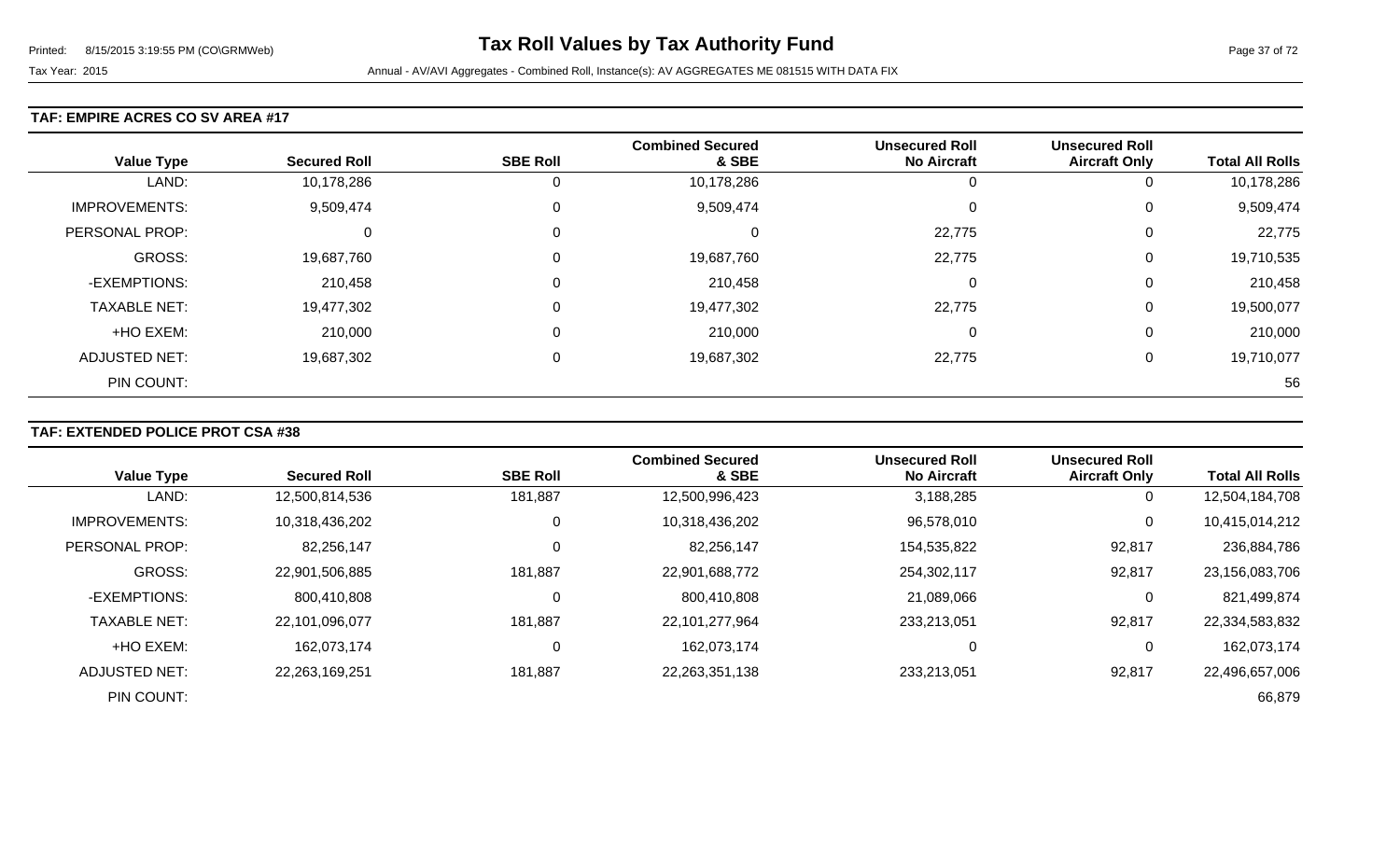### **TAF: FELTON FIRE PROT DIST**

| <b>Value Type</b>    | <b>Secured Roll</b> | <b>SBE Roll</b> | <b>Combined Secured</b><br>& SBE | <b>Unsecured Roll</b><br><b>No Aircraft</b> | <b>Unsecured Roll</b><br><b>Aircraft Only</b> | <b>Total All Rolls</b> |
|----------------------|---------------------|-----------------|----------------------------------|---------------------------------------------|-----------------------------------------------|------------------------|
| LAND:                | 424,635,630         | 0               | 424,635,630                      | 175,776                                     | 0                                             | 424,811,406            |
| <b>IMPROVEMENTS:</b> | 385,103,611         | 0               | 385,103,611                      | 10,185,092                                  | 0                                             | 395,288,703            |
| PERSONAL PROP:       | 1,121,088           | 0               | 1,121,088                        | 5,871,695                                   | 0                                             | 6,992,783              |
| <b>GROSS:</b>        | 810,860,329         | 0               | 810,860,329                      | 16,232,563                                  | 0                                             | 827,092,892            |
| -EXEMPTIONS:         | 63,017,345          | 0               | 63,017,345                       | 0                                           | 0                                             | 63,017,345             |
| <b>TAXABLE NET:</b>  | 747,842,984         | 0               | 747,842,984                      | 16,232,563                                  | 0                                             | 764,075,547            |
| +HO EXEM:            | 7,756,000           | 0               | 7,756,000                        | 0                                           | 0                                             | 7,756,000              |
| ADJUSTED NET:        | 755,598,984         | 0               | 755,598,984                      | 16,232,563                                  | 0                                             | 771,831,547            |
| PIN COUNT:           |                     |                 |                                  |                                             |                                               | 3,182                  |

# **TAF: HAPPY VALLEY SCH DIST GENL**

|                      |                     |                 | <b>Combined Secured</b> | <b>Unsecured Roll</b> | <b>Unsecured Roll</b> |                        |
|----------------------|---------------------|-----------------|-------------------------|-----------------------|-----------------------|------------------------|
| <b>Value Type</b>    | <b>Secured Roll</b> | <b>SBE Roll</b> | & SBE                   | <b>No Aircraft</b>    | <b>Aircraft Only</b>  | <b>Total All Rolls</b> |
| LAND:                | 140,709,576         |                 | 140,709,576             |                       | 0                     | 140,709,576            |
| IMPROVEMENTS:        | 130,908,089         | 0               | 130,908,089             | 107,535               | 0                     | 131,015,624            |
| PERSONAL PROP:       | 555,952             | 0               | 555,952                 | 614,652               | 0                     | 1,170,604              |
| GROSS:               | 272,173,617         |                 | 272,173,617             | 722,187               | 0                     | 272,895,804            |
| -EXEMPTIONS:         | 4,665,096           | 0               | 4,665,096               | $\Omega$              | 0                     | 4,665,096              |
| <b>TAXABLE NET:</b>  | 267,508,521         |                 | 267,508,521             | 722,187               | 0                     | 268,230,708            |
| +HO EXEM:            | 1,953,000           | 0               | 1,953,000               | 0                     | 0                     | 1,953,000              |
| <b>ADJUSTED NET:</b> | 269,461,521         | 0               | 269,461,521             | 722,187               | 0                     | 270,183,708            |
| PIN COUNT:           |                     |                 |                         |                       |                       | 618                    |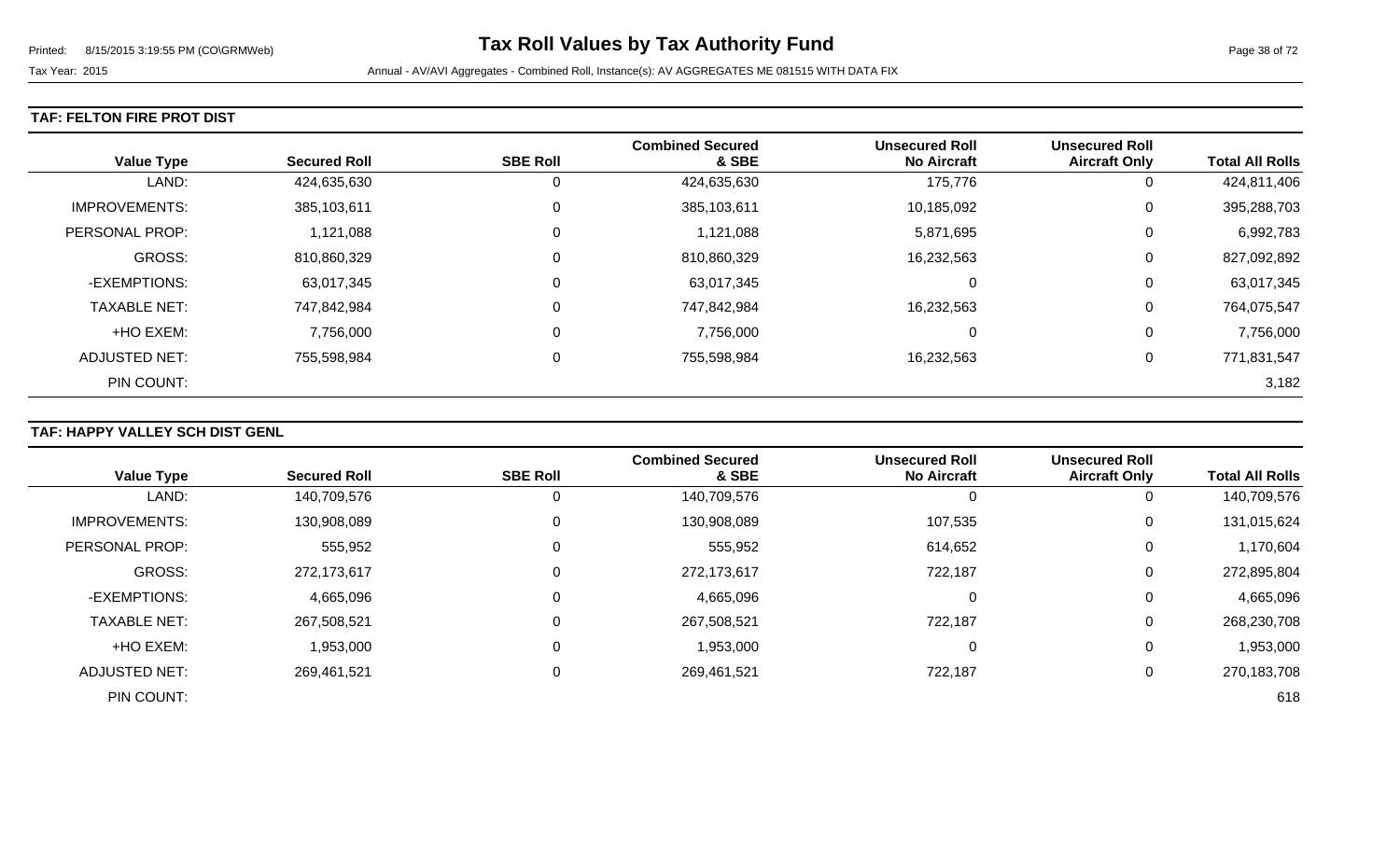### **TAF: HUCKLEBERRY WDS CO SV AREA #15**

| <b>Value Type</b>    | <b>Secured Roll</b> | <b>SBE Roll</b> | <b>Combined Secured</b><br>& SBE | <b>Unsecured Roll</b><br><b>No Aircraft</b> | <b>Unsecured Roll</b><br><b>Aircraft Only</b> | <b>Total All Rolls</b> |
|----------------------|---------------------|-----------------|----------------------------------|---------------------------------------------|-----------------------------------------------|------------------------|
|                      |                     |                 |                                  |                                             |                                               |                        |
| LAND:                | 9,547,451           | 0               | 9,547,451                        | υ                                           | υ                                             | 9,547,451              |
| <b>IMPROVEMENTS:</b> | 10,644,514          | 0               | 10,644,514                       | $\mathbf 0$                                 | U                                             | 10,644,514             |
| <b>GROSS:</b>        | 20,191,965          | 0               | 20,191,965                       | 0                                           | U                                             | 20,191,965             |
| -EXEMPTIONS:         | 364,478             | 0               | 364,478                          | 0                                           | 0                                             | 364,478                |
| <b>TAXABLE NET:</b>  | 19,827,487          | $\mathbf 0$     | 19,827,487                       | $\Omega$                                    | U                                             | 19,827,487             |
| +HO EXEM:            | 224,000             | 0               | 224,000                          | 0                                           | 0                                             | 224,000                |
| <b>ADJUSTED NET:</b> | 20,051,487          | 0               | 20,051,487                       | $\Omega$                                    | U                                             | 20,051,487             |
| PIN COUNT:           |                     |                 |                                  |                                             |                                               | 81                     |

### **TAF: HUTCHINSON RD CO SV AREA NO13**

| <b>Value Type</b>    | <b>Secured Roll</b> | <b>SBE Roll</b> | <b>Combined Secured</b><br>& SBE | <b>Unsecured Roll</b><br><b>No Aircraft</b> | <b>Unsecured Roll</b><br><b>Aircraft Only</b> | <b>Total All Rolls</b> |
|----------------------|---------------------|-----------------|----------------------------------|---------------------------------------------|-----------------------------------------------|------------------------|
| LAND:                | 53,584,334          | 0               | 53,584,334                       | 0                                           | 0                                             | 53,584,334             |
| <b>IMPROVEMENTS:</b> | 53,182,462          | 0               | 53,182,462                       | 0                                           | 0                                             | 53,182,462             |
| PERSONAL PROP:       |                     | $\Omega$        | 0                                | 24,231                                      | 0                                             | 24,231                 |
| GROSS:               | 106,766,796         | 0               | 106,766,796                      | 24,231                                      | 0                                             | 106,791,027            |
| -EXEMPTIONS:         | 800,063             | $\Omega$        | 800,063                          | 0                                           | 0                                             | 800,063                |
| <b>TAXABLE NET:</b>  | 105,966,733         | 0               | 105,966,733                      | 24,231                                      | 0                                             | 105,990,964            |
| +HO EXEM:            | 798,000             | 0               | 798,000                          | 0                                           | 0                                             | 798,000                |
| ADJUSTED NET:        | 106,764,733         | $\mathbf 0$     | 106,764,733                      | 24,231                                      | 0                                             | 106,788,964            |
| PIN COUNT:           |                     |                 |                                  |                                             |                                               | 198                    |

**TAF: JUVENILE HALL SCH SANTA CLARA** 

| Type<br>Value | Secured Ro      | <b>SBE Roll</b> | <b>Secured</b><br>Combined<br>& SBE | <b>Unsecured Roll</b><br><b>No Aircraft</b> | secured Roll<br>Uns<br><b>Aircraft Only</b> | <b>All Rolls</b><br>Tota |
|---------------|-----------------|-----------------|-------------------------------------|---------------------------------------------|---------------------------------------------|--------------------------|
| <b>LAND</b>   | 606<br>.483,068 |                 | 606,483,068                         | 35,080                                      |                                             | 606.<br>518.148          |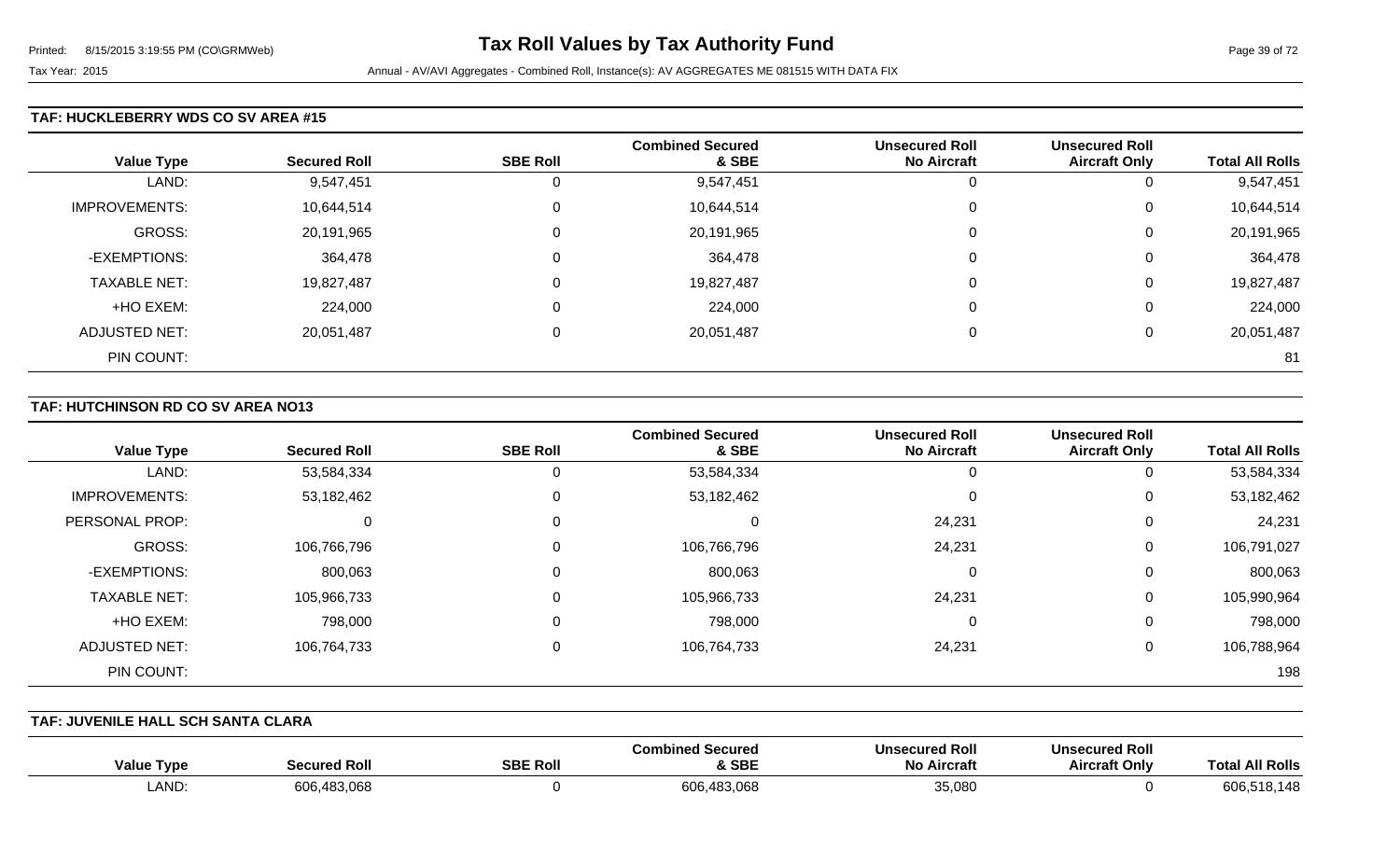| Printed:<br>8/15/2015 3:19:55 PM (CO\GRMWeb) |                                                                                                |   | <b>Tax Roll Values by Tax Authority Fund</b> |           |                | Page 40 of 72 |
|----------------------------------------------|------------------------------------------------------------------------------------------------|---|----------------------------------------------|-----------|----------------|---------------|
| Tax Year: 2015                               | Annual - AV/AVI Aggregates - Combined Roll, Instance(s): AV AGGREGATES ME 081515 WITH DATA FIX |   |                                              |           |                |               |
| <b>IMPROVEMENTS:</b>                         | 562,986,936                                                                                    | 0 | 562,986,936                                  | 955,085   | $\mathbf{0}$   | 563,942,021   |
| <b>PERSONAL PROP:</b>                        | 1,349,675                                                                                      | 0 | 1,349,675                                    | 1,479,190 | $\mathbf{0}$   | 2,828,865     |
| <b>GROSS:</b>                                | 1,170,819,679                                                                                  | 0 | 1,170,819,679                                | 2,469,355 | 0              | 1,173,289,034 |
| -EXEMPTIONS:                                 | 11,741,309                                                                                     | 0 | 11,741,309                                   | 0         | $\mathbf 0$    | 11,741,309    |
| <b>TAXABLE NET:</b>                          | 1,159,078,370                                                                                  | 0 | 1,159,078,370                                | 2,469,355 | 0              | 1,161,547,725 |
| +HO EXEM:                                    | 7,648,200                                                                                      | 0 | 7,648,200                                    |           | $\overline{0}$ | 7,648,200     |
| ADJUSTED NET:                                | 1,166,726,570                                                                                  | 0 | 1,166,726,570                                | 2,469,355 | 0              | 1,169,195,925 |
| PIN COUNT:                                   |                                                                                                |   |                                              |           |                | 2,525         |

# **TAF: LA SELVA REC & PARK DIST**

| <b>Value Type</b>    | <b>Secured Roll</b> | <b>SBE Roll</b> | <b>Combined Secured</b><br>& SBE | <b>Unsecured Roll</b><br><b>No Aircraft</b> | <b>Unsecured Roll</b><br><b>Aircraft Only</b> | <b>Total All Rolls</b> |
|----------------------|---------------------|-----------------|----------------------------------|---------------------------------------------|-----------------------------------------------|------------------------|
| LAND:                | 210,273,811         | 0               | 210,273,811                      |                                             | U                                             | 210,273,811            |
| <b>IMPROVEMENTS:</b> | 157,397,687         | $\overline{0}$  | 157,397,687                      | 34,996                                      | 0                                             | 157,432,683            |
| PERSONAL PROP:       | 4,000               | 0               | 4,000                            | 258,333                                     | 0                                             | 262,333                |
| <b>GROSS:</b>        | 367,675,498         | $\mathbf 0$     | 367,675,498                      | 293,329                                     | 0                                             | 367,968,827            |
| -EXEMPTIONS:         | 4,575,112           | 0               | 4,575,112                        | 0                                           | 0                                             | 4,575,112              |
| <b>TAXABLE NET:</b>  | 363,100,386         | $\mathbf 0$     | 363,100,386                      | 293,329                                     | 0                                             | 363,393,715            |
| +HO EXEM:            | 2,647,400           | 0               | 2,647,400                        | 0                                           | 0                                             | 2,647,400              |
| ADJUSTED NET:        | 365,747,786         | 0               | 365,747,786                      | 293,329                                     | 0                                             | 366,041,115            |
| PIN COUNT:           |                     |                 |                                  |                                             |                                               | 868                    |

### **TAF: LAKESIDE AREAWIDE**

|                   |                     |                 | <b>Combined Secured</b> | <b>Unsecured Roll</b> | <b>Unsecured Roll</b> |                        |
|-------------------|---------------------|-----------------|-------------------------|-----------------------|-----------------------|------------------------|
| <b>Value Type</b> | <b>Secured Roll</b> | <b>SBE Roll</b> | & SBE                   | <b>No Aircraft</b>    | <b>Aircraft Only</b>  | <b>Total All Rolls</b> |
| LAND:             | 164,151,627         |                 | 164, 151, 627           | 35,080                | O                     | 164,186,707            |
| IMPROVEMENTS:     | 151,833,818         |                 | 151,833,818             | 225,883               | 0                     | 152,059,701            |
| PERSONAL PROP:    | 1,318,175           |                 | 1,318,175               | 395,013               | 0                     | 1,713,188              |
| GROSS:            | 317,303,620         |                 | 317,303,620             | 655,976               | 0                     | 317,959,596            |
| -EXEMPTIONS:      | 4,505,150           |                 | 4,505,150               |                       | 0                     | 4,505,150              |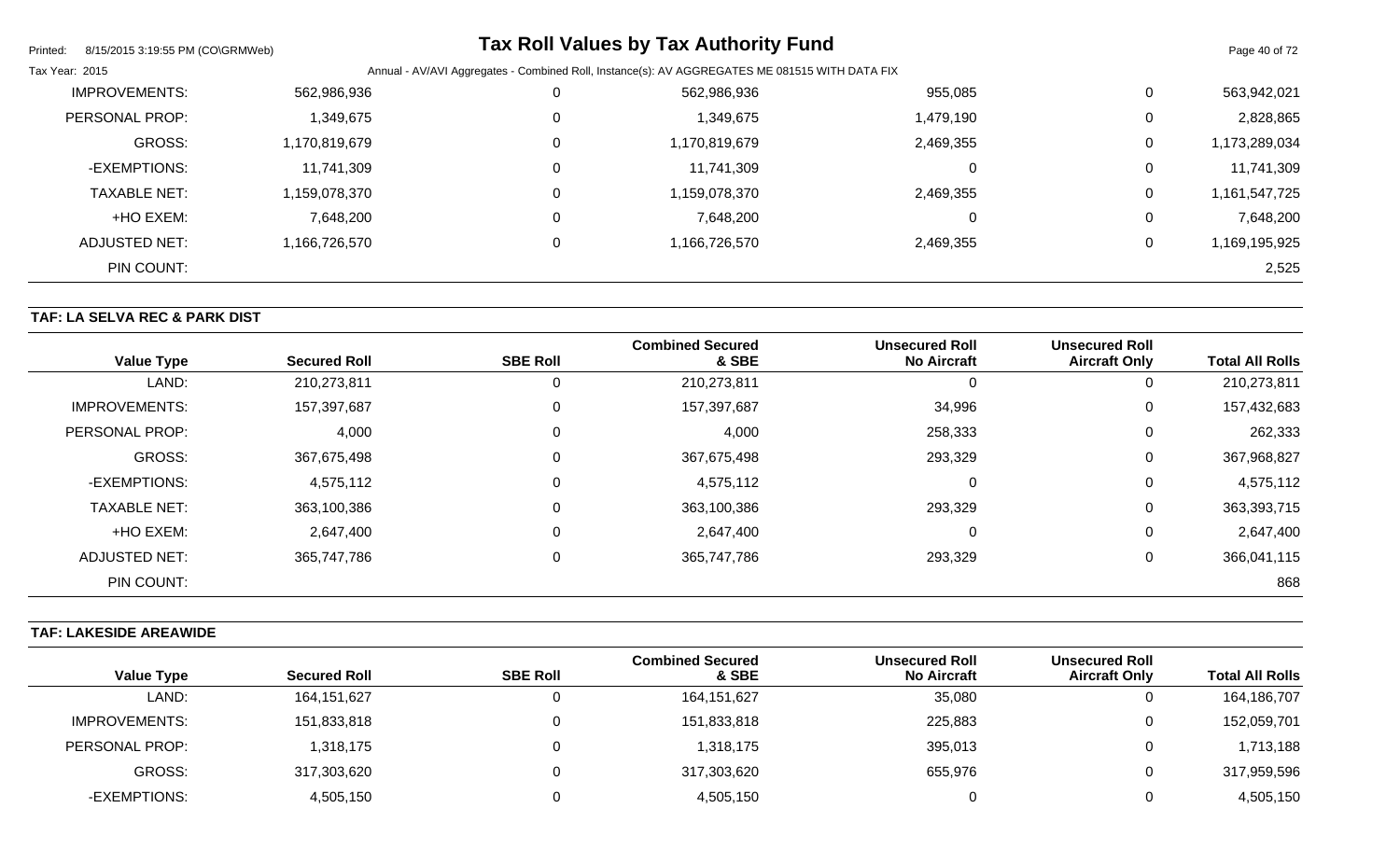| Printed:       | 8/15/2015 3:19:55 PM (CO\GRMWeb) |                                                                                                |  | <b>Tax Roll Values by Tax Authority Fund</b> |         |                | Page 41 of 72 |  |  |
|----------------|----------------------------------|------------------------------------------------------------------------------------------------|--|----------------------------------------------|---------|----------------|---------------|--|--|
| Tax Year: 2015 |                                  | Annual - AV/AVI Aggregates - Combined Roll, Instance(s): AV AGGREGATES ME 081515 WITH DATA FIX |  |                                              |         |                |               |  |  |
|                | <b>TAXABLE NET:</b>              | 312,798,470                                                                                    |  | 312,798,470                                  | 655,976 | $\mathbf{0}$   | 313,454,446   |  |  |
|                | +HO EXEM:                        | 1,946,000                                                                                      |  | 1,946,000                                    |         | $\overline{0}$ | 1,946,000     |  |  |
|                | ADJUSTED NET:                    | 314,744,470                                                                                    |  | 314,744,470                                  | 655,976 | $\mathbf{0}$   | 315,400,446   |  |  |
|                | PIN COUNT:                       |                                                                                                |  |                                              |         |                | 815           |  |  |

# **TAF: LAKESIDE SCH DIST TR-GEN**

| <b>Value Type</b>    | <b>Secured Roll</b> | <b>SBE Roll</b> | <b>Combined Secured</b><br>& SBE | <b>Unsecured Roll</b><br><b>No Aircraft</b> | <b>Unsecured Roll</b><br><b>Aircraft Only</b> | <b>Total All Rolls</b> |
|----------------------|---------------------|-----------------|----------------------------------|---------------------------------------------|-----------------------------------------------|------------------------|
| LAND:                | 164, 151, 627       | 0               | 164, 151, 627                    | 35,080                                      | 0                                             | 164,186,707            |
| <b>IMPROVEMENTS:</b> | 151,833,818         | 0               | 151,833,818                      | 225,883                                     | 0                                             | 152,059,701            |
| PERSONAL PROP:       | 1,318,175           | 0               | 1,318,175                        | 395,013                                     | 0                                             | 1,713,188              |
| <b>GROSS:</b>        | 317,303,620         | 0               | 317,303,620                      | 655,976                                     | 0                                             | 317,959,596            |
| -EXEMPTIONS:         | 4,505,150           | $\mathbf 0$     | 4,505,150                        | 0                                           | 0                                             | 4,505,150              |
| <b>TAXABLE NET:</b>  | 312,798,470         | $\Omega$        | 312,798,470                      | 655,976                                     | 0                                             | 313,454,446            |
| +HO EXEM:            | 1,946,000           | $\mathbf 0$     | 1,946,000                        | 0                                           | 0                                             | 1,946,000              |
| ADJUSTED NET:        | 314,744,470         | $\Omega$        | 314,744,470                      | 655,976                                     | 0                                             | 315,400,446            |
| PIN COUNT:           |                     |                 |                                  |                                             |                                               | 815                    |

# **TAF: LIVE OAK SCH DIST GENL**

| <b>Value Type</b>    | <b>Secured Roll</b> | <b>SBE Roll</b> | <b>Combined Secured</b><br>& SBE | <b>Unsecured Roll</b><br><b>No Aircraft</b> | <b>Unsecured Roll</b><br><b>Aircraft Only</b> | <b>Total All Rolls</b> |
|----------------------|---------------------|-----------------|----------------------------------|---------------------------------------------|-----------------------------------------------|------------------------|
| LAND:                | 1,863,331,181       | 83,608          | 1,863,414,789                    | 1,902,325                                   | 0                                             | 1,865,317,114          |
| <b>IMPROVEMENTS:</b> | 1,392,357,722       | 0               | 1,392,357,722                    | 25,997,111                                  | 0                                             | 1,418,354,833          |
| PERSONAL PROP:       | 4,581,440           | 0               | 4,581,440                        | 41,062,062                                  | 0                                             | 45,643,502             |
| <b>GROSS:</b>        | 3,260,270,343       | 83,608          | 3,260,353,951                    | 68,961,498                                  | 0                                             | 3,329,315,449          |
| -EXEMPTIONS:         | 63,190,927          | $\mathbf 0$     | 63,190,927                       | 3,989,183                                   | 0                                             | 67,180,110             |
| <b>TAXABLE NET:</b>  | 3,197,079,416       | 83,608          | 3,197,163,024                    | 64,972,315                                  | 0                                             | 3,262,135,339          |
| +HO EXEM:            | 21,287,295          | 0               | 21,287,295                       | 98,000                                      | 0                                             | 21,385,295             |
| ADJUSTED NET:        | 3,218,366,711       | 83,608          | 3,218,450,319                    | 65,070,315                                  | 0                                             | 3,283,520,634          |
| PIN COUNT:           |                     |                 |                                  |                                             |                                               | 8,965                  |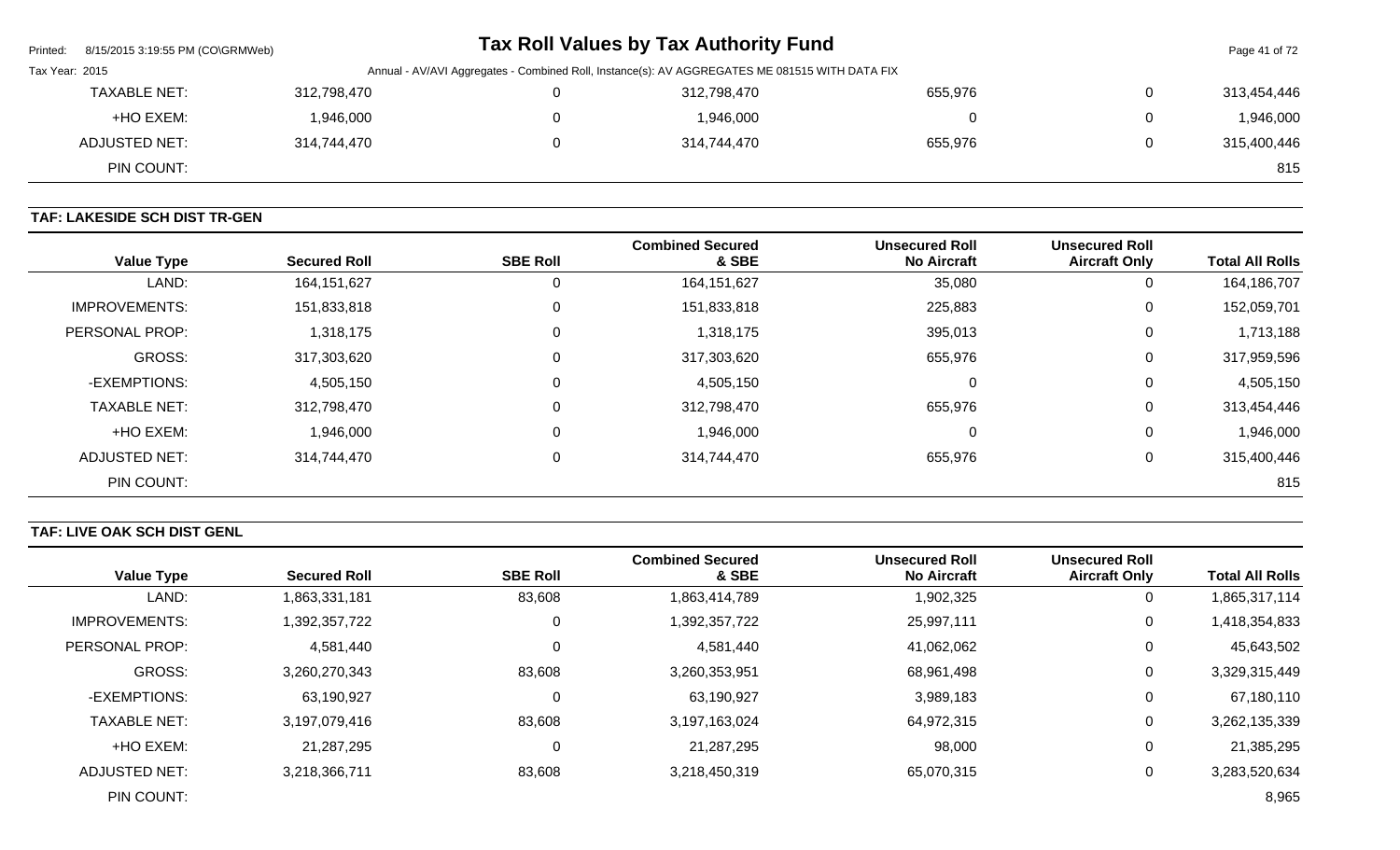### **TAF: LOMA PRIETA SCH AREAWIDE**

| <b>Value Type</b>    | <b>Secured Roll</b> | <b>SBE Roll</b> | <b>Combined Secured</b><br>& SBE | <b>Unsecured Roll</b><br><b>No Aircraft</b> | <b>Unsecured Roll</b><br><b>Aircraft Only</b> | <b>Total All Rolls</b> |
|----------------------|---------------------|-----------------|----------------------------------|---------------------------------------------|-----------------------------------------------|------------------------|
| LAND:                | 441,759,761         | 0               | 441,759,761                      |                                             | 0                                             | 441,759,761            |
| <b>IMPROVEMENTS:</b> | 410,226,458         | $\Omega$        | 410,226,458                      | 729,202                                     | 0                                             | 410,955,660            |
| PERSONAL PROP:       | 31,500              | $\Omega$        | 31,500                           | 1,084,177                                   | 0                                             | 1,115,677              |
| GROSS:               | 852,017,719         |                 | 852,017,719                      | 1,813,379                                   | 0                                             | 853,831,098            |
| -EXEMPTIONS:         | 7,222,159           | $\Omega$        | 7,222,159                        | $\Omega$                                    | 0                                             | 7,222,159              |
| <b>TAXABLE NET:</b>  | 844,795,560         | 0               | 844,795,560                      | 1,813,379                                   | 0                                             | 846,608,939            |
| +HO EXEM:            | 5,688,200           | $\Omega$        | 5,688,200                        | -0                                          | 0                                             | 5,688,200              |
| ADJUSTED NET:        | 850,483,760         | 0               | 850,483,760                      | 1,813,379                                   | 0                                             | 852,297,139            |
| PIN COUNT:           |                     |                 |                                  |                                             |                                               | 1,706                  |

# **TAF: LOMA PRIETA SCH DIST TR GENL**

|                      |                     |                 | <b>Combined Secured</b> | <b>Unsecured Roll</b> | <b>Unsecured Roll</b> |                        |
|----------------------|---------------------|-----------------|-------------------------|-----------------------|-----------------------|------------------------|
| <b>Value Type</b>    | <b>Secured Roll</b> | <b>SBE Roll</b> | & SBE                   | <b>No Aircraft</b>    | <b>Aircraft Only</b>  | <b>Total All Rolls</b> |
| LAND:                | 442,331,441         |                 | 442,331,441             | 0                     | O                     | 442,331,441            |
| <b>IMPROVEMENTS:</b> | 411,153,118         | 0               | 411,153,118             | 729,202               | 0                     | 411,882,320            |
| PERSONAL PROP:       | 31,500              | 0               | 31,500                  | 1,084,177             | 0                     | 1,115,677              |
| <b>GROSS:</b>        | 853,516,059         |                 | 853,516,059             | 1,813,379             | 0                     | 855,329,438            |
| -EXEMPTIONS:         | 7,236,159           |                 | 7,236,159               | 0                     | 0                     | 7,236,159              |
| <b>TAXABLE NET:</b>  | 846,279,900         |                 | 846,279,900             | 1,813,379             | 0                     | 848,093,279            |
| +HO EXEM:            | 5,702,200           |                 | 5,702,200               | 0                     | 0                     | 5,702,200              |
| <b>ADJUSTED NET:</b> | 851,982,100         |                 | 851,982,100             | 1,813,379             | 0                     | 853,795,479            |
| PIN COUNT:           |                     |                 |                         |                       |                       | 1,710                  |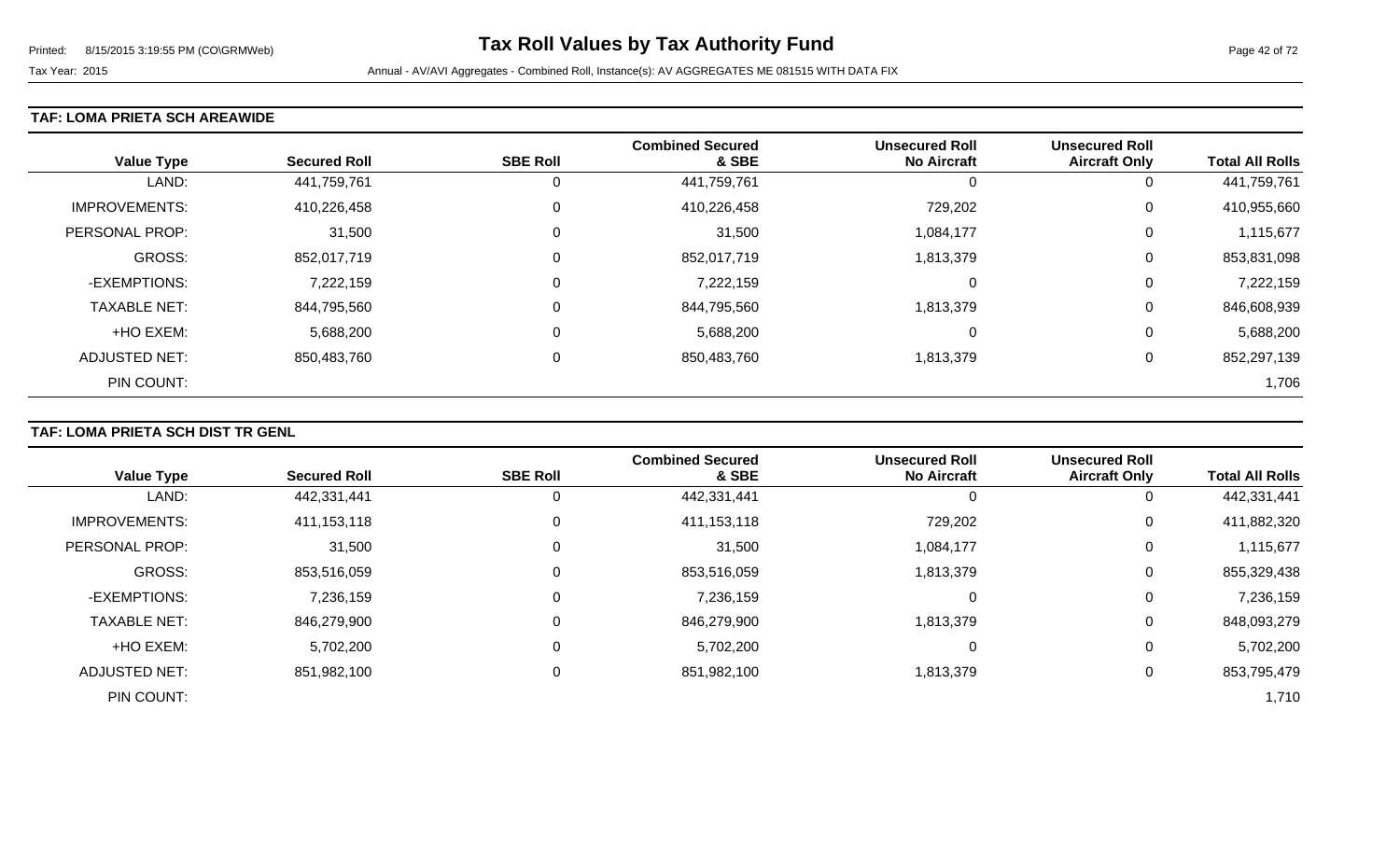### **TAF: LOMPICO CO WATER DIST TR GENL**

| <b>Value Type</b>    | <b>Secured Roll</b> | <b>SBE Roll</b> | <b>Combined Secured</b><br>& SBE | <b>Unsecured Roll</b><br><b>No Aircraft</b> | <b>Unsecured Roll</b><br><b>Aircraft Only</b> | <b>Total All Rolls</b> |
|----------------------|---------------------|-----------------|----------------------------------|---------------------------------------------|-----------------------------------------------|------------------------|
| LAND:                | 64,086,286          | U               | 64,086,286                       | U                                           | υ                                             | 64,086,286             |
| <b>IMPROVEMENTS:</b> | 51,540,467          | 0               | 51,540,467                       | 3,000                                       | U                                             | 51,543,467             |
| PERSONAL PROP:       | 0                   | $\overline{0}$  |                                  | 124,661                                     | 0                                             | 124,661                |
| <b>GROSS:</b>        | 115,626,753         | $\overline{0}$  | 115,626,753                      | 127,661                                     | 0                                             | 115,754,414            |
| -EXEMPTIONS:         | 3,054,624           | $\overline{0}$  | 3,054,624                        | $\Omega$                                    | 0                                             | 3,054,624              |
| <b>TAXABLE NET:</b>  | 112,572,129         | $\overline{0}$  | 112,572,129                      | 127,661                                     | 0                                             | 112,699,790            |
| +HO EXEM:            | ,743,000            | $\overline{0}$  | 1,743,000                        | 0                                           | 0                                             | 1,743,000              |
| <b>ADJUSTED NET:</b> | 114,315,129         | $\mathbf 0$     | 114,315,129                      | 127,661                                     | 0                                             | 114,442,790            |
| PIN COUNT:           |                     |                 |                                  |                                             |                                               | 1,660                  |

# **TAF: LOMPICO CO WATER DISTRICT BOND**

|                      | <b>Secured Roll</b> | <b>SBE Roll</b> | <b>Combined Secured</b><br>& SBE | <b>Unsecured Roll</b><br><b>No Aircraft</b> | <b>Unsecured Roll</b><br><b>Aircraft Only</b> | <b>Total All Rolls</b> |
|----------------------|---------------------|-----------------|----------------------------------|---------------------------------------------|-----------------------------------------------|------------------------|
| <b>Value Type</b>    |                     |                 |                                  |                                             |                                               |                        |
| LAND:                | 64,086,286          |                 | 64,086,286                       | 0                                           |                                               | 64,086,286             |
| <b>IMPROVEMENTS:</b> | 51,540,467          | 0               | 51,540,467                       | 3,000                                       | 0                                             | 51,543,467             |
| PERSONAL PROP:       |                     | 0               | 0                                | 124,661                                     | 0                                             | 124,661                |
| <b>GROSS:</b>        | 115,626,753         | $\Omega$        | 115,626,753                      | 127,661                                     | 0                                             | 115,754,414            |
| -EXEMPTIONS:         | 3,054,624           | 0               | 3,054,624                        | 0                                           | 0                                             | 3,054,624              |
| <b>TAXABLE NET:</b>  | 112,572,129         | 0               | 112,572,129                      | 127,661                                     | 0                                             | 112,699,790            |
| +HO EXEM:            | 1,743,000           | 0               | 1,743,000                        | 0                                           | 0                                             | 1,743,000              |
| <b>ADJUSTED NET:</b> | 114,315,129         | 0               | 114,315,129                      | 127,661                                     | 0                                             | 114,442,790            |
| PIN COUNT:           |                     |                 |                                  |                                             |                                               | 1,660                  |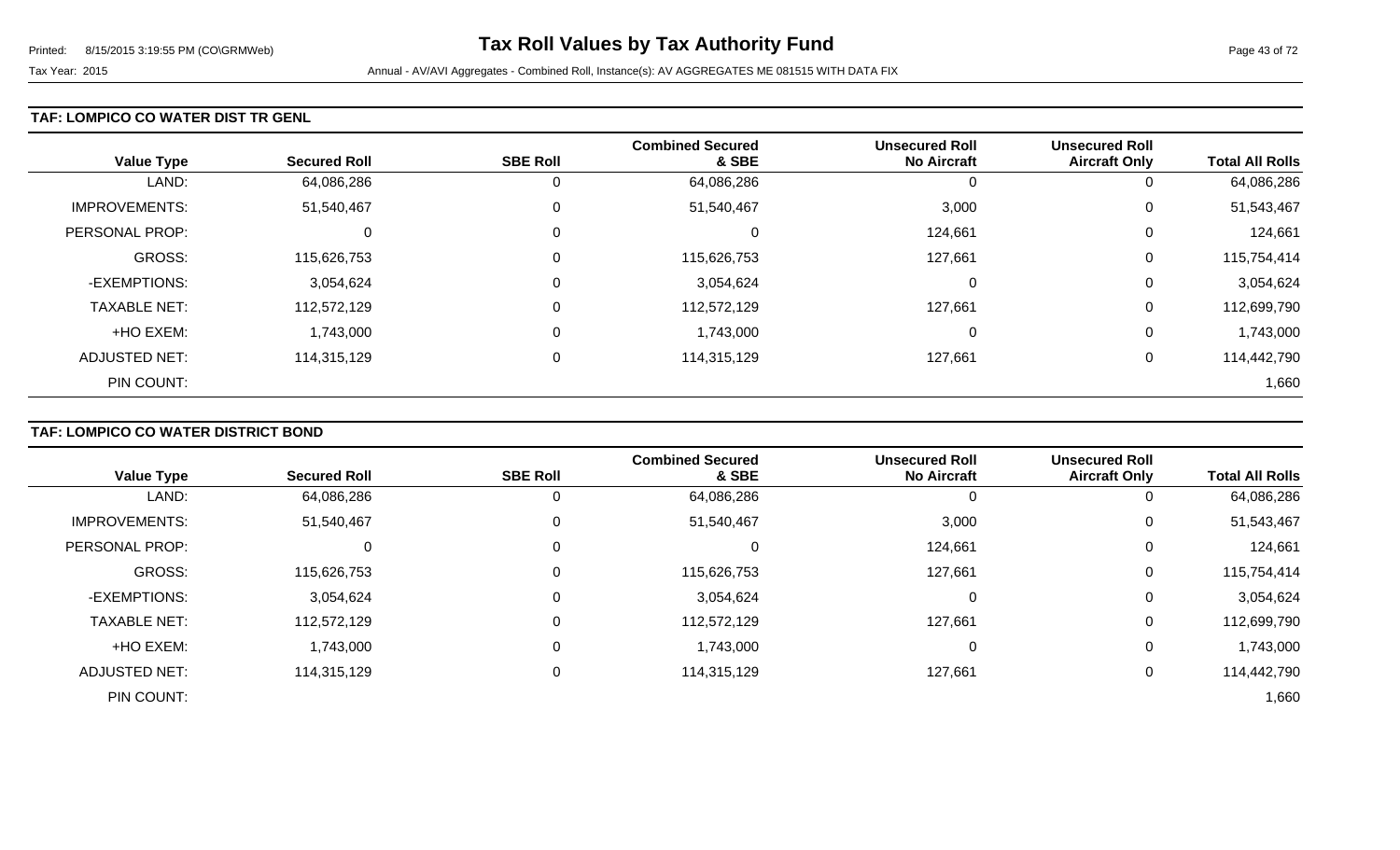### **TAF: LOS GATOS HIGH DIST TR GENL**

| <b>Value Type</b>    | <b>Secured Roll</b> | <b>SBE Roll</b> | <b>Combined Secured</b><br>& SBE | <b>Unsecured Roll</b><br><b>No Aircraft</b> | <b>Unsecured Roll</b><br><b>Aircraft Only</b> | <b>Total All Rolls</b> |
|----------------------|---------------------|-----------------|----------------------------------|---------------------------------------------|-----------------------------------------------|------------------------|
| LAND:                | 606,483,068         | U               | 606,483,068                      | 35,080                                      | U                                             | 606,518,148            |
| <b>IMPROVEMENTS:</b> | 562,986,936         | 0               | 562,986,936                      | 955,085                                     | 0                                             | 563,942,021            |
| PERSONAL PROP:       | ,349,675            | $\overline{0}$  | 1,349,675                        | 1,479,190                                   | 0                                             | 2,828,865              |
| GROSS:               | 1,170,819,679       | $\overline{0}$  | 1,170,819,679                    | 2,469,355                                   | 0                                             | 1,173,289,034          |
| -EXEMPTIONS:         | 11,741,309          | $\overline{0}$  | 11,741,309                       | $\Omega$                                    | 0                                             | 11,741,309             |
| <b>TAXABLE NET:</b>  | 1,159,078,370       | $\overline{0}$  | 1,159,078,370                    | 2,469,355                                   | 0                                             | 1,161,547,725          |
| +HO EXEM:            | 7,648,200           | $\overline{0}$  | 7,648,200                        | $\Omega$                                    | 0                                             | 7,648,200              |
| ADJUSTED NET:        | 1,166,726,570       | 0               | 1,166,726,570                    | 2,469,355                                   | 0                                             | 1,169,195,925          |
| PIN COUNT:           |                     |                 |                                  |                                             |                                               | 2,525                  |

# **TAF: MIDPENINSULA REGIONAL OS GO BONDS**

| <b>Value Type</b>    | <b>Secured Roll</b> | <b>SBE Roll</b> | <b>Combined Secured</b><br>& SBE | <b>Unsecured Roll</b><br><b>No Aircraft</b> | <b>Unsecured Roll</b><br><b>Aircraft Only</b> | <b>Total All Rolls</b> |
|----------------------|---------------------|-----------------|----------------------------------|---------------------------------------------|-----------------------------------------------|------------------------|
| LAND:                | 295,416             |                 | 295,416                          |                                             |                                               | 295,416                |
| <b>IMPROVEMENTS:</b> | 316,517             |                 | 316,517                          |                                             | 0                                             | 316,517                |
| GROSS:               | 611,933             |                 | 611,933                          |                                             |                                               | 611,933                |
| -EXEMPTIONS:         | 611,933             |                 | 611,933                          |                                             |                                               | 611,933                |
| PIN COUNT:           |                     |                 |                                  |                                             |                                               | 12                     |

### **TAF: MOUNTAIN SCH DIST GENL**

|                      |                     |                 | <b>Combined Secured</b> | <b>Unsecured Roll</b> | <b>Unsecured Roll</b> |                        |
|----------------------|---------------------|-----------------|-------------------------|-----------------------|-----------------------|------------------------|
| <b>Value Type</b>    | <b>Secured Roll</b> | <b>SBE Roll</b> | & SBE                   | <b>No Aircraft</b>    | <b>Aircraft Only</b>  | <b>Total All Rolls</b> |
| LAND:                | 128,249,495         |                 | 128,249,495             |                       |                       | 128,249,495            |
| <b>IMPROVEMENTS:</b> | 117,772,849         |                 | 117,772,849             | 3,636,722             | O                     | 121,409,571            |
| PERSONAL PROP:       | 129,491             |                 | 129,491                 | 1,091,989             |                       | 1,221,480              |
| <b>GROSS:</b>        | 246,151,835         |                 | 246,151,835             | 4,728,711             |                       | 250,880,546            |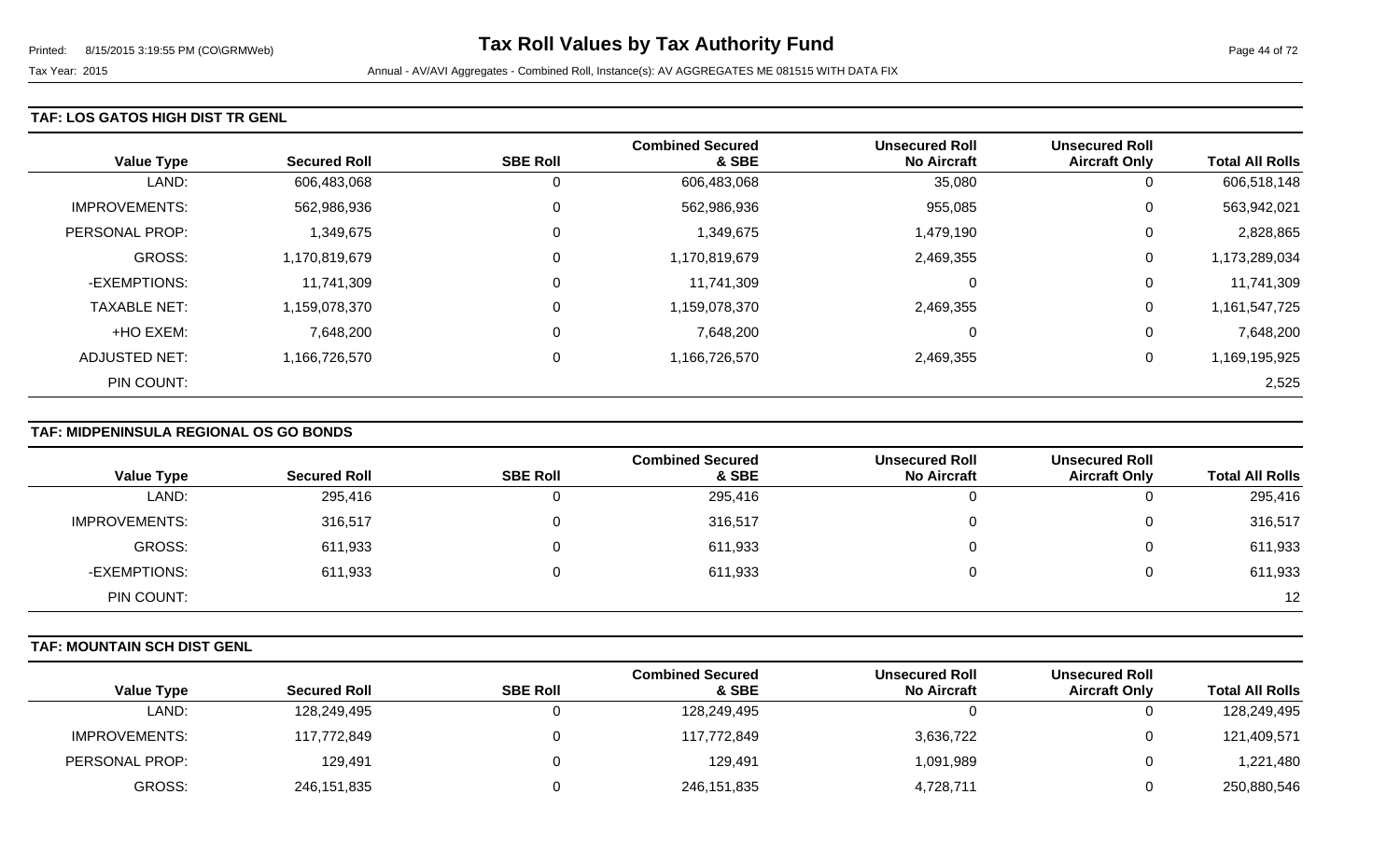| Printed:       | 8/15/2015 3:19:55 PM (CO\GRMWeb) |                                                                                                |  | <b>Tax Roll Values by Tax Authority Fund</b> |           |                | Page 45 of 72 |  |
|----------------|----------------------------------|------------------------------------------------------------------------------------------------|--|----------------------------------------------|-----------|----------------|---------------|--|
| Tax Year: 2015 |                                  | Annual - AV/AVI Aggregates - Combined Roll, Instance(s): AV AGGREGATES ME 081515 WITH DATA FIX |  |                                              |           |                |               |  |
|                | -EXEMPTIONS:                     | 3,849,872                                                                                      |  | 3,849,872                                    | 4,842     | $\mathbf 0$    | 3,854,714     |  |
|                | TAXABLE NET:                     | 242,301,963                                                                                    |  | 242,301,963                                  | 4,723,869 | $\overline{0}$ | 247,025,832   |  |
|                | +HO EXEM:                        | 1,841,000                                                                                      |  | 1,841,000                                    |           | $\overline{0}$ | 1,841,000     |  |
|                | <b>ADJUSTED NET:</b>             | 244,142,963                                                                                    |  | 244,142,963                                  | 4,723,869 | $\overline{0}$ | 248,866,832   |  |
|                | PIN COUNT:                       |                                                                                                |  |                                              |           |                | 716           |  |

### **TAF: OPAL CLIFFS REC & PARK DIST**

| <b>Value Type</b>     | <b>Secured Roll</b> | <b>SBE Roll</b> | <b>Combined Secured</b><br>& SBE | <b>Unsecured Roll</b><br><b>No Aircraft</b> | <b>Unsecured Roll</b><br><b>Aircraft Only</b> | <b>Total All Rolls</b> |
|-----------------------|---------------------|-----------------|----------------------------------|---------------------------------------------|-----------------------------------------------|------------------------|
| LAND:                 | 170,704,040         | 0               | 170,704,040                      |                                             | 0                                             | 170,704,040            |
| <b>IMPROVEMENTS:</b>  | 97,098,311          | 0               | 97,098,311                       | 619,105                                     | 0                                             | 97,717,416             |
| <b>PERSONAL PROP:</b> | 25,000              | 0               | 25,000                           | 1,005,722                                   | 0                                             | 1,030,722              |
| <b>GROSS:</b>         | 267,827,351         | 0               | 267,827,351                      | 1,624,827                                   | 0                                             | 269,452,178            |
| -EXEMPTIONS:          | 1,372,324           | 0               | 1,372,324                        | -0                                          | 0                                             | 1,372,324              |
| <b>TAXABLE NET:</b>   | 266,455,027         | 0               | 266,455,027                      | 1,624,827                                   | 0                                             | 268,079,854            |
| +HO EXEM:             | 1,205,400           | $\mathbf 0$     | 1,205,400                        | 0                                           | 0                                             | 1,205,400              |
| <b>ADJUSTED NET:</b>  | 267,660,427         | 0               | 267,660,427                      | 1,624,827                                   | 0                                             | 269,285,254            |
| PIN COUNT:            |                     |                 |                                  |                                             |                                               | 475                    |

# **TAF: PACIFIC SCH DIST GENL**

|                      |                     | <b>SBE Roll</b> | <b>Combined Secured</b><br>& SBE | <b>Unsecured Roll</b> | <b>Unsecured Roll</b> | <b>Total All Rolls</b> |
|----------------------|---------------------|-----------------|----------------------------------|-----------------------|-----------------------|------------------------|
| <b>Value Type</b>    | <b>Secured Roll</b> |                 |                                  | <b>No Aircraft</b>    | <b>Aircraft Only</b>  |                        |
| LAND:                | 63,981,475          | 7,623           | 63,989,098                       | 84,092                | 0                     | 64,073,190             |
| <b>IMPROVEMENTS:</b> | 52,042,982          | 0               | 52,042,982                       | 1,009,486             | 0                     | 53,052,468             |
| PERSONAL PROP:       | 712,235             |                 | 712,235                          | 2,560,960             | 0                     | 3,273,195              |
| GROSS:               | 116,736,692         | 7,623           | 116,744,315                      | 3,654,538             | 0                     | 120,398,853            |
| -EXEMPTIONS:         | 3,685,979           | 0               | 3,685,979                        | 1,904                 | 0                     | 3,687,883              |
| <b>TAXABLE NET:</b>  | 113,050,713         | 7,623           | 113,058,336                      | 3,652,634             | 0                     | 116,710,970            |
| +HO EXEM:            | 753,247             | 0               | 753,247                          |                       | 0                     | 753,247                |
| <b>ADJUSTED NET:</b> | 113,803,960         | 7,623           | 113,811,583                      | 3,652,634             | 0                     | 117,464,217            |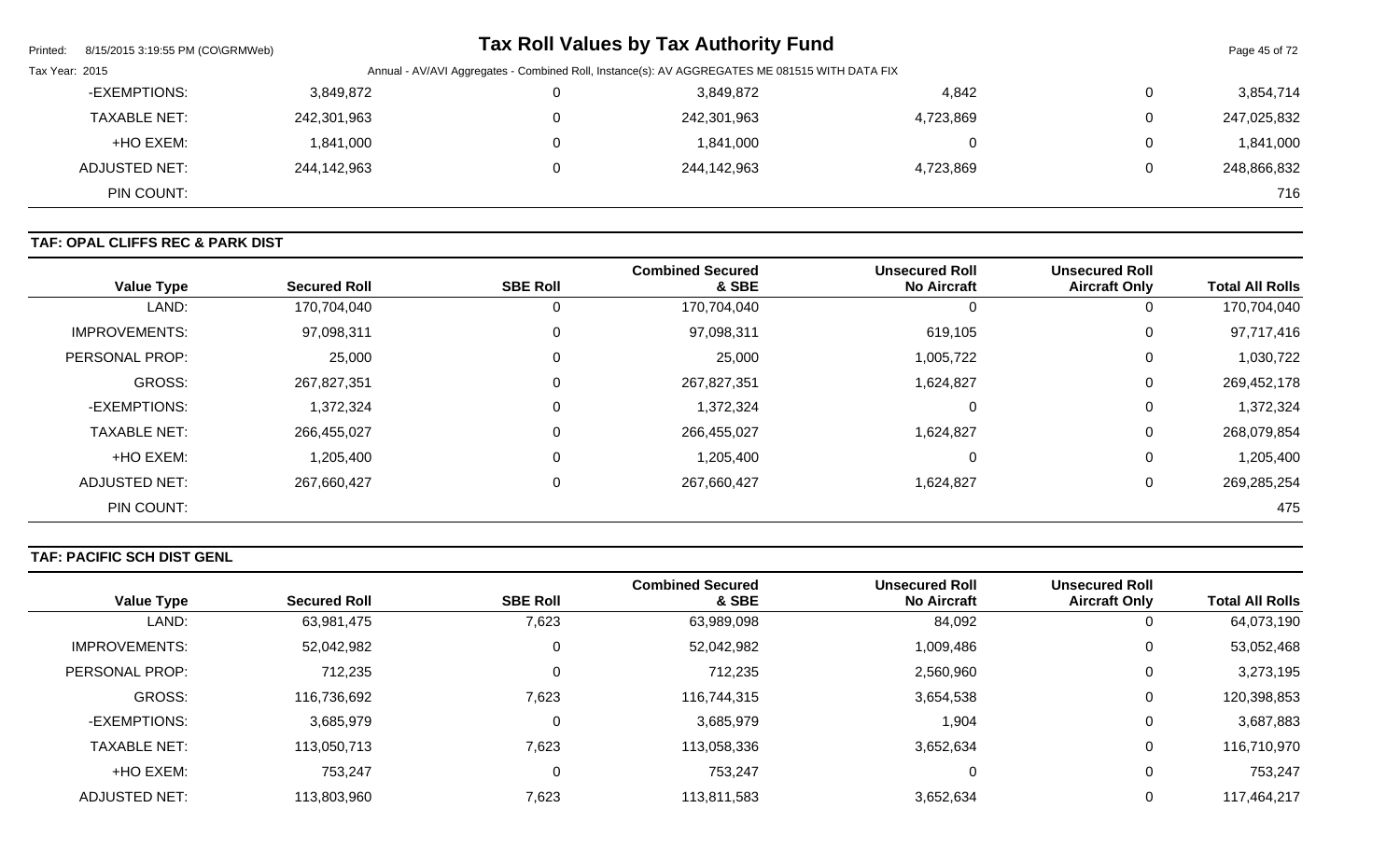# Printed: 8/15/2015 3:19:55 PM (CO\GRMWeb) **Tax Roll Values by Tax Authority Fund** Page 46 of 72

Tax Year: 2015 **Annual - AV/AVI Aggregates - Combined Roll**, Instance(s): AV AGGREGATES ME 081515 WITH DATA FIX

PIN COUNT: 658

| <b>Value Type</b>    | <b>Secured Roll</b> | <b>SBE Roll</b> | <b>Combined Secured</b><br>& SBE | <b>Unsecured Roll</b><br><b>No Aircraft</b> | <b>Unsecured Roll</b><br><b>Aircraft Only</b> | <b>Total All Rolls</b> |
|----------------------|---------------------|-----------------|----------------------------------|---------------------------------------------|-----------------------------------------------|------------------------|
| LAND:                | 6,887,405,203       | 123,397         | 6,887,528,600                    | 5,400,430                                   | 0                                             | 6,892,929,030          |
| <b>IMPROVEMENTS:</b> | 5,883,372,025       | 0               | 5,883,372,025                    | 108,671,223                                 | 0                                             | 5,992,043,248          |
| PERSONAL PROP:       | 77,493,075          | 0               | 77,493,075                       | 192,063,551                                 | 26,510,257                                    | 296,066,883            |
| GROSS:               | 12,848,270,303      | 123,397         | 12,848,393,700                   | 306,135,204                                 | 26,510,257                                    | 13,181,039,161         |
| -EXEMPTIONS:         | 498,114,607         | 0               | 498,114,607                      | 9,752,760                                   | 451,244                                       | 508,318,611            |
| <b>TAXABLE NET:</b>  | 12,350,155,696      | 123,397         | 12,350,279,093                   | 296,382,444                                 | 26,059,013                                    | 12,672,720,550         |
| +HO EXEM:            | 82,762,332          | 0               | 82,762,332                       |                                             | 0                                             | 82,762,332             |
| ADJUSTED NET:        | 12,432,918,028      | 123,397         | 12,433,041,425                   | 296,382,444                                 | 26,059,013                                    | 12,755,482,882         |
| PIN COUNT:           |                     |                 |                                  |                                             |                                               | 34,517                 |

### **TAF: PAJARO DUNES CO SVC AREA #4**

|                      |                     |                 | <b>Combined Secured</b> | <b>Unsecured Roll</b> | <b>Unsecured Roll</b> |                        |
|----------------------|---------------------|-----------------|-------------------------|-----------------------|-----------------------|------------------------|
| <b>Value Type</b>    | <b>Secured Roll</b> | <b>SBE Roll</b> | & SBE                   | <b>No Aircraft</b>    | <b>Aircraft Only</b>  | <b>Total All Rolls</b> |
| LAND:                | 220,896,886         |                 | 220,896,886             |                       | 0                     | 220,896,886            |
| <b>IMPROVEMENTS:</b> | 136,696,003         |                 | 136,696,003             | 483,570               | 0                     | 137, 179, 573          |
| PERSONAL PROP:       | 149,814             |                 | 149,814                 | 44,474                | 0                     | 194,288                |
| GROSS:               | 357,742,703         |                 | 357,742,703             | 528,044               | 0                     | 358,270,747            |
| -EXEMPTIONS:         | 261,259             |                 | 261,259                 |                       | 0                     | 261,259                |
| <b>TAXABLE NET:</b>  | 357,481,444         |                 | 357,481,444             | 528,044               | 0                     | 358,009,488            |
| +HO EXEM:            | 133,000             |                 | 133,000                 | 0                     | 0                     | 133,000                |
| <b>ADJUSTED NET:</b> | 357,614,444         |                 | 357,614,444             | 528,044               | 0                     | 358,142,488            |
| PIN COUNT:           |                     |                 |                         |                       |                       | 636                    |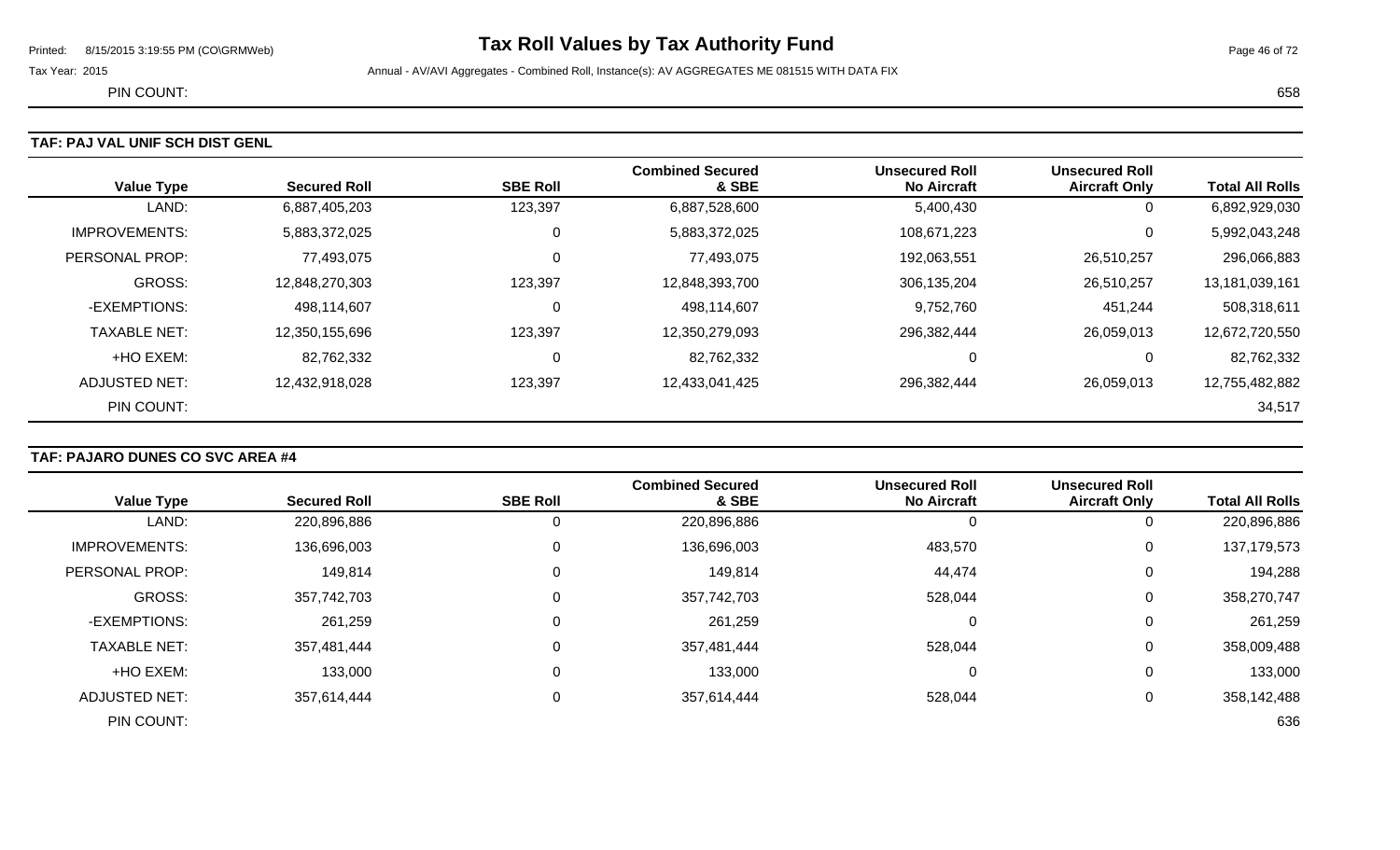### **TAF: PAJARO STORM DRAIN MAINT DIST**

| <b>Value Type</b>    | <b>Secured Roll</b> | <b>SBE Roll</b> | <b>Combined Secured</b><br>& SBE | <b>Unsecured Roll</b><br><b>No Aircraft</b> | <b>Unsecured Roll</b><br><b>Aircraft Only</b> | <b>Total All Rolls</b> |
|----------------------|---------------------|-----------------|----------------------------------|---------------------------------------------|-----------------------------------------------|------------------------|
| LAND:                | 2,982,382,232       | 31,120          | 2,982,413,352                    | 4,991,521                                   | 0                                             | 2,987,404,873          |
| <b>IMPROVEMENTS:</b> | 2,979,874,538       | 0               | 2,979,874,538                    | 94,748,930                                  | 0                                             | 3,074,623,468          |
| PERSONAL PROP:       | 70,075,462          | 0               | 70,075,462                       | 163,174,232                                 | 26,510,257                                    | 259,759,951            |
| <b>GROSS:</b>        | 6,032,332,232       | 31,120          | 6,032,363,352                    | 262,914,683                                 | 26,510,257                                    | 6,321,788,292          |
| -EXEMPTIONS:         | 363,489,375         | 0               | 363,489,375                      | 8,191,228                                   | 451,244                                       | 372,131,847            |
| <b>TAXABLE NET:</b>  | 5,668,842,857       | 31,120          | 5,668,873,977                    | 254,723,455                                 | 26,059,013                                    | 5,949,656,445          |
| +HO EXEM:            | 44,657,103          | 0               | 44,657,103                       | 0                                           | 0                                             | 44,657,103             |
| ADJUSTED NET:        | 5,713,499,960       | 31,120          | 5,713,531,080                    | 254,723,455                                 | 26,059,013                                    | 5,994,313,548          |
| PIN COUNT:           |                     |                 |                                  |                                             |                                               | 19,515                 |

# **TAF: PAJARO VALLEY FIRE PROTECTION DIST G**

|                      |                     |                 | <b>Combined Secured</b> | <b>Unsecured Roll</b> | <b>Unsecured Roll</b> |                        |
|----------------------|---------------------|-----------------|-------------------------|-----------------------|-----------------------|------------------------|
| <b>Value Type</b>    | <b>Secured Roll</b> | <b>SBE Roll</b> | & SBE                   | <b>No Aircraft</b>    | <b>Aircraft Only</b>  | <b>Total All Rolls</b> |
| LAND:                | 748,340,488         | 0               | 748,340,488             | 640,044               | 0                     | 748,980,532            |
| <b>IMPROVEMENTS:</b> | 695,106,063         | 0               | 695,106,063             | 10,489,500            | 0                     | 705,595,563            |
| PERSONAL PROP:       | 15,216,972          | 0               | 15,216,972              | 27,616,298            | 0                     | 42,833,270             |
| <b>GROSS:</b>        | 1,458,663,523       | $\mathbf 0$     | 1,458,663,523           | 38,745,842            | 0                     | 1,497,409,365          |
| -EXEMPTIONS:         | 133,114,510         | 0               | 133,114,510             | 875,854               | 0                     | 133,990,364            |
| <b>TAXABLE NET:</b>  | 1,325,549,013       | $\mathbf{0}$    | 1,325,549,013           | 37,869,988            | $\mathbf 0$           | 1,363,419,001          |
| +HO EXEM:            | 13,521,200          | 0               | 13,521,200              | 0                     | 0                     | 13,521,200             |
| <b>ADJUSTED NET:</b> | 1,339,070,213       | 0               | 1,339,070,213           | 37,869,988            | 0                     | 1,376,940,201          |
| PIN COUNT:           |                     |                 |                         |                       |                       | 4,538                  |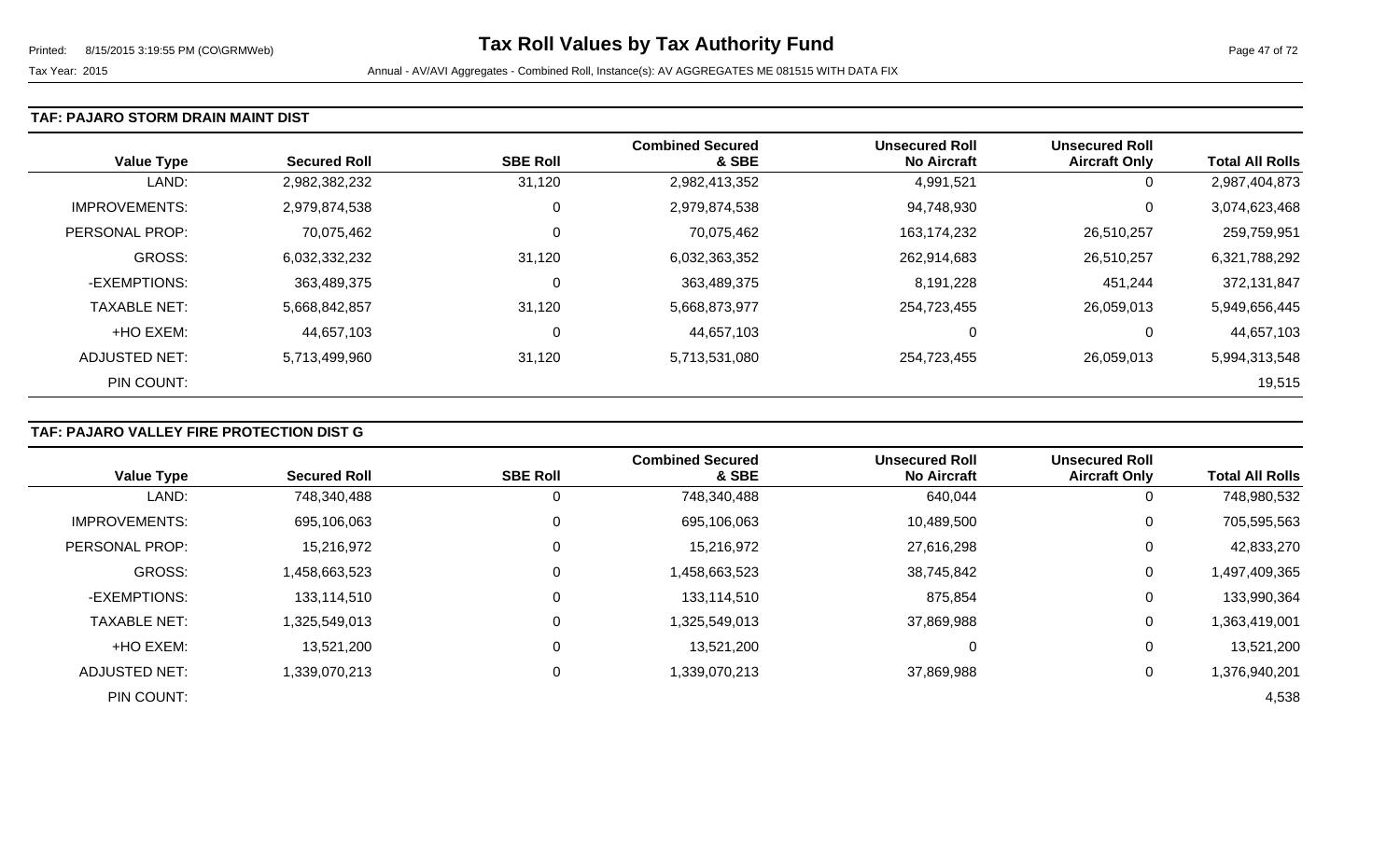### **TAF: PAJARO VALLEY PUB CEM DIST**

|                      |                     |                 | <b>Combined Secured</b> | <b>Unsecured Roll</b> | <b>Unsecured Roll</b> |                        |
|----------------------|---------------------|-----------------|-------------------------|-----------------------|-----------------------|------------------------|
| <b>Value Type</b>    | <b>Secured Roll</b> | <b>SBE Roll</b> | & SBE                   | <b>No Aircraft</b>    | <b>Aircraft Only</b>  | <b>Total All Rolls</b> |
| LAND:                | 3,437,820,226       | 31,120          | 3,437,851,346           | 4,991,521             | 0                     | 3,442,842,867          |
| <b>IMPROVEMENTS:</b> | 3,409,506,364       | 0               | 3,409,506,364           | 94,238,716            | 0                     | 3,503,745,080          |
| PERSONAL PROP:       | 69,712,695          | $\mathbf 0$     | 69,712,695              | 170,023,348           | 26,510,257            | 266,246,300            |
| <b>GROSS:</b>        | 6,917,039,285       | 31,120          | 6,917,070,405           | 269,253,585           | 26,510,257            | 7,212,834,247          |
| -EXEMPTIONS:         | 367,355,417         | 0               | 367, 355, 417           | 7,326,483             | 451,244               | 375,133,144            |
| <b>TAXABLE NET:</b>  | 6,549,683,868       | 31,120          | 6,549,714,988           | 261,927,102           | 26,059,013            | 6,837,701,103          |
| +HO EXEM:            | 51,094,303          | 0               | 51,094,303              | 0                     | 0                     | 51,094,303             |
| ADJUSTED NET:        | 6,600,778,171       | 31,120          | 6,600,809,291           | 261,927,102           | 26,059,013            | 6,888,795,406          |
| PIN COUNT:           |                     |                 |                         |                       |                       | 21,614                 |

### **TAF: PLACE DE MER CO SERV AREA #2**

|                      |                     |                 | <b>Combined Secured</b> | <b>Unsecured Roll</b> | <b>Unsecured Roll</b> |                        |
|----------------------|---------------------|-----------------|-------------------------|-----------------------|-----------------------|------------------------|
| <b>Value Type</b>    | <b>Secured Roll</b> | <b>SBE Roll</b> | & SBE                   | <b>No Aircraft</b>    | <b>Aircraft Only</b>  | <b>Total All Rolls</b> |
| LAND:                | 45,971,540          |                 | 45,971,540              |                       | O                     | 45,971,540             |
| <b>IMPROVEMENTS:</b> | 22,862,626          |                 | 22,862,626              | 0                     | 0                     | 22,862,626             |
| <b>GROSS:</b>        | 68,834,166          |                 | 68,834,166              | 0                     | 0                     | 68,834,166             |
| -EXEMPTIONS:         | 124,577             |                 | 124,577                 |                       | 0                     | 124,577                |
| <b>TAXABLE NET:</b>  | 68,709,589          |                 | 68,709,589              | 0                     | 0                     | 68,709,589             |
| +HO EXEM:            | 119,000             |                 | 119,000                 | 0                     | 0                     | 119,000                |
| ADJUSTED NET:        | 68,828,589          |                 | 68,828,589              |                       | 0                     | 68,828,589             |
| PIN COUNT:           |                     |                 |                         |                       |                       | 111                    |

#### **TAF: RAILROAD UNITARY REV & TAX 100.95**

| <b>Value Type</b> | Secured Rol | <b>SBE Roll</b> | <b>Combined Secured</b><br>& SBE | <b>Unsecured Roll</b><br><b>No Aircraft</b> | <b>Unsecured Roll</b><br><b>Aircraft Only</b> | –<br><b>All Rolls</b><br>Γota |
|-------------------|-------------|-----------------|----------------------------------|---------------------------------------------|-----------------------------------------------|-------------------------------|
| LAND:             |             | 499,047         | ,499,047                         |                                             |                                               | ,499,047                      |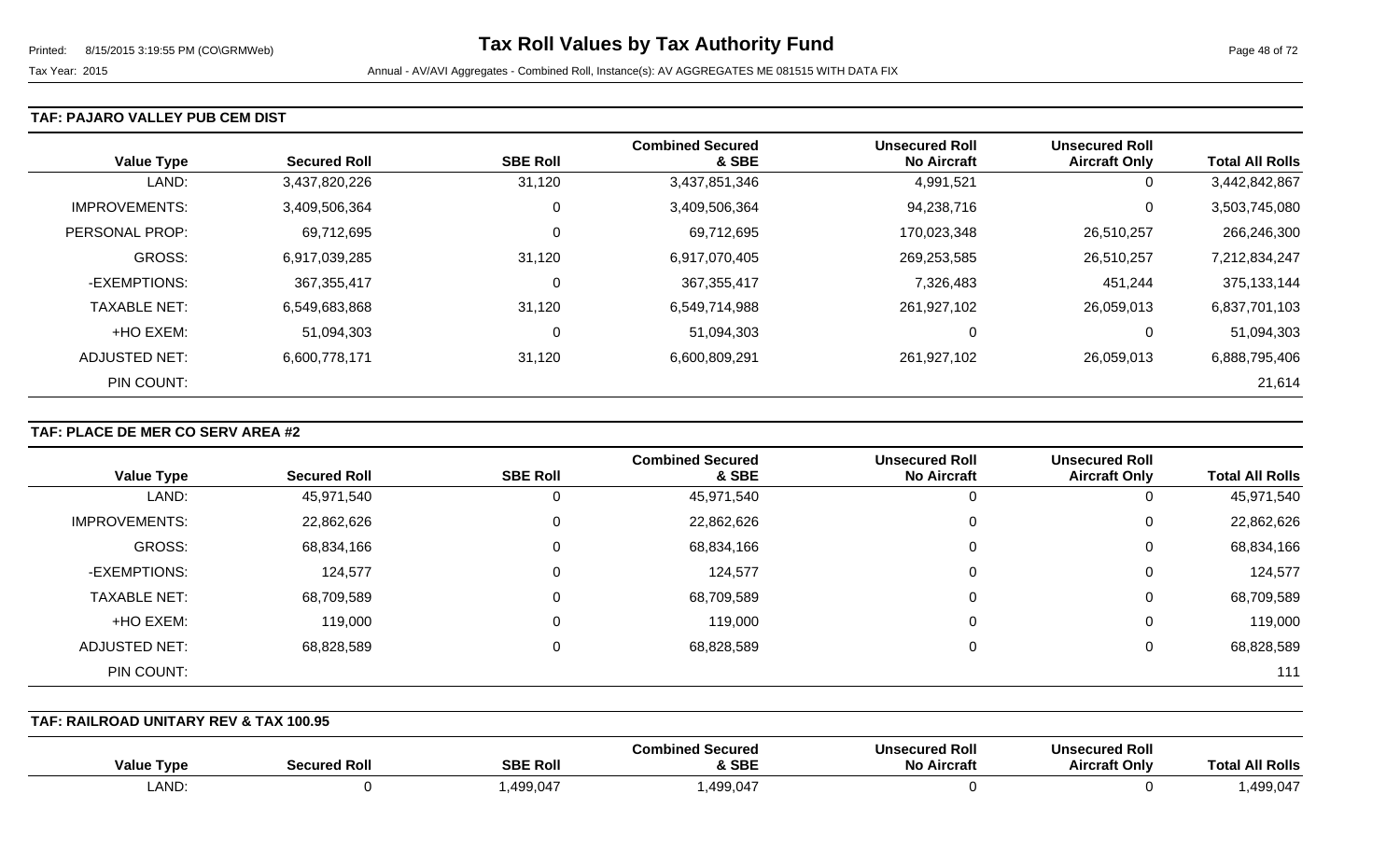| Printed:<br>8/15/2015 3:19:55 PM (CO\GRMWeb)                                                                     |          |           | <b>Tax Roll Values by Tax Authority Fund</b> |  |              | Page 49 of 72 |
|------------------------------------------------------------------------------------------------------------------|----------|-----------|----------------------------------------------|--|--------------|---------------|
| Annual - AV/AVI Aggregates - Combined Roll, Instance(s): AV AGGREGATES ME 081515 WITH DATA FIX<br>Tax Year: 2015 |          |           |                                              |  |              |               |
| <b>IMPROVEMENTS:</b>                                                                                             | $\Omega$ | 980,261   | 980,261                                      |  | $\Omega$     | 980,261       |
| PERSONAL PROP:                                                                                                   | $\Omega$ | 741,763   | 741,763                                      |  | 0            | 741,763       |
| GROSS:                                                                                                           | $\Omega$ | 3,221,071 | 3,221,071                                    |  | 0            | 3,221,071     |
| <b>TAXABLE NET:</b>                                                                                              | $\Omega$ | 3,221,071 | 3,221,071                                    |  | $\mathbf{0}$ | 3,221,071     |
| <b>ADJUSTED NET:</b>                                                                                             | 0        | 3,221,071 | 3,221,071                                    |  | 0            | 3,221,071     |
| PIN COUNT:                                                                                                       |          |           |                                              |  |              | 3             |

# **TAF: RDA PASS THRU TO SCHOOLS IMPOUND**

| <b>Value Type</b>    | <b>Secured Roll</b> | <b>SBE Roll</b> | <b>Combined Secured</b><br>& SBE | <b>Unsecured Roll</b><br><b>No Aircraft</b> | <b>Unsecured Roll</b><br><b>Aircraft Only</b> | <b>Total All Rolls</b> |
|----------------------|---------------------|-----------------|----------------------------------|---------------------------------------------|-----------------------------------------------|------------------------|
| LAND:                | 1,364,248,381       | 64,687          | 1,364,313,068                    | 32,233                                      | 0                                             | 1,364,345,301          |
| <b>IMPROVEMENTS:</b> | 1,243,287,212       | 0               | 1,243,287,212                    | 1,600,083                                   | 0                                             | 1,244,887,295          |
| PERSONAL PROP:       | 2,675,829           | 0               | 2,675,829                        | 5,283,946                                   | 0                                             | 7,959,775              |
| <b>GROSS:</b>        | 2,610,211,422       | 64,687          | 2,610,276,109                    | 6,916,262                                   | 0                                             | 2,617,192,371          |
| -EXEMPTIONS:         | 64,626,928          | $\mathbf 0$     | 64,626,928                       | 23,119                                      | $\mathbf 0$                                   | 64,650,047             |
| <b>TAXABLE NET:</b>  | 2,545,584,494       | 64,687          | 2,545,649,181                    | 6,893,143                                   | 0                                             | 2,552,542,324          |
| +HO EXEM:            | 27,405,000          | $\mathbf 0$     | 27,405,000                       | 0                                           | 0                                             | 27,405,000             |
| ADJUSTED NET:        | 2,572,989,494       | 64,687          | 2,573,054,181                    | 6,893,143                                   | $\mathbf 0$                                   | 2,579,947,324          |
| PIN COUNT:           |                     |                 |                                  |                                             |                                               | 13,803                 |

**TAF: REC & PARKS - CO SERV AREA #11** 

|                      |                     |                 | <b>Combined Secured</b> | <b>Unsecured Roll</b> | <b>Unsecured Roll</b> |                        |
|----------------------|---------------------|-----------------|-------------------------|-----------------------|-----------------------|------------------------|
| <b>Value Type</b>    | <b>Secured Roll</b> | <b>SBE Roll</b> | & SBE                   | <b>No Aircraft</b>    | <b>Aircraft Only</b>  | <b>Total All Rolls</b> |
| LAND:                | 11,457,364,213      | 181,887         | 11,457,546,100          | 3,188,285             | 0                     | 11,460,734,385         |
| <b>IMPROVEMENTS:</b> | 9,481,288,602       |                 | 9,481,288,602           | 95,088,459            | 0                     | 9,576,377,061          |
| PERSONAL PROP:       | 81,774,541          |                 | 81,774,541              | 150,518,719           | 92,817                | 232,386,077            |
| GROSS:               | 21,020,427,356      | 181,887         | 21,020,609,243          | 248,795,463           | 92,817                | 21,269,497,523         |
| -EXEMPTIONS:         | 764,359,317         |                 | 764,359,317             | 21,080,947            | 0                     | 785,440,264            |
| <b>TAXABLE NET:</b>  | 20,256,068,039      | 181,887         | 20,256,249,926          | 227,714,516           | 92,817                | 20,484,057,259         |
| +HO EXEM:            | 145,266,174         |                 | 145,266,174             |                       |                       | 145,266,174            |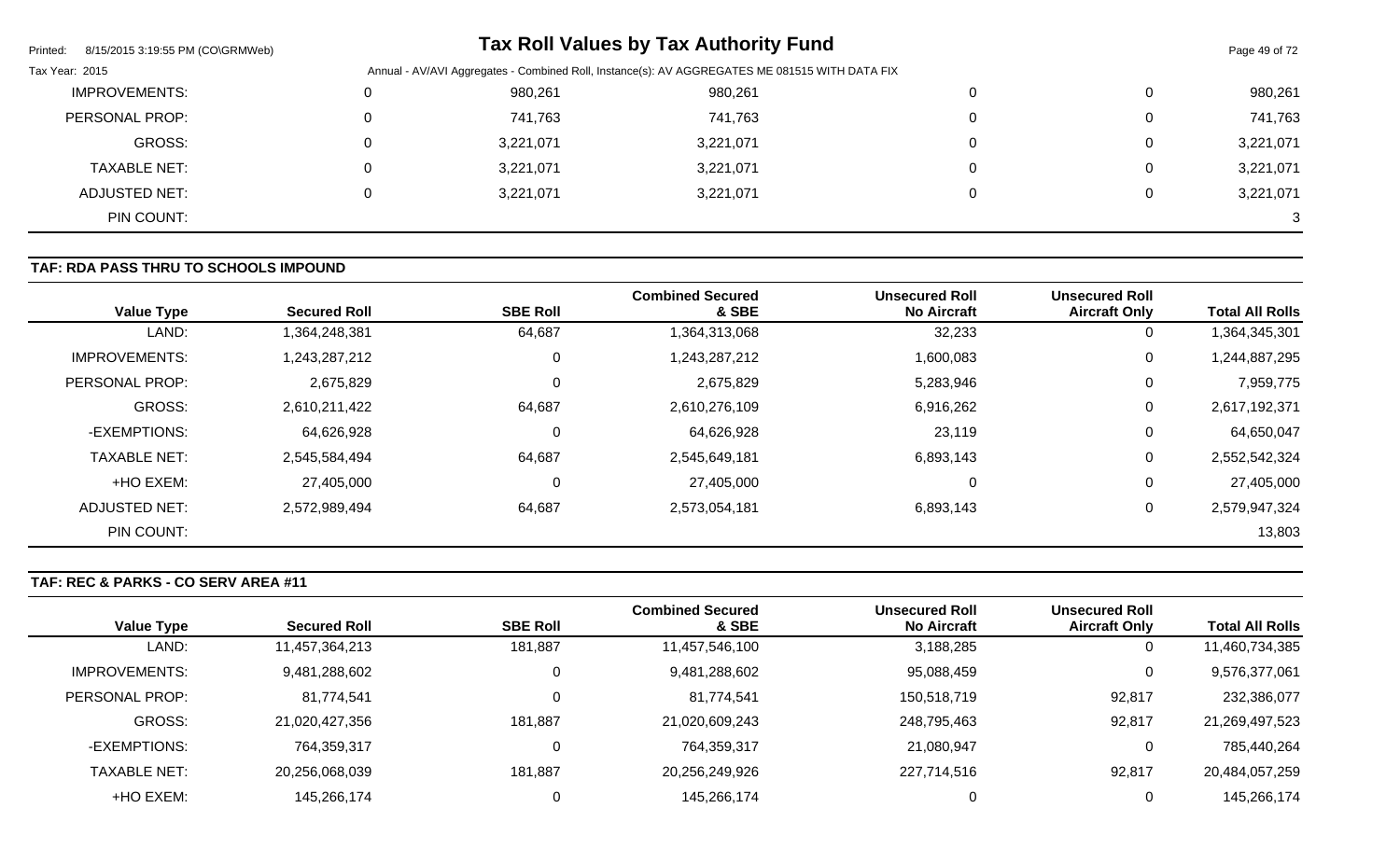|                | Printed: 8/15/2015 3:19:55 PM (CO\GRMWeb) |                |         | Tax Roll Values by Tax Authority Fund                                                          |             |        | Page 50 of 72  |
|----------------|-------------------------------------------|----------------|---------|------------------------------------------------------------------------------------------------|-------------|--------|----------------|
| Tax Year: 2015 |                                           |                |         | Annual - AV/AVI Aggregates - Combined Roll, Instance(s): AV AGGREGATES ME 081515 WITH DATA FIX |             |        |                |
|                | ADJUSTED NET:                             | 20,401,334,213 | 181,887 | 20,401,516,100                                                                                 | 227,714,516 | 92,817 | 20,629,323,433 |
|                | PIN COUNT:                                |                |         |                                                                                                |             |        | 58,680         |
|                |                                           |                |         |                                                                                                |             |        |                |

### **TAF: ROBAK DR CO SV AREA #16**

| <b>Value Type</b>    | <b>Secured Roll</b> | <b>SBE Roll</b> | <b>Combined Secured</b><br>& SBE | <b>Unsecured Roll</b><br><b>No Aircraft</b> | <b>Unsecured Roll</b><br><b>Aircraft Only</b> | <b>Total All Rolls</b> |
|----------------------|---------------------|-----------------|----------------------------------|---------------------------------------------|-----------------------------------------------|------------------------|
| LAND:                | 17,864,627          | 0               | 17,864,627                       |                                             | 0                                             | 17,864,627             |
| <b>IMPROVEMENTS:</b> | 14,507,284          | $\mathbf 0$     | 14,507,284                       |                                             | 0                                             | 14,507,284             |
| PERSONAL PROP:       | 0                   | 0               |                                  | 54,904                                      | 0                                             | 54,904                 |
| GROSS:               | 32,371,911          | 0               | 32,371,911                       | 54,904                                      | 0                                             | 32,426,815             |
| -EXEMPTIONS:         | 303,421             | $\mathbf 0$     | 303,421                          |                                             | 0                                             | 303,421                |
| <b>TAXABLE NET:</b>  | 32,068,490          | $\mathbf 0$     | 32,068,490                       | 54,904                                      | $\mathbf 0$                                   | 32,123,394             |
| +HO EXEM:            | 301,000             | 0               | 301,000                          |                                             | $\mathbf 0$                                   | 301,000                |
| ADJUSTED NET:        | 32,369,490          | 0               | 32,369,490                       | 54,904                                      | 0                                             | 32,424,394             |
| PIN COUNT:           |                     |                 |                                  |                                             |                                               | 79                     |

# **TAF: S C CO RESOURCE CONS DIST**

| <b>Value Type</b>     | <b>Secured Roll</b> | <b>SBE Roll</b> | <b>Combined Secured</b><br>& SBE | <b>Unsecured Roll</b><br><b>No Aircraft</b> | <b>Unsecured Roll</b><br><b>Aircraft Only</b> | <b>Total All Rolls</b> |
|-----------------------|---------------------|-----------------|----------------------------------|---------------------------------------------|-----------------------------------------------|------------------------|
| LAND:                 | 13,648,591,444      | 265,495         | 13,648,856,939                   | 4,086,874                                   | 0                                             | 13,652,943,813         |
| <b>IMPROVEMENTS:</b>  | 11,225,029,171      | 0               | 11,225,029,171                   | 141,302,326                                 | 0                                             | 11,366,331,497         |
| <b>PERSONAL PROP:</b> | 88,429,187          | C               | 88,429,187                       | 190,279,450                                 | 92,817                                        | 278,801,454            |
| GROSS:                | 24,962,049,802      | 265,495         | 24,962,315,297                   | 335,668,650                                 | 92,817                                        | 25,298,076,764         |
| -EXEMPTIONS:          | 844,085,830         | 0               | 844,085,830                      | 25,004,307                                  | 0                                             | 869,090,137            |
| <b>TAXABLE NET:</b>   | 24,117,963,972      | 265,495         | 24,118,229,467                   | 310,664,343                                 | 92,817                                        | 24,428,986,627         |
| +HO EXEM:             | 172,107,873         | C               | 172,107,873                      | 7,000                                       | 0                                             | 172,114,873            |
| ADJUSTED NET:         | 24,290,071,845      | 265,495         | 24,290,337,340                   | 310,671,343                                 | 92,817                                        | 24,601,101,500         |
| PIN COUNT:            |                     |                 |                                  |                                             |                                               | 72,161                 |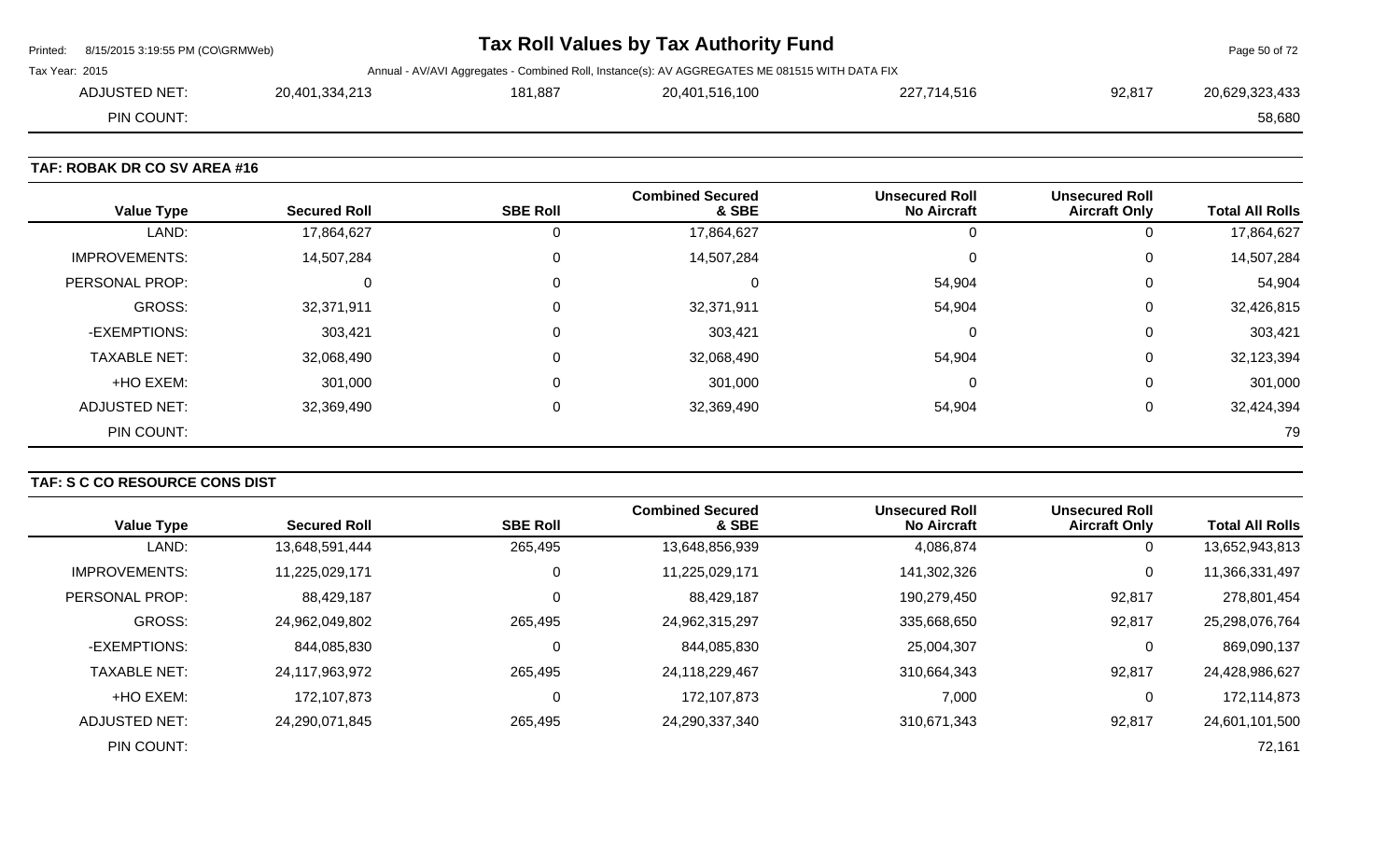# **TAF: S C COUNTY GENERAL**

|                      |                     |                 | <b>Combined Secured</b> | <b>Unsecured Roll</b> | <b>Unsecured Roll</b> |                        |
|----------------------|---------------------|-----------------|-------------------------|-----------------------|-----------------------|------------------------|
| <b>Value Type</b>    | <b>Secured Roll</b> | <b>SBE Roll</b> | & SBE                   | <b>No Aircraft</b>    | <b>Aircraft Only</b>  | <b>Total All Rolls</b> |
| LAND:                | 20,819,350,503      | 296,615         | 20,819,647,118          | 21,245,999            | 0                     | 20,840,893,117         |
| <b>IMPROVEMENTS:</b> | 18,009,096,381      | 0               | 18,009,096,381          | 366,233,715           | 0                     | 18,375,330,096         |
| PERSONAL PROP:       | 188,375,226         | 0               | 188,375,226             | 521,413,407           | 26,603,074            | 736,391,707            |
| <b>GROSS:</b>        | 39,016,822,110      | 296,615         | 39,017,118,725          | 908,893,121           | 26,603,074            | 39,952,614,920         |
| -EXEMPTIONS:         | 1,321,909,768       | 0               | 1,321,909,768           | 62,112,032            | 451,244               | 1,384,473,044          |
| <b>TAXABLE NET:</b>  | 37,694,912,342      | 296,615         | 37,695,208,957          | 846,781,089           | 26,151,830            | 38,568,141,876         |
| +HO EXEM:            | 263,672,520         | 0               | 263,672,520             | 208,119               | 0                     | 263,880,639            |
| ADJUSTED NET:        | 37,958,584,862      | 296,615         | 37,958,881,477          | 846,989,208           | 26,151,830            | 38,832,022,515         |
| PIN COUNT:           |                     |                 |                         |                       |                       | 111,326                |

### **TAF: S C HI SCH DIST GENL**

| <b>Value Type</b>    | <b>Secured Roll</b> | <b>SBE Roll</b> | <b>Combined Secured</b><br>& SBE | <b>Unsecured Roll</b><br><b>No Aircraft</b> | <b>Unsecured Roll</b><br><b>Aircraft Only</b> | <b>Total All Rolls</b> |
|----------------------|---------------------|-----------------|----------------------------------|---------------------------------------------|-----------------------------------------------|------------------------|
| LAND:                | 9,753,563,044       | 91,231          | 9,753,654,275                    | 14,914,758                                  | 0                                             | 9,768,569,033          |
| <b>IMPROVEMENTS:</b> | 8,216,945,437       | 0               | 8,216,945,437                    | 210,160,790                                 | 0                                             | 8,427,106,227          |
| PERSONAL PROP:       | 94,731,411          | $\Omega$        | 94,731,411                       | 267,802,576                                 | 92,817                                        | 362,626,804            |
| <b>GROSS:</b>        | 18,065,239,892      | 91,231          | 18,065,331,123                   | 492,878,124                                 | 92,817                                        | 18,558,302,064         |
| -EXEMPTIONS:         | 616,778,695         | C               | 616,778,695                      | 51,465,700                                  | 0                                             | 668,244,394            |
| <b>TAXABLE NET:</b>  | 17,448,461,197      | 91,231          | 17,448,552,428                   | 441,412,424                                 | 92,817                                        | 17,890,057,670         |
| +HO EXEM:            | 114,583,788         | 0               | 114,583,788                      | 208,119                                     | 0                                             | 114,791,907            |
| ADJUSTED NET:        | 17,563,044,985      | 91,231          | 17,563,136,216                   | 441.620.543                                 | 92,817                                        | 18,004,849,577         |
| PIN COUNT:           |                     |                 |                                  |                                             |                                               | 47,340                 |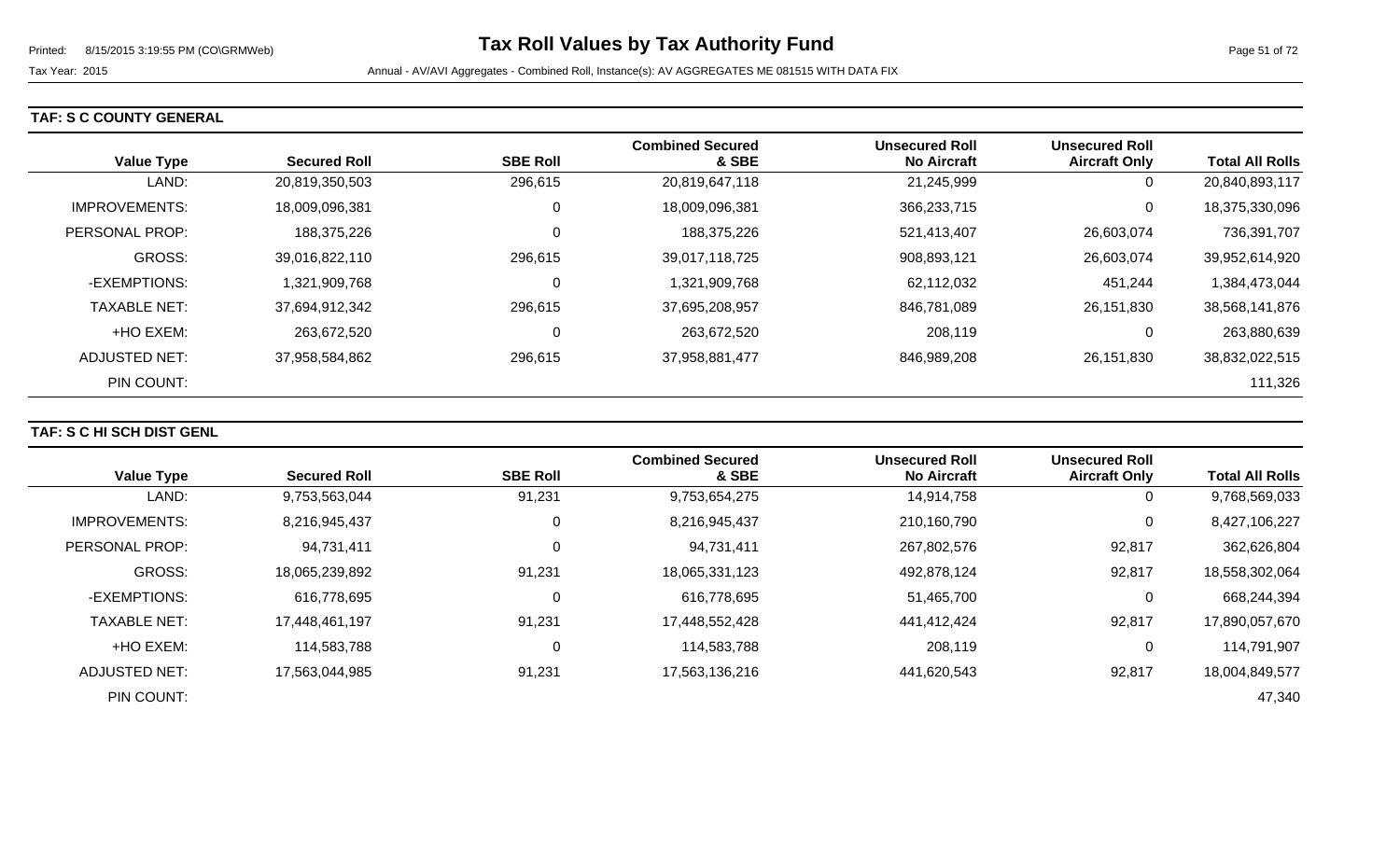### **TAF: S C PORT DIST TR GENL**

| <b>Value Type</b>    | <b>Secured Roll</b> | <b>SBE Roll</b> | <b>Combined Secured</b><br>& SBE | <b>Unsecured Roll</b><br><b>No Aircraft</b> | <b>Unsecured Roll</b><br><b>Aircraft Only</b> | <b>Total All Rolls</b> |
|----------------------|---------------------|-----------------|----------------------------------|---------------------------------------------|-----------------------------------------------|------------------------|
| LAND:                | 7,857,687,526       | O               | 7,857,687,526                    | 11,252,710                                  | 0                                             | 7,868,940,236          |
| <b>IMPROVEMENTS:</b> | 6,568,653,655       | 0               | 6,568,653,655                    | 145,531,005                                 | 0                                             | 6,714,184,660          |
| PERSONAL PROP:       | 86,165,944          | 0               | 86,165,944                       | 220, 223, 413                               | 0                                             | 306,389,357            |
| <b>GROSS:</b>        | 14,512,507,125      | 0               | 14,512,507,125                   | 377,007,128                                 | 0                                             | 14,889,514,253         |
| -EXEMPTIONS:         | 533,344,870         | 0               | 533,344,870                      | 48,296,275                                  | 0                                             | 581,641,145            |
| <b>TAXABLE NET:</b>  | 13,979,162,255      | 0               | 13,979,162,255                   | 328,710,853                                 | 0                                             | 14,307,873,108         |
| +HO EXEM:            | 93,229,242          | 0               | 93,229,242                       | 201,119                                     | 0                                             | 93,430,361             |
| ADJUSTED NET:        | 14,072,391,497      | 0               | 14,072,391,497                   | 328,911,972                                 | 0                                             | 14,401,303,469         |
| PIN COUNT:           |                     |                 |                                  |                                             |                                               | 37,818                 |

### **TAF: S C SCH DIST GENL**

|                      |                     |                 | <b>Combined Secured</b> | <b>Unsecured Roll</b> | <b>Unsecured Roll</b> |                        |
|----------------------|---------------------|-----------------|-------------------------|-----------------------|-----------------------|------------------------|
| <b>Value Type</b>    | <b>Secured Roll</b> | <b>SBE Roll</b> | & SBE                   | <b>No Aircraft</b>    | <b>Aircraft Only</b>  | <b>Total All Rolls</b> |
| LAND:                | 4,605,232,764       | 0               | 4,605,232,764           | 11,748,020            | 0                     | 4,616,980,784          |
| <b>IMPROVEMENTS:</b> | 3,938,785,784       | 0               | 3,938,785,784           | 113,119,991           | 0                     | 4,051,905,775          |
| PERSONAL PROP:       | 44,376,921          | 0               | 44,376,921              | 149,672,964           | $\Omega$              | 194,049,885            |
| <b>GROSS:</b>        | 8,588,395,469       | 0               | 8,588,395,469           | 274,540,975           | 0                     | 8,862,936,444          |
| -EXEMPTIONS:         | 251,548,340         | 0               | 251,548,340             | 28,243,906            | 0                     | 279,792,245            |
| <b>TAXABLE NET:</b>  | 8,336,847,129       | 0               | 8,336,847,129           | 246,297,069           | 0                     | 8,583,144,199          |
| +HO EXEM:            | 52,929,882          | 0               | 52,929,882              | 103,119               | 0                     | 53,033,001             |
| ADJUSTED NET:        | 8,389,777,011       | 0               | 8,389,777,011           | 246,400,188           | 0                     | 8,636,177,200          |
| PIN COUNT:           |                     |                 |                         |                       |                       | 22,319                 |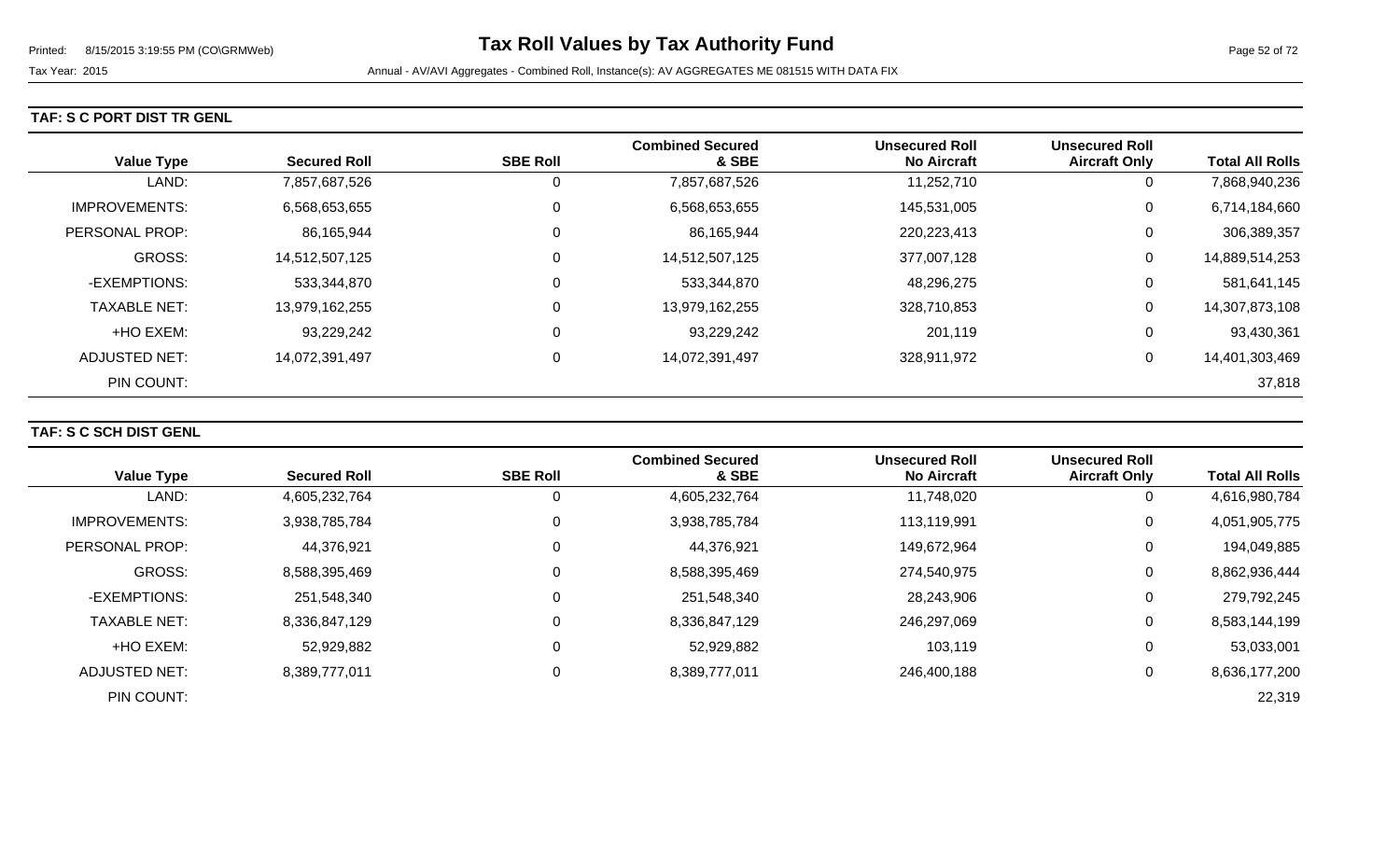#### **TAF: SALSIPUEDES SANITARY DIST GEN**

| <b>Value Type</b>    | <b>Secured Roll</b> | <b>SBE Roll</b> | <b>Combined Secured</b><br>& SBE | <b>Unsecured Roll</b><br><b>No Aircraft</b> | <b>Unsecured Roll</b><br><b>Aircraft Only</b> | <b>Total All Rolls</b> |
|----------------------|---------------------|-----------------|----------------------------------|---------------------------------------------|-----------------------------------------------|------------------------|
| LAND:                | 70,505,762          | 0               | 70,505,762                       | 202,848                                     | 0                                             | 70,708,610             |
| <b>IMPROVEMENTS:</b> | 77,958,604          | $\overline{0}$  | 77,958,604                       | 345,016                                     | 0                                             | 78,303,620             |
| PERSONAL PROP:       | 356,320             | 0               | 356,320                          | 709,644                                     | 0                                             | 1,065,964              |
| <b>GROSS:</b>        | 148,820,686         | $\overline{0}$  | 148,820,686                      | 1,257,508                                   | 0                                             | 150,078,194            |
| -EXEMPTIONS:         | 15,647,455          | 0               | 15,647,455                       | 0                                           | 0                                             | 15,647,455             |
| <b>TAXABLE NET:</b>  | 133, 173, 231       | $\overline{0}$  | 133, 173, 231                    | 1,257,508                                   | 0                                             | 134,430,739            |
| +HO EXEM:            | 1,783,600           | $\overline{0}$  | 1,783,600                        | 0                                           | 0                                             | 1,783,600              |
| <b>ADJUSTED NET:</b> | 134,956,831         | 0               | 134,956,831                      | 1,257,508                                   | 0                                             | 136,214,339            |
| PIN COUNT:           |                     |                 |                                  |                                             |                                               | 527                    |

# **TAF: SAN LOR VAL CO WAT DIST TR GEN**

| <b>Value Type</b>     | <b>Secured Roll</b> | <b>SBE Roll</b> | <b>Combined Secured</b><br>& SBE | <b>Unsecured Roll</b><br><b>No Aircraft</b> | <b>Unsecured Roll</b><br><b>Aircraft Only</b> | <b>Total All Rolls</b> |
|-----------------------|---------------------|-----------------|----------------------------------|---------------------------------------------|-----------------------------------------------|------------------------|
| LAND:                 | 1,327,602,389       | 32,888          | 1,327,635,277                    | 20,133                                      | 0                                             | 1,327,655,410          |
| <b>IMPROVEMENTS:</b>  | 1,217,417,122       | 0               | 1,217,417,122                    | 1,587,983                                   | 0                                             | 1,219,005,105          |
| <b>PERSONAL PROP:</b> | 1,671,696           | 0               | 1,671,696                        | 5,185,104                                   | 0                                             | 6,856,800              |
| <b>GROSS:</b>         | 2,546,691,207       | 32,888          | 2,546,724,095                    | 6,793,220                                   | 0                                             | 2,553,517,315          |
| -EXEMPTIONS:          | 63,000,532          | 0               | 63,000,532                       | 23,119                                      | 0                                             | 63,023,651             |
| <b>TAXABLE NET:</b>   | 2,483,690,675       | 32,888          | 2,483,723,563                    | 6,770,101                                   | 0                                             | 2,490,493,664          |
| +HO EXEM:             | 26,943,000          | $\mathbf 0$     | 26,943,000                       | 0                                           | 0                                             | 26,943,000             |
| ADJUSTED NET:         | 2,510,633,675       | 32,888          | 2,510,666,563                    | 6,770,101                                   | 0                                             | 2,517,436,664          |
| PIN COUNT:            |                     |                 |                                  |                                             |                                               | 12,380                 |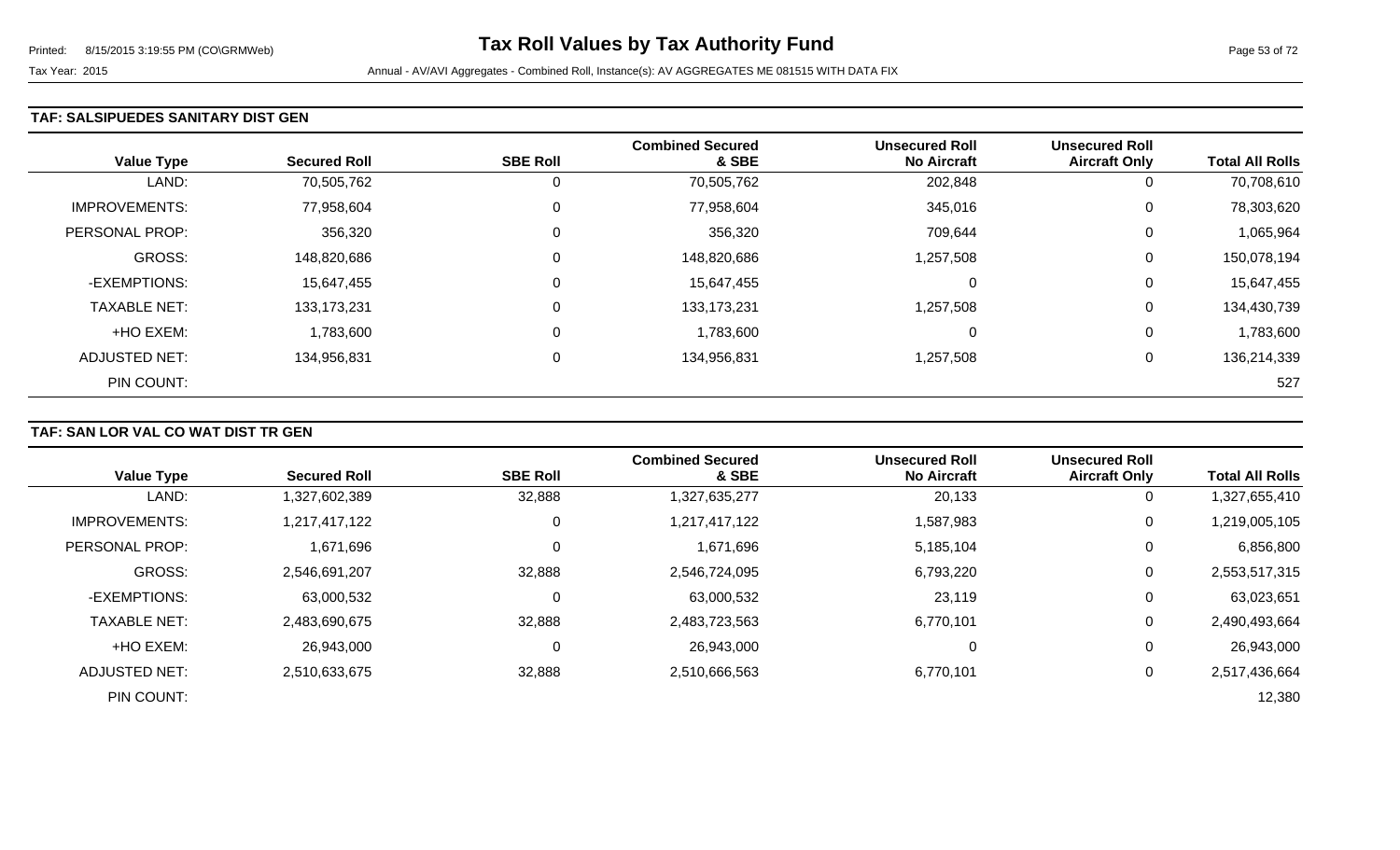#### **TAF: SAND DOLLAR BCH CO SERV AREA 5**

|                      |                     |                 | <b>Combined Secured</b> | <b>Unsecured Roll</b> | <b>Unsecured Roll</b> |                        |
|----------------------|---------------------|-----------------|-------------------------|-----------------------|-----------------------|------------------------|
| <b>Value Type</b>    | <b>Secured Roll</b> | <b>SBE Roll</b> | & SBE                   | <b>No Aircraft</b>    | <b>Aircraft Only</b>  | <b>Total All Rolls</b> |
| LAND:                | 69,599,067          | 0               | 69,599,067              | 20,935                | U                     | 69,620,002             |
| <b>IMPROVEMENTS:</b> | 46,048,937          | 0               | 46,048,937              | 20,934                | U                     | 46,069,871             |
| GROSS:               | 115,648,004         | $\Omega$        | 115,648,004             | 41,869                | U                     | 115,689,873            |
| -EXEMPTIONS:         | 252,000             | 0               | 252,000                 | 0                     | 0                     | 252,000                |
| <b>TAXABLE NET:</b>  | 115,396,004         | 0               | 115,396,004             | 41,869                | U                     | 115,437,873            |
| +HO EXEM:            | 252,000             | 0               | 252,000                 | 0                     | ⌒<br>U                | 252,000                |
| ADJUSTED NET:        | 115,648,004         | 0               | 115,648,004             | 41,869                | U                     | 115,689,873            |
| PIN COUNT:           |                     |                 |                         |                       |                       | 196                    |

### **TAF: SANTA CLARA - ALL CAPITAL OUTL**

| <b>Value Type</b>    | <b>Secured Roll</b> | <b>SBE Roll</b> | <b>Combined Secured</b><br>& SBE | <b>Unsecured Roll</b><br><b>No Aircraft</b> | <b>Unsecured Roll</b><br><b>Aircraft Only</b> | <b>Total All Rolls</b> |
|----------------------|---------------------|-----------------|----------------------------------|---------------------------------------------|-----------------------------------------------|------------------------|
| LAND:                | 606,483,068         | 0               | 606,483,068                      | 35,080                                      | 0                                             | 606,518,148            |
| <b>IMPROVEMENTS:</b> | 562,986,936         | 0               | 562,986,936                      | 955,085                                     | 0                                             | 563,942,021            |
| PERSONAL PROP:       | 1,349,675           | 0               | 1,349,675                        | 1,479,190                                   | 0                                             | 2,828,865              |
| GROSS:               | 1,170,819,679       | 0               | 1,170,819,679                    | 2,469,355                                   | 0                                             | 1,173,289,034          |
| -EXEMPTIONS:         | 11,741,309          | 0               | 11,741,309                       | 0                                           | 0                                             | 11,741,309             |
| <b>TAXABLE NET:</b>  | 1,159,078,370       | 0               | 1,159,078,370                    | 2,469,355                                   | 0                                             | 1,161,547,725          |
| +HO EXEM:            | 7,648,200           | 0               | 7,648,200                        | 0                                           | 0                                             | 7,648,200              |
| ADJUSTED NET:        | 1,166,726,570       | 0               | 1,166,726,570                    | 2,469,355                                   | 0                                             | 1,169,195,925          |
| PIN COUNT:           |                     |                 |                                  |                                             |                                               | 2,525                  |

**TAF: SANTA CLARA DEV CTR-HNDCPD MIN** 

| <b>Value Type</b> | i Roll.<br>-00<br><b>TIPA.</b><br>ucu | <b>SBE Roll</b> | Combined Secured<br><b>SBE</b> | <b>Unsecured Roll</b><br><b>No Aircraft</b> | secured Roll<br>Uns<br><b>Aircraft Onlv</b> | <b>NI Rolls</b><br>Tot: |
|-------------------|---------------------------------------|-----------------|--------------------------------|---------------------------------------------|---------------------------------------------|-------------------------|
| LAND:             | 3.068<br>606.48                       |                 | 606,483,068                    | 35,080                                      |                                             | 606.<br>518.148         |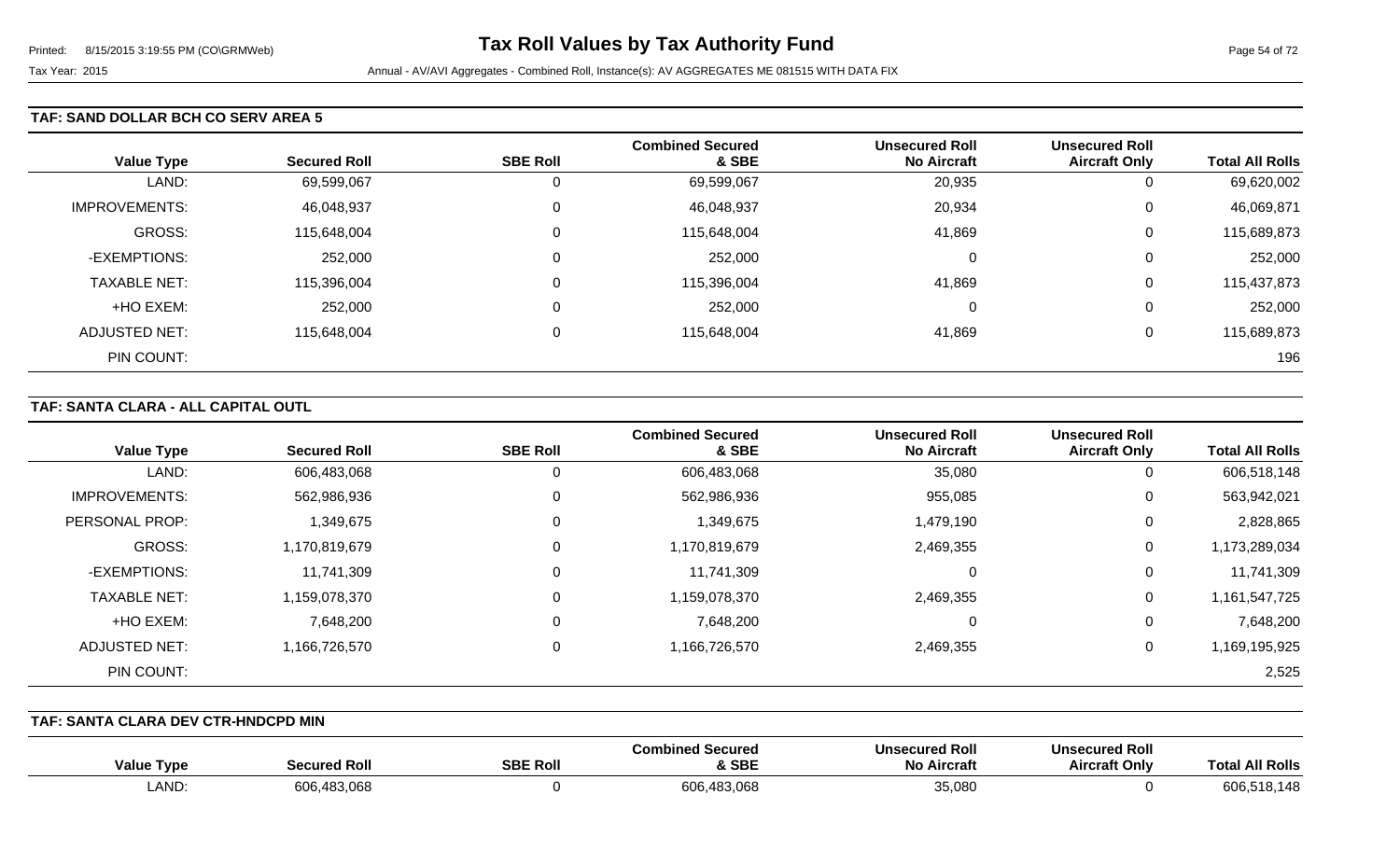| Printed:<br>8/15/2015 3:19:55 PM (CO\GRMWeb) |               |          | <b>Tax Roll Values by Tax Authority Fund</b> |                                                                                                |              | Page 55 of 72 |  |
|----------------------------------------------|---------------|----------|----------------------------------------------|------------------------------------------------------------------------------------------------|--------------|---------------|--|
| Tax Year: 2015                               |               |          |                                              | Annual - AV/AVI Aggregates - Combined Roll, Instance(s): AV AGGREGATES ME 081515 WITH DATA FIX |              |               |  |
| <b>IMPROVEMENTS:</b>                         | 562,986,936   | 0        | 562,986,936                                  | 955,085                                                                                        | 0            | 563,942,021   |  |
| PERSONAL PROP:                               | 1,349,675     | $\Omega$ | 1,349,675                                    | 1,479,190                                                                                      | $\mathbf{0}$ | 2,828,865     |  |
| <b>GROSS:</b>                                | 1,170,819,679 | 0        | 1,170,819,679                                | 2,469,355                                                                                      | 0            | 1,173,289,034 |  |
| -EXEMPTIONS:                                 | 11,741,309    | 0        | 11,741,309                                   |                                                                                                | 0            | 11,741,309    |  |
| <b>TAXABLE NET:</b>                          | 1,159,078,370 | $\Omega$ | 1,159,078,370                                | 2,469,355                                                                                      | 0            | 1,161,547,725 |  |
| +HO EXEM:                                    | 7,648,200     | 0        | 7,648,200                                    |                                                                                                | 0            | 7,648,200     |  |
| ADJUSTED NET:                                | 1,166,726,570 | $\Omega$ | 1,166,726,570                                | 2,469,355                                                                                      | 0            | 1,169,195,925 |  |
| PIN COUNT:                                   |               |          |                                              |                                                                                                |              | 2,525         |  |

# **TAF: SANTA CLARA INST TUITION TAX**

| <b>Value Type</b>    | <b>Secured Roll</b> | <b>SBE Roll</b> | <b>Combined Secured</b><br>& SBE | <b>Unsecured Roll</b><br><b>No Aircraft</b> | <b>Unsecured Roll</b><br><b>Aircraft Only</b> | <b>Total All Rolls</b> |
|----------------------|---------------------|-----------------|----------------------------------|---------------------------------------------|-----------------------------------------------|------------------------|
| LAND:                | 606,483,068         | 0               | 606,483,068                      | 35,080                                      | U                                             | 606,518,148            |
| <b>IMPROVEMENTS:</b> | 562,986,936         | 0               | 562,986,936                      | 955,085                                     | U                                             | 563,942,021            |
| PERSONAL PROP:       | 1,349,675           | 0               | 1,349,675                        | 1,479,190                                   | U                                             | 2,828,865              |
| <b>GROSS:</b>        | 1,170,819,679       | 0               | 1,170,819,679                    | 2,469,355                                   | 0                                             | 1,173,289,034          |
| -EXEMPTIONS:         | 11,741,309          | 0               | 11,741,309                       | $\Omega$                                    | 0                                             | 11,741,309             |
| <b>TAXABLE NET:</b>  | 1,159,078,370       | $\mathbf 0$     | 1,159,078,370                    | 2,469,355                                   | 0                                             | 1,161,547,725          |
| +HO EXEM:            | 7,648,200           | 0               | 7,648,200                        | $\Omega$                                    | 0                                             | 7,648,200              |
| ADJUSTED NET:        | 1,166,726,570       | 0               | 1,166,726,570                    | 2,469,355                                   | 0                                             | 1,169,195,925          |
| PIN COUNT:           |                     |                 |                                  |                                             |                                               | 2,525                  |

### **TAF: SANTA CLARA PHYSICALLY HANDCPP**

|                   |                     |                 | <b>Combined Secured</b> | <b>Unsecured Roll</b> | <b>Unsecured Roll</b> |                        |
|-------------------|---------------------|-----------------|-------------------------|-----------------------|-----------------------|------------------------|
| <b>Value Type</b> | <b>Secured Roll</b> | <b>SBE Roll</b> | & SBE                   | <b>No Aircraft</b>    | <b>Aircraft Only</b>  | <b>Total All Rolls</b> |
| LAND:             | 600,178,017         |                 | 600,178,017             | 35,080                | ັ                     | 600,213,097            |
| IMPROVEMENTS:     | 557,597,106         |                 | 557,597,106             | 955,085               | ັ                     | 558,552,191            |
| PERSONAL PROP:    | 349,675,            |                 | 1,349,675               | .472,814 ا            |                       | 2,822,489              |
| GROSS:            | 1,159,124,798       |                 | 1,159,124,798           | 2,462,979             |                       | ,161,587,777           |
| -EXEMPTIONS:      | 11,655,779          |                 | 11,655,779              |                       |                       | 11,655,779             |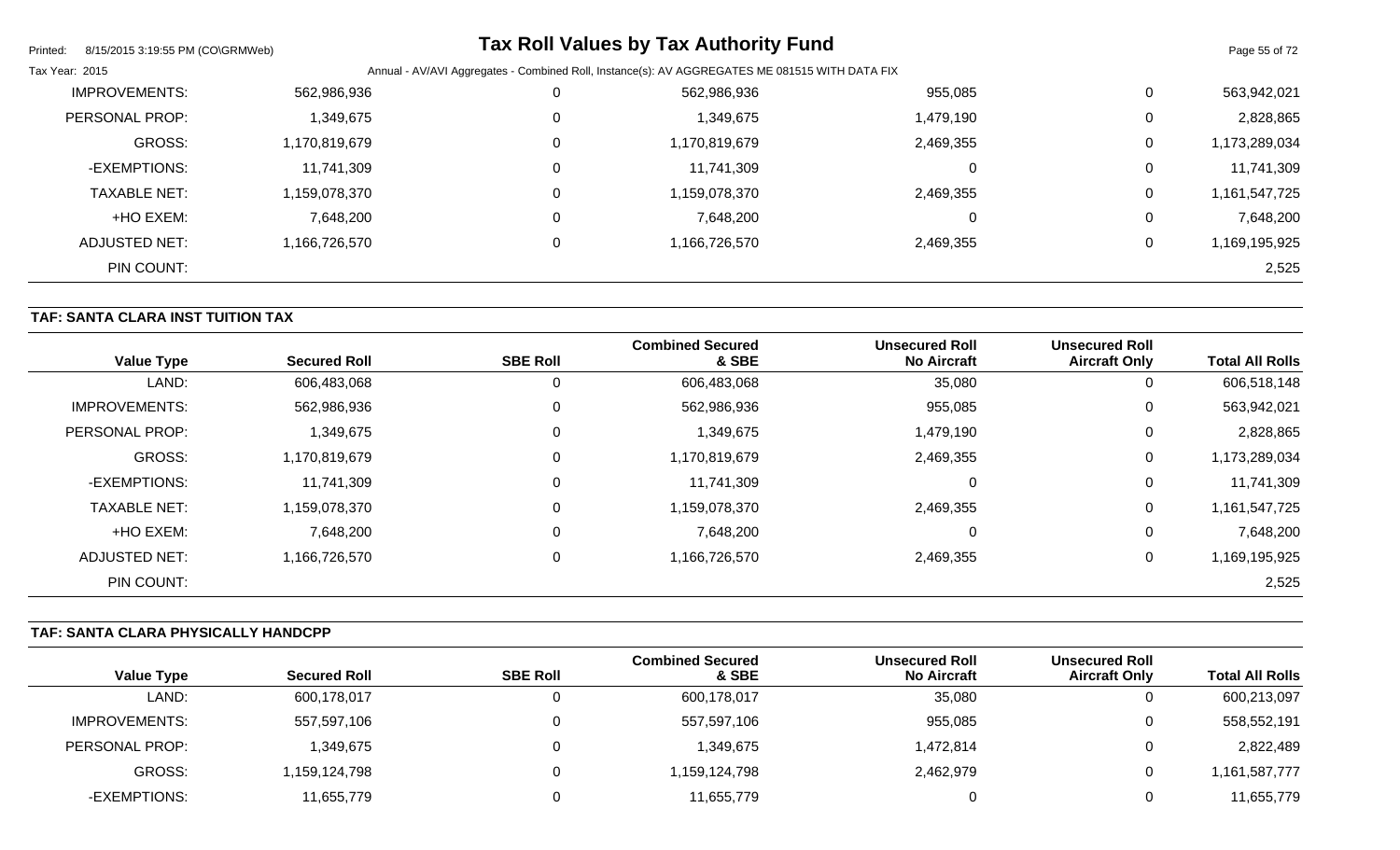| Printed:       | 8/15/2015 3:19:55 PM (CO\GRMWeb)                                                               |               |  | <b>Tax Roll Values by Tax Authority Fund</b> |           |                | Page 56 of 72 |
|----------------|------------------------------------------------------------------------------------------------|---------------|--|----------------------------------------------|-----------|----------------|---------------|
| Tax Year: 2015 | Annual - AV/AVI Aggregates - Combined Roll, Instance(s): AV AGGREGATES ME 081515 WITH DATA FIX |               |  |                                              |           |                |               |
|                | <b>TAXABLE NET:</b>                                                                            | 1,147,469,019 |  | 1,147,469,019                                | 2,462,979 | $\overline{0}$ | 1,149,931,998 |
|                | +HO EXEM:                                                                                      | 7,564,200     |  | 7,564,200                                    |           | $\overline{0}$ | 7,564,200     |
|                | ADJUSTED NET:                                                                                  | 1,155,033,219 |  | 1,155,033,219                                | 2,462,979 | $\mathbf{0}$   | 1,157,496,198 |
|                | PIN COUNT:                                                                                     |               |  |                                              |           |                | 2,499         |

# **TAF: SANTA CLARA SPEC SCHOOL TRAINI**

| <b>Value Type</b>    | <b>Secured Roll</b> | <b>SBE Roll</b> | <b>Combined Secured</b><br>& SBE | <b>Unsecured Roll</b><br><b>No Aircraft</b> | <b>Unsecured Roll</b><br><b>Aircraft Only</b> | <b>Total All Rolls</b> |
|----------------------|---------------------|-----------------|----------------------------------|---------------------------------------------|-----------------------------------------------|------------------------|
| LAND:                | 600,178,017         | 0               | 600,178,017                      | 35,080                                      | 0                                             | 600,213,097            |
| <b>IMPROVEMENTS:</b> | 557,597,106         | 0               | 557,597,106                      | 955,085                                     | 0                                             | 558,552,191            |
| PERSONAL PROP:       | 1,349,675           | 0               | 1,349,675                        | 1,472,814                                   | 0                                             | 2,822,489              |
| <b>GROSS:</b>        | 1,159,124,798       | 0               | 1,159,124,798                    | 2,462,979                                   | 0                                             | 1,161,587,777          |
| -EXEMPTIONS:         | 11,655,779          | 0               | 11,655,779                       | $\Omega$                                    | 0                                             | 11,655,779             |
| <b>TAXABLE NET:</b>  | 1,147,469,019       | $\Omega$        | 1,147,469,019                    | 2,462,979                                   | 0                                             | 1,149,931,998          |
| +HO EXEM:            | 7,564,200           | $\mathbf 0$     | 7,564,200                        | 0                                           | 0                                             | 7,564,200              |
| <b>ADJUSTED NET:</b> | 1,155,033,219       | $\Omega$        | 1,155,033,219                    | 2,462,979                                   | 0                                             | 1,157,496,198          |
| PIN COUNT:           |                     |                 |                                  |                                             |                                               | 2,499                  |

# **TAF: SANTA CRUZ CITY TR**

|                      |                     |                 | <b>Combined Secured</b> | <b>Unsecured Roll</b> | <b>Unsecured Roll</b> |                        |
|----------------------|---------------------|-----------------|-------------------------|-----------------------|-----------------------|------------------------|
| <b>Value Type</b>    | <b>Secured Roll</b> | <b>SBE Roll</b> | & SBE                   | <b>No Aircraft</b>    | <b>Aircraft Only</b>  | <b>Total All Rolls</b> |
| LAND:                | 4,405,409,505       |                 | 4,405,409,505           | 12,539,828            | 0                     | 4,417,949,333          |
| <b>IMPROVEMENTS:</b> | 3,737,542,465       |                 | 3,737,542,465           | 115,068,591           | 0                     | 3,852,611,057          |
| PERSONAL PROP:       | 43,907,557          |                 | 43,907,557              | 162,505,528           | 0                     | 206,413,084            |
| <b>GROSS:</b>        | 8,186,859,527       |                 | 8,186,859,527           | 290,113,947           | 0                     | 8,476,973,474          |
| -EXEMPTIONS:         | 244,088,995         |                 | 244,088,995             | 29,902,402            | 0                     | 273,991,396            |
| <b>TAXABLE NET:</b>  | 7,942,770,532       |                 | 7,942,770,532           | 260,211,545           | 0                     | 8,202,982,078          |
| +HO EXEM:            | 49,770,447          |                 | 49,770,447              | 201,119               | 0                     | 49,971,566             |
| ADJUSTED NET:        | 7,992,540,979       |                 | 7,992,540,979           | 260,412,664           | 0                     | 8,252,953,644          |
| PIN COUNT:           |                     |                 |                         |                       |                       | 21,677                 |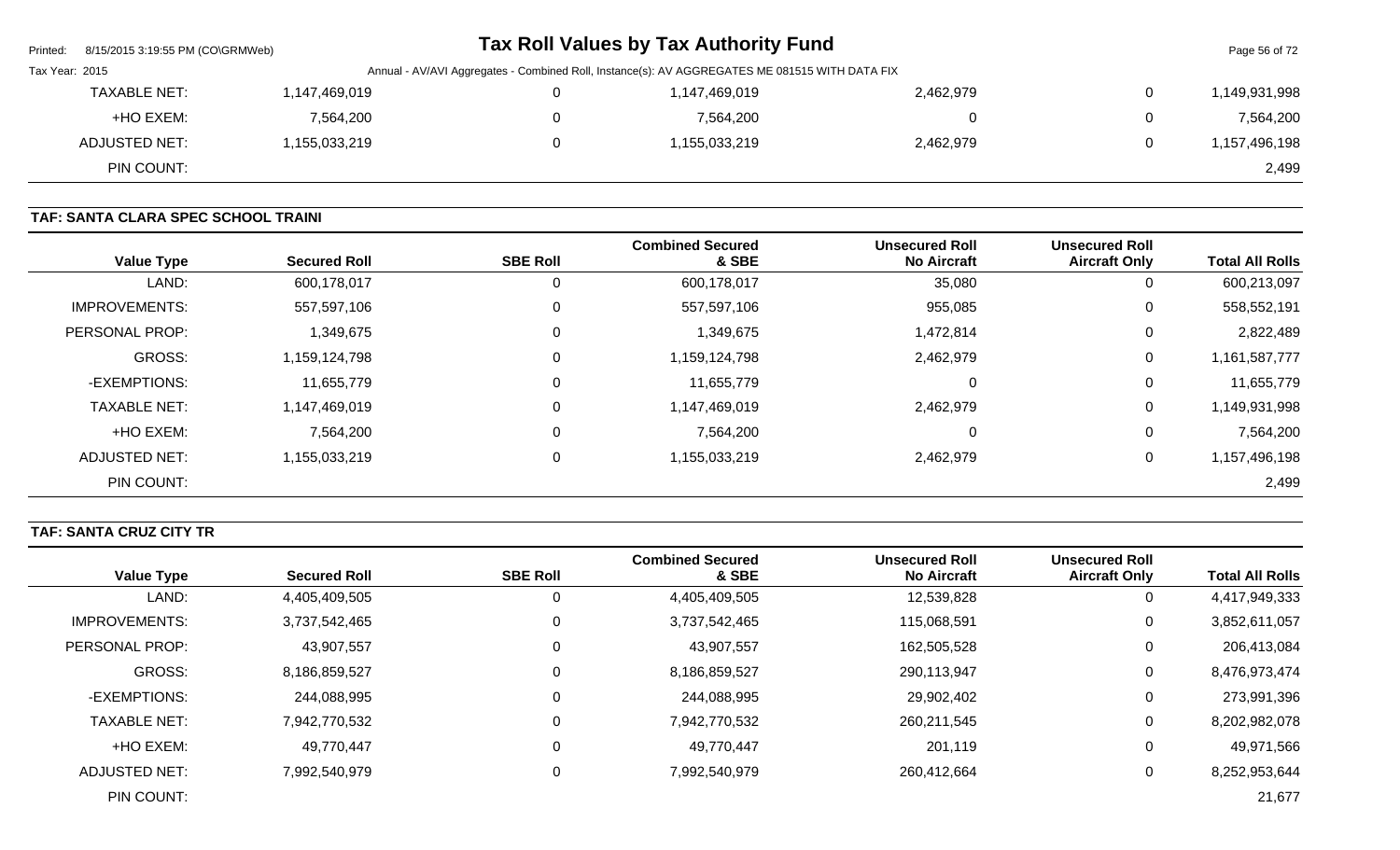### **TAF: SANTA CRUZ PARKING #1**

| <b>Value Type</b>    | <b>Secured Roll</b> | <b>SBE Roll</b> | <b>Combined Secured</b><br>& SBE | <b>Unsecured Roll</b><br><b>No Aircraft</b> | <b>Unsecured Roll</b><br><b>Aircraft Only</b> | <b>Total All Rolls</b> |
|----------------------|---------------------|-----------------|----------------------------------|---------------------------------------------|-----------------------------------------------|------------------------|
| LAND:                | 112,233,482         | 0               | 112,233,482                      | 478,917                                     | 0                                             | 112,712,399            |
| <b>IMPROVEMENTS:</b> | 224,345,455         | $\mathbf 0$     | 224,345,455                      | 24,878,621                                  | 0                                             | 249,224,076            |
| PERSONAL PROP:       | 684,951             | 0               | 684,951                          | 18,064,741                                  | 0                                             | 18,749,692             |
| <b>GROSS:</b>        | 337,263,888         | 0               | 337,263,888                      | 43,422,279                                  | 0                                             | 380,686,167            |
| -EXEMPTIONS:         | 23,053,512          | 0               | 23,053,512                       | 2,297,755                                   | 0                                             | 25,351,267             |
| <b>TAXABLE NET:</b>  | 314,210,376         | 0               | 314,210,376                      | 41,124,524                                  | 0                                             | 355,334,900            |
| +HO EXEM:            | 79,800              | 0               | 79,800                           | $\Omega$                                    | 0                                             | 79,800                 |
| ADJUSTED NET:        | 314,290,176         | 0               | 314,290,176                      | 41,124,524                                  | 0                                             | 355,414,700            |
| PIN COUNT:           |                     |                 |                                  |                                             |                                               | 833                    |

### **TAF: SC FLOOD CONT & WAT CONS DISTGEN**

| <b>Value Type</b>    | <b>Secured Roll</b> | <b>SBE Roll</b> | <b>Combined Secured</b><br>& SBE | <b>Unsecured Roll</b><br><b>No Aircraft</b> | <b>Unsecured Roll</b><br><b>Aircraft Only</b> | <b>Total All Rolls</b> |
|----------------------|---------------------|-----------------|----------------------------------|---------------------------------------------|-----------------------------------------------|------------------------|
| LAND:                | 20,819,350,503      | 296,615         | 20,819,647,118                   | 21,245,999                                  | 0                                             | 20,840,893,117         |
| <b>IMPROVEMENTS:</b> | 18,009,096,381      | 0               | 18,009,096,381                   | 366,233,715                                 | 0                                             | 18,375,330,096         |
| PERSONAL PROP:       | 188,375,226         | 0               | 188,375,226                      | 521,413,407                                 | 26,603,074                                    | 736,391,707            |
| <b>GROSS:</b>        | 39,016,822,110      | 296,615         | 39.017.118.725                   | 908,893,121                                 | 26,603,074                                    | 39,952,614,920         |
| -EXEMPTIONS:         | 1,321,909,768       | 0               | 1,321,909,768                    | 62,112,032                                  | 451,244                                       | 1,384,473,044          |
| <b>TAXABLE NET:</b>  | 37,694,912,342      | 296,615         | 37,695,208,957                   | 846,781,089                                 | 26,151,830                                    | 38,568,141,876         |
| +HO EXEM:            | 263,672,520         | 0               | 263,672,520                      | 208,119                                     | 0                                             | 263,880,639            |
| ADJUSTED NET:        | 37,958,584,862      | 296,615         | 37,958,881,477                   | 846.989.208                                 | 26,151,830                                    | 38,832,022,515         |
| PIN COUNT:           |                     |                 |                                  |                                             |                                               | 111,326                |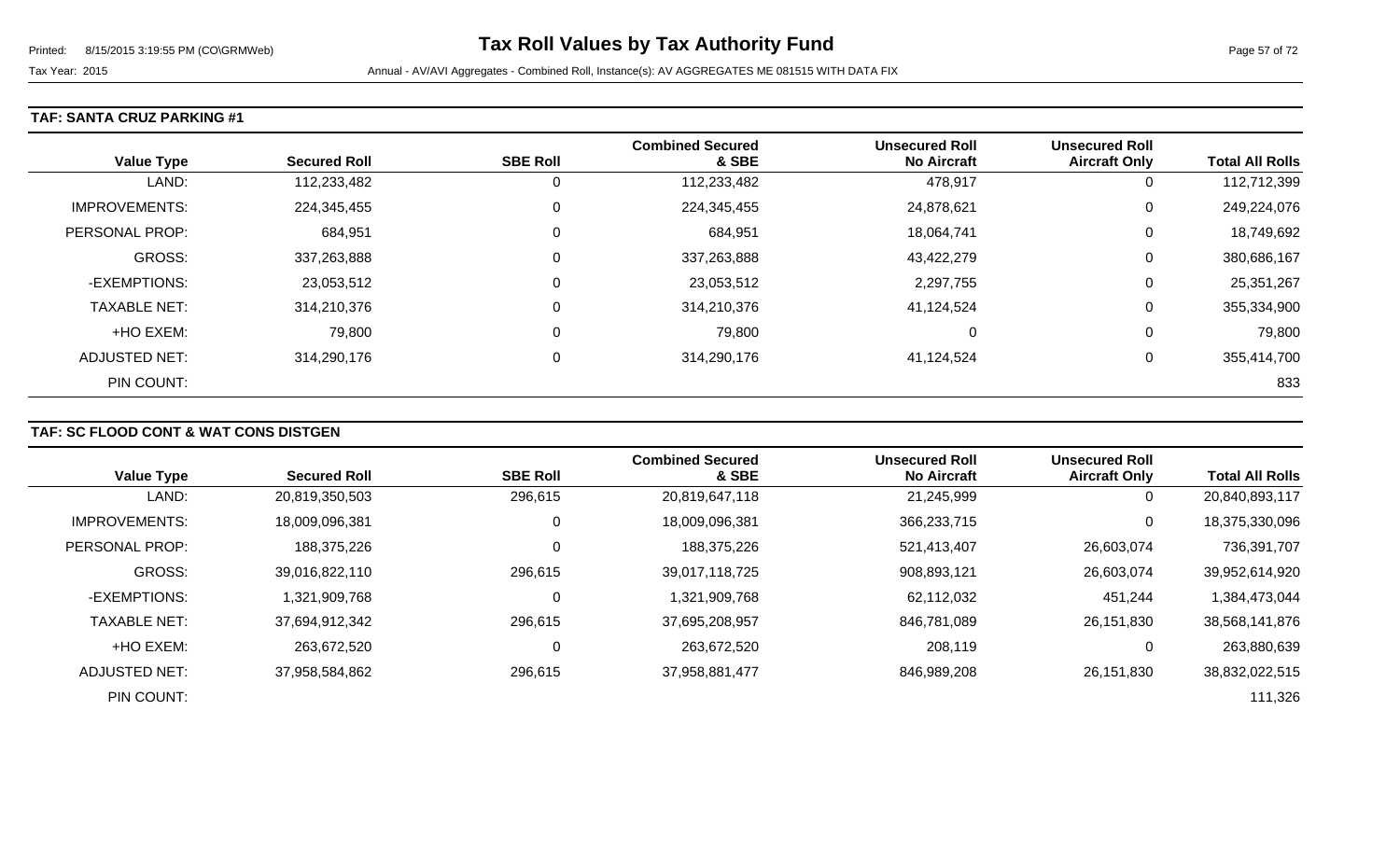### **TAF: SC FLOOD CONT & WTR CONS ZONE 4**

| <b>Value Type</b>    | <b>Secured Roll</b> | <b>SBE Roll</b> | <b>Combined Secured</b><br>& SBE | <b>Unsecured Roll</b><br><b>No Aircraft</b> | <b>Unsecured Roll</b><br><b>Aircraft Only</b> | <b>Total All Rolls</b> |
|----------------------|---------------------|-----------------|----------------------------------|---------------------------------------------|-----------------------------------------------|------------------------|
| LAND:                | 20,818,592,130      | 296,615         | 20,818,888,745                   | 21,245,999                                  | 0                                             | 20,840,134,744         |
| <b>IMPROVEMENTS:</b> | 18,008,173,355      | U               | 18,008,173,355                   | 366,233,715                                 | 0                                             | 18,374,407,070         |
| PERSONAL PROP:       | 188,375,226         | 0               | 188,375,226                      | 521,413,407                                 | 26,603,074                                    | 736,391,707            |
| <b>GROSS:</b>        | 39,015,140,711      | 296,615         | 39,015,437,326                   | 908,893,121                                 | 26,603,074                                    | 39,950,933,521         |
| -EXEMPTIONS:         | 1,321,895,768       | U               | 1,321,895,768                    | 62,112,032                                  | 451,244                                       | 1,384,459,044          |
| <b>TAXABLE NET:</b>  | 37,693,244,943      | 296,615         | 37,693,541,558                   | 846,781,089                                 | 26.151.830                                    | 38,566,474,477         |
| +HO EXEM:            | 263,658,520         | U               | 263,658,520                      | 208,119                                     | 0                                             | 263,866,639            |
| ADJUSTED NET:        | 37,956,903,463      | 296,615         | 37,957,200,078                   | 846,989,208                                 | 26,151,830                                    | 38,830,341,116         |
| PIN COUNT:           |                     |                 |                                  |                                             |                                               | 111,318                |

### **TAF: SC FLOOD CONT & WTR CONS ZONE 5**

|                      |                     |                 | <b>Combined Secured</b> | <b>Unsecured Roll</b> | <b>Unsecured Roll</b> |                        |
|----------------------|---------------------|-----------------|-------------------------|-----------------------|-----------------------|------------------------|
| <b>Value Type</b>    | <b>Secured Roll</b> | <b>SBE Roll</b> | & SBE                   | <b>No Aircraft</b>    | <b>Aircraft Only</b>  | <b>Total All Rolls</b> |
| LAND:                | 4,216,516,139       | 83,608          | 4,216,599,747           | 1,439,820             | $\overline{0}$        | 4,218,039,567          |
| <b>IMPROVEMENTS:</b> | 3,425,621,673       | 0               | 3,425,621,673           | 77,828,651            | 0                     | 3,503,450,324          |
| PERSONAL PROP:       | 48,479,430          | 0               | 48,479,430              | 94,666,391            | 66,586                | 143,212,407            |
| GROSS:               | 7,690,617,242       | 83,608          | 7,690,700,850           | 173,934,862           | 66,586                | 7,864,702,298          |
| -EXEMPTIONS:         | 331,194,569         | 0               | 331,194,569             | 22,854,976            | 0                     | 354,049,545            |
| <b>TAXABLE NET:</b>  | 7,359,422,673       | 83,608          | 7,359,506,281           | 151,079,886           | 66,586                | 7,510,652,753          |
| +HO EXEM:            | 48,750,059          | 0               | 48,750,059              | 7,000                 | $\overline{0}$        | 48,757,059             |
| <b>ADJUSTED NET:</b> | 7,408,172,732       | 83,608          | 7,408,256,340           | 151,086,886           | 66,586                | 7,559,409,812          |
| PIN COUNT:           |                     |                 |                         |                       |                       | 19,820                 |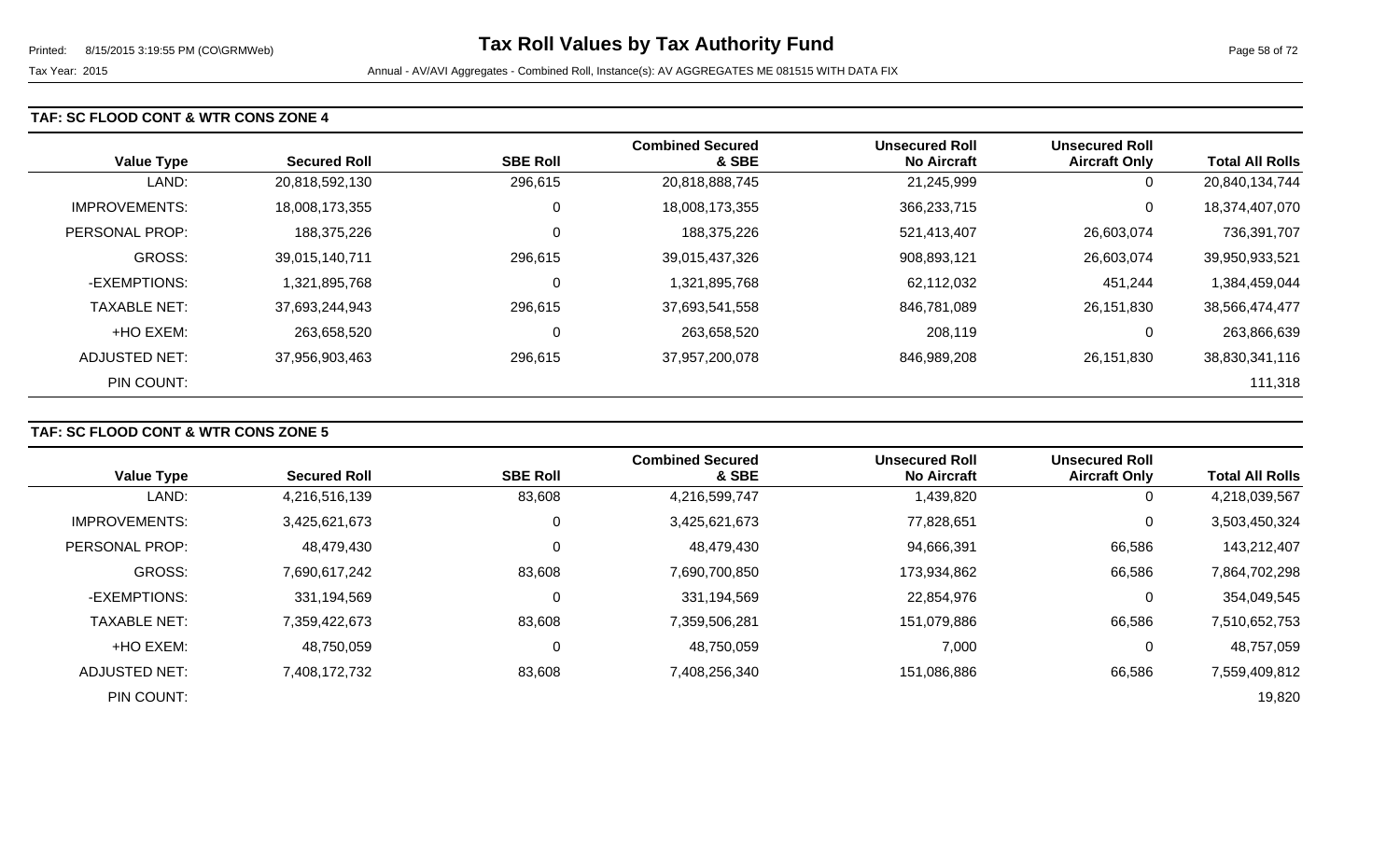#### **TAF: SCOTTS VAL SCH DIST GENL**

| <b>Value Type</b>    | <b>Secured Roll</b> | <b>SBE Roll</b> | <b>Combined Secured</b><br>& SBE | <b>Unsecured Roll</b><br><b>No Aircraft</b> | <b>Unsecured Roll</b><br><b>Aircraft Only</b> | <b>Total All Rolls</b> |
|----------------------|---------------------|-----------------|----------------------------------|---------------------------------------------|-----------------------------------------------|------------------------|
| LAND:                | 1,803,595,611       | 17,300          | 1,803,612,911                    | 297,225                                     | 0                                             | 1,803,910,136          |
| <b>IMPROVEMENTS:</b> | 1,785,483,688       | 0               | 1,785,483,688                    | 29,640,851                                  | 0                                             | 1,815,124,539          |
| PERSONAL PROP:       | 5,740,698           | 0               | 5,740,698                        | 48,313,381                                  | 0                                             | 54,054,079             |
| <b>GROSS:</b>        | 3,594,819,997       | 17,300          | 3,594,837,297                    | 78,251,457                                  | 0                                             | 3,673,088,754          |
| -EXEMPTIONS:         | 71,183,495          | 0               | 71,183,495                       | 870,453                                     | 0                                             | 72,053,948             |
| <b>TAXABLE NET:</b>  | 3,523,636,502       | 17,300          | 3,523,653,802                    | 77,381,004                                  | 0                                             | 3,601,034,806          |
| +HO EXEM:            | 25,048,800          | 0               | 25,048,800                       | 0                                           | 0                                             | 25,048,800             |
| ADJUSTED NET:        | 3,548,685,302       | 17,300          | 3,548,702,602                    | 77,381,004                                  | 0                                             | 3,626,083,606          |
| PIN COUNT:           |                     |                 |                                  |                                             |                                               | 8,447                  |

### **TAF: SCOTTS VAL WATER DIST TR GEN**

|                      |                     |                 | <b>Combined Secured</b> | <b>Unsecured Roll</b> | <b>Unsecured Roll</b> |                        |
|----------------------|---------------------|-----------------|-------------------------|-----------------------|-----------------------|------------------------|
| <b>Value Type</b>    | <b>Secured Roll</b> | <b>SBE Roll</b> | & SBE                   | <b>No Aircraft</b>    | <b>Aircraft Only</b>  | <b>Total All Rolls</b> |
| LAND:                | 996,001,229         | 0               | 996,001,229             | 297,225               | 0                     | 996,298,454            |
| <b>IMPROVEMENTS:</b> | 998,934,474         | $\Omega$        | 998,934,474             | 28,881,909            | 0                     | 1,027,816,383          |
| PERSONAL PROP:       | 1,979,017           | 0               | 1,979,017               | 46,589,399            | 0                     | 48,568,416             |
| <b>GROSS:</b>        | 1,996,914,720       | 0               | 1,996,914,720           | 75,768,533            | 0                     | 2,072,683,253          |
| -EXEMPTIONS:         | 32,468,329          | 0               | 32,468,329              | 870,453               | 0                     | 33,338,782             |
| <b>TAXABLE NET:</b>  | 1,964,446,391       | $\Omega$        | 1,964,446,391           | 74,898,080            | 0                     | 2,039,344,471          |
| +HO EXEM:            | 12,660,200          | $\mathbf 0$     | 12,660,200              |                       | 0                     | 12,660,200             |
| ADJUSTED NET:        | 1,977,106,591       | 0               | 1,977,106,591           | 74,898,080            | 0                     | 2,052,004,671          |
| PIN COUNT:           |                     |                 |                         |                       |                       | 4,596                  |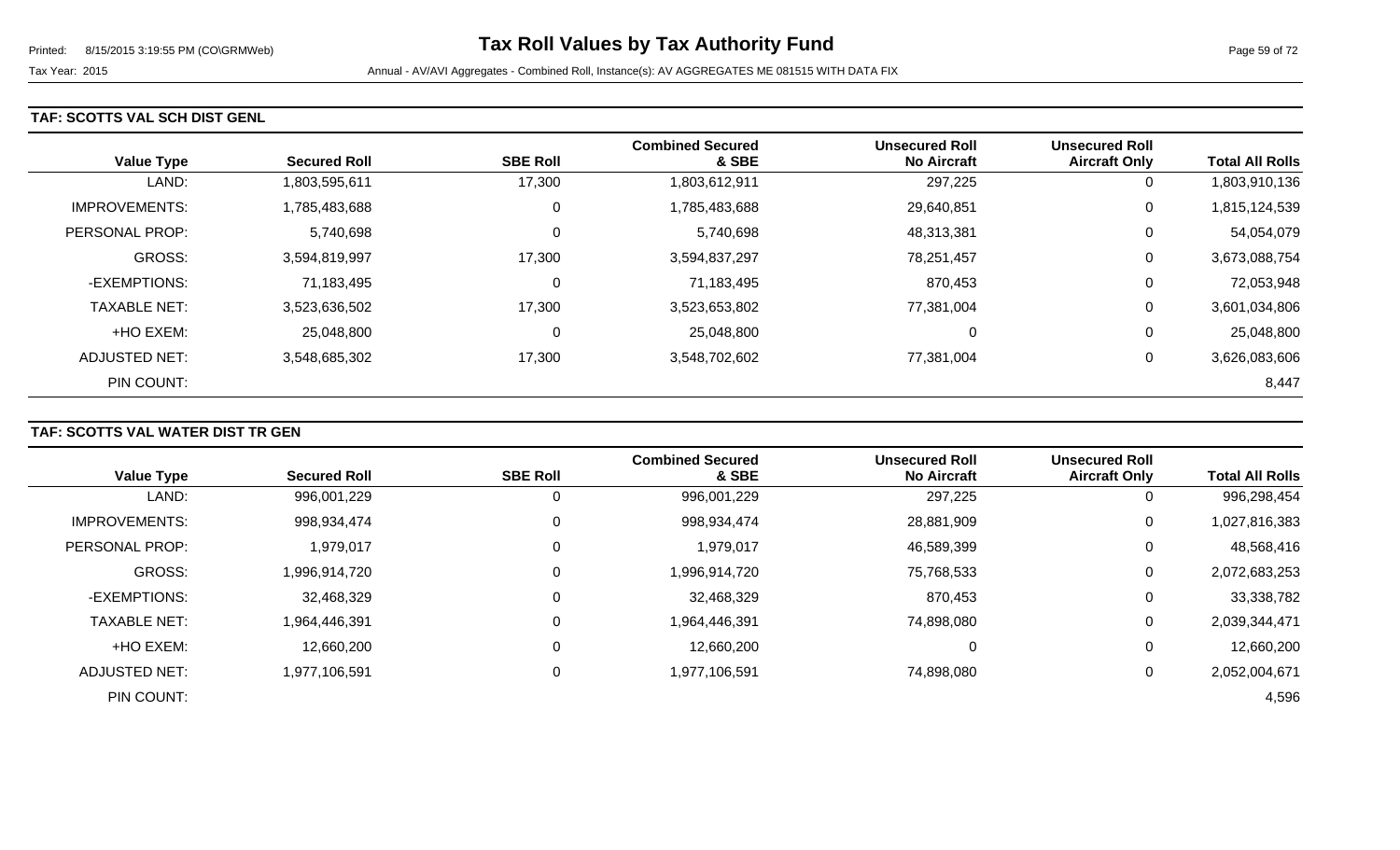### **TAF: SCOTTS VALLEY CITY TR**

|                      |                     |                 | <b>Combined Secured</b> | <b>Unsecured Roll</b> | <b>Unsecured Roll</b> |                        |
|----------------------|---------------------|-----------------|-------------------------|-----------------------|-----------------------|------------------------|
| <b>Value Type</b>    | <b>Secured Roll</b> | <b>SBE Roll</b> | & SBE                   | <b>No Aircraft</b>    | <b>Aircraft Only</b>  | <b>Total All Rolls</b> |
| LAND:                | 1,131,293,926       |                 | 1,131,293,926           | 297,225               | 0                     | 1,131,591,151          |
| <b>IMPROVEMENTS:</b> | 1,166,694,383       | 0               | 1,166,694,383           | 28,881,909            | 0                     | 1,195,576,292          |
| PERSONAL PROP:       | 2,673,728           | 0               | 2,673,728               | 46,937,749            | 0                     | 49,611,477             |
| <b>GROSS:</b>        | 2,300,662,037       |                 | 2,300,662,037           | 76,116,883            | 0                     | 2,376,778,920          |
| -EXEMPTIONS:         | 36,643,839          | 0               | 36,643,839              | 870,453               | 0                     | 37,514,292             |
| <b>TAXABLE NET:</b>  | 2,264,018,198       | $\mathbf 0$     | 2,264,018,198           | 75,246,430            | 0                     | 2,339,264,628          |
| +HO EXEM:            | 15,652,000          | $\Omega$        | 15,652,000              |                       | 0                     | 15,652,000             |
| ADJUSTED NET:        | 2,279,670,198       | 0               | 2,279,670,198           | 75,246,430            | 0                     | 2,354,916,628          |
| PIN COUNT:           |                     |                 |                         |                       |                       | 5,177                  |

# **TAF: SCOTTS VALLEY FIRE PROT DIST**

| <b>Value Type</b>     | <b>Secured Roll</b> | <b>SBE Roll</b> | <b>Combined Secured</b><br>& SBE | <b>Unsecured Roll</b><br><b>No Aircraft</b> | <b>Unsecured Roll</b><br><b>Aircraft Only</b> | <b>Total All Rolls</b> |
|-----------------------|---------------------|-----------------|----------------------------------|---------------------------------------------|-----------------------------------------------|------------------------|
| LAND:                 | 1,884,420,953       | 17,300          | 1,884,438,253                    | 438,102                                     | 0                                             | 1,884,876,355          |
| <b>IMPROVEMENTS:</b>  | 1,867,615,969       | 0               | 1,867,615,969                    | 29,968,993                                  | 0                                             | 1,897,584,962          |
| <b>PERSONAL PROP:</b> | 5,786,512           | 0               | 5,786,512                        | 48,420,933                                  | 0                                             | 54,207,445             |
| <b>GROSS:</b>         | 3,757,823,434       | 17,300          | 3,757,840,734                    | 78,828,028                                  | 0                                             | 3,836,668,762          |
| -EXEMPTIONS:          | 74,607,618          | $\Omega$        | 74,607,618                       | 875,453                                     | 0                                             | 75,483,071             |
| <b>TAXABLE NET:</b>   | 3,683,215,816       | 17,300          | 3,683,233,116                    | 77,952,575                                  | 0                                             | 3,761,185,691          |
| +HO EXEM:             | 25,832,800          | 0               | 25,832,800                       |                                             | 0                                             | 25,832,800             |
| ADJUSTED NET:         | 3,709,048,616       | 17,300          | 3,709,065,916                    | 77,952,575                                  | 0                                             | 3,787,018,491          |
| PIN COUNT:            |                     |                 |                                  |                                             |                                               | 8,627                  |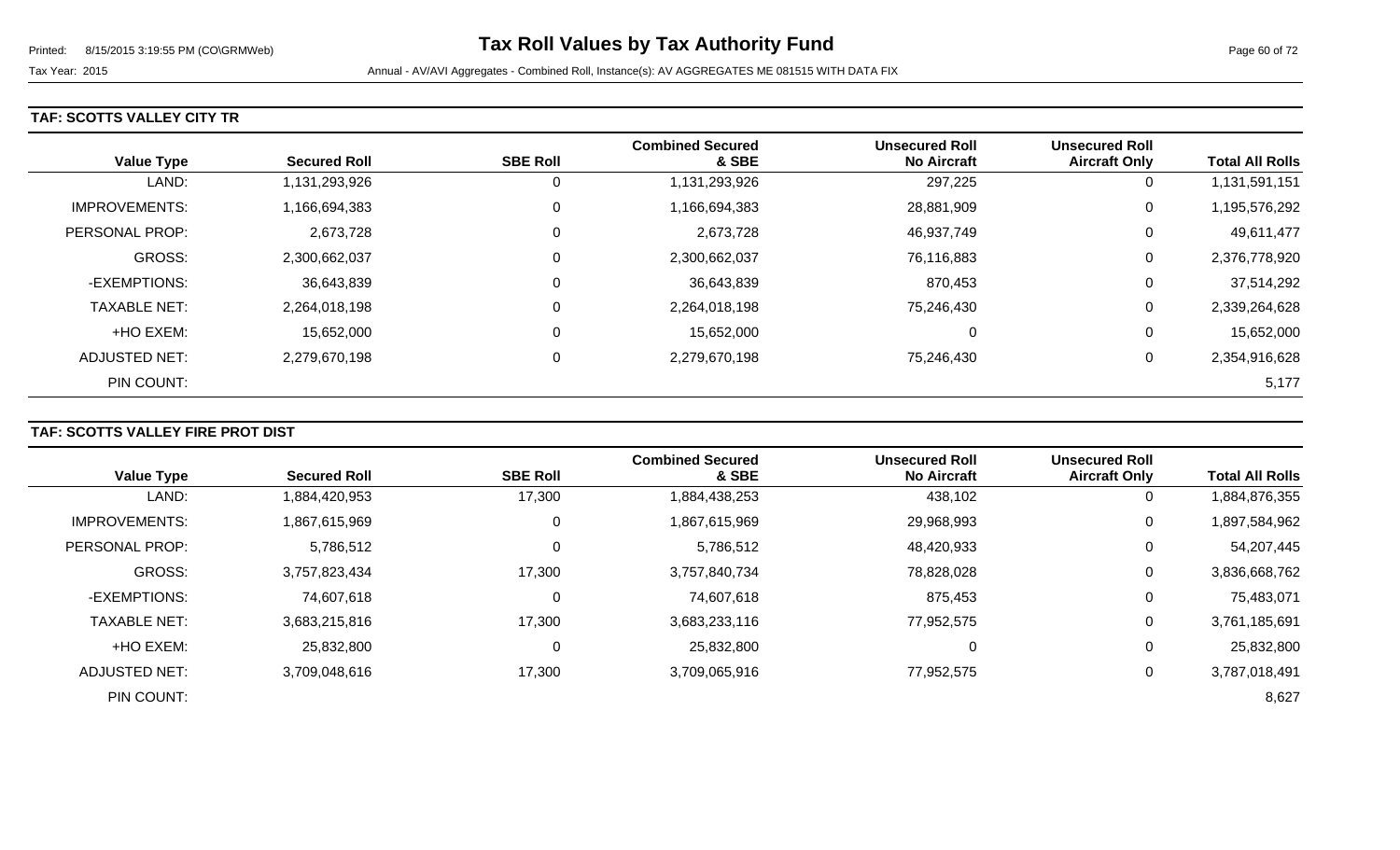### **TAF: SCOTTS VALLEY FIRE ZONE A**

| <b>Value Type</b>     | <b>Secured Roll</b> | <b>SBE Roll</b> | <b>Combined Secured</b><br>& SBE | <b>Unsecured Roll</b><br><b>No Aircraft</b> | <b>Unsecured Roll</b><br><b>Aircraft Only</b> | <b>Total All Rolls</b> |
|-----------------------|---------------------|-----------------|----------------------------------|---------------------------------------------|-----------------------------------------------|------------------------|
| LAND:                 | 417,625,310         | O               | 417,625,310                      | 0                                           | 0                                             | 417,625,310            |
| <b>IMPROVEMENTS:</b>  | 422,874,335         | 0               | 422,874,335                      | 613,446                                     | 0                                             | 423,487,781            |
| <b>PERSONAL PROP:</b> | 2,604,471           | 0               | 2,604,471                        | 1,064,156                                   | 0                                             | 3,668,627              |
| <b>GROSS:</b>         | 843,104,116         | 0               | 843,104,116                      | 1,677,602                                   | 0                                             | 844,781,718            |
| -EXEMPTIONS:          | 8,939,958           | 0               | 8,939,958                        | 0                                           | 0                                             | 8,939,958              |
| <b>TAXABLE NET:</b>   | 834,164,158         | 0               | 834,164,158                      | 1,677,602                                   | 0                                             | 835,841,760            |
| +HO EXEM:             | 7,474,600           | 0               | 7,474,600                        | 0                                           | 0                                             | 7,474,600              |
| <b>ADJUSTED NET:</b>  | 841,638,758         | 0               | 841,638,758                      | 1,677,602                                   | 0                                             | 843,316,360            |
| PIN COUNT:            |                     |                 |                                  |                                             |                                               | 1,788                  |

### **TAF: SLV UNIF SCH DIST GENL**

| <b>Value Type</b>     | <b>Secured Roll</b> | <b>SBE Roll</b> | <b>Combined Secured</b><br>& SBE | <b>Unsecured Roll</b><br><b>No Aircraft</b> | <b>Unsecured Roll</b><br><b>Aircraft Only</b> | <b>Total All Rolls</b> |
|-----------------------|---------------------|-----------------|----------------------------------|---------------------------------------------|-----------------------------------------------|------------------------|
| LAND:                 | 1,750,951,037       | 64,687          | 1,751,015,724                    | 598,506                                     |                                               | 1,751,614,230          |
| <b>IMPROVEMENTS:</b>  | 1,555,294,820       |                 | 1,555,294,820                    | 16,756,972                                  | 0                                             | 1,572,051,792          |
| <b>PERSONAL PROP:</b> | 8,968,392           |                 | 8,968,392                        | 10,840,476                                  | 0                                             | 19,808,868             |
| <b>GROSS:</b>         | 3,315,214,249       | 64,687          | 3,315,278,936                    | 28,195,954                                  | $\Omega$                                      | 3,343,474,890          |
| -EXEMPTIONS:          | 123,660,049         |                 | 123,660,049                      | 23,119                                      | 0                                             | 123,683,168            |
| <b>TAXABLE NET:</b>   | 3,191,554,200       | 64,687          | 3,191,618,887                    | 28,172,835                                  | $\Omega$                                      | 3,219,791,722          |
| +HO EXEM:             | 33,566,400          |                 | 33,566,400                       | 0                                           | $\Omega$                                      | 33,566,400             |
| ADJUSTED NET:         | 3,225,120,600       | 64,687          | 3,225,185,287                    | 28,172,835                                  |                                               | 3,253,358,122          |
| PIN COUNT:            |                     |                 |                                  |                                             |                                               | 18,418                 |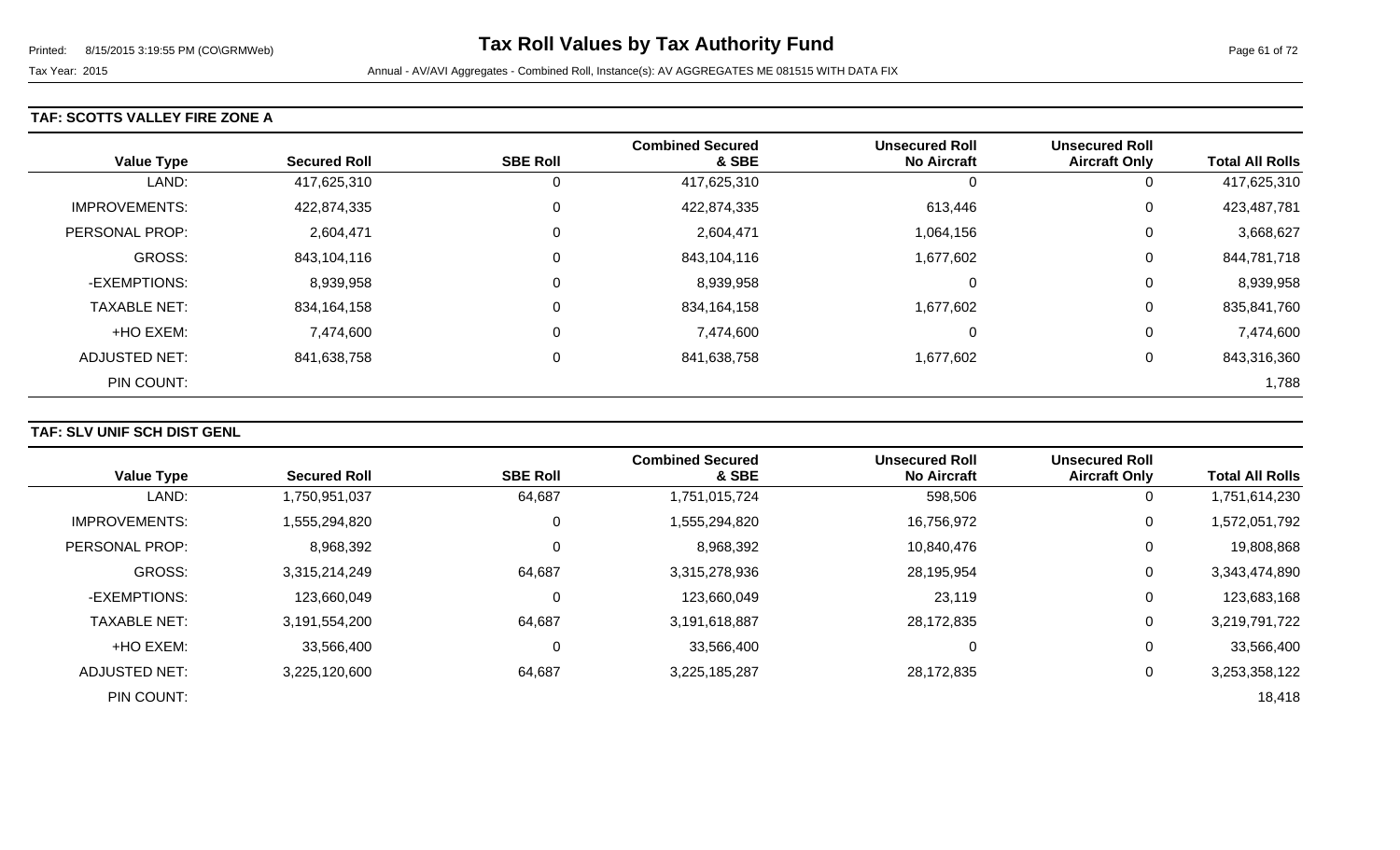#### **TAF: SOQUEL SCH DIST GENL**

|                       |                     |                 | <b>Combined Secured</b> | <b>Unsecured Roll</b> | <b>Unsecured Roll</b> |                        |
|-----------------------|---------------------|-----------------|-------------------------|-----------------------|-----------------------|------------------------|
| <b>Value Type</b>     | <b>Secured Roll</b> | <b>SBE Roll</b> | & SBE                   | <b>No Aircraft</b>    | <b>Aircraft Only</b>  | <b>Total All Rolls</b> |
| LAND:                 | 2,669,912,159       | 0               | 2,669,912,159           | 1,115,024             | 0                     | 2,671,027,183          |
| <b>IMPROVEMENTS:</b>  | 2,318,939,715       | 0               | 2,318,939,715           | 54,082,341            | 0                     | 2,373,022,056          |
| <b>PERSONAL PROP:</b> | 44,085,583          | 0               | 44,085,583              | 68,238,022            | 66,586                | 112,390,191            |
| <b>GROSS:</b>         | 5,032,937,457       | 0               | 5,032,937,457           | 123,435,387           | 66,586                | 5,156,439,430          |
| -EXEMPTIONS:          | 278,719,083         | 0               | 278,719,083             | 19,225,865            | 0                     | 297,944,948            |
| <b>TAXABLE NET:</b>   | 4,754,218,374       | 0               | 4,754,218,374           | 104,209,522           | 66,586                | 4,858,494,482          |
| +HO EXEM:             | 31,360,364          | 0               | 31,360,364              | 7,000                 | 0                     | 31,367,364             |
| ADJUSTED NET:         | 4,785,578,738       | $\mathbf 0$     | 4,785,578,738           | 104,216,522           | 66,586                | 4,889,861,846          |
| PIN COUNT:            |                     |                 |                         |                       |                       | 12,666                 |

### **TAF: UNITARY DEBT SERVICE**

|                      |                     |                 | <b>Combined Secured</b> | <b>Unsecured Roll</b> | <b>Unsecured Roll</b> |                        |
|----------------------|---------------------|-----------------|-------------------------|-----------------------|-----------------------|------------------------|
| <b>Value Type</b>    | <b>Secured Roll</b> | <b>SBE Roll</b> | & SBE                   | <b>No Aircraft</b>    | <b>Aircraft Only</b>  | <b>Total All Rolls</b> |
| LAND:                |                     | 33,652,771      | 33,652,771              | 0                     |                       | 33,652,771             |
| <b>IMPROVEMENTS:</b> |                     | 283,796,133     | 283,796,133             | 0                     | 0                     | 283,796,133            |
| PERSONAL PROP:       |                     | 45,513,118      | 45,513,118              | 0                     | 0                     | 45,513,118             |
| GROSS:               |                     | 362,962,022     | 362,962,022             | 0                     | 0                     | 362,962,022            |
| <b>TAXABLE NET:</b>  | 0                   | 362,962,022     | 362,962,022             | 0                     | 0                     | 362,962,022            |
| ADJUSTED NET:        |                     | 362,962,022     | 362,962,022             | $\Omega$              |                       | 362,962,022            |
| PIN COUNT:           |                     |                 |                         |                       |                       | 35                     |

### **TAF: UNITARY TAX RATE**

| <b>Value Type</b>    | <b>Secured Roll</b> | <b>SBE Roll</b> | <b>Combined Secured</b><br>& SBE | <b>Unsecured Roll</b><br><b>No Aircraft</b> | <b>Unsecured Roll</b><br><b>Aircraft Only</b> | <b>Total All Rolls</b> |
|----------------------|---------------------|-----------------|----------------------------------|---------------------------------------------|-----------------------------------------------|------------------------|
| ∟AND <sup>.</sup>    |                     | 32, 153, 724    | 32, 153, 724                     |                                             |                                               | 32,153,724             |
| <b>IMPROVEMENTS:</b> |                     | 282,815,872     | 282,815,872                      |                                             |                                               | 282,815,872            |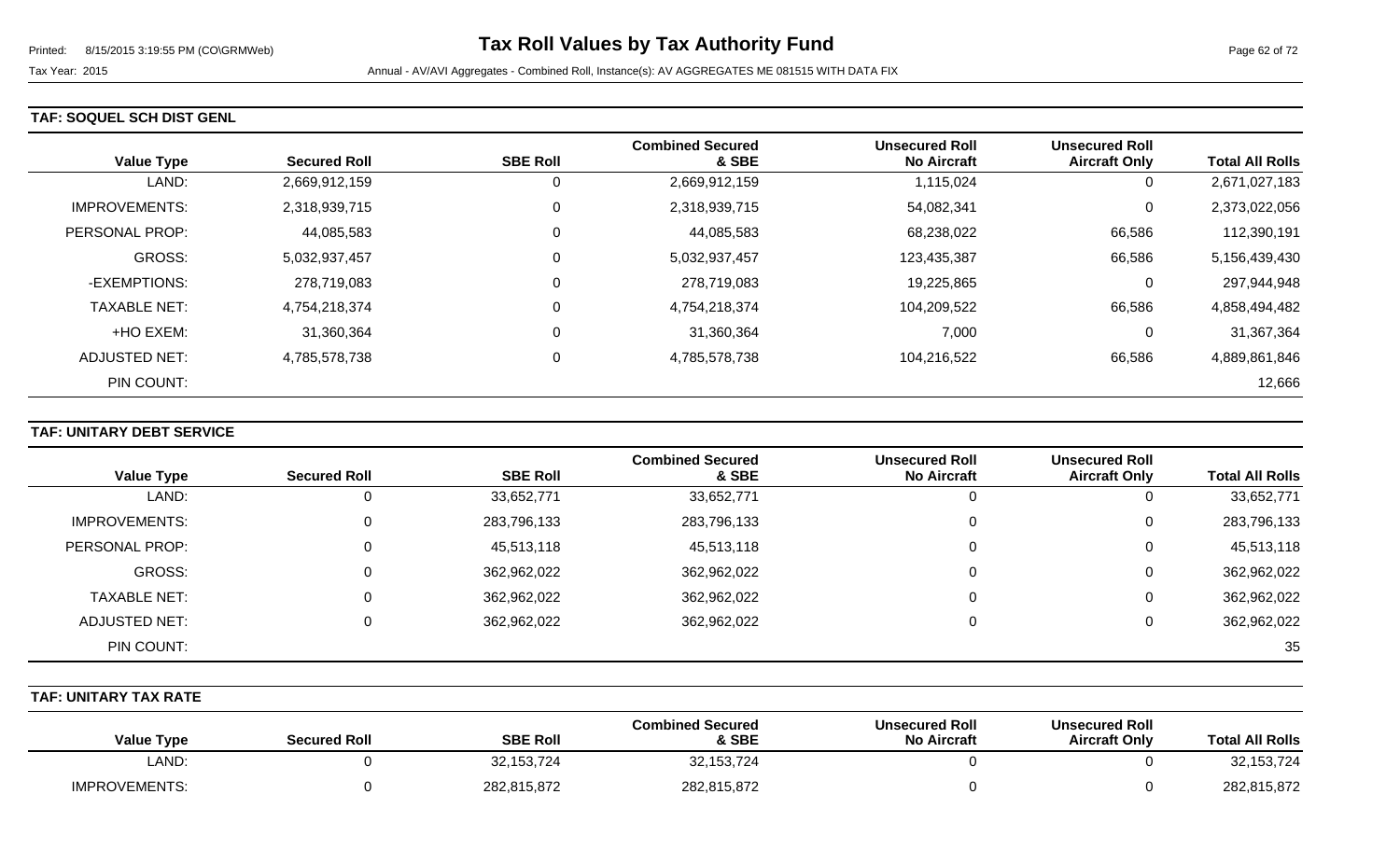| 8/15/2015 3:19:55 PM (CO\GRMWeb)<br>Printed: |             | <b>Tax Roll Values by Tax Authority Fund</b>                                                   |   | Page 63 of 72 |
|----------------------------------------------|-------------|------------------------------------------------------------------------------------------------|---|---------------|
| Tax Year: 2015                               |             | Annual - AV/AVI Aggregates - Combined Roll, Instance(s): AV AGGREGATES ME 081515 WITH DATA FIX |   |               |
| PERSONAL PROP:                               | 44,771,355  | 44,771,355                                                                                     | 0 | 44,771,355    |
| GROSS:                                       | 359,740,951 | 359,740,951                                                                                    | 0 | 359,740,951   |
| <b>TAXABLE NET:</b>                          | 359,740,951 | 359,740,951                                                                                    | 0 | 359,740,951   |
| <b>ADJUSTED NET:</b>                         | 359,740,951 | 359,740,951                                                                                    | 0 | 359,740,951   |
| PIN COUNT:                                   |             |                                                                                                |   | 32            |

### **TAF: WATSONVILLE CITY - RETIREMENT**

| <b>Value Type</b>    | <b>Secured Roll</b> | <b>SBE Roll</b> | <b>Combined Secured</b><br>& SBE | <b>Unsecured Roll</b><br><b>No Aircraft</b> | <b>Unsecured Roll</b><br><b>Aircraft Only</b> | <b>Total All Rolls</b> |
|----------------------|---------------------|-----------------|----------------------------------|---------------------------------------------|-----------------------------------------------|------------------------|
| LAND:                | 1,634,127,584       | 31,120          | 1,634,158,704                    | 4,322,072                                   | 0                                             | 1,638,480,776          |
| <b>IMPROVEMENTS:</b> | 1,880,626,310       | $\mathbf 0$     | 1,880,626,310                    | 81,616,122                                  | 0                                             | 1,962,242,432          |
| PERSONAL PROP:       | 53,364,754          | $\mathbf 0$     | 53,364,754                       | 122,306,007                                 | 26,510,257                                    | 202,181,018            |
| <b>GROSS:</b>        | 3,568,118,648       | 31,120          | 3,568,149,768                    | 208,244,201                                 | 26,510,257                                    | 3,802,904,226          |
| -EXEMPTIONS:         | 197,091,104         | $\mathbf 0$     | 197,091,104                      | 7,315,374                                   | 451,244                                       | 204,857,722            |
| <b>TAXABLE NET:</b>  | 3,371,027,544       | 31,120          | 3,371,058,664                    | 200,928,827                                 | 26,059,013                                    | 3,598,046,504          |
| +HO EXEM:            | 26,142,200          | 0               | 26,142,200                       | 0                                           | 0                                             | 26,142,200             |
| ADJUSTED NET:        | 3,397,169,744       | 31,120          | 3,397,200,864                    | 200,928,827                                 | 26,059,013                                    | 3,624,188,704          |
| PIN COUNT:           |                     |                 |                                  |                                             |                                               | 12,321                 |

# **TAF: WATSONVILLE CITY - TRUST**

|                      |                     |                 | <b>Combined Secured</b> | <b>Unsecured Roll</b> | <b>Unsecured Roll</b> |                        |
|----------------------|---------------------|-----------------|-------------------------|-----------------------|-----------------------|------------------------|
| <b>Value Type</b>    | <b>Secured Roll</b> | <b>SBE Roll</b> | & SBE                   | <b>No Aircraft</b>    | <b>Aircraft Only</b>  | <b>Total All Rolls</b> |
| LAND:                | 1,634,127,584       | 31,120          | 1,634,158,704           | 4,322,072             | 0                     | 1,638,480,776          |
| <b>IMPROVEMENTS:</b> | 1,880,626,310       | 0               | 1,880,626,310           | 81,616,122            | 0                     | 1,962,242,432          |
| PERSONAL PROP:       | 53,364,754          |                 | 53,364,754              | 122,306,007           | 26,510,257            | 202,181,018            |
| GROSS:               | 3,568,118,648       | 31,120          | 3,568,149,768           | 208,244,201           | 26,510,257            | 3,802,904,226          |
| -EXEMPTIONS:         | 197,091,104         | 0               | 197,091,104             | 7,315,374             | 451,244               | 204,857,722            |
| <b>TAXABLE NET:</b>  | 3,371,027,544       | 31,120          | 3,371,058,664           | 200,928,827           | 26,059,013            | 3,598,046,504          |
| +HO EXEM:            | 26,142,200          | 0               | 26,142,200              | υ                     | 0                     | 26,142,200             |
| ADJUSTED NET:        | 3,397,169,744       | 31,120          | 3,397,200,864           | 200,928,827           | 26,059,013            | 3,624,188,704          |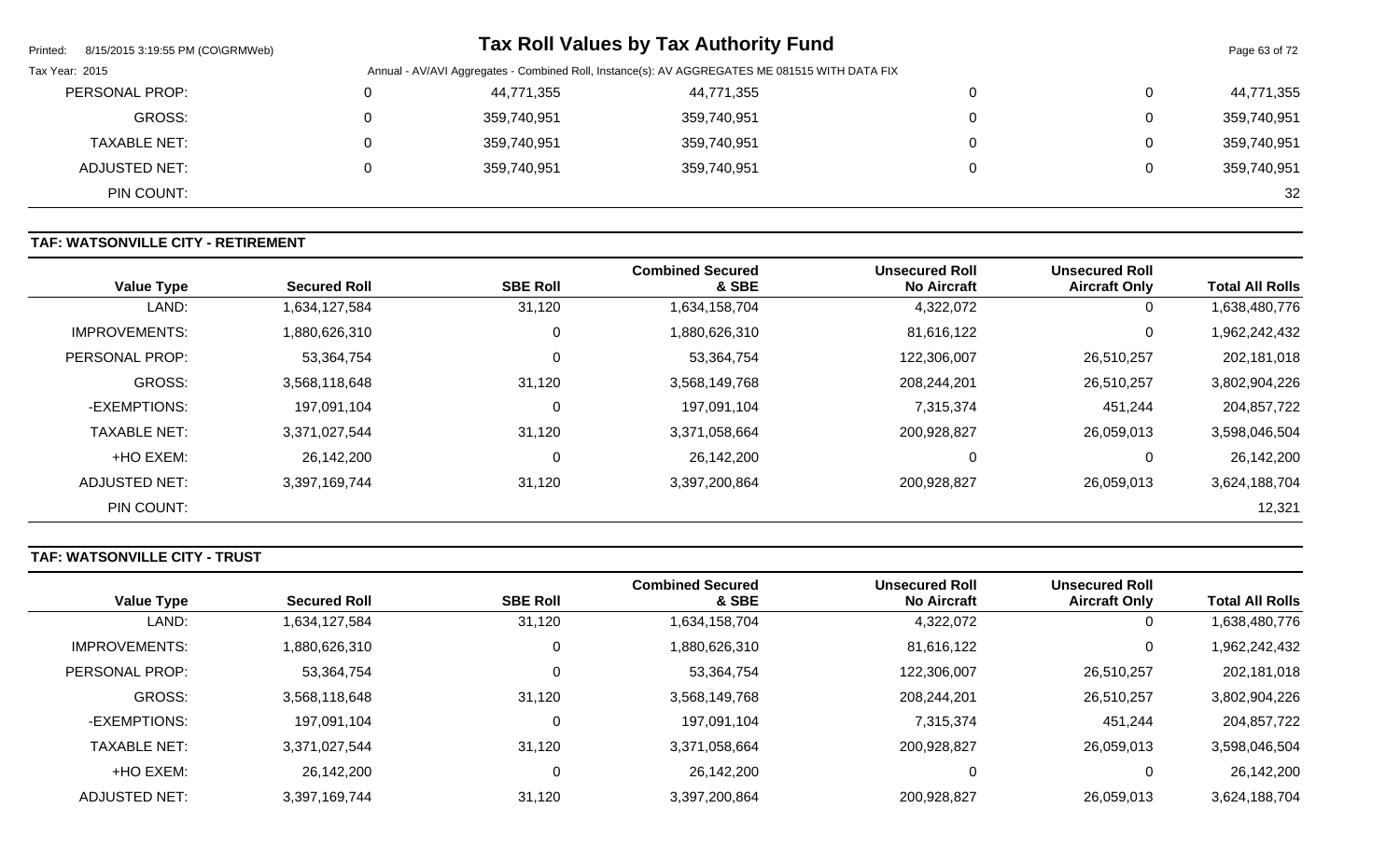# Printed: 8/15/2015 3:19:55 PM (CO\GRMWeb) **Tax Roll Values by Tax Authority Fund** Page 64 of 72

Tax Year: 2015 **Annual - AV/AVI Aggregates - Combined Roll**, Instance(s): AV AGGREGATES ME 081515 WITH DATA FIX

PIN COUNT: 12,321

| <b>Value Type</b>     | <b>Secured Roll</b> | <b>SBE Roll</b> | <b>Combined Secured</b><br>& SBE | <b>Unsecured Roll</b><br><b>No Aircraft</b> | <b>Unsecured Roll</b><br><b>Aircraft Only</b> | <b>Total All Rolls</b> |
|-----------------------|---------------------|-----------------|----------------------------------|---------------------------------------------|-----------------------------------------------|------------------------|
| LAND:                 | 594,856,456         |                 | 594,856,456                      | 35,080                                      | 0                                             | 594,891,536            |
| <b>IMPROVEMENTS:</b>  | 553,088,721         | 0               | 553,088,721                      | 955,085                                     | 0                                             | 554,043,806            |
| <b>PERSONAL PROP:</b> | 1,349,675           | 0               | 1,349,675                        | 1,464,620                                   | $\mathbf 0$                                   | 2,814,295              |
| <b>GROSS:</b>         | 1,149,294,852       |                 | 1,149,294,852                    | 2,454,785                                   | $\mathbf 0$                                   | 1,151,749,637          |
| -EXEMPTIONS:          | 11,585,779          | 0               | 11,585,779                       |                                             | 0                                             | 11,585,779             |
| <b>TAXABLE NET:</b>   | 1,137,709,073       |                 | 1,137,709,073                    | 2,454,785                                   | $\mathbf 0$                                   | 1,140,163,858          |
| +HO EXEM:             | 7,494,200           | 0               | 7,494,200                        |                                             | 0                                             | 7,494,200              |
| <b>ADJUSTED NET:</b>  | 1,145,203,273       | 0               | 1,145,203,273                    | 2,454,785                                   | 0                                             | 1,147,658,058          |
| PIN COUNT:            |                     |                 |                                  |                                             |                                               | 2,473                  |

### **TAF: WHITEHOUSE CYN RD CSA #18**

|                      |                     |                 | <b>Combined Secured</b> | <b>Unsecured Roll</b> | <b>Unsecured Roll</b> |                        |
|----------------------|---------------------|-----------------|-------------------------|-----------------------|-----------------------|------------------------|
| <b>Value Type</b>    | <b>Secured Roll</b> | <b>SBE Roll</b> | & SBE                   | <b>No Aircraft</b>    | <b>Aircraft Only</b>  | <b>Total All Rolls</b> |
| LAND:                | 5,105,067           |                 | 5,105,067               |                       | υ                     | 5,105,067              |
| <b>IMPROVEMENTS:</b> | 3,254,287           | 0               | 3,254,287               | $\Omega$              | 0                     | 3,254,287              |
| PERSONAL PROP:       | 75,530              | 0               | 75,530                  | $\Omega$              | 0                     | 75,530                 |
| <b>GROSS:</b>        | 8,434,884           |                 | 8,434,884               | 0                     | 0                     | 8,434,884              |
| -EXEMPTIONS:         | 896,213             | 0               | 896,213                 | 0                     | 0                     | 896,213                |
| <b>TAXABLE NET:</b>  | 7,538,671           |                 | 7,538,671               | 0                     | 0                     | 7,538,671              |
| +HO EXEM:            | 70,000              | 0               | 70,000                  | $\Omega$              | 0                     | 70,000                 |
| <b>ADJUSTED NET:</b> | 7,608,671           |                 | 7,608,671               | 0                     | 0                     | 7,608,671              |
| PIN COUNT:           |                     |                 |                         |                       |                       | 69                     |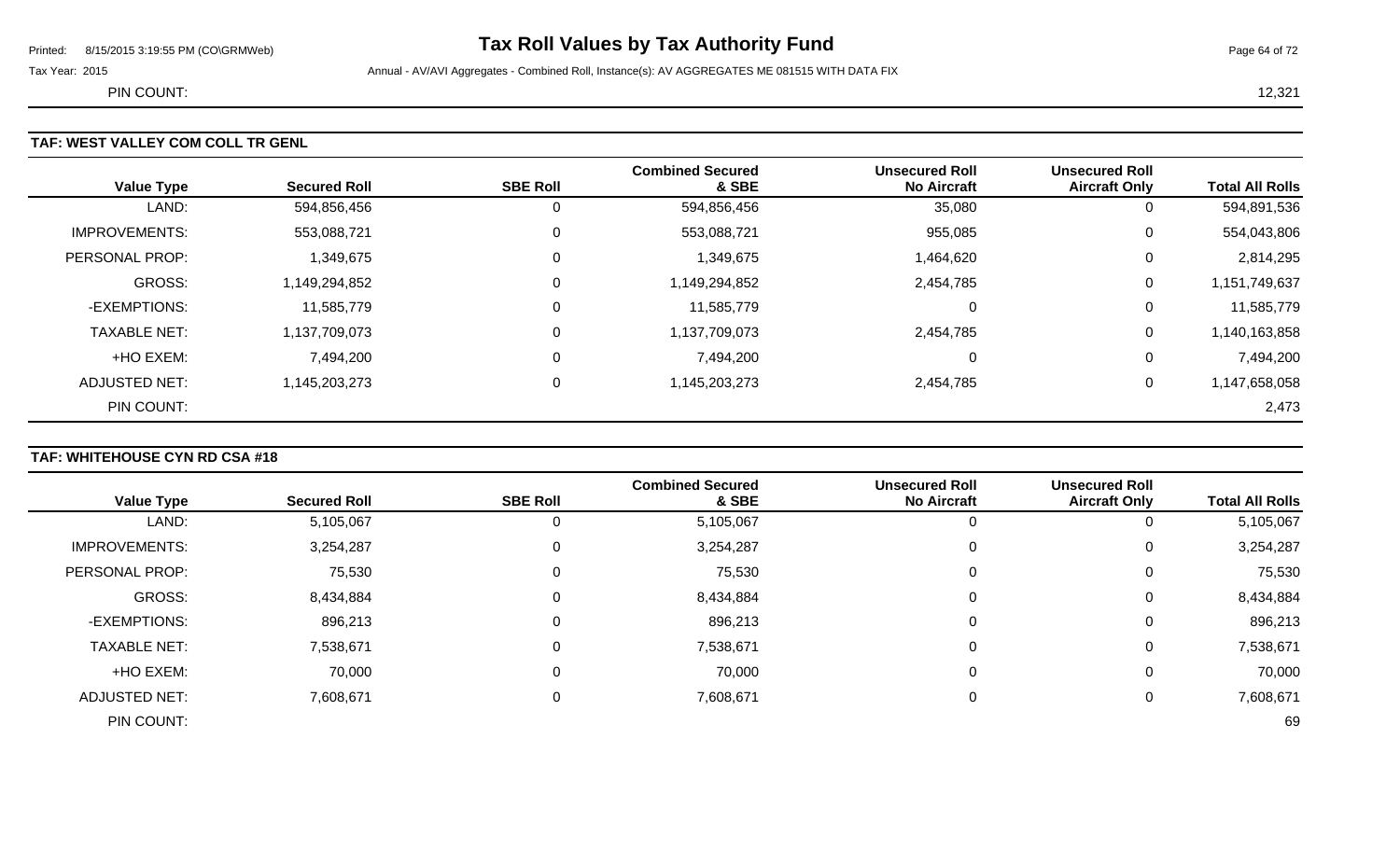#### **TAF: ZAYANTE FIRE PROT DIST**

|                      |                     |                 | <b>Combined Secured</b> | <b>Unsecured Roll</b> | <b>Unsecured Roll</b> |                        |
|----------------------|---------------------|-----------------|-------------------------|-----------------------|-----------------------|------------------------|
| <b>Value Type</b>    | <b>Secured Roll</b> | <b>SBE Roll</b> | & SBE                   | <b>No Aircraft</b>    | <b>Aircraft Only</b>  | <b>Total All Rolls</b> |
| LAND:                | 245,799,046         | 64,687          | 245,863,733             | 12,100                | 0                     | 245,875,833            |
| <b>IMPROVEMENTS:</b> | 210,906,901         | 0               | 210,906,901             | 66,600                | 0                     | 210,973,501            |
| PERSONAL PROP:       | 1,060,633           | 0               | 1,060,633               | 409,251               | 0                     | 1,469,884              |
| <b>GROSS:</b>        | 457,766,580         | 64,687          | 457,831,267             | 487,951               | 0                     | 458,319,218            |
| -EXEMPTIONS:         | 10,361,177          | C               | 10,361,177              | 0                     | 0                     | 10,361,177             |
| <b>TAXABLE NET:</b>  | 447,405,403         | 64,687          | 447,470,090             | 487,951               | 0                     | 447,958,041            |
| +HO EXEM:            | 5,094,600           | 0               | 5,094,600               | 0                     | 0                     | 5,094,600              |
| <b>ADJUSTED NET:</b> | 452,500,003         | 64,687          | 452,564,690             | 487,951               | 0                     | 453,052,641            |
| PIN COUNT:           |                     |                 |                         |                       |                       | 4,280                  |

### **TAF: ZAYANTE FIRE PROTECTION BOND**

|                      |                     |                 | <b>Combined Secured</b> | <b>Unsecured Roll</b> | <b>Unsecured Roll</b> |                        |
|----------------------|---------------------|-----------------|-------------------------|-----------------------|-----------------------|------------------------|
| <b>Value Type</b>    | <b>Secured Roll</b> | <b>SBE Roll</b> | & SBE                   | <b>No Aircraft</b>    | <b>Aircraft Only</b>  | <b>Total All Rolls</b> |
| LAND:                | 245,799,046         | 64,687          | 245,863,733             | 12,100                | 0                     | 245,875,833            |
| <b>IMPROVEMENTS:</b> | 210,906,901         | 0               | 210,906,901             | 66,600                | 0                     | 210,973,501            |
| PERSONAL PROP:       | 1,060,633           | 0               | 1,060,633               | 409,251               | 0                     | 1,469,884              |
| <b>GROSS:</b>        | 457,766,580         | 64,687          | 457,831,267             | 487,951               | 0                     | 458,319,218            |
| -EXEMPTIONS:         | 10,361,177          | 0               | 10,361,177              |                       | 0                     | 10,361,177             |
| <b>TAXABLE NET:</b>  | 447,405,403         | 64,687          | 447,470,090             | 487,951               | 0                     | 447,958,041            |
| +HO EXEM:            | 5,094,600           | 0               | 5,094,600               | 0                     | 0                     | 5,094,600              |
| <b>ADJUSTED NET:</b> | 452,500,003         | 64,687          | 452,564,690             | 487,951               | 0                     | 453,052,641            |
| PIN COUNT:           |                     |                 |                         |                       |                       | 4,280                  |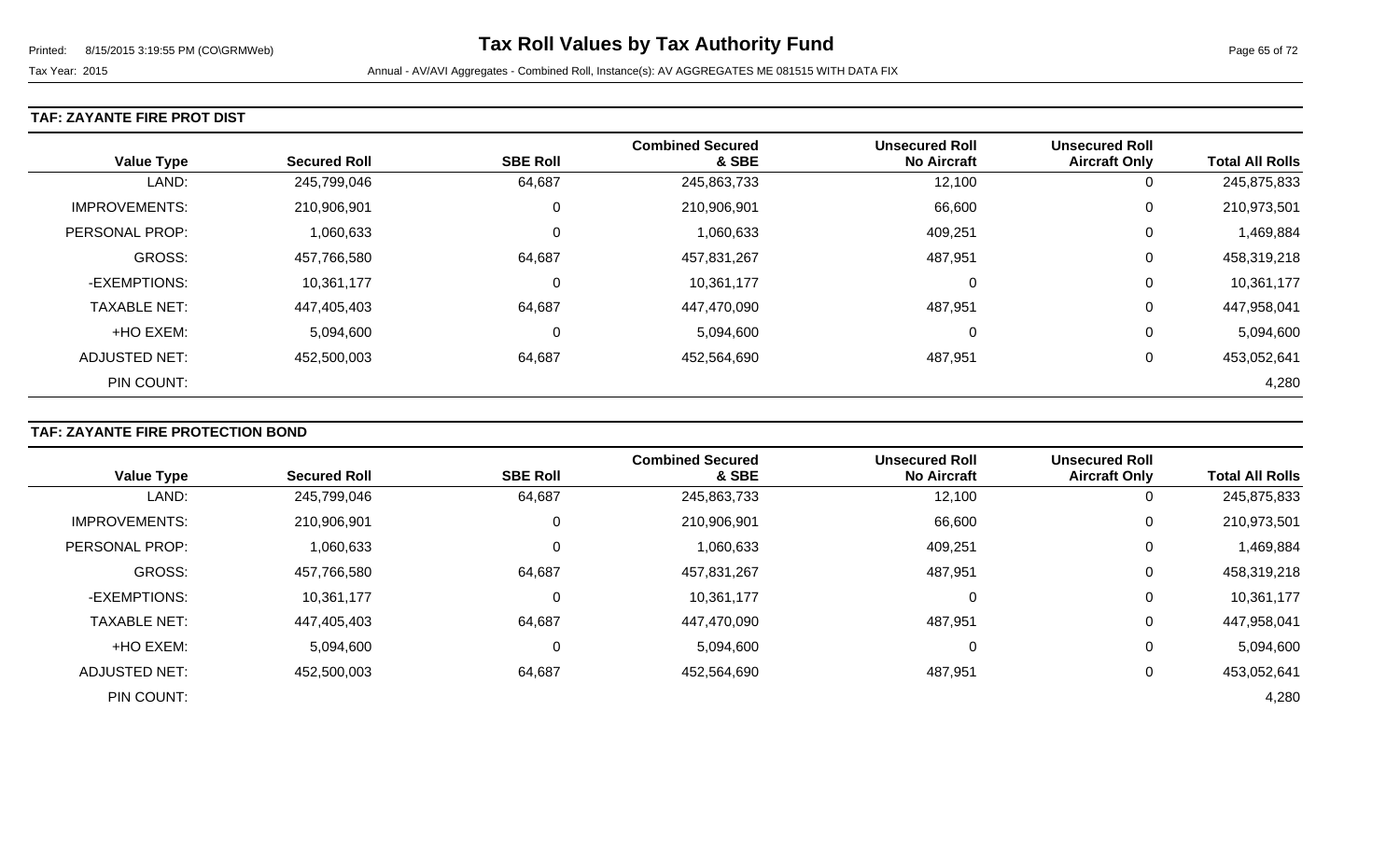| TIF: CAPITOLA RDA |  |
|-------------------|--|
|-------------------|--|

| <b>Value Type</b>     | <b>Secured Roll</b> | <b>SBE Roll</b> | <b>Combined Secured</b><br>& SBE | <b>Unsecured Roll</b><br><b>No Aircraft</b> | <b>Unsecured Roll</b><br><b>Aircraft Only</b> | <b>Total All Rolls</b> |
|-----------------------|---------------------|-----------------|----------------------------------|---------------------------------------------|-----------------------------------------------|------------------------|
| LAND:                 | 115,857,612         | 83,608          | 115,941,220                      |                                             | 0                                             | 115,941,220            |
| <b>IMPROVEMENTS:</b>  | 137,763,287         | 0               | 137,763,287                      | 21,623,117                                  | 0                                             | 159,386,404            |
| <b>PERSONAL PROP:</b> | 3,618,570           | 0               | 3,618,570                        | 16,439,190                                  | 0                                             | 20,057,760             |
| <b>GROSS:</b>         | 257,239,469         | 83,608          | 257,323,077                      | 38,062,307                                  | 0                                             | 295,385,384            |
| -EXEMPTIONS:          | 4,387,057           | 0               | 4,387,057                        | 958,032                                     | 0                                             | 5,345,089              |
| <b>TAXABLE NET:</b>   | 252,852,412         | 83,608          | 252,936,020                      | 37,104,275                                  | 0                                             | 290,040,295            |
| +HO EXEM:             | 441,000             | 0               | 441,000                          | 0                                           | 0                                             | 441,000                |
| <b>ADJUSTED NET:</b>  | 253,293,412         | 83,608          | 253,377,020                      | 37,104,275                                  | 0                                             | 290,481,295            |
| PIN COUNT:            |                     |                 |                                  |                                             |                                               | 429                    |

### **TIF: LIVE OAK RDA**

|                      |                     |                 | <b>Combined Secured</b> | <b>Unsecured Roll</b> | <b>Unsecured Roll</b> |                        |
|----------------------|---------------------|-----------------|-------------------------|-----------------------|-----------------------|------------------------|
| <b>Value Type</b>    | <b>Secured Roll</b> | <b>SBE Roll</b> | & SBE                   | <b>No Aircraft</b>    | <b>Aircraft Only</b>  | <b>Total All Rolls</b> |
| LAND:                | 2,953,095,637       | 0               | 2,953,095,637           | 620,405               | 0                     | 2,953,716,042          |
| <b>IMPROVEMENTS:</b> | 2,397,044,480       | 0               | 2,397,044,480           | 33,032,867            | 0                     | 2,430,077,347          |
| PERSONAL PROP:       | 39,343,494          | 0               | 39,343,494              | 58,438,098            | 0                     | 97,781,592             |
| <b>GROSS:</b>        | 5,389,483,611       | $\Omega$        | 5,389,483,611           | 92,091,370            | 0                     | 5,481,574,981          |
| -EXEMPTIONS:         | 278,942,896         | 0               | 278,942,896             | 18,388,875            | 0                     | 297,331,771            |
| <b>TAXABLE NET:</b>  | 5,110,540,715       | $\Omega$        | 5,110,540,715           | 73,702,495            | $\mathbf 0$           | 5,184,243,210          |
| +HO EXEM:            | 37,637,360          | $\Omega$        | 37,637,360              | 0                     | 0                     | 37,637,360             |
| <b>ADJUSTED NET:</b> | 5,148,178,075       | 0               | 5,148,178,075           | 73,702,495            | 0                     | 5,221,880,570          |
| PIN COUNT:           |                     |                 |                         |                       |                       | 14,219                 |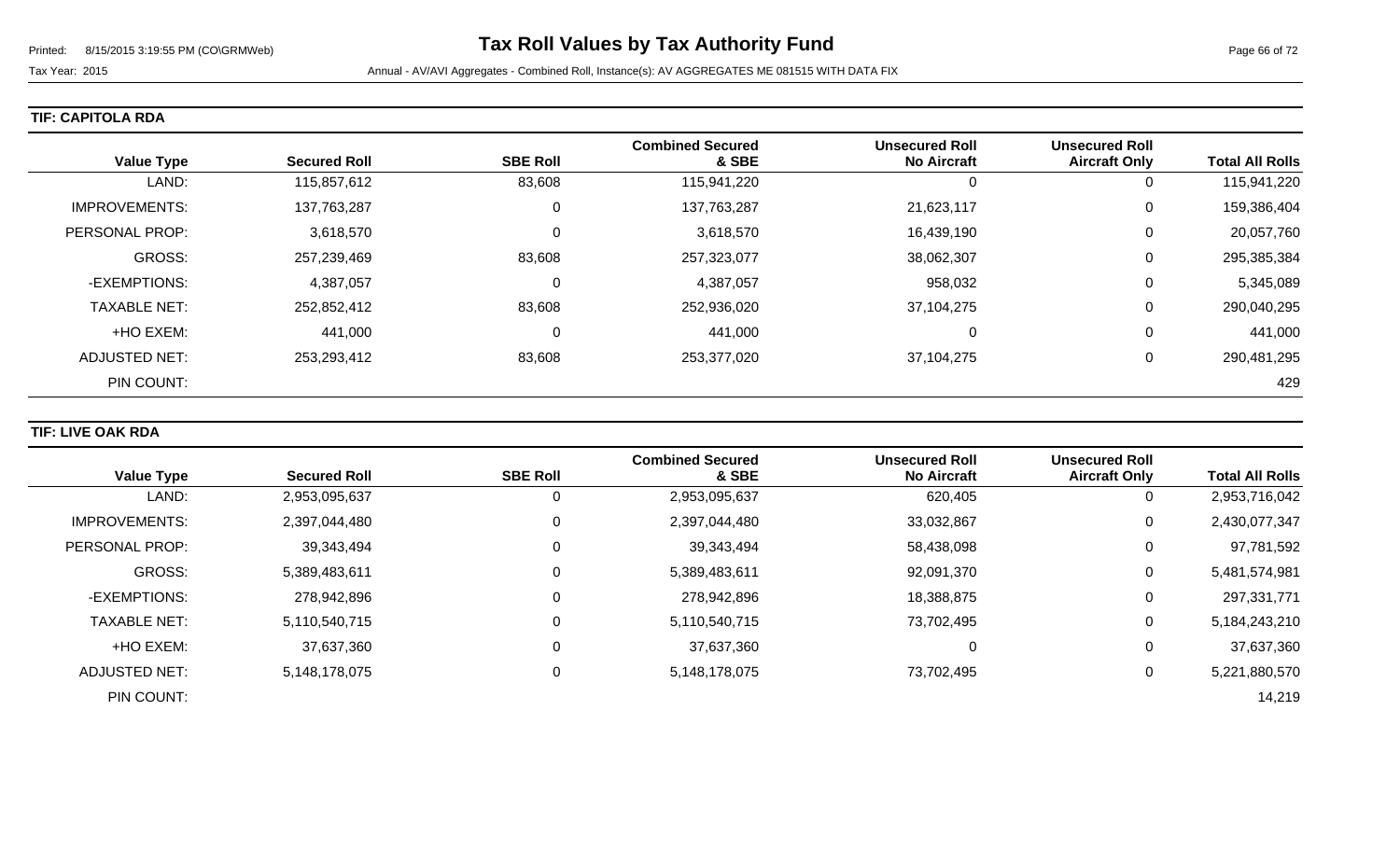### **TIF: Santa Cruz Eastside RDA**

| <b>Value Type</b>    | <b>Secured Roll</b> | <b>SBE Roll</b> | <b>Combined Secured</b><br>& SBE | <b>Unsecured Roll</b><br><b>No Aircraft</b> | <b>Unsecured Roll</b><br><b>Aircraft Only</b> | <b>Total All Rolls</b> |
|----------------------|---------------------|-----------------|----------------------------------|---------------------------------------------|-----------------------------------------------|------------------------|
| LAND:                | 98,461,234          | 0               | 98,461,234                       |                                             | 0                                             | 98,461,234             |
| <b>IMPROVEMENTS:</b> | 109,715,467         | 0               | 109,715,467                      | 13,093,437                                  | 0                                             | 122,808,904            |
| PERSONAL PROP:       | 9,566,273           | 0               | 9,566,273                        | 13,732,388                                  | 0                                             | 23,298,661             |
| GROSS:               | 217,742,974         | $\pmb{0}$       | 217,742,974                      | 26,825,825                                  | 0                                             | 244,568,799            |
| -EXEMPTIONS:         | 42,905,268          | 0               | 42,905,268                       | 318,896                                     | 0                                             | 43,224,164             |
| <b>TAXABLE NET:</b>  | 174,837,706         | 0               | 174,837,706                      | 26,506,929                                  | 0                                             | 201,344,635            |
| +HO EXEM:            | 103,600             | 0               | 103,600                          | $\Omega$                                    | 0                                             | 103,600                |
| <b>ADJUSTED NET:</b> | 174,941,306         | $\pmb{0}$       | 174,941,306                      | 26,506,929                                  | 0                                             | 201,448,235            |
| PIN COUNT:           |                     |                 |                                  |                                             |                                               | 572                    |

### **TIF: Santa Cruz North Mall 1991 RDA**

|                      |                     |                 | <b>Combined Secured</b> | <b>Unsecured Roll</b> | <b>Unsecured Roll</b> |                        |
|----------------------|---------------------|-----------------|-------------------------|-----------------------|-----------------------|------------------------|
| <b>Value Type</b>    | <b>Secured Roll</b> | <b>SBE Roll</b> | & SBE                   | <b>No Aircraft</b>    | <b>Aircraft Only</b>  | <b>Total All Rolls</b> |
| LAND:                | 3,679,704           |                 | 3,679,704               | 0                     |                       | 3,679,704              |
| <b>IMPROVEMENTS:</b> | 8,679,895           | 0               | 8,679,895               | 680,388               | 0                     | 9,360,283              |
| PERSONAL PROP:       | 50,000              |                 | 50,000                  | 631,054               | 0                     | 681,054                |
| GROSS:               | 12,409,599          |                 | 12,409,599              | 1,311,442             | 0                     | 13,721,041             |
| <b>TAXABLE NET:</b>  | 12,409,599          | 0               | 12,409,599              | 311,442.              | 0                     | 13,721,041             |
| ADJUSTED NET:        | 12,409,599          |                 | 12,409,599              | 1,311,442             |                       | 13,721,041             |
| PIN COUNT:           |                     |                 |                         |                       |                       | 28                     |

### **TIF: Santa Cruz North Mall RDA**

| <b>Value Type</b>    | <b>Secured Roll</b> | <b>SBE Roll</b> | <b>Combined Secured</b><br>& SBE | <b>Unsecured Roll</b><br><b>No Aircraft</b> | <b>Unsecured Roll</b><br><b>Aircraft Only</b> | <b>Total All Rolls</b> |
|----------------------|---------------------|-----------------|----------------------------------|---------------------------------------------|-----------------------------------------------|------------------------|
| LAND:                | 40,829,046          |                 | 40,829,046                       | 169,843                                     |                                               | 40,998,889             |
| <b>IMPROVEMENTS:</b> | 102,782,670         |                 | 102,782,670                      | 16,381,616                                  |                                               | 119,164,286            |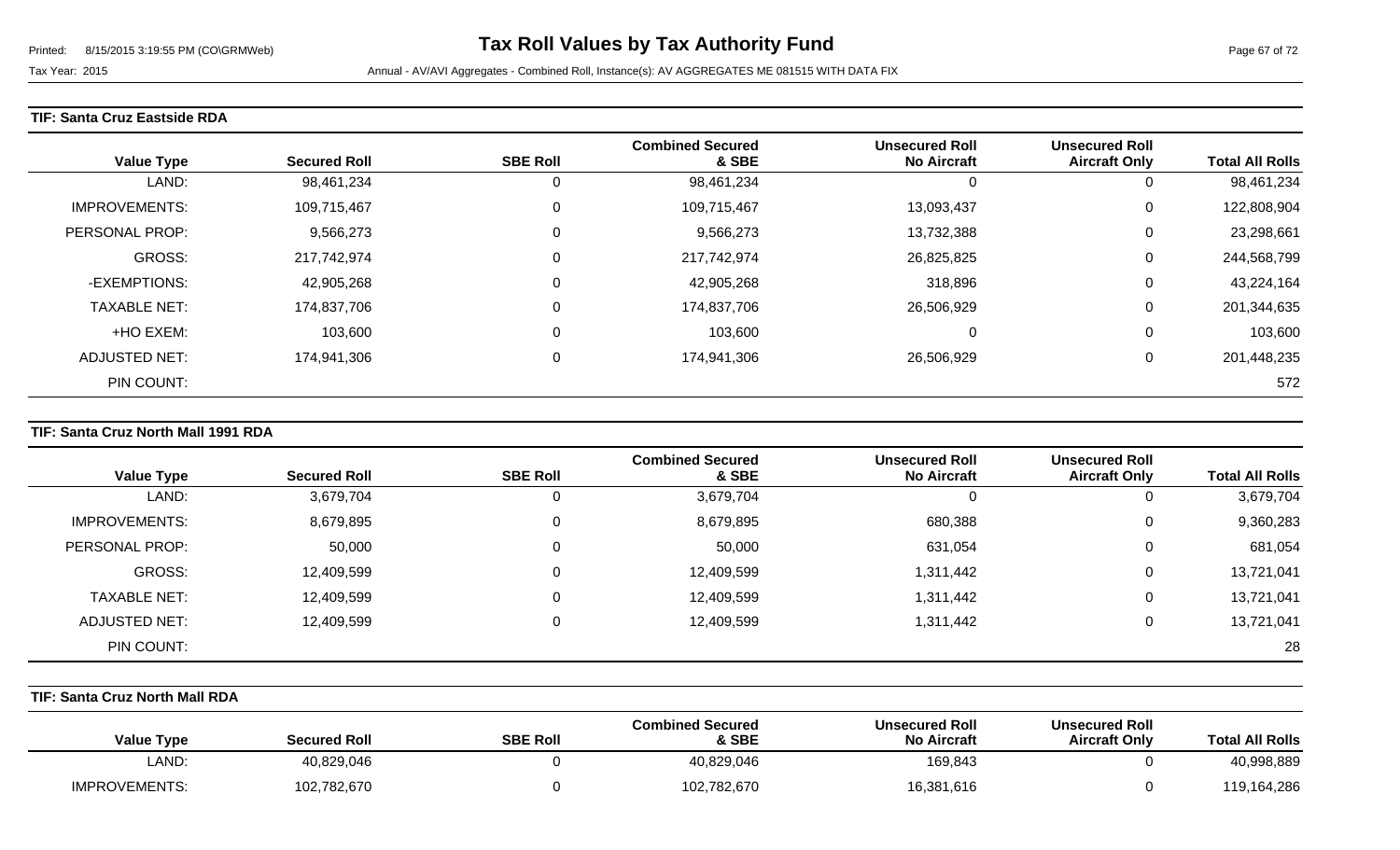| Printed:<br>8/15/2015 3:19:55 PM (CO\GRMWeb) |             |          | <b>Tax Roll Values by Tax Authority Fund</b>                                                   |            |   | Page 68 of 72 |
|----------------------------------------------|-------------|----------|------------------------------------------------------------------------------------------------|------------|---|---------------|
| Tax Year: 2015                               |             |          | Annual - AV/AVI Aggregates - Combined Roll, Instance(s): AV AGGREGATES ME 081515 WITH DATA FIX |            |   |               |
| PERSONAL PROP:                               | 47,651      |          | 47,651                                                                                         | 10,734,619 |   | 10,782,270    |
| <b>GROSS:</b>                                | 143,659,367 | 0        | 143,659,367                                                                                    | 27,286,078 | 0 | 170,945,445   |
| -EXEMPTIONS:                                 | 4,521,199   | $\Omega$ | 4,521,199                                                                                      | 644,592    | 0 | 5,165,791     |
| <b>TAXABLE NET:</b>                          | 139,138,168 | 0        | 139,138,168                                                                                    | 26,641,486 | 0 | 165,779,654   |
| ADJUSTED NET:                                | 139,138,168 | 0        | 139,138,168                                                                                    | 26,641,486 | 0 | 165,779,654   |
| PIN COUNT:                                   |             |          |                                                                                                |            |   | 330           |

# **TIF: Santa Cruz SL River 1991 RDA**

| <b>Value Type</b>    | <b>Secured Roll</b> | <b>SBE Roll</b> | <b>Combined Secured</b><br>& SBE | <b>Unsecured Roll</b><br><b>No Aircraft</b> | <b>Unsecured Roll</b><br><b>Aircraft Only</b> | <b>Total All Rolls</b> |
|----------------------|---------------------|-----------------|----------------------------------|---------------------------------------------|-----------------------------------------------|------------------------|
| LAND:                | 422,378,528         | 0               | 422,378,528                      | 2,105,962                                   | 0                                             | 424,484,490            |
| <b>IMPROVEMENTS:</b> | 520,814,498         | 0               | 520,814,498                      | 45,429,874                                  | $\overline{0}$                                | 566,244,372            |
| PERSONAL PROP:       | 31,608,334          | 0               | 31,608,334                       | 71,490,243                                  | 0                                             | 103,098,577            |
| <b>GROSS:</b>        | 974,801,360         | 0               | 974,801,360                      | 119,026,079                                 | $\mathbf 0$                                   | 1,093,827,439          |
| -EXEMPTIONS:         | 32,751,201          | 0               | 32,751,201                       | 7,237,971                                   | 0                                             | 39,989,172             |
| <b>TAXABLE NET:</b>  | 942,050,159         | 0               | 942,050,159                      | 111,788,108                                 | $\mathbf 0$                                   | 1,053,838,267          |
| +HO EXEM:            | 579,600             | 0               | 579,600                          |                                             | 0                                             | 579,600                |
| <b>ADJUSTED NET:</b> | 942,629,759         | 0               | 942,629,759                      | 111,788,108                                 | $\mathbf 0$                                   | 1,054,417,867          |
| PIN COUNT:           |                     |                 |                                  |                                             |                                               | 2,114                  |

# **TIF: Santa Cruz SL River Amendment RDA**

|                     |                     |                 | <b>Combined Secured</b> | <b>Unsecured Roll</b> | <b>Unsecured Roll</b> |                        |
|---------------------|---------------------|-----------------|-------------------------|-----------------------|-----------------------|------------------------|
| <b>Value Type</b>   | <b>Secured Roll</b> | <b>SBE Roll</b> | & SBE                   | <b>No Aircraft</b>    | <b>Aircraft Only</b>  | <b>Total All Rolls</b> |
| LAND:               | 90,537,406          |                 | 90,537,406              |                       | 0                     | 90,537,406             |
| IMPROVEMENTS:       | 98,891,456          |                 | 98,891,456              | 51,742                | $\overline{0}$        | 98,943,198             |
| PERSONAL PROP:      | 204,340             |                 | 204,340                 | 436,262               | 0                     | 640,602                |
| GROSS:              | 189,633,202         |                 | 189,633,202             | 488,004               | 0                     | 190,121,206            |
| -EXEMPTIONS:        | 10,036,840          |                 | 10,036,840              |                       | 0                     | 10,036,840             |
| <b>TAXABLE NET:</b> | 179,596,362         |                 | 179,596,362             | 488,004               | 0                     | 180,084,366            |
| +HO EXEM:           | 644,000             |                 | 644,000                 |                       | 0                     | 644,000                |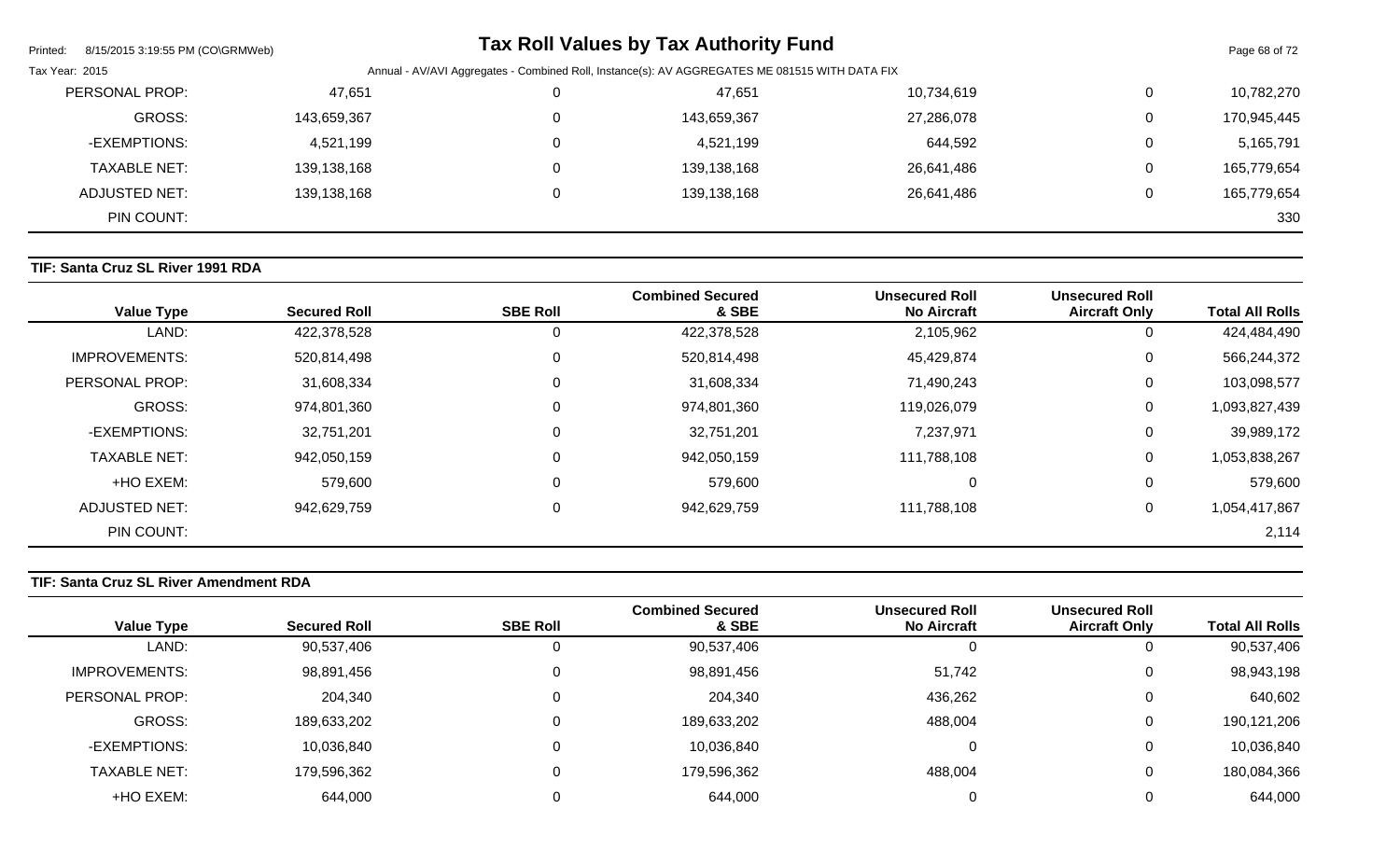|                | Printed: 8/15/2015 3:19:55 PM (CO\GRMWeb) |             | Tax Roll Values by Tax Authority Fund                                                          |         | Page 69 of 72 |
|----------------|-------------------------------------------|-------------|------------------------------------------------------------------------------------------------|---------|---------------|
| Tax Year: 2015 |                                           |             | Annual - AV/AVI Aggregates - Combined Roll, Instance(s): AV AGGREGATES ME 081515 WITH DATA FIX |         |               |
|                | ADJUSTED NET:                             | 180.240.362 | 180.240.362                                                                                    | 488.004 | 180,728,366   |
|                | PIN COUNT:                                |             |                                                                                                |         | 349           |
|                |                                           |             |                                                                                                |         |               |

# **TIF: Santa Cruz SL River RDA**

| <b>Value Type</b>    | <b>Secured Roll</b> | <b>SBE Roll</b> | <b>Combined Secured</b><br>& SBE | <b>Unsecured Roll</b><br><b>No Aircraft</b> | <b>Unsecured Roll</b><br><b>Aircraft Only</b> | <b>Total All Rolls</b> |
|----------------------|---------------------|-----------------|----------------------------------|---------------------------------------------|-----------------------------------------------|------------------------|
| LAND:                | 299,880,034         | 0               | 299,880,034                      | 5,029,143                                   | υ                                             | 304,909,177            |
| <b>IMPROVEMENTS:</b> | 326,310,943         | 0               | 326,310,943                      | 23,522,590                                  | U                                             | 349,833,533            |
| PERSONAL PROP:       | 1,289,818           | 0               | 1,289,818                        | 10,881,057                                  | U                                             | 12,170,875             |
| <b>GROSS:</b>        | 627,480,795         | 0               | 627,480,795                      | 39,432,790                                  | U                                             | 666,913,585            |
| -EXEMPTIONS:         | 36,554,932          | 0               | 36,554,932                       | 17,228,218                                  | υ                                             | 53,783,150             |
| <b>TAXABLE NET:</b>  | 590,925,863         | 0               | 590,925,863                      | 22,204,572                                  | U                                             | 613,130,435            |
| +HO EXEM:            | 2,294,247           | 0               | 2,294,247                        | $\Omega$                                    | U                                             | 2,294,247              |
| ADJUSTED NET:        | 593,220,110         | 0               | 593,220,110                      | 22,204,572                                  | U                                             | 615,424,682            |
| PIN COUNT:           |                     |                 |                                  |                                             |                                               | 1,714                  |

# **TIF: SCOTTS VALLEY RDA**

| <b>Value Type</b>   | <b>Secured Roll</b> | <b>SBE Roll</b> | <b>Combined Secured</b><br>& SBE | <b>Unsecured Roll</b><br><b>No Aircraft</b> | <b>Unsecured Roll</b><br><b>Aircraft Only</b> | <b>Total All Rolls</b> |
|---------------------|---------------------|-----------------|----------------------------------|---------------------------------------------|-----------------------------------------------|------------------------|
| LAND:               | 459,173,953         | 0               | 459,173,953                      | 98,814                                      |                                               | 459,272,767            |
| IMPROVEMENTS:       | 469,814,091         | 0               | 469,814,091                      | 24,567,426                                  | 0                                             | 494,381,517            |
| PERSONAL PROP:      | 1,910,854           | $\Omega$        | 1,910,854                        | 40,679,129                                  | 0                                             | 42,589,983             |
| <b>GROSS:</b>       | 930,898,898         | 0               | 930,898,898                      | 65,345,369                                  | 0                                             | 996,244,267            |
| -EXEMPTIONS:        | 16,296,067          | 0               | 16,296,067                       | 706,899                                     | 0                                             | 17,002,966             |
| <b>TAXABLE NET:</b> | 914,602,831         | 0               | 914,602,831                      | 64,638,470                                  | 0                                             | 979,241,301            |
| +HO EXEM:           | 4,435,200           | 0               | 4,435,200                        |                                             | $\Omega$                                      | 4,435,200              |
| ADJUSTED NET:       | 919,038,031         | $\mathbf 0$     | 919,038,031                      | 64,638,470                                  | 0                                             | 983,676,501            |
| PIN COUNT:          |                     |                 |                                  |                                             |                                               | 2,143                  |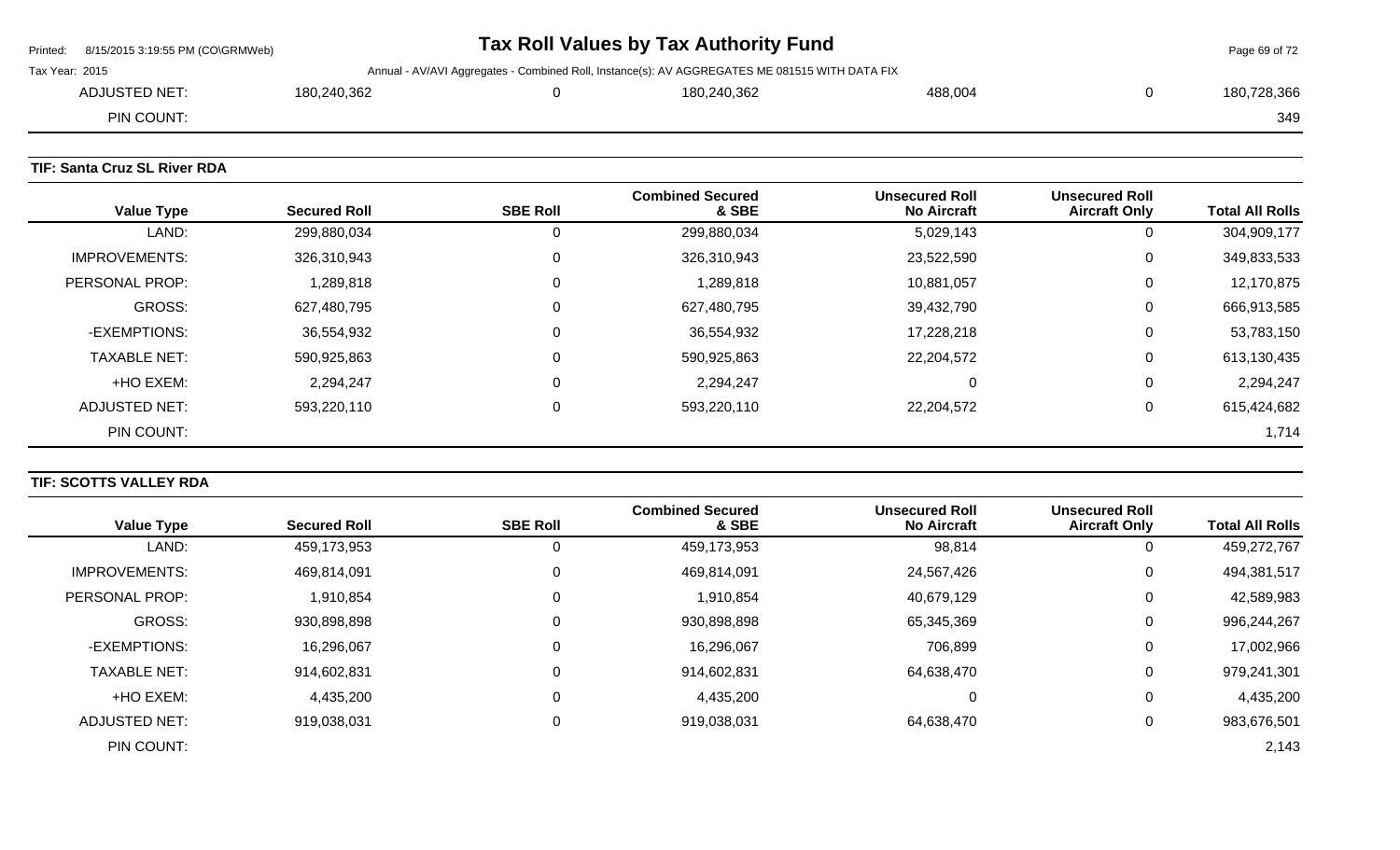#### **TIF: WATSONVILLE RDA 2000 AMENDMENT**

| <b>Value Type</b>    | <b>Secured Roll</b> | <b>SBE Roll</b> | <b>Combined Secured</b><br>& SBE | <b>Unsecured Roll</b><br><b>No Aircraft</b> | <b>Unsecured Roll</b><br><b>Aircraft Only</b> | <b>Total All Rolls</b> |
|----------------------|---------------------|-----------------|----------------------------------|---------------------------------------------|-----------------------------------------------|------------------------|
| LAND:                | 348,714,080         | 0               | 348,714,080                      | 2,756,393                                   | 0                                             | 351,470,473            |
| <b>IMPROVEMENTS:</b> | 454,799,486         | $\mathbf 0$     | 454,799,486                      | 35,424,572                                  | 0                                             | 490,224,058            |
| PERSONAL PROP:       | 7,890,252           | $\mathbf 0$     | 7,890,252                        | 54,567,998                                  | 26,510,257                                    | 88,968,507             |
| <b>GROSS:</b>        | 811,403,818         | 0               | 811,403,818                      | 92,748,963                                  | 26,510,257                                    | 930,663,038            |
| -EXEMPTIONS:         | 41,371,464          | 0               | 41,371,464                       | 1,299,746                                   | 451,244                                       | 43,122,454             |
| <b>TAXABLE NET:</b>  | 770,032,355         | 0               | 770,032,355                      | 91,449,217                                  | 26,059,013                                    | 887,540,585            |
| +HO EXEM:            | 3,043,600           | 0               | 3,043,600                        | C                                           | 0                                             | 3,043,600              |
| ADJUSTED NET:        | 773,075,955         | 0               | 773,075,955                      | 91,449,217                                  | 26,059,013                                    | 890,584,185            |
| PIN COUNT:           |                     |                 |                                  |                                             |                                               | 3,186                  |

# **TIF: WATSONVILLE RDA CENTRAL 1998 ANNEXATION**

|                      |                     |                 | <b>Combined Secured</b> | <b>Unsecured Roll</b> | <b>Unsecured Roll</b> |                        |
|----------------------|---------------------|-----------------|-------------------------|-----------------------|-----------------------|------------------------|
| <b>Value Type</b>    | <b>Secured Roll</b> | <b>SBE Roll</b> | & SBE                   | <b>No Aircraft</b>    | <b>Aircraft Only</b>  | <b>Total All Rolls</b> |
| LAND:                | 3,694,385           | U               | 3,694,385               | 0                     | 0                     | 3,694,385              |
| <b>IMPROVEMENTS:</b> | 8,660,285           | 0               | 8,660,285               | 42,467                | 0                     | 8,702,752              |
| PERSONAL PROP:       | 1,439,740           | 0               | 1,439,740               | 41,697                | 0                     | 1,481,437              |
| GROSS:               | 13,794,410          |                 | 13,794,410              | 84,164                | 0                     | 13,878,574             |
| -EXEMPTIONS:         | 6,649,955           | 0               | 6,649,955               | 0                     | 0                     | 6,649,955              |
| <b>TAXABLE NET:</b>  | 7,144,455           |                 | 7,144,455               | 84,164                | 0                     | 7,228,619              |
| ADJUSTED NET:        | 7,144,455           |                 | 7,144,455               | 84,164                | 0                     | 7,228,619              |
| PIN COUNT:           |                     |                 |                         |                       |                       | -24                    |

#### **TIF: WATSONVILLE RDA WESTSIDE 1998 ANNEXATION**

| <b>Value Type</b> | <b>Secured Rol'</b>       | <b>SBE Roll</b> | <b>Combined Secured</b><br>& SBE                                           | <b>Unsecured Roll</b><br>No Aircraft | secured Roll<br>Uns.<br>Aircraft Onlv | <b>All Rolls</b><br>Tota |
|-------------------|---------------------------|-----------------|----------------------------------------------------------------------------|--------------------------------------|---------------------------------------|--------------------------|
| LAND:             | $\mathbf{A}$<br>1.728.158 |                 | 24,729,459<br>.<br>$\sim$ $\sim$ $\sim$ $\sim$ $\sim$ $\sim$ $\sim$ $\sim$ |                                      |                                       | 728,158<br><b>0</b>      |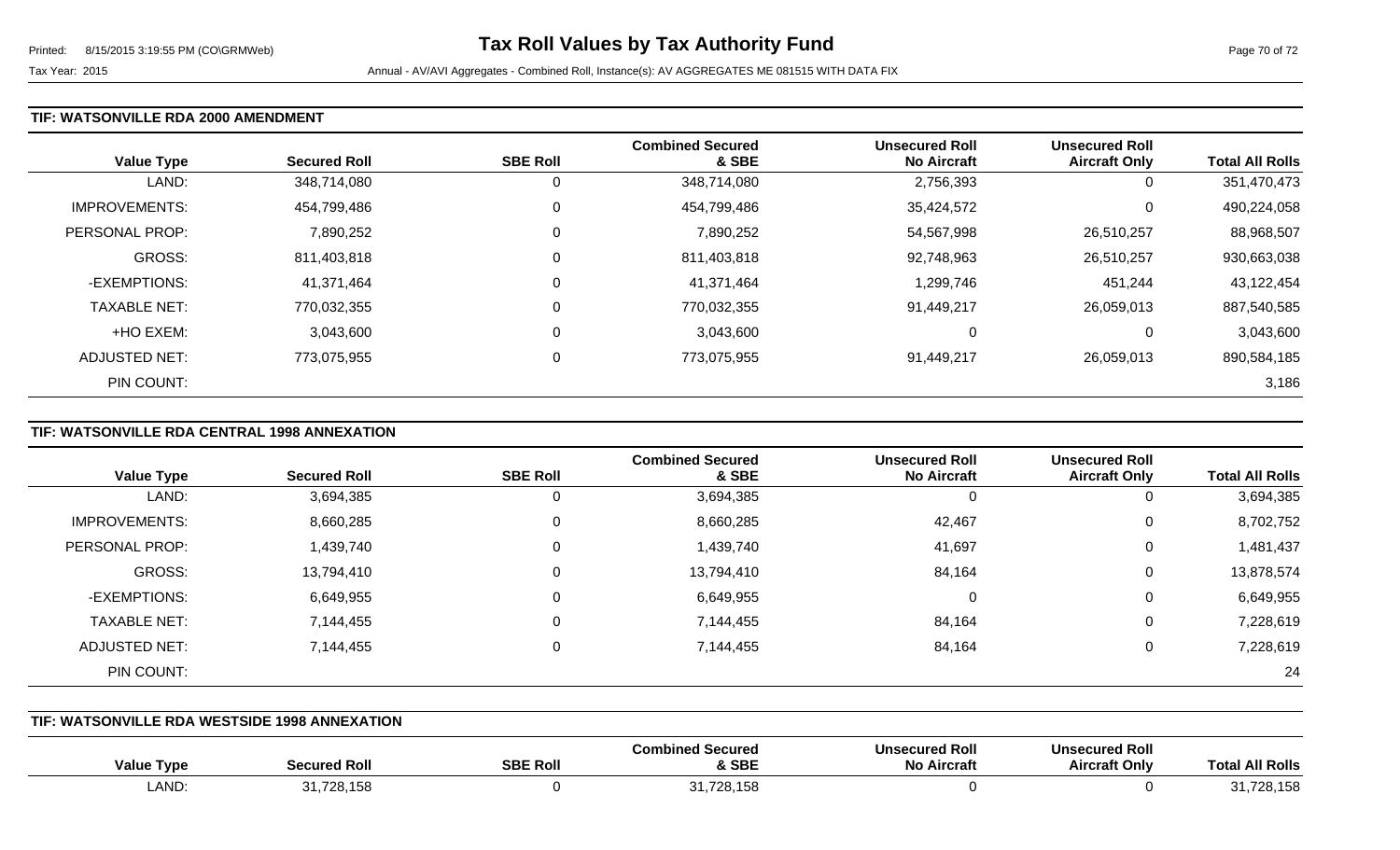| Printed:<br>8/15/2015 3:19:55 PM (CO\GRMWeb) |            |          | <b>Tax Roll Values by Tax Authority Fund</b>                                                   |           |             | Page 71 of 72 |
|----------------------------------------------|------------|----------|------------------------------------------------------------------------------------------------|-----------|-------------|---------------|
| Tax Year: 2015                               |            |          | Annual - AV/AVI Aggregates - Combined Roll, Instance(s): AV AGGREGATES ME 081515 WITH DATA FIX |           |             |               |
| <b>IMPROVEMENTS:</b>                         | 30,145,763 |          | 30,145,763                                                                                     | 2,430,051 | 0           | 32,575,814    |
| PERSONAL PROP:                               | 389,023    | 0        | 389,023                                                                                        | 5,551,423 | $\mathbf 0$ | 5,940,446     |
| <b>GROSS:</b>                                | 62,262,944 | $\Omega$ | 62,262,944                                                                                     | 7,981,474 | 0           | 70,244,418    |
| -EXEMPTIONS:                                 | 8,140,433  | 0        | 8,140,433                                                                                      | 0         | $\mathbf 0$ | 8,140,433     |
| <b>TAXABLE NET:</b>                          | 54,122,511 |          | 54,122,511                                                                                     | 7,981,474 | $\mathbf 0$ | 62,103,985    |
| +HO EXEM:                                    | 14,000     | $\Omega$ | 14,000                                                                                         | 0         | 0           | 14,000        |
| <b>ADJUSTED NET:</b>                         | 54,136,511 |          | 54,136,511                                                                                     | 7,981,474 | 0           | 62,117,985    |
| PIN COUNT:                                   |            |          |                                                                                                |           |             | 149           |

# **TIF: WATSONVILLE RDA-CENTRAL**

| <b>Value Type</b>    | <b>Secured Roll</b> | <b>SBE Roll</b> | <b>Combined Secured</b><br>& SBE | <b>Unsecured Roll</b><br><b>No Aircraft</b> | <b>Unsecured Roll</b><br><b>Aircraft Only</b> | <b>Total All Rolls</b> |
|----------------------|---------------------|-----------------|----------------------------------|---------------------------------------------|-----------------------------------------------|------------------------|
| LAND:                | 62,453,629          | 0               | 62,453,629                       | 208,501                                     | υ                                             | 62,662,130             |
| <b>IMPROVEMENTS:</b> | 88,114,715          | $\mathbf 0$     | 88,114,715                       | 5,418,478                                   | U                                             | 93,533,193             |
| PERSONAL PROP:       | 1,040,343           | 0               | 1,040,343                        | 3,189,880                                   | U                                             | 4,230,223              |
| <b>GROSS:</b>        | 151,608,687         | $\mathbf 0$     | 151,608,687                      | 8,816,859                                   | 0                                             | 160,425,546            |
| -EXEMPTIONS:         | 21,210,108          | $\mathbf 0$     | 21,210,108                       | 198,279                                     | 0                                             | 21,408,387             |
| <b>TAXABLE NET:</b>  | 130,398,579         | $\mathbf 0$     | 130,398,579                      | 8,618,580                                   | 0                                             | 139,017,159            |
| +HO EXEM:            | 266,000             | 0               | 266,000                          | $\Omega$                                    | 0                                             | 266,000                |
| ADJUSTED NET:        | 130,664,579         | 0               | 130,664,579                      | 8,618,580                                   | U                                             | 139,283,159            |
| PIN COUNT:           |                     |                 |                                  |                                             |                                               | 604                    |

# **TIF: WATSONVILLE RDA-WESTSIDE**

|                      |                     |                 | <b>Combined Secured</b> | <b>Unsecured Roll</b> | <b>Unsecured Roll</b> |                        |
|----------------------|---------------------|-----------------|-------------------------|-----------------------|-----------------------|------------------------|
| <b>Value Type</b>    | <b>Secured Roll</b> | <b>SBE Roll</b> | & SBE                   | <b>No Aircraft</b>    | <b>Aircraft Only</b>  | <b>Total All Rolls</b> |
| LAND:                | 52,018,844          | 31,120          | 52,049,964              |                       | υ                     | 52,049,964             |
| <b>IMPROVEMENTS:</b> | 110,784,174         |                 | 110,784,174             | 6,322,558             | 0                     | 117,106,732            |
| PERSONAL PROP:       | 25,119,638          |                 | 25,119,638              | 18,779,100            | 0                     | 43,898,738             |
| GROSS:               | 187,922,656         | 31,120          | 187,953,776             | 25,101,658            | 0                     | 213,055,434            |
| -EXEMPTIONS:         | 3,593,503           |                 | 3,593,503               |                       | 0                     | 3,593,503              |